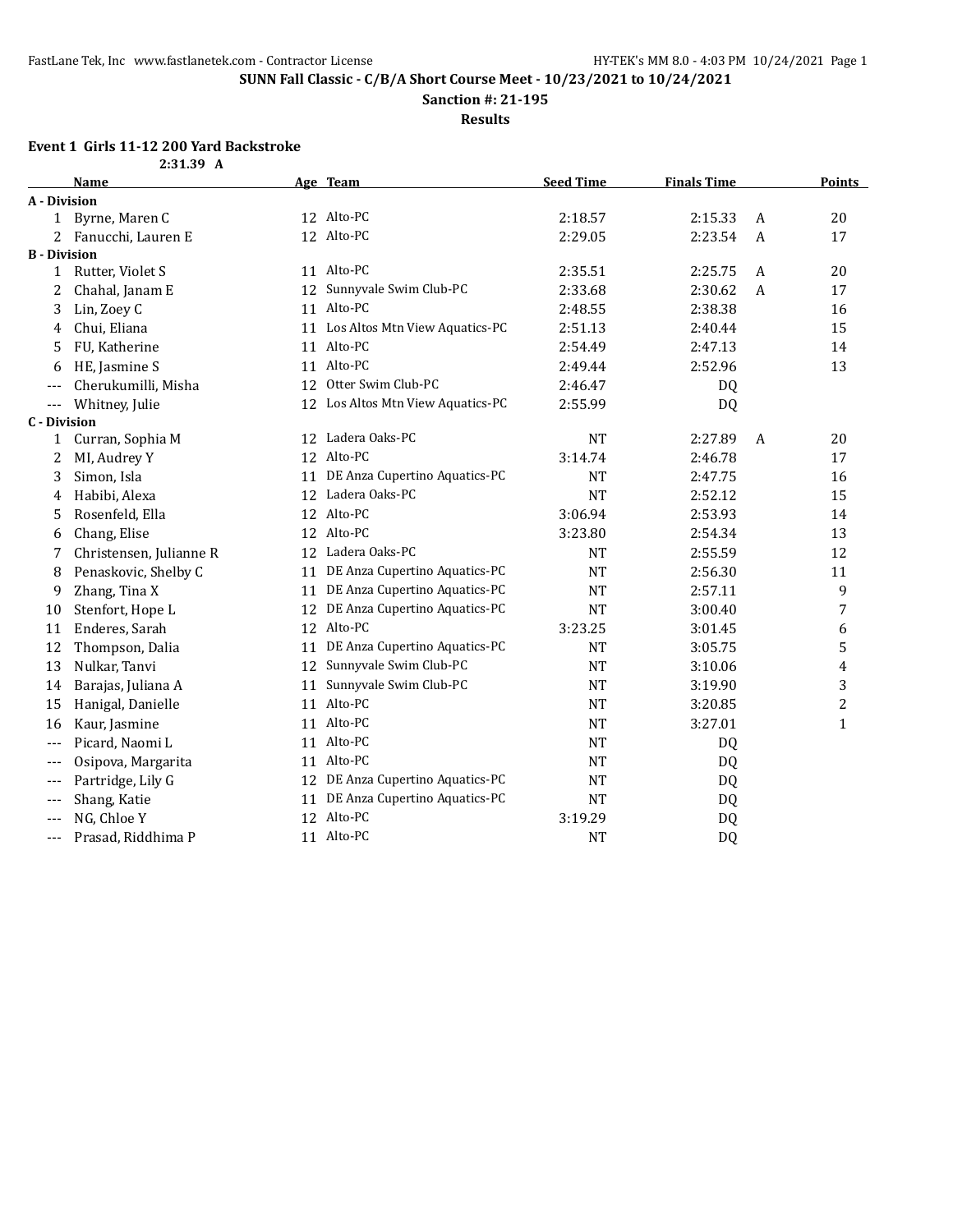**Sanction #: 21-195**

**Results**

## **Event 3 Girls 13-14 100 Yard Backstroke**

|                     | $1:06.19$ A                 |    |                                   |                  |                           |                |
|---------------------|-----------------------------|----|-----------------------------------|------------------|---------------------------|----------------|
|                     | <b>Name</b>                 |    | Age Team                          | <b>Seed Time</b> | <b>Finals Time</b>        | <b>Points</b>  |
| A - Division        |                             |    |                                   |                  |                           |                |
|                     | 1 Jeng, Keila I             |    | 14 Alto-PC                        | 1:03.70          | 1:03.30<br>A              | 20             |
| 2                   | Zhao, Lucy                  |    | 14 Alto-PC                        | 1:02.59          | 1:06.11<br>$\overline{A}$ | 17             |
| <b>B</b> - Division |                             |    |                                   |                  |                           |                |
| 1                   | Chen, Heidi I               |    | 13 Ladera Oaks-PC                 | 1:07.46          | 1:07.00                   | 20             |
| 2                   | Charton, Thalea             |    | 13 DE Anza Cupertino Aquatics-PC  | 1:07.85          | 1:08.52                   | 17             |
| 3                   | Arude, Nadia P              | 14 | Sunnyvale Swim Club-PC            | 1:12.03          | 1:11.86                   | 16             |
| 4                   | Preuss, Hailey K            | 13 | Alto-PC                           | 1:12.14          | 1:11.97                   | 15             |
| 5                   | Chen, Yoray I               |    | 13 Alto-PC                        | 1:12.57          | 1:13.01                   | 14             |
| 6                   | Kripalani, Ana              | 14 | Sunnyvale Swim Club-PC            | 1:14.74          | 1:15.13                   | 13             |
| 7                   | Swaminathan, Samhita S      |    | 13 Alto-PC                        | 1:15.07          | 1:17.31                   | 12             |
| <b>C</b> - Division |                             |    |                                   |                  |                           |                |
| 1                   | Geng, Emma X                |    | 14 Sunnyvale Swim Club-PC         | 1:17.66          | 1:11.47                   | 20             |
| 2                   | Barry, Katherine E          | 13 | Sunnyvale Swim Club-PC            | 1:22.13          | 1:15.95                   | 17             |
| 3                   | Yang, Kelsey E              | 13 | DE Anza Cupertino Aquatics-PC     | <b>NT</b>        | 1:17.78                   | 16             |
| 4                   | Ganjoo Baumbach, Michelle D | 14 | Sunnyvale Swim Club-PC            | 1:28.86          | 1:18.05                   | 15             |
| 5                   | MACAULEY, Mia G             | 14 | Sunnyvale Swim Club-PC            | 1:43.69          | 1:18.31                   | 14             |
| 6                   | Kuhn, Victoria C            | 13 | DE Anza Cupertino Aquatics-PC     | <b>NT</b>        | 1:18.42                   | 13             |
| 7                   | Gallagher, Christy E        | 14 | Sunnyvale Swim Club-PC            | 1:31.99          | 1:18.86                   | 12             |
| 8                   | Thompson, Sadie             | 13 | DE Anza Cupertino Aquatics-PC     | 1:23.95          | 1:19.50                   | 11             |
| 9                   | Habibi, Isabel M            | 14 | Ladera Oaks-PC                    | 1:22.62          | 1:19.65                   | 9              |
| 10                  | Chang, Allison H            | 13 | DE Anza Cupertino Aquatics-PC     | 1:40.63          | 1:23.13                   | 7              |
| 11                  | Ballantyne, Nora G          | 14 | Sunnyvale Swim Club-PC            | 1:30.99          | 1:24.01                   | 6              |
| 12                  | Connaghan, Caroline S       |    | 13 Alto-PC                        | NT               | 1:24.24                   | 5              |
| 13                  | Marjon, Lilli               |    | 13 Alto-PC                        | 1:25.70          | 1:25.93                   | 4              |
| 14                  | Haik, Sierra A              | 13 | Sunnyvale Swim Club-PC            | 1:43.62          | 1:26.15                   | 3              |
| 15                  | Sliesoraitis, Maria-clara L | 13 | Los Altos Mtn View Aquatics-PC    | <b>NT</b>        | 1:26.48                   | $\overline{c}$ |
| 16                  | Stutzin, Lily F             | 13 | Otter Swim Club-PC                | 1:47.91          | 1:27.69                   | $\mathbf{1}$   |
| 17                  | Sheridan, Julianne          | 13 | Sunnyvale Swim Club-PC            | <b>NT</b>        | 1:29.34                   |                |
| 18                  | Lashier, Peyton X           | 13 | DE Anza Cupertino Aquatics-PC     | <b>NT</b>        | 1:31.82                   |                |
| 19                  | Sangrujee, Iona A           | 13 | Sunnyvale Swim Club-PC            | <b>NT</b>        | 1:40.76                   |                |
| ---                 | Maram, Chetana              | 13 | Sunnyvale Swim Club-PC            | <b>NT</b>        | DQ                        |                |
| ---                 | Hekmatnejad, Kimia J        | 13 | Sunnyvale Swim Club-PC            | <b>NT</b>        | DQ                        |                |
| ---                 | Brito, Camila               |    | 14 Los Altos Mtn View Aquatics-PC | 1:39.45          | DQ                        |                |
| ---                 | Howe, Jessica               |    | 13 Los Altos Mtn View Aquatics-PC | <b>NT</b>        | DQ                        |                |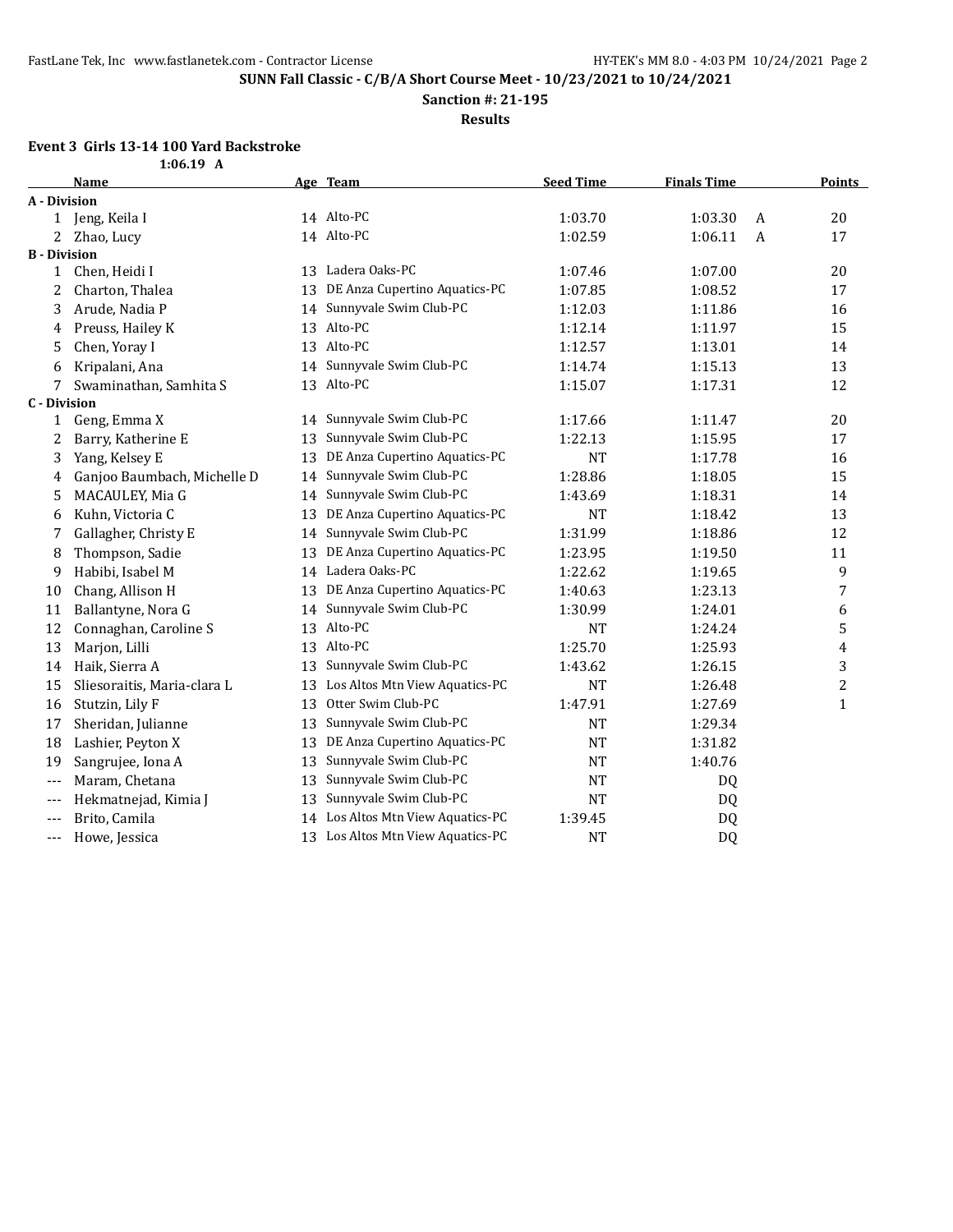**Sanction #: 21-195**

**Results**

#### **Event 4 Boys 13-14 100 Yard Backstroke**

| Age Team<br><b>Seed Time</b><br><b>Finals Time</b><br><b>Name</b><br>A - Division<br>14 Alto-PC<br>59.50<br>58.28<br>Goya, Francisco<br>A<br>1<br>14 DE Anza Cupertino Aquatics-PC<br>2<br>1:01.64<br>59.21<br>$\mathbf{A}$<br>Bouali, Yassin I<br>14 Sunnyvale Swim Club-PC<br>3<br>59.06<br>1:01.12<br>$\mathbf{A}$<br>DO, Thomas V<br><b>B</b> - Division<br>Lavrenko, Dar<br>14 Los Altos Mtn View Aquatics-PC<br>1:07.38<br>1:01.62<br>A<br>$\mathbf{1}$<br>14 Alto-PC<br>Naranjo, Ian P<br>1:02.82<br>1:03.25<br>2<br>14 Alto-PC<br>3<br>Cui, Tony C<br>1:02.03<br>1:03.26<br>14 Ladera Oaks-PC<br>Kawaja, Cole W<br>1:05.45<br>1:04.11<br>4<br>Sunnyvale Swim Club-PC<br>Pham, Andrew N<br>1:04.43<br>5<br>13<br>1:11.66<br>Ladera Oaks-PC<br>Powell, Michael A<br>1:06.66<br>1:04.81<br>6<br>13<br>14 Alto-PC<br>7<br>Helmers, William H<br>1:03.62<br>1:04.95<br>8<br>14 Los Altos Mtn View Aquatics-PC<br>Lim, Ryan K<br>1:06.02<br>1:05.09<br>Alto-PC<br>9<br>Byun, Justis L<br>1:07.25<br>1:05.20<br>14<br>Alto-PC<br>Hoffman Chande, Remi B<br>10<br>1:03.97<br>1:05.65<br>13<br>14 Alto-PC<br>Meehan, James A<br>1:05.66<br>11<br>1:07.84<br>12<br>Qian, Ethan<br>14 DE Anza Cupertino Aquatics-PC<br>1:07.70<br>1:07.43<br>Alto-PC<br>13<br>Negi, Atiksh<br>13<br>1:07.46<br>1:08.44<br>13 Alto-PC<br>FU, Alvin<br>14<br>1:07.45<br>1:08.97<br>14 DE Anza Cupertino Aquatics-PC<br>15<br>Wang, Brandon<br>1:09.70<br>1:09.23<br><b>C</b> - Division<br>Ladera Oaks-PC<br>Powell, Alex D<br>1:06.60<br>13<br>1:13.45<br>1<br>Sunnyvale Swim Club-PC<br>2<br>Phan, Orion L<br>1:32.35<br>1:07.54<br>13<br>DE Anza Cupertino Aquatics-PC<br>3<br>Yim, Taewon T<br>1:15.78<br>13<br>1:07.67<br>DE Anza Cupertino Aquatics-PC<br>Tokuz, Yusuf I<br>1:16.46<br>1:07.90<br>4<br>14<br>Los Altos Mtn View Aquatics-PC<br>Cairns, Tommy R<br><b>NT</b><br>5<br>1:08.09<br>14<br>Sunnyvale Swim Club-PC<br>Poon, Kaden<br>1:21.40<br>6<br>13<br>1:08.10<br>Sunnyvale Swim Club-PC<br>7<br>Chin, Caelen C<br>1:21.50<br>1:08.23<br>14<br>Sunnyvale Swim Club-PC<br>$^*8$<br>Monsen, Conner J<br>1:12.76 | <b>Points</b><br>20<br>17<br>16<br>20<br>17<br>16<br>15<br>14 |
|-------------------------------------------------------------------------------------------------------------------------------------------------------------------------------------------------------------------------------------------------------------------------------------------------------------------------------------------------------------------------------------------------------------------------------------------------------------------------------------------------------------------------------------------------------------------------------------------------------------------------------------------------------------------------------------------------------------------------------------------------------------------------------------------------------------------------------------------------------------------------------------------------------------------------------------------------------------------------------------------------------------------------------------------------------------------------------------------------------------------------------------------------------------------------------------------------------------------------------------------------------------------------------------------------------------------------------------------------------------------------------------------------------------------------------------------------------------------------------------------------------------------------------------------------------------------------------------------------------------------------------------------------------------------------------------------------------------------------------------------------------------------------------------------------------------------------------------------------------------------------------------------------------------------------------------------------------------------------------------------------------------------------------------------------------------------------------------------------------------|---------------------------------------------------------------|
|                                                                                                                                                                                                                                                                                                                                                                                                                                                                                                                                                                                                                                                                                                                                                                                                                                                                                                                                                                                                                                                                                                                                                                                                                                                                                                                                                                                                                                                                                                                                                                                                                                                                                                                                                                                                                                                                                                                                                                                                                                                                                                             |                                                               |
|                                                                                                                                                                                                                                                                                                                                                                                                                                                                                                                                                                                                                                                                                                                                                                                                                                                                                                                                                                                                                                                                                                                                                                                                                                                                                                                                                                                                                                                                                                                                                                                                                                                                                                                                                                                                                                                                                                                                                                                                                                                                                                             |                                                               |
|                                                                                                                                                                                                                                                                                                                                                                                                                                                                                                                                                                                                                                                                                                                                                                                                                                                                                                                                                                                                                                                                                                                                                                                                                                                                                                                                                                                                                                                                                                                                                                                                                                                                                                                                                                                                                                                                                                                                                                                                                                                                                                             |                                                               |
|                                                                                                                                                                                                                                                                                                                                                                                                                                                                                                                                                                                                                                                                                                                                                                                                                                                                                                                                                                                                                                                                                                                                                                                                                                                                                                                                                                                                                                                                                                                                                                                                                                                                                                                                                                                                                                                                                                                                                                                                                                                                                                             |                                                               |
|                                                                                                                                                                                                                                                                                                                                                                                                                                                                                                                                                                                                                                                                                                                                                                                                                                                                                                                                                                                                                                                                                                                                                                                                                                                                                                                                                                                                                                                                                                                                                                                                                                                                                                                                                                                                                                                                                                                                                                                                                                                                                                             |                                                               |
|                                                                                                                                                                                                                                                                                                                                                                                                                                                                                                                                                                                                                                                                                                                                                                                                                                                                                                                                                                                                                                                                                                                                                                                                                                                                                                                                                                                                                                                                                                                                                                                                                                                                                                                                                                                                                                                                                                                                                                                                                                                                                                             |                                                               |
|                                                                                                                                                                                                                                                                                                                                                                                                                                                                                                                                                                                                                                                                                                                                                                                                                                                                                                                                                                                                                                                                                                                                                                                                                                                                                                                                                                                                                                                                                                                                                                                                                                                                                                                                                                                                                                                                                                                                                                                                                                                                                                             |                                                               |
|                                                                                                                                                                                                                                                                                                                                                                                                                                                                                                                                                                                                                                                                                                                                                                                                                                                                                                                                                                                                                                                                                                                                                                                                                                                                                                                                                                                                                                                                                                                                                                                                                                                                                                                                                                                                                                                                                                                                                                                                                                                                                                             |                                                               |
|                                                                                                                                                                                                                                                                                                                                                                                                                                                                                                                                                                                                                                                                                                                                                                                                                                                                                                                                                                                                                                                                                                                                                                                                                                                                                                                                                                                                                                                                                                                                                                                                                                                                                                                                                                                                                                                                                                                                                                                                                                                                                                             |                                                               |
|                                                                                                                                                                                                                                                                                                                                                                                                                                                                                                                                                                                                                                                                                                                                                                                                                                                                                                                                                                                                                                                                                                                                                                                                                                                                                                                                                                                                                                                                                                                                                                                                                                                                                                                                                                                                                                                                                                                                                                                                                                                                                                             |                                                               |
|                                                                                                                                                                                                                                                                                                                                                                                                                                                                                                                                                                                                                                                                                                                                                                                                                                                                                                                                                                                                                                                                                                                                                                                                                                                                                                                                                                                                                                                                                                                                                                                                                                                                                                                                                                                                                                                                                                                                                                                                                                                                                                             |                                                               |
|                                                                                                                                                                                                                                                                                                                                                                                                                                                                                                                                                                                                                                                                                                                                                                                                                                                                                                                                                                                                                                                                                                                                                                                                                                                                                                                                                                                                                                                                                                                                                                                                                                                                                                                                                                                                                                                                                                                                                                                                                                                                                                             | 13                                                            |
|                                                                                                                                                                                                                                                                                                                                                                                                                                                                                                                                                                                                                                                                                                                                                                                                                                                                                                                                                                                                                                                                                                                                                                                                                                                                                                                                                                                                                                                                                                                                                                                                                                                                                                                                                                                                                                                                                                                                                                                                                                                                                                             | 12                                                            |
|                                                                                                                                                                                                                                                                                                                                                                                                                                                                                                                                                                                                                                                                                                                                                                                                                                                                                                                                                                                                                                                                                                                                                                                                                                                                                                                                                                                                                                                                                                                                                                                                                                                                                                                                                                                                                                                                                                                                                                                                                                                                                                             | 11                                                            |
|                                                                                                                                                                                                                                                                                                                                                                                                                                                                                                                                                                                                                                                                                                                                                                                                                                                                                                                                                                                                                                                                                                                                                                                                                                                                                                                                                                                                                                                                                                                                                                                                                                                                                                                                                                                                                                                                                                                                                                                                                                                                                                             | 9                                                             |
|                                                                                                                                                                                                                                                                                                                                                                                                                                                                                                                                                                                                                                                                                                                                                                                                                                                                                                                                                                                                                                                                                                                                                                                                                                                                                                                                                                                                                                                                                                                                                                                                                                                                                                                                                                                                                                                                                                                                                                                                                                                                                                             | 7                                                             |
|                                                                                                                                                                                                                                                                                                                                                                                                                                                                                                                                                                                                                                                                                                                                                                                                                                                                                                                                                                                                                                                                                                                                                                                                                                                                                                                                                                                                                                                                                                                                                                                                                                                                                                                                                                                                                                                                                                                                                                                                                                                                                                             | 6                                                             |
|                                                                                                                                                                                                                                                                                                                                                                                                                                                                                                                                                                                                                                                                                                                                                                                                                                                                                                                                                                                                                                                                                                                                                                                                                                                                                                                                                                                                                                                                                                                                                                                                                                                                                                                                                                                                                                                                                                                                                                                                                                                                                                             | 5                                                             |
|                                                                                                                                                                                                                                                                                                                                                                                                                                                                                                                                                                                                                                                                                                                                                                                                                                                                                                                                                                                                                                                                                                                                                                                                                                                                                                                                                                                                                                                                                                                                                                                                                                                                                                                                                                                                                                                                                                                                                                                                                                                                                                             | 4                                                             |
|                                                                                                                                                                                                                                                                                                                                                                                                                                                                                                                                                                                                                                                                                                                                                                                                                                                                                                                                                                                                                                                                                                                                                                                                                                                                                                                                                                                                                                                                                                                                                                                                                                                                                                                                                                                                                                                                                                                                                                                                                                                                                                             | 3                                                             |
|                                                                                                                                                                                                                                                                                                                                                                                                                                                                                                                                                                                                                                                                                                                                                                                                                                                                                                                                                                                                                                                                                                                                                                                                                                                                                                                                                                                                                                                                                                                                                                                                                                                                                                                                                                                                                                                                                                                                                                                                                                                                                                             | 2                                                             |
|                                                                                                                                                                                                                                                                                                                                                                                                                                                                                                                                                                                                                                                                                                                                                                                                                                                                                                                                                                                                                                                                                                                                                                                                                                                                                                                                                                                                                                                                                                                                                                                                                                                                                                                                                                                                                                                                                                                                                                                                                                                                                                             |                                                               |
|                                                                                                                                                                                                                                                                                                                                                                                                                                                                                                                                                                                                                                                                                                                                                                                                                                                                                                                                                                                                                                                                                                                                                                                                                                                                                                                                                                                                                                                                                                                                                                                                                                                                                                                                                                                                                                                                                                                                                                                                                                                                                                             | 20                                                            |
|                                                                                                                                                                                                                                                                                                                                                                                                                                                                                                                                                                                                                                                                                                                                                                                                                                                                                                                                                                                                                                                                                                                                                                                                                                                                                                                                                                                                                                                                                                                                                                                                                                                                                                                                                                                                                                                                                                                                                                                                                                                                                                             | 17                                                            |
|                                                                                                                                                                                                                                                                                                                                                                                                                                                                                                                                                                                                                                                                                                                                                                                                                                                                                                                                                                                                                                                                                                                                                                                                                                                                                                                                                                                                                                                                                                                                                                                                                                                                                                                                                                                                                                                                                                                                                                                                                                                                                                             | 16                                                            |
|                                                                                                                                                                                                                                                                                                                                                                                                                                                                                                                                                                                                                                                                                                                                                                                                                                                                                                                                                                                                                                                                                                                                                                                                                                                                                                                                                                                                                                                                                                                                                                                                                                                                                                                                                                                                                                                                                                                                                                                                                                                                                                             | 15                                                            |
|                                                                                                                                                                                                                                                                                                                                                                                                                                                                                                                                                                                                                                                                                                                                                                                                                                                                                                                                                                                                                                                                                                                                                                                                                                                                                                                                                                                                                                                                                                                                                                                                                                                                                                                                                                                                                                                                                                                                                                                                                                                                                                             | 14                                                            |
|                                                                                                                                                                                                                                                                                                                                                                                                                                                                                                                                                                                                                                                                                                                                                                                                                                                                                                                                                                                                                                                                                                                                                                                                                                                                                                                                                                                                                                                                                                                                                                                                                                                                                                                                                                                                                                                                                                                                                                                                                                                                                                             | 13                                                            |
|                                                                                                                                                                                                                                                                                                                                                                                                                                                                                                                                                                                                                                                                                                                                                                                                                                                                                                                                                                                                                                                                                                                                                                                                                                                                                                                                                                                                                                                                                                                                                                                                                                                                                                                                                                                                                                                                                                                                                                                                                                                                                                             | 12                                                            |
| 1:09.48<br>14                                                                                                                                                                                                                                                                                                                                                                                                                                                                                                                                                                                                                                                                                                                                                                                                                                                                                                                                                                                                                                                                                                                                                                                                                                                                                                                                                                                                                                                                                                                                                                                                                                                                                                                                                                                                                                                                                                                                                                                                                                                                                               | 10                                                            |
| Los Altos Mtn View Aquatics-PC<br>$^*8$<br>HO, Felix Y<br><b>NT</b><br>1:09.48<br>14                                                                                                                                                                                                                                                                                                                                                                                                                                                                                                                                                                                                                                                                                                                                                                                                                                                                                                                                                                                                                                                                                                                                                                                                                                                                                                                                                                                                                                                                                                                                                                                                                                                                                                                                                                                                                                                                                                                                                                                                                        | 10                                                            |
| Sunnyvale Swim Club-PC<br>10<br>Chan, Alexander C<br>13<br>NT<br>1:11.14                                                                                                                                                                                                                                                                                                                                                                                                                                                                                                                                                                                                                                                                                                                                                                                                                                                                                                                                                                                                                                                                                                                                                                                                                                                                                                                                                                                                                                                                                                                                                                                                                                                                                                                                                                                                                                                                                                                                                                                                                                    | 7                                                             |
| Sunnyvale Swim Club-PC<br>Cheong, Arthur T<br>11<br>NT<br>1:11.21<br>14                                                                                                                                                                                                                                                                                                                                                                                                                                                                                                                                                                                                                                                                                                                                                                                                                                                                                                                                                                                                                                                                                                                                                                                                                                                                                                                                                                                                                                                                                                                                                                                                                                                                                                                                                                                                                                                                                                                                                                                                                                     | 6                                                             |
| Sunnyvale Swim Club-PC<br>12<br>Monsen, Kevin W<br>1:12.27<br>1:12.02<br>14                                                                                                                                                                                                                                                                                                                                                                                                                                                                                                                                                                                                                                                                                                                                                                                                                                                                                                                                                                                                                                                                                                                                                                                                                                                                                                                                                                                                                                                                                                                                                                                                                                                                                                                                                                                                                                                                                                                                                                                                                                 | 5                                                             |
| DE Anza Cupertino Aquatics-PC<br>13<br>Yee, Lucas<br>13<br>1:14.57<br>1:12.71                                                                                                                                                                                                                                                                                                                                                                                                                                                                                                                                                                                                                                                                                                                                                                                                                                                                                                                                                                                                                                                                                                                                                                                                                                                                                                                                                                                                                                                                                                                                                                                                                                                                                                                                                                                                                                                                                                                                                                                                                               | 4                                                             |
| 13 Alto-PC<br>1:14.03<br>1:12.87<br>14<br>Kumar, Ryan                                                                                                                                                                                                                                                                                                                                                                                                                                                                                                                                                                                                                                                                                                                                                                                                                                                                                                                                                                                                                                                                                                                                                                                                                                                                                                                                                                                                                                                                                                                                                                                                                                                                                                                                                                                                                                                                                                                                                                                                                                                       | 3                                                             |
| 14 Los Altos Mtn View Aquatics-PC<br>Homola, Jidai<br>1:14.05<br><b>NT</b><br>15                                                                                                                                                                                                                                                                                                                                                                                                                                                                                                                                                                                                                                                                                                                                                                                                                                                                                                                                                                                                                                                                                                                                                                                                                                                                                                                                                                                                                                                                                                                                                                                                                                                                                                                                                                                                                                                                                                                                                                                                                            | $\overline{\mathbf{c}}$                                       |
| Alto-PC<br>1:23.35<br>Mai, Benjamin J<br>13<br>1:14.38<br>16                                                                                                                                                                                                                                                                                                                                                                                                                                                                                                                                                                                                                                                                                                                                                                                                                                                                                                                                                                                                                                                                                                                                                                                                                                                                                                                                                                                                                                                                                                                                                                                                                                                                                                                                                                                                                                                                                                                                                                                                                                                | $\mathbf{1}$                                                  |
| Sunnyvale Swim Club-PC<br>Yip, Andrew S<br>13<br>17<br>NT<br>1:15.44                                                                                                                                                                                                                                                                                                                                                                                                                                                                                                                                                                                                                                                                                                                                                                                                                                                                                                                                                                                                                                                                                                                                                                                                                                                                                                                                                                                                                                                                                                                                                                                                                                                                                                                                                                                                                                                                                                                                                                                                                                        |                                                               |
| DE Anza Cupertino Aquatics-PC<br>YU, Jaylen Z<br>1:34.18<br>18<br>13<br>1:18.15                                                                                                                                                                                                                                                                                                                                                                                                                                                                                                                                                                                                                                                                                                                                                                                                                                                                                                                                                                                                                                                                                                                                                                                                                                                                                                                                                                                                                                                                                                                                                                                                                                                                                                                                                                                                                                                                                                                                                                                                                             |                                                               |
| Alto-PC<br>Akin, Cole P<br>13<br>1:26.65<br>19<br>1:18.79                                                                                                                                                                                                                                                                                                                                                                                                                                                                                                                                                                                                                                                                                                                                                                                                                                                                                                                                                                                                                                                                                                                                                                                                                                                                                                                                                                                                                                                                                                                                                                                                                                                                                                                                                                                                                                                                                                                                                                                                                                                   |                                                               |
| Sunnyvale Swim Club-PC<br>20<br>Narayan, Nilanjan V<br>13<br>NT<br>1:20.00                                                                                                                                                                                                                                                                                                                                                                                                                                                                                                                                                                                                                                                                                                                                                                                                                                                                                                                                                                                                                                                                                                                                                                                                                                                                                                                                                                                                                                                                                                                                                                                                                                                                                                                                                                                                                                                                                                                                                                                                                                  |                                                               |
| DE Anza Cupertino Aquatics-PC<br>Cai, Oliver<br>13<br>1:21.11<br>21<br>NT                                                                                                                                                                                                                                                                                                                                                                                                                                                                                                                                                                                                                                                                                                                                                                                                                                                                                                                                                                                                                                                                                                                                                                                                                                                                                                                                                                                                                                                                                                                                                                                                                                                                                                                                                                                                                                                                                                                                                                                                                                   |                                                               |
| Los Altos Mtn View Aquatics-PC<br>Pareigis-Heng, Jonathan A<br>1:30.71<br>1:30.05<br>22<br>13                                                                                                                                                                                                                                                                                                                                                                                                                                                                                                                                                                                                                                                                                                                                                                                                                                                                                                                                                                                                                                                                                                                                                                                                                                                                                                                                                                                                                                                                                                                                                                                                                                                                                                                                                                                                                                                                                                                                                                                                               |                                                               |
| DE Anza Cupertino Aquatics-PC<br>Krish, Arjun<br>13<br>NT<br>DQ<br>$\scriptstyle\cdots$                                                                                                                                                                                                                                                                                                                                                                                                                                                                                                                                                                                                                                                                                                                                                                                                                                                                                                                                                                                                                                                                                                                                                                                                                                                                                                                                                                                                                                                                                                                                                                                                                                                                                                                                                                                                                                                                                                                                                                                                                     |                                                               |
| 14 Sunnyvale Swim Club-PC<br>Berman, Aaron Z<br>NT<br>DQ<br>$---$                                                                                                                                                                                                                                                                                                                                                                                                                                                                                                                                                                                                                                                                                                                                                                                                                                                                                                                                                                                                                                                                                                                                                                                                                                                                                                                                                                                                                                                                                                                                                                                                                                                                                                                                                                                                                                                                                                                                                                                                                                           |                                                               |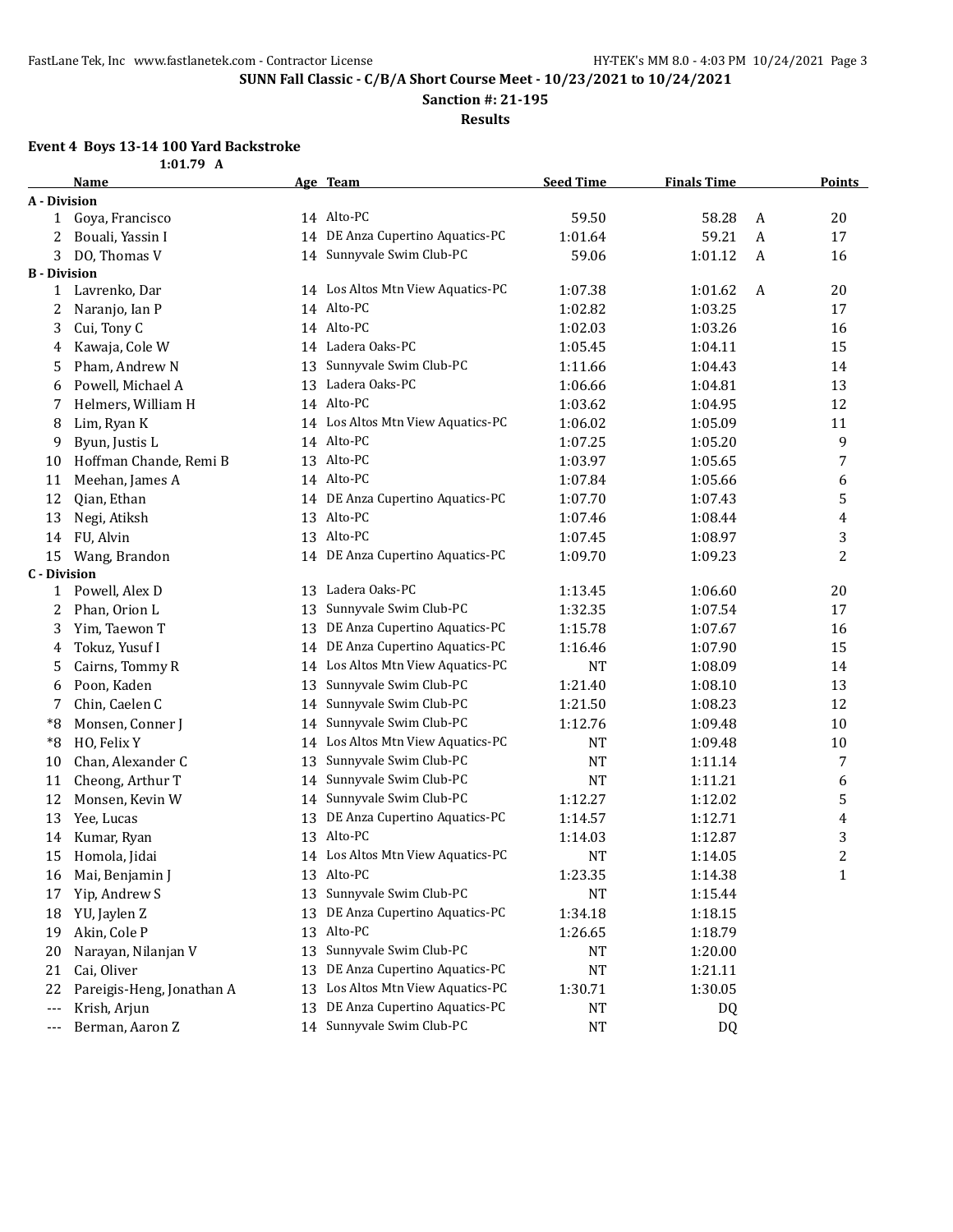**Sanction #: 21-195**

**Results**

# **Event 5 Girls 15-16 100 Yard Backstroke**

|                     | $1:04.69$ 15-16 A    |    |                                |                  |                    |   |               |
|---------------------|----------------------|----|--------------------------------|------------------|--------------------|---|---------------|
|                     | Name                 |    | Age Team                       | <b>Seed Time</b> | <b>Finals Time</b> |   | <b>Points</b> |
| A - Division        |                      |    |                                |                  |                    |   |               |
|                     | Mina, Tristen E      | 16 | Sunnyvale Swim Club-PC         | 1:03.14          | 1:00.74            | A | 20            |
| 2                   | Fetter, Elizabeth C  | 16 | Alto-PC                        | 59.83            | 1:02.44            | A | 17            |
| 3                   | Hegblom, Katherine E | 16 | Sunnyvale Swim Club-PC         | 1:01.34          | 1:02.69            | A | 16            |
| 4                   | Yohida, Rinka        | 15 | Sunnyvale Swim Club-PC         | 1:01.00          | 1:02.93            | A | 15            |
| 5.                  | Pelka, Orla M        | 15 | Alto-PC                        | 1:02.72          | 1:05.11            |   | 14            |
| 6                   | Guillerm, Camille    | 15 | Sunnyvale Swim Club-PC         | 1:02.83          | 1:08.02            |   | 13            |
| <b>B</b> - Division |                      |    |                                |                  |                    |   |               |
|                     | Charton, Amaris      | 15 | DE Anza Cupertino Aquatics-PC  | 1:06.12          | 1:07.25            |   | 20            |
| 2                   | Burdick, Alyssa E    | 15 | Alto-PC                        | 1:05.26          | 1:07.66            |   | 17            |
| 3                   | Nguyen, Thuytien D   | 16 | Los Altos Mtn View Aquatics-PC | 1:08.42          | 1:08.00            |   | 16            |
| 4                   | McGovern, Kathryn J  | 16 | Sunnyvale Swim Club-PC         | 1:11.48          | 1:09.71            |   | 15            |
| 5.                  | Roohipour, Ava       | 15 | DE Anza Cupertino Aquatics-PC  | 1:13.19          | 1:14.13            |   | 14            |
| 6                   | Boyer, Julie L       | 16 | Sunnyvale Swim Club-PC         | 1:10.06          | 1:14.37            |   | 13            |
| 7                   | DO, Portia M         | 15 | Sunnyvale Swim Club-PC         | 1:12.91          | 1:17.26            |   | 12            |
| C - Division        |                      |    |                                |                  |                    |   |               |
|                     | Poon, Desiree A      | 15 | Sunnyvale Swim Club-PC         | 1:26.05          | 1:26.71            |   | 20            |
| 2                   | Scarboro, Katherine  | 16 | Los Altos Mtn View Aquatics-PC | 1:27.20          | 1:27.37            |   | 17            |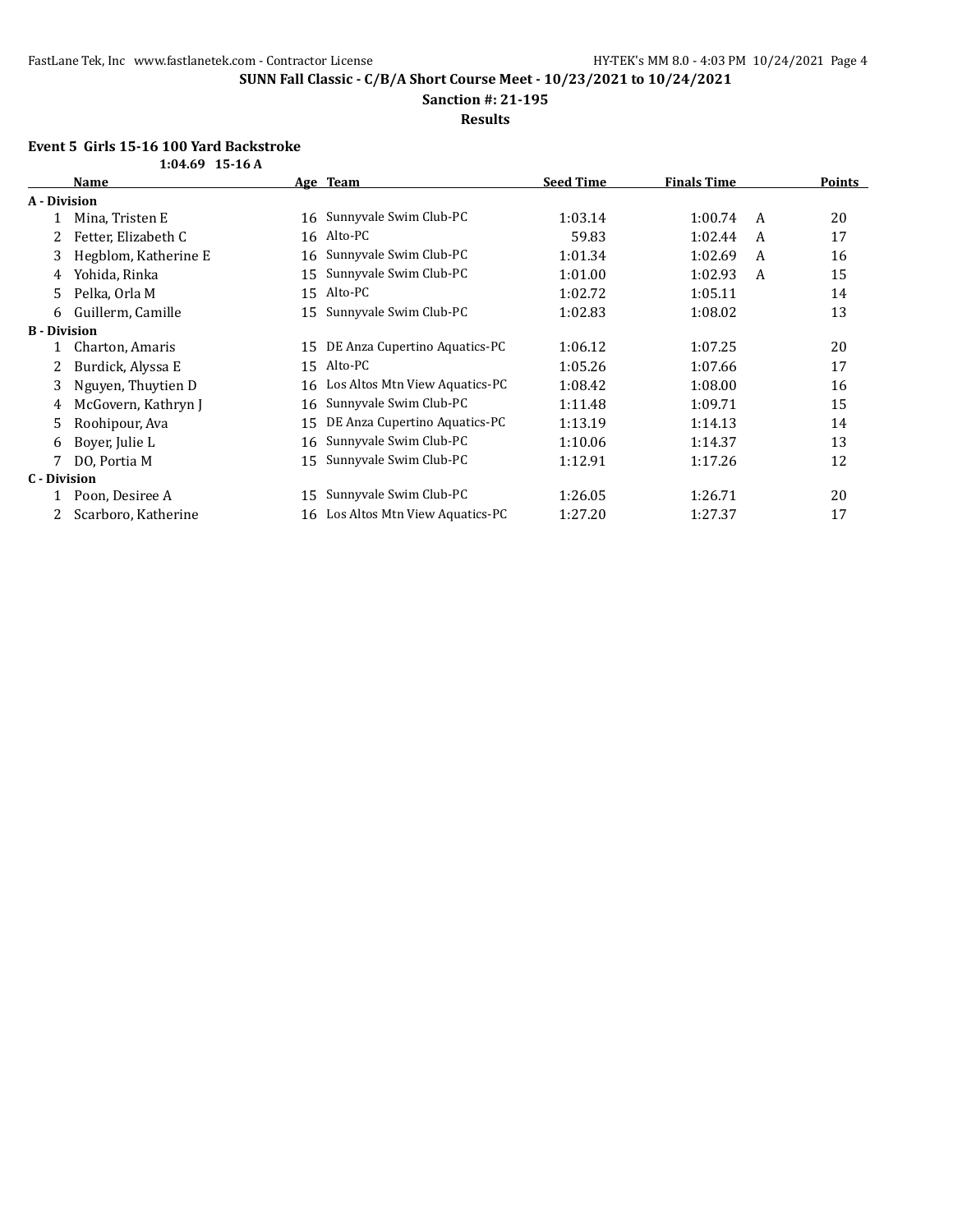**Sanction #: 21-195**

**Results**

# **Event 5 Girls 17-18 100 Yard Backstroke**

|                     | $1:03.79$ 17-18 A     |    |                               |                  |                    |   |        |
|---------------------|-----------------------|----|-------------------------------|------------------|--------------------|---|--------|
|                     | <b>Name</b>           |    | Age Team                      | <b>Seed Time</b> | <b>Finals Time</b> |   | Points |
| A - Division        |                       |    |                               |                  |                    |   |        |
|                     | Tambling, Ainsley J   | 17 | Ladera Oaks-PC                | 1:02.66          | 1:03.26            | A | 20     |
|                     | Pelka, Chesna R       | 17 | Alto-PC                       | 1:01.41          | 1:06.18            |   | 17     |
| <b>B</b> - Division |                       |    |                               |                  |                    |   |        |
|                     | Jacobs, Audrey        | 17 | Sunnyvale Swim Club-PC        | 1:06.75          | 1:06.24            |   | 20     |
|                     | Fearon, Nina E        | 17 | Alto-PC                       | 1:05.38          | 1:06.30            |   | 17     |
| 3                   | Choi, Sooinie         | 17 | Sunnyvale Swim Club-PC        | 1:03.86          | 1:07.48            |   | 16     |
| 4                   | Choi. Dainie          | 17 | Sunnyvale Swim Club-PC        | 1:06.56          | 1:09.10            |   | 15     |
| 5                   | Sullivan, Francesca R | 17 | DE Anza Cupertino Aquatics-PC | 1:10.00          | 1:11.17            |   | 14     |
| C - Division        |                       |    |                               |                  |                    |   |        |
|                     | Poon, Chloe J         | 17 | Sunnyvale Swim Club-PC        | 1:16.87          | 1:15.01            |   | 20     |
|                     | Agrawal, Siya         |    | Sunnyvale Swim Club-PC        | 1:17.25          | 1:20.00            |   | 17     |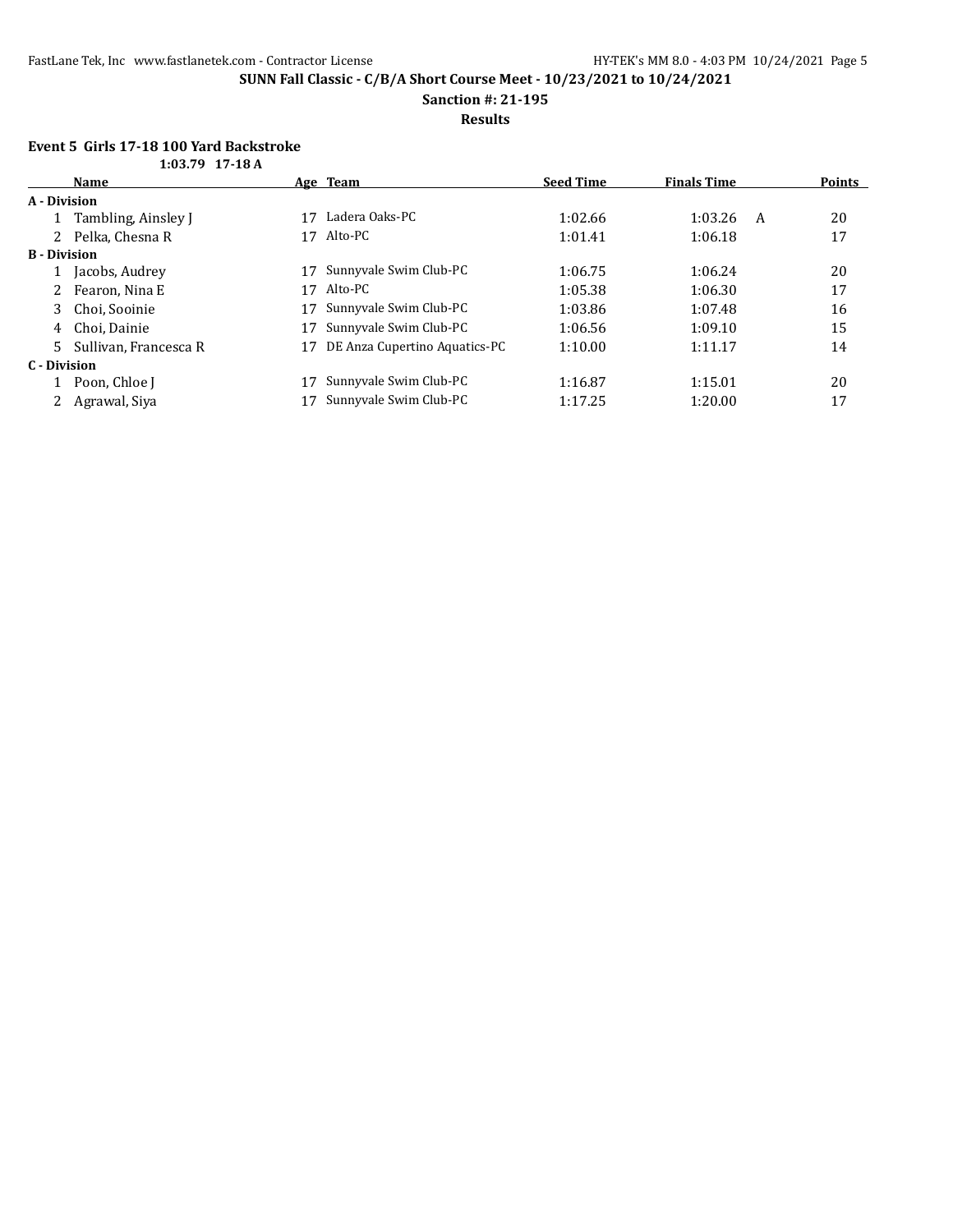FastLane Tek, Inc www.fastlanetek.com - Contractor License HY-TEK's MM 8.0 - 4:03 PM 10/24/2021 Page 6

**SUNN Fall Classic - C/B/A Short Course Meet - 10/23/2021 to 10/24/2021**

**Sanction #: 21-195**

**Results**

# **Event 5 Girls 19 & Over 100 Yard Backstroke**

| Name          | <b>Team</b><br>Age | <b>Seed Time</b> | <b>Finals Time</b> | <b>Points</b> |
|---------------|--------------------|------------------|--------------------|---------------|
| Yoon, Grace S | Alto-PC<br>1 Q     | 1:03.88          | 1:04.51            | 20            |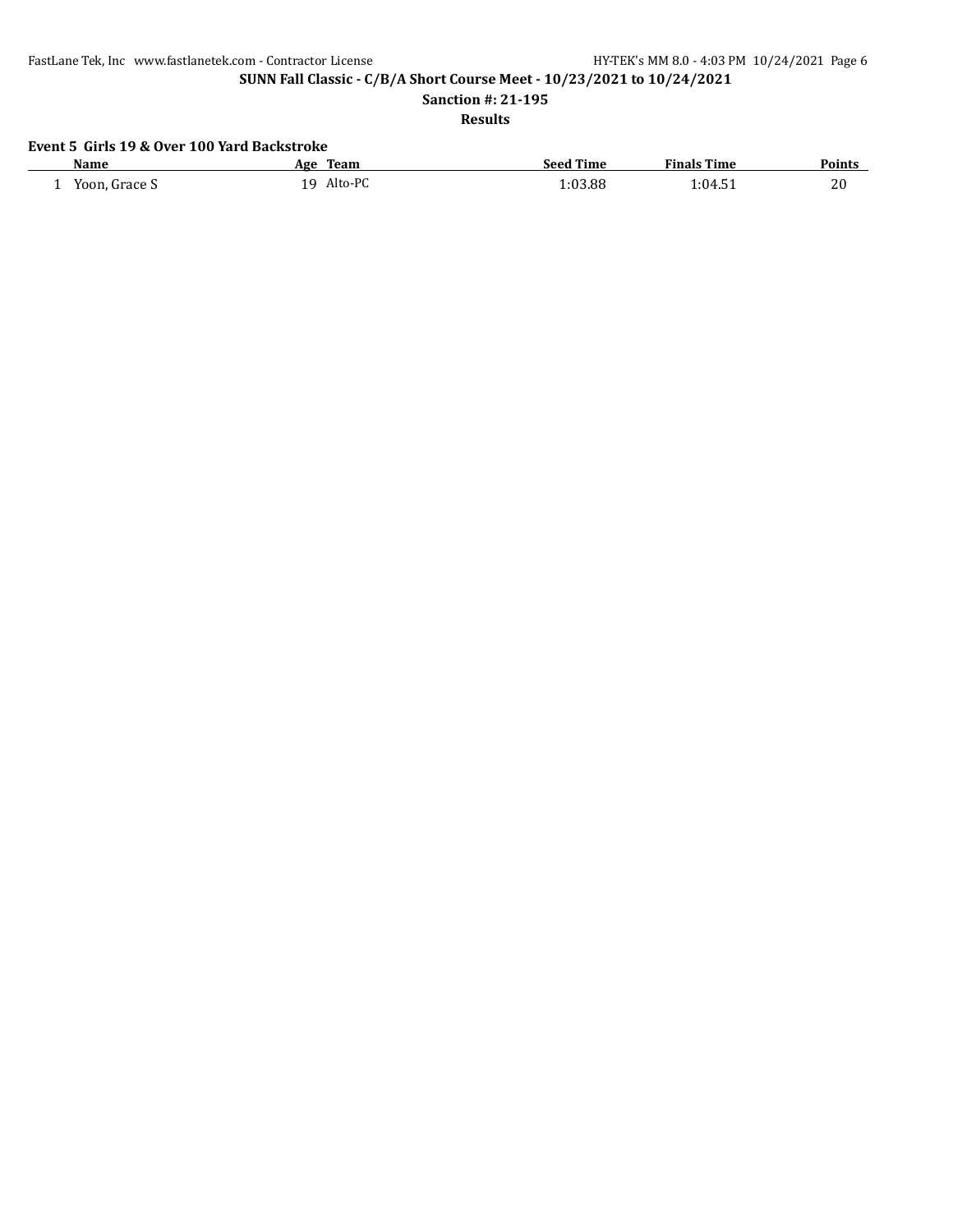**Sanction #: 21-195**

**Results**

#### **Event 6 Boys 15-16 100 Yard Backstroke**

|                     | 58.59 15-16 A            |    |                                |                  |                    |   |               |
|---------------------|--------------------------|----|--------------------------------|------------------|--------------------|---|---------------|
|                     | <b>Name</b>              |    | Age Team                       | <b>Seed Time</b> | <b>Finals Time</b> |   | <b>Points</b> |
| A - Division        |                          |    |                                |                  |                    |   |               |
| 1                   | Picard, Jackson W        |    | 16 Alto-PC                     | 51.75            | 53.11              | A | 20            |
| 2                   | Gold, Evan A             |    | 16 Alto-PC                     | 51.79            | 54.19              | A | 17            |
| 3                   | Collet, Seth J           | 15 | Ladera Oaks-PC                 | 55.62            | 54.56              | A | 16            |
| 4                   | Cui, Andy C              |    | 15 Alto-PC                     | 54.01            | 54.90              | A | 15            |
| 5                   | Huang, Kyle              | 16 | Sunnyvale Swim Club-PC         | 54.87            | 55.08              | A | 14            |
| 6                   | Zhang, Peter F           |    | 16 Alto-PC                     | 52.43            | 56.62              | A | 13            |
| <b>B</b> - Division |                          |    |                                |                  |                    |   |               |
| 1                   | Doddaballapur, Pramath V | 16 | Sunnyvale Swim Club-PC         | 1:00.36          | 57.16              | A | 20            |
| 2                   | Kajarekar, Saahil S      | 15 | Sunnyvale Swim Club-PC         | 1:01.65          | 58.43              | A | 17            |
| 3                   | Xiao-Rao, Kyle J         | 16 | Alto-PC                        | 59.90            | 58.96              |   | 16            |
| 4                   | Farnham, Max K           | 16 | Sunnyvale Swim Club-PC         | 1:01.29          | 59.61              |   | 15            |
| 5                   | Picard, Landon C         | 15 | Alto-PC                        | 1:04.83          | 59.87              |   | 14            |
| 6                   | Coblin, Owen H           | 15 | Sunnyvale Swim Club-PC         | 1:03.74          | 1:01.40            |   | 13            |
|                     | Shimomura, Steven J      | 15 | Alto-PC                        | 1:05.31          | 1:03.48            |   | 12            |
| 8                   | Grant, Connor A          | 15 | Ladera Oaks-PC                 | 1:05.13          | 1:03.96            |   | 11            |
| 9                   | Smith, Carson K          | 15 | DE Anza Cupertino Aquatics-PC  | 1:02.98          | 1:04.42            |   | 9             |
| 10                  | Davies, Kevin E          | 16 | Sunnyvale Swim Club-PC         | 1:05.69          | 1:05.89            |   | 7             |
| 11                  | Nelson, Drew S           | 16 | Solo Aquatics-PC               | 1:08.26          | 1:07.03            |   | 6             |
| 12                  | Chong, Nicholas M        | 15 | Los Altos Mtn View Aquatics-PC | 1:07.28          | 1:07.83            |   | 5             |
| 13                  | HO, Eric D               |    | 15 Alto-PC                     | 1:06.70          | 1:08.56            |   | 4             |
| <b>C</b> - Division |                          |    |                                |                  |                    |   |               |
| 1                   | Chin, Ethan C            | 16 | Sunnyvale Swim Club-PC         | 1:13.96          | 1:03.98            |   | 20            |
| 2                   | Lyon, Samuel K           | 15 | Los Altos Mtn View Aquatics-PC | 1:11.70          | 1:04.23            |   | 17            |
| 3                   | Kunze Briseno, Adrian F  | 15 | Solo Aquatics-PC               | 1:10.50          | 1:06.19            |   | 16            |
| 4                   | Garcia, Ethan C          | 15 | Sunnyvale Swim Club-PC         | 1:30.43          | 1:07.22            |   | 15            |
| 5                   | Haiby, Ido               | 15 | Sunnyvale Swim Club-PC         | 1:18.51          | 1:10.86            |   | 14            |
| 6                   | Lim, Bryce K             | 15 | Los Altos Mtn View Aquatics-PC | 1:22.71          | 1:24.36            |   | 13            |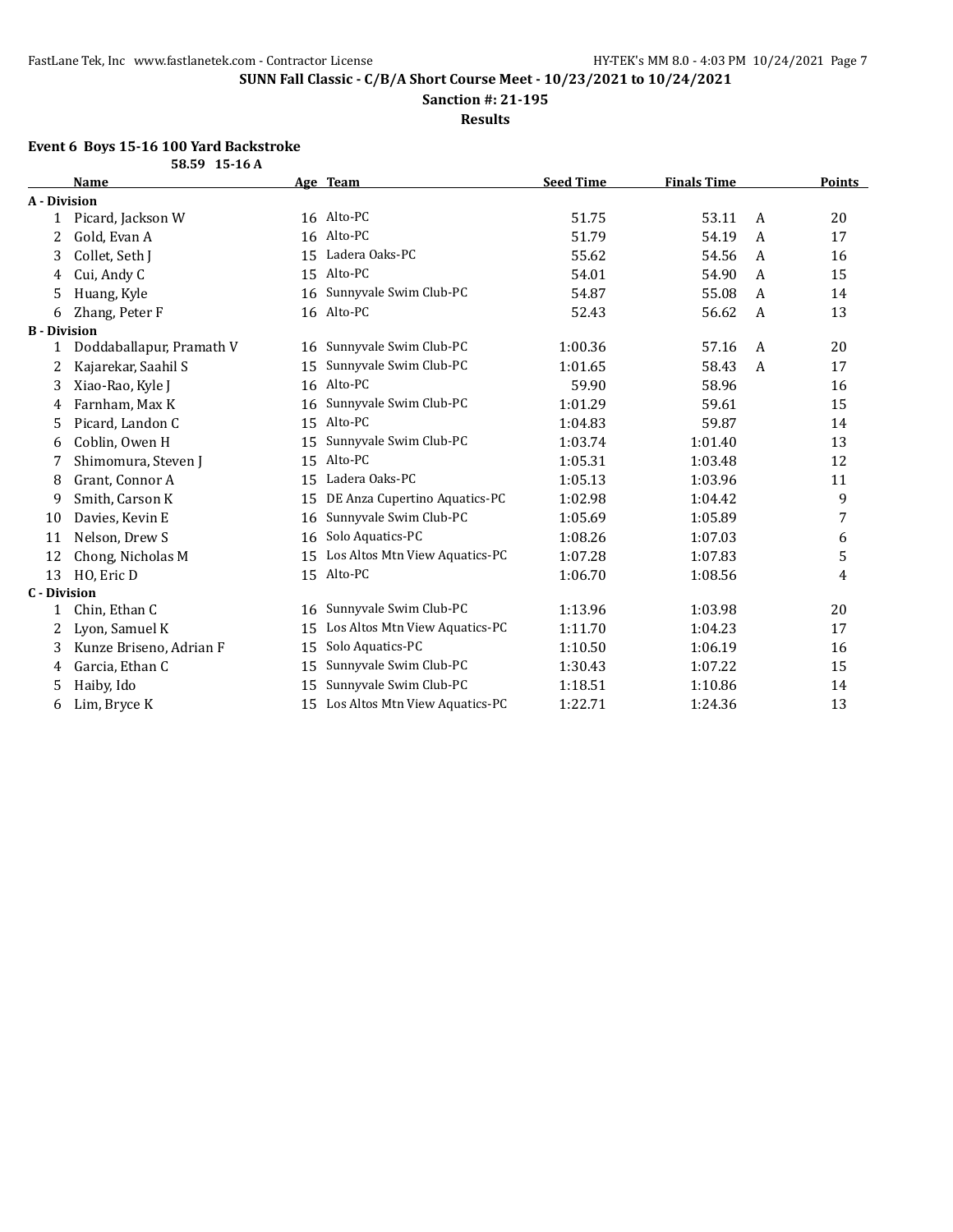**Sanction #: 21-195**

**Results**

#### **Event 6 Boys 17-18 100 Yard Backstroke 56.79 17-18 A**

|                     | JU. 17 11-10 A       |    |                                |                  |                    |               |
|---------------------|----------------------|----|--------------------------------|------------------|--------------------|---------------|
|                     | <b>Name</b>          |    | Age Team                       | <b>Seed Time</b> | <b>Finals Time</b> | <b>Points</b> |
| <b>B</b> - Division |                      |    |                                |                  |                    |               |
|                     | Flesner, Nathan T    | 17 | Sunnyvale Swim Club-PC         | 1:02.38          | 59.01              | 20            |
|                     | 2 NG, Jay Y          | 17 | Alto-PC                        | 1:03.08          | 59.87              | 17            |
| 3.                  | Kundu, Nilay         | 17 | DE Anza Cupertino Aquatics-PC  | 1:01.23          | 1:01.73            | 16            |
|                     | 4 HU, Jason Y        | 17 | Alto-PC                        | 1:04.75          | 1:03.69            | 15            |
| C - Division        |                      |    |                                |                  |                    |               |
|                     | Chong, Christopher M |    | Los Altos Mtn View Aquatics-PC | 1:11.08          | 1:08.63            | 20            |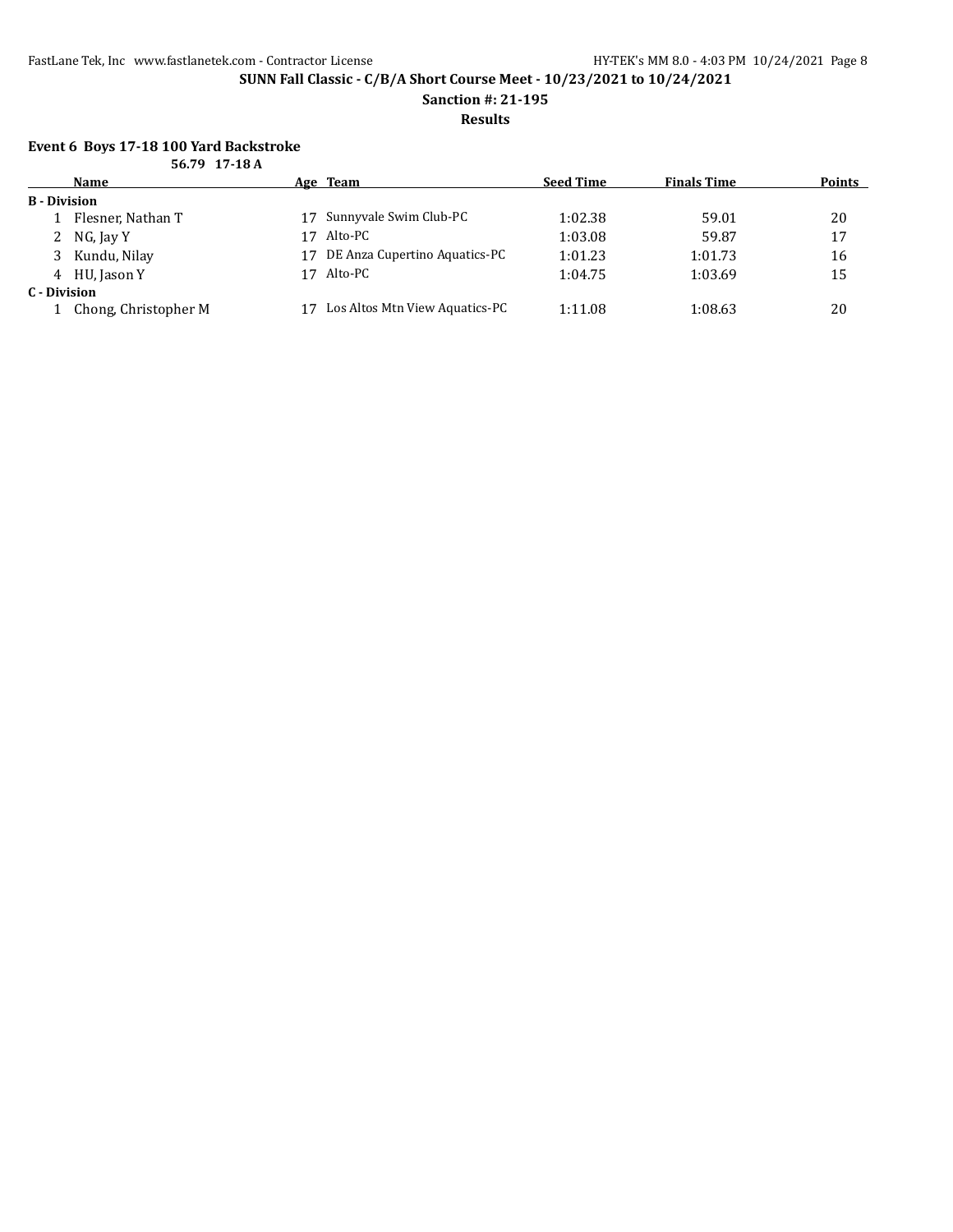FastLane Tek, Inc www.fastlanetek.com - Contractor License HY-TEK's MM 8.0 - 4:03 PM 10/24/2021 Page 9

**SUNN Fall Classic - C/B/A Short Course Meet - 10/23/2021 to 10/24/2021**

**Sanction #: 21-195**

**Results**

# **Event 6 Boys 19 & Over 100 Yard Backstroke**

| <b>Name</b>    | Age | Team    | <b>Seed Time</b> | <b>Finals Time</b> | <b>Points</b> |
|----------------|-----|---------|------------------|--------------------|---------------|
| Cadogan, Shane | 20  | Alto-PC | 58.52            | 58.69              | 20            |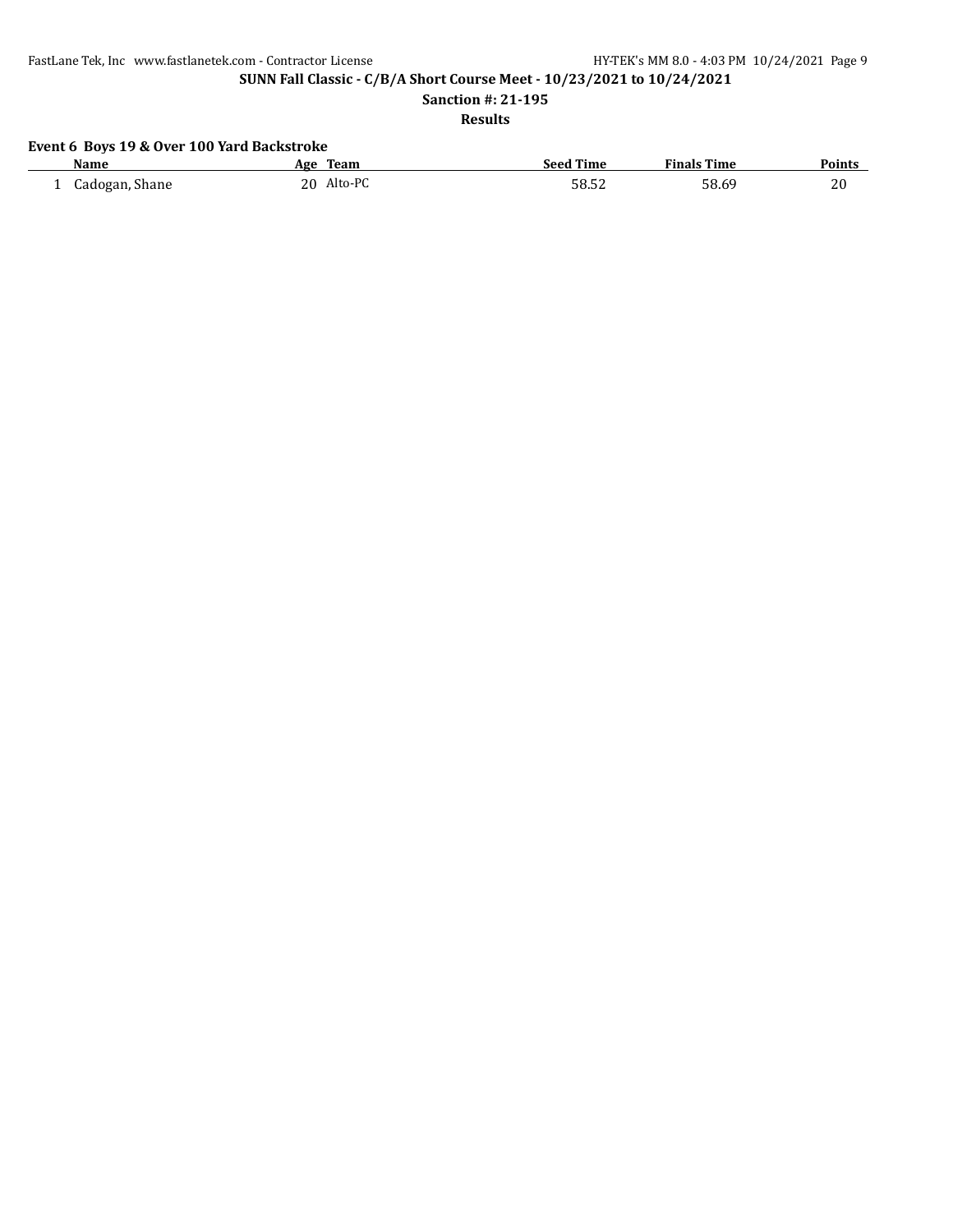**Sanction #: 21-195**

**Results**

## **Event 7 Girls 11-12 100 Yard Breaststroke**

|             | : 11-12 100 Yard Breastst |
|-------------|---------------------------|
| $1:20.39$ A |                           |

|                     | <b>Name</b>               |    | Age Team                         | <b>Seed Time</b> | <b>Finals Time</b> |   | <b>Points</b>    |
|---------------------|---------------------------|----|----------------------------------|------------------|--------------------|---|------------------|
| <b>A</b> - Division |                           |    |                                  |                  |                    |   |                  |
|                     | 1 Curran, Sophia M        |    | 12 Ladera Oaks-PC                | 1:18.73          | 1:18.85            | A | 20               |
| 2                   | Chahal, Janam E           |    | 12 Sunnyvale Swim Club-PC        | 1:20.20          | 1:21.17            |   | 17               |
| <b>B</b> - Division |                           |    |                                  |                  |                    |   |                  |
| 1                   | Young, Clara H            |    | 11 Ladera Oaks-PC                | 1:20.55          | 1:18.82            | A | 20               |
| 2                   | Scherrer, Louise M        | 11 | Otter Swim Club-PC               | 1:22.16          | 1:19.81            | A | 17               |
| 3                   | Schmalzle, Julia M        | 12 | Ladera Oaks-PC                   | 1:22.82          | 1:21.76            |   | 16               |
| 4                   | Christensen, Julianne R   |    | 12 Ladera Oaks-PC                | 1:26.76          | 1:28.99            |   | 15               |
| 5                   | Qian, Jasmine X           | 12 | Sunnyvale Swim Club-PC           | 1:34.26          | 1:29.57            |   | 14               |
| 6                   | Zhang, Tina X             | 11 | DE Anza Cupertino Aquatics-PC    | 1:31.16          | 1:30.31            |   | 13               |
| 7                   | Stenfort, Hope L          | 12 | DE Anza Cupertino Aquatics-PC    | 1:28.04          | 1:30.59            |   | 12               |
| 8                   | Fong, Joanne L            | 12 | DE Anza Cupertino Aquatics-PC    | 1:27.54          | 1:30.80            |   | 11               |
| <b>C</b> - Division |                           |    |                                  |                  |                    |   |                  |
| $\mathbf{1}$        | Liu, Alina Y              | 12 | Sunnyvale Swim Club-PC           | 1:42.15          | 1:24.56            |   | 20               |
| 2                   | Chin, Addelyn             | 12 | Sunnyvale Swim Club-PC           | 1:39.64          | 1:27.31            |   | 17               |
| 3                   | Stern, Giselle A          | 12 | Sunnyvale Swim Club-PC           | 1:41.15          | 1:28.84            |   | 16               |
| 4                   | Estala Steclaru, Stefania | 12 | DE Anza Cupertino Aquatics-PC    | 1:37.58          | 1:30.41            |   | 15               |
| 5                   | Meyers, Sabrina R         | 12 | Solo Aquatics-PC                 | 1:35.00          | 1:32.63            |   | 14               |
| 6                   | Parris, Maleia K          | 12 | DE Anza Cupertino Aquatics-PC    | 1:34.88          | 1:33.27            |   | 13               |
| 7                   | Chan, Katia W             | 12 | Sunnyvale Swim Club-PC           | 2:00.88          | 1:33.59            |   | 12               |
| 8                   | Cherukumilli, Misha       | 12 | Otter Swim Club-PC               | 1:49.43          | 1:34.95            |   | 11               |
| 9                   | Penaskovic, Shelby C      | 11 | DE Anza Cupertino Aquatics-PC    | 1:43.63          | 1:35.37            |   | 9                |
| 10                  | Habibi, Alexa             | 12 | Ladera Oaks-PC                   | <b>NT</b>        | 1:36.76            |   | $\overline{7}$   |
| 11                  | Malthankar, Aanya R       | 12 | DE Anza Cupertino Aquatics-PC    | 1:46.43          | 1:37.72            |   | 6                |
| 12                  | Partridge, Lily G         | 12 | DE Anza Cupertino Aquatics-PC    | <b>NT</b>        | 1:38.13            |   | 5                |
| 13                  | Barajas, Juliana A        | 11 | Sunnyvale Swim Club-PC           | 1:46.53          | 1:38.63            |   | $\overline{4}$   |
| 14                  | NG, Chloe Y               |    | 12 Alto-PC                       | 1:44.20          | 1:40.20            |   | 3                |
| 15                  | Ahonen, Saana K           | 12 | Otter Swim Club-PC               | 1:43.75          | 1:40.73            |   | $\boldsymbol{2}$ |
| 16                  | Yambing, Nadia-Isabel P   | 11 | Ladera Oaks-PC                   | <b>NT</b>        | 1:41.30            |   | $\mathbf 1$      |
| 17                  | Nulkar, Tanvi             | 12 | Sunnyvale Swim Club-PC           | <b>NT</b>        | 1:41.58            |   |                  |
| 18                  | Osipova, Margarita        | 11 | Alto-PC                          | NT               | 1:42.28            |   |                  |
| 19                  | Iwasaki, Mika L           | 11 | Sunnyvale Swim Club-PC           | 2:11.69          | 1:44.47            |   |                  |
| 20                  | Ballantyne, June C        | 11 | Sunnyvale Swim Club-PC           | <b>NT</b>        | 1:44.64            |   |                  |
| 21                  | Hanigal, Danielle         | 11 | Alto-PC                          | 1:49.46          | 1:46.76            |   |                  |
| 22                  | Kaur, Jasmine             | 11 | Alto-PC                          | <b>NT</b>        | 1:51.83            |   |                  |
| 23                  | Thompson, Dalia           |    | 11 DE Anza Cupertino Aquatics-PC | <b>NT</b>        | 1:55.95            |   |                  |
| 24                  | Prasad, Riddhima P        |    | 11 Alto-PC                       | <sub>NT</sub>    | 2:02.34            |   |                  |
| 25                  | Thomas, Katelyn           | 12 | Sunnyvale Swim Club-PC           | NT               | 2:03.13            |   |                  |
| 26                  | Lam, Melody R             | 12 | Sunnyvale Swim Club-PC           | NT               | 2:06.67            |   |                  |
| 27                  | Celaya-Nunez, Quetzali N  | 11 | Sunnyvale Swim Club-PC           | NT               | 2:27.86            |   |                  |
| ---                 | Hsieh, Sophie S           | 11 | Sunnyvale Swim Club-PC           | NT               | DQ                 |   |                  |
| ---                 | YU, Ardell                | 12 | Los Altos Mtn View Aquatics-PC   | NT               | DQ                 |   |                  |
| ---                 | Salud, Zoey A             | 11 | Sunnyvale Swim Club-PC           | $\bf NT$         | <b>DQ</b>          |   |                  |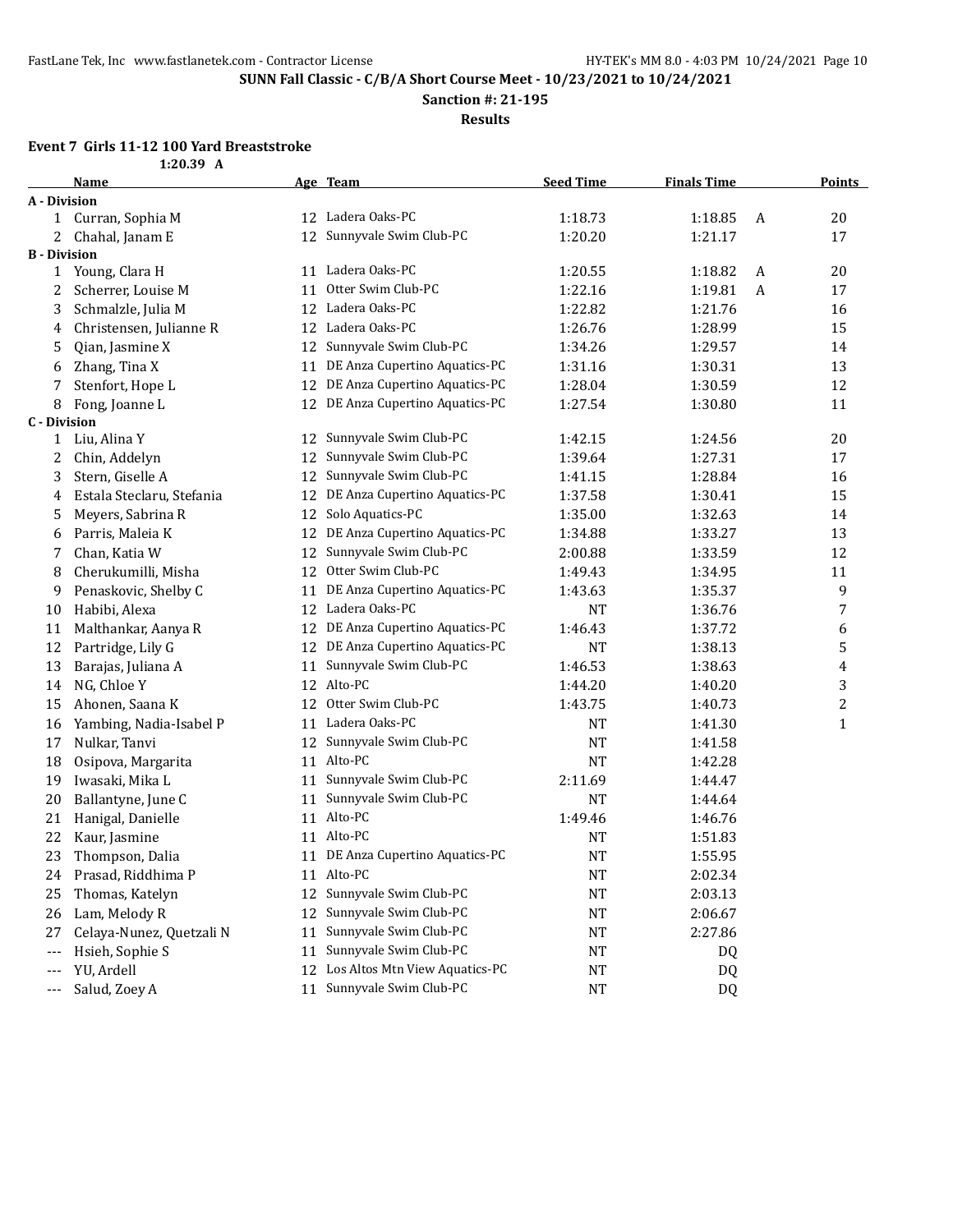**Sanction #: 21-195**

**Results**

### **Event 9 Girls 13-14 200 Yard Breaststroke**

| s 13-14 200 Yard Breasts |  |
|--------------------------|--|
| 2:44.59 A                |  |

|                     | <b>Name</b>                 |    | Age Team                       | <b>Seed Time</b> | <b>Finals Time</b> |   | <b>Points</b> |
|---------------------|-----------------------------|----|--------------------------------|------------------|--------------------|---|---------------|
| A - Division        |                             |    |                                |                  |                    |   |               |
|                     | 1 Wang, Karina I            | 13 | Sunnyvale Swim Club-PC         | 2:44.19          | 2:35.23            | A | 20            |
| <b>B</b> - Division |                             |    |                                |                  |                    |   |               |
| 1                   | Preuss, Hailey K            | 13 | Alto-PC                        | 2:52.26          | 2:42.76            | A | 20            |
| 2                   | Chen, Heidi I               | 13 | Ladera Oaks-PC                 | 2:47.92          | 2:46.63            |   | 17            |
| 3                   | Swaminathan, Samhita S      | 13 | Alto-PC                        | 2:55.22          | 2:58.92            |   | 16            |
| 4                   | Chen, Yoray I               | 13 | Alto-PC                        | 3:05.68          | 3:03.71            |   | 15            |
| 5                   | Payne, Lia C                | 13 | DE Anza Cupertino Aquatics-PC  | 3:11.04          | 3:11.26            |   | 14            |
| 6                   | Marjon, Lilli               | 13 | Alto-PC                        | 3:09.83          | 3:15.17            |   | 13            |
| <b>C</b> - Division |                             |    |                                |                  |                    |   |               |
|                     | Yang, Kelsey E              | 13 | DE Anza Cupertino Aquatics-PC  | <b>NT</b>        | 3:05.29            |   | 20            |
| 2                   | Haik, Sierra A              | 13 | Sunnyvale Swim Club-PC         | 3:27.02          | 3:06.00            |   | 17            |
| 3                   | MACAULEY, Mia G             | 14 | Sunnyvale Swim Club-PC         | 3:33.08          | 3:09.67            |   | 16            |
| 4                   | Ogawa, Camryn Y             | 13 | Alto-PC                        | 3:12.16          | 3:13.98            |   | 15            |
| 5                   | Kuhn, Victoria C            | 13 | DE Anza Cupertino Aquatics-PC  | NT               | 3:15.56            |   | 14            |
| 6                   | Sliesoraitis, Maria-clara L | 13 | Los Altos Mtn View Aquatics-PC | <b>NT</b>        | 3:23.64            |   | 13            |
|                     | Ganjoo Baumbach, Michelle D | 14 | Sunnyvale Swim Club-PC         | <b>NT</b>        | 3:27.15            |   | 12            |
| 8                   | Ene, Mina C                 | 13 | Alto-PC                        | 3:37.83          | 3:28.90            |   | 11            |
| 9                   | Stutzin, Lily F             | 13 | Otter Swim Club-PC             | NT               | 3:35.52            |   | 9             |
| 10                  | Maram, Chetana              | 13 | Sunnyvale Swim Club-PC         | <b>NT</b>        | 3:51.36            |   | 7             |
| $---$               | Connaghan, Caroline S       | 13 | Alto-PC                        | <b>NT</b>        | DQ                 |   |               |
| $---$               | Howe, Jessica               | 13 | Los Altos Mtn View Aquatics-PC | NT               | DQ                 |   |               |
| ---                 | Kripalani, Ana              |    | 14 Sunnyvale Swim Club-PC      | <b>NT</b>        | DQ                 |   |               |
|                     |                             |    |                                |                  |                    |   |               |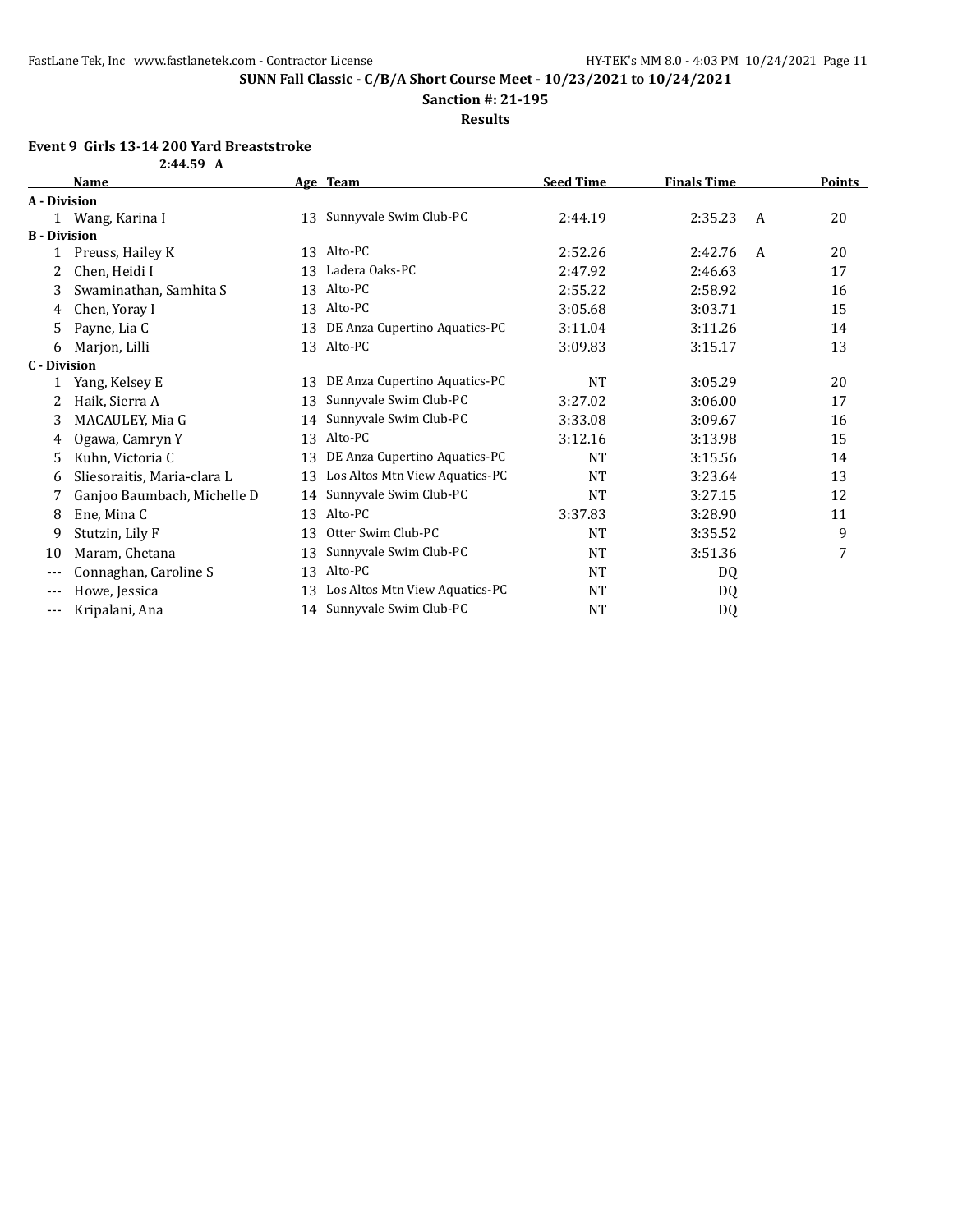**Sanction #: 21-195**

**Results**

### **Event 10 Boys 13-14 200 Yard Breaststroke**

| 2:32.89 |  |
|---------|--|
|---------|--|

|                     | <b>Name</b>            |    | Age Team                          | <b>Seed Time</b> | <b>Finals Time</b> |   | <b>Points</b> |
|---------------------|------------------------|----|-----------------------------------|------------------|--------------------|---|---------------|
| A - Division        |                        |    |                                   |                  |                    |   |               |
|                     | 1 Fong, Scott          |    | 14 Alto-PC                        | 2:25.05          | 2:33.77            |   | 20            |
| <b>B</b> - Division |                        |    |                                   |                  |                    |   |               |
| $\mathbf{1}$        | Pham, Andrew N         | 13 | Sunnyvale Swim Club-PC            | 2:42.54          | 2:27.04            | A | 20            |
| 2                   | Wang, Brandon          | 14 | DE Anza Cupertino Aquatics-PC     | 2:33.72          | 2:33.68            |   | 17            |
| 3                   | FU, Alvin              | 13 | Alto-PC                           | 2:36.81          | 2:33.88            |   | 16            |
| 4                   | Tokuz, Yusuf I         | 14 | DE Anza Cupertino Aquatics-PC     | 2:52.37          | 2:38.52            |   | 15            |
| 5                   | DO, Thomas V           | 14 | Sunnyvale Swim Club-PC            | 2:57.91          | 2:40.61            |   | 14            |
| 6                   | Lim, Ryan K            | 14 | Los Altos Mtn View Aquatics-PC    | 2:48.85          | 2:42.06            |   | 13            |
| 7                   | Narayan, Nilanjan V    | 13 | Sunnyvale Swim Club-PC            | 2:57.30          | 2:43.33            |   | 12            |
| 8                   | Mai, Benjamin J        | 13 | Alto-PC                           | 2:48.46          | 2:43.95            |   | 11            |
| 9                   | Monsen, Conner J       | 14 | Sunnyvale Swim Club-PC            | 2:57.22          | 2:59.40            |   | 9             |
| <b>C</b> - Division |                        |    |                                   |                  |                    |   |               |
| 1                   | Phan, Orion L          | 13 | Sunnyvale Swim Club-PC            | 3:34.60          | 2:40.04            |   | 20            |
| 2                   | Litsur, Eitan S        | 13 | Ladera Oaks-PC                    | 2:58.48          | 2:40.10            |   | 17            |
| 3                   | Naranjo, Ian P         |    | 14 Alto-PC                        | 3:26.77          | 2:42.48            |   | 16            |
| 4                   | Poon, Kaden            | 13 | Sunnyvale Swim Club-PC            | 3:03.04          | 2:46.78            |   | 15            |
| 5                   | Dogruer, Kerem N       | 14 | Sunnyvale Swim Club-PC            | <b>NT</b>        | 2:48.52            |   | 14            |
| 6                   | Negi, Atiksh           | 13 | Alto-PC                           | 3:22.05          | 2:50.77            |   | 13            |
| 7                   | HO, Felix Y            |    | 14 Los Altos Mtn View Aquatics-PC | <b>NT</b>        | 2:52.45            |   | 12            |
| 8                   | Kumar, Ryan            |    | 13 Alto-PC                        | 3:04.64          | 2:58.51            |   | 11            |
| 9                   | Cairns, Tommy R        |    | 14 Los Altos Mtn View Aquatics-PC | <b>NT</b>        | 3:02.00            |   | 9             |
| 10                  | Berman, Aaron Z        |    | 14 Sunnyvale Swim Club-PC         | <b>NT</b>        | 3:02.03            |   | 7             |
| 11                  | Akin, Cole P           | 13 | Alto-PC                           | <b>NT</b>        | 3:02.23            |   | 6             |
| 12                  | Yip, Andrew S          | 13 | Sunnyvale Swim Club-PC            | <b>NT</b>        | 3:03.83            |   | 5             |
| 13                  | LI, Ethan              | 13 | DE Anza Cupertino Aquatics-PC     | <b>NT</b>        | 3:05.80            |   | 4             |
| 14                  | Cai, Oliver            | 13 | DE Anza Cupertino Aquatics-PC     | <b>NT</b>        | 3:06.75            |   | 3             |
| 15                  | Hoffman Chande, Remi B | 13 | Alto-PC                           | 3:14.38          | 3:06.91            |   | 2             |
| 16                  | Monsen, Kevin W        | 14 | Sunnyvale Swim Club-PC            | 3:13.89          | 3:09.09            |   | $\mathbf{1}$  |
| 17                  | Karpman, Dario         | 14 | Los Altos Mtn View Aquatics-PC    | <b>NT</b>        | 3:10.65            |   |               |
| 18                  | YU, Jaylen Z           | 13 | DE Anza Cupertino Aquatics-PC     | <b>NT</b>        | 3:18.18            |   |               |
| 19                  | Shone, Aaron           | 13 | Alto-PC                           | 3:44.22          | 3:20.05            |   |               |
| $- - -$             | Pack, George E         | 13 | Sunnyvale Swim Club-PC            | <b>NT</b>        | DQ                 |   |               |
| $---$               | Krish, Arjun           | 13 | DE Anza Cupertino Aquatics-PC     | 4:05.97          | DQ                 |   |               |
| ---                 | Butler, Neil R         |    | 14 Sunnyvale Swim Club-PC         | <b>NT</b>        | DQ                 |   |               |
|                     |                        |    |                                   |                  |                    |   |               |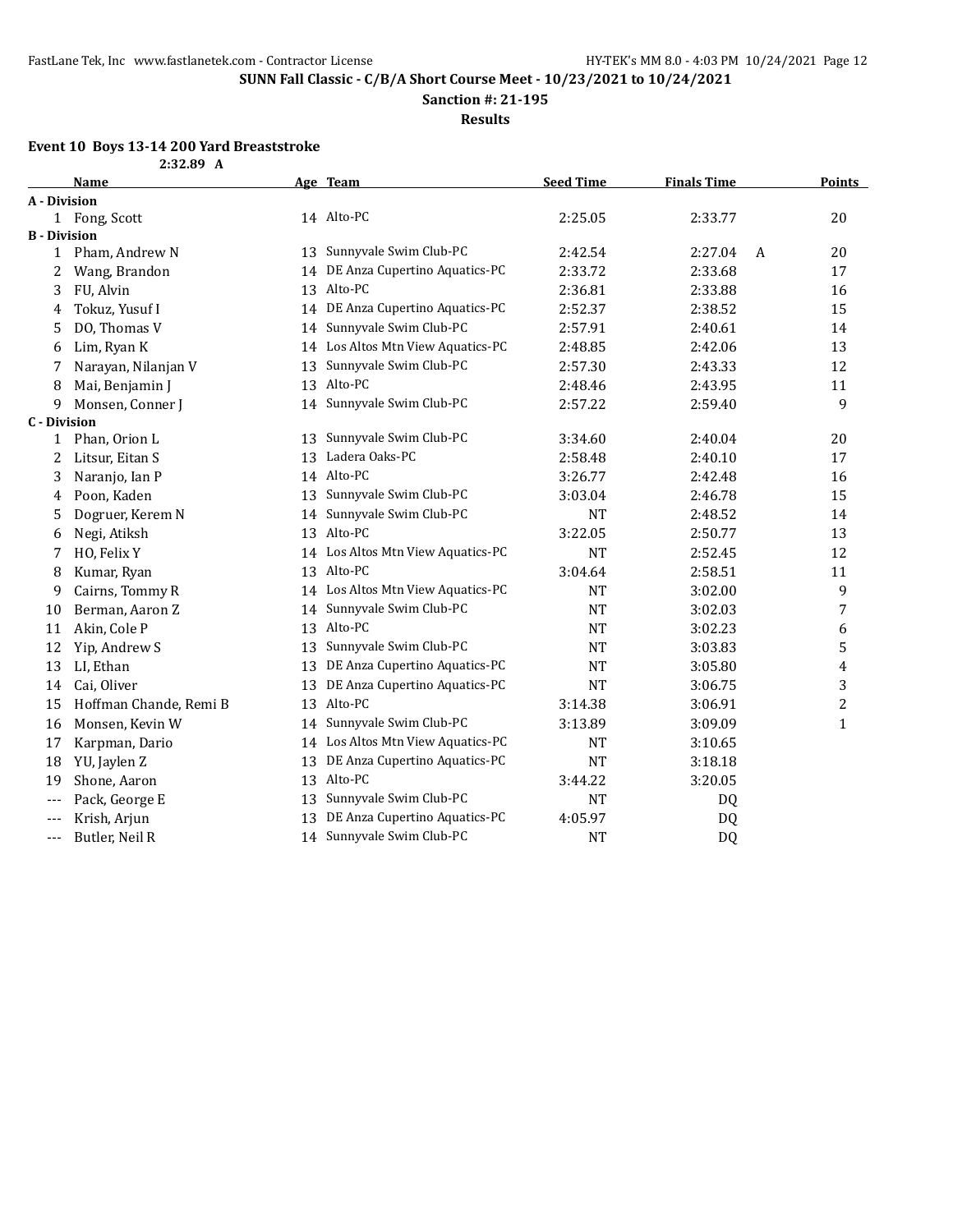**Sanction #: 21-195**

### **Results**

## **Event 11 Girls 15-16 200 Yard Breaststroke**

| 10 10 200 101 0 <i>D</i> 1 0 0 0 0 |  |  |
|------------------------------------|--|--|
| $2:41.29$ 15-16 A                  |  |  |

|                     | Name                  |    | Age Team                          | <b>Seed Time</b> | <b>Finals Time</b> |   | Points |
|---------------------|-----------------------|----|-----------------------------------|------------------|--------------------|---|--------|
| A - Division        |                       |    |                                   |                  |                    |   |        |
|                     | Mina, Tristen E       | 16 | Sunnyvale Swim Club-PC            | 2:28.46          | 2:26.33            | A | 20     |
|                     | WU. Allison E         | 15 | DE Anza Cupertino Aquatics-PC     | 2:35.08          | 2:33.16            | A | 17     |
| 3                   | Charton, Amaris       | 15 | DE Anza Cupertino Aquatics-PC     | 2:30.37          | 2:34.90            | A | 16     |
| 4                   | Lan, Aglaia           |    | 15 Alto-PC                        | 2:39.60          | 2:36.50            | A | 15     |
| 5.                  | Kiurtsidis, Nina      |    | 15 Alto-PC                        | 2:31.08          | 2:36.57            | A | 14     |
| 6                   | Hegblom, Katherine E  |    | 16 Sunnyvale Swim Club-PC         | 2:28.81          | 2:36.63            | A | 13     |
|                     | Kumsa, Dena           |    | 16 Alto-PC                        | 2:30.88          | 2:41.73            |   | 12     |
| 8                   | Iwers, Christa L      |    | 16 Alto-PC                        | 2:35.90          | 2:42.36            |   | 11     |
| <b>B</b> - Division |                       |    |                                   |                  |                    |   |        |
|                     | Schroeder, Anabelle J |    | 16 Los Altos Mtn View Aquatics-PC | 2:51.58          | 2:54.10            |   | 20     |
|                     | Bover, Julie L        |    | 16 Sunnyvale Swim Club-PC         | 2:53.72          | 2:55.34            |   | 17     |
| 3                   | Scarboro, Katherine   |    | 16 Los Altos Mtn View Aquatics-PC | 3:05.34          | 3:12.58            |   | 16     |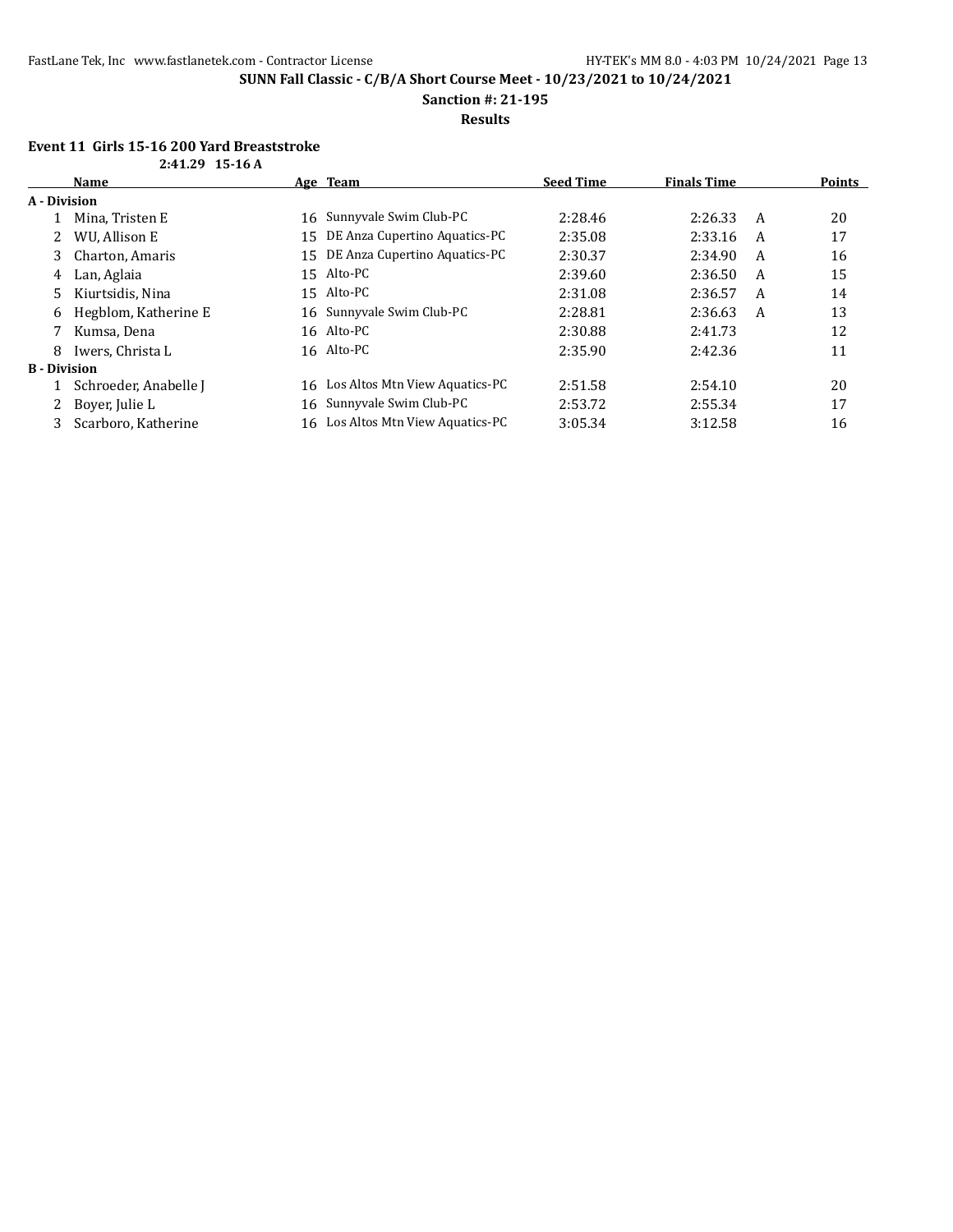**Sanction #: 21-195**

**Results**

#### **Event 11 Girls 17-18 200 Yard Breaststroke 2:38.49 17-18 A**

| 2.00.47 IIIOA       |                       |    |                        |                  |                    |        |
|---------------------|-----------------------|----|------------------------|------------------|--------------------|--------|
|                     | <b>Name</b>           |    | Age Team               | <b>Seed Time</b> | <b>Finals Time</b> | Points |
| A - Division        |                       |    |                        |                  |                    |        |
|                     | 1 Cantrell, Aubrey R  | 17 | Alto-PC                | 2:27.99          | 2:33.81<br>A       | 20     |
|                     | 2 Teo, Audrey Y       | 17 | Alto-PC                | 2:32.83          | 2:39.03            | 17     |
| <b>B</b> - Division |                       |    |                        |                  |                    |        |
|                     | Jacobs, Audrey        | 17 | Sunnyvale Swim Club-PC | 2:39.30          | 2:42.91            | 20     |
|                     | 2 Tambling, Ainsley J |    | Ladera Oaks-PC         | 2:52.75          | 2:45.61            | 17     |
|                     | Choi, Sooinie         |    | Sunnyvale Swim Club-PC | 2:42.76          | 2:48.79            | 16     |
|                     |                       |    |                        |                  |                    |        |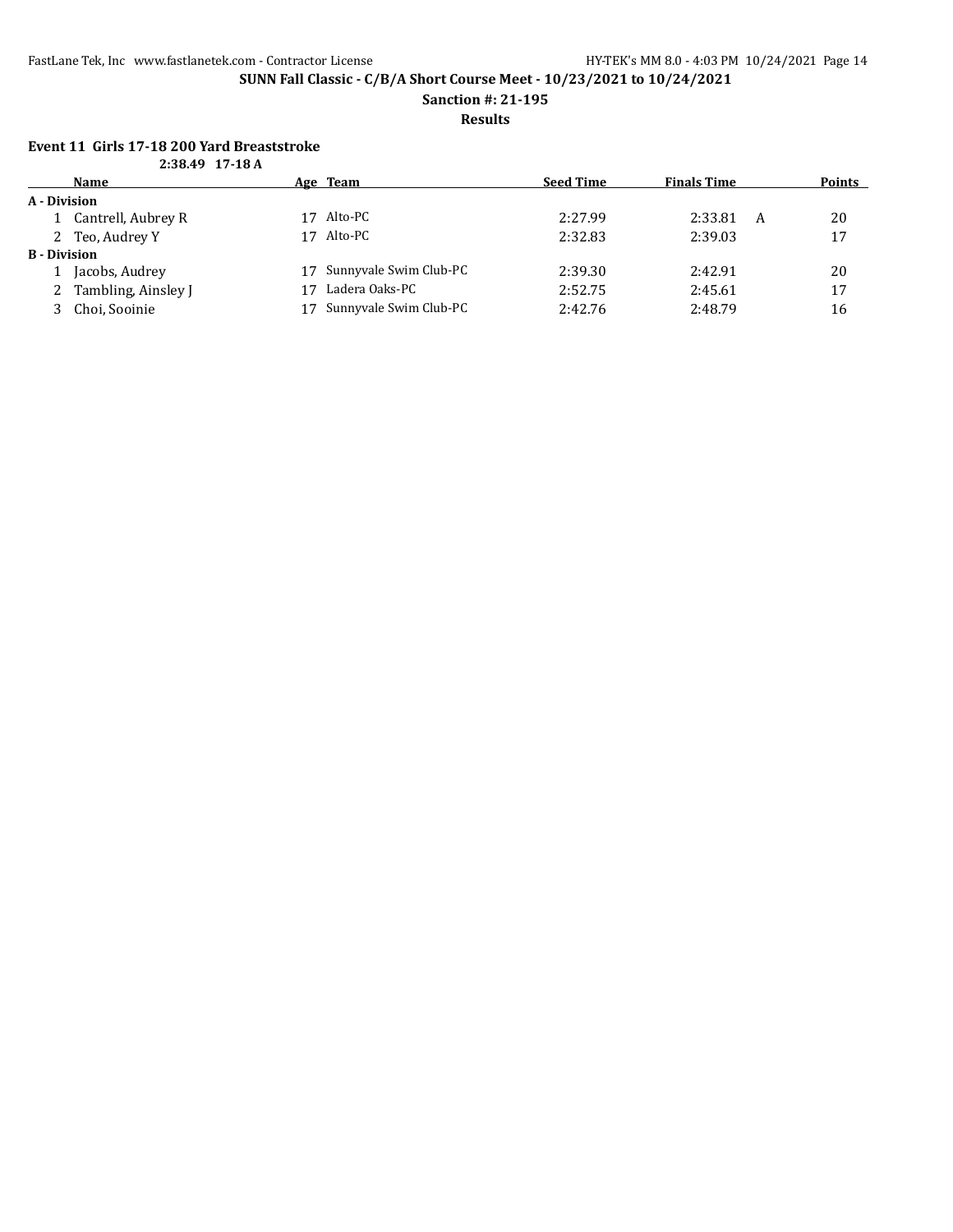**Sanction #: 21-195**

**Results**

### **Event 12 Boys 15-16 200 Yard Breaststroke**

|                     | <b>Name</b>              |    | Age Team                       | <b>Seed Time</b> | <b>Finals Time</b> |              | <b>Points</b> |
|---------------------|--------------------------|----|--------------------------------|------------------|--------------------|--------------|---------------|
| A - Division        |                          |    |                                |                  |                    |              |               |
| 1                   | Huang, Kyle              | 16 | Sunnyvale Swim Club-PC         | 2:14.52          | 2:10.42            | A            | 20            |
| 2                   | Cantrell, Kelson T       | 15 | Alto-PC                        | 2:11.84          | 2:15.62            | A            | 17            |
| 3                   | Jarvis, Isaiah W         | 15 | Alto-PC                        | 2:13.65          | 2:17.09            | A            | 16            |
| 4                   | Stegina, Trent J         | 16 | Alto-PC                        | 2:16.40          | 2:19.11            | A            | 15            |
| 5                   | Stoen, Jayden J          | 16 | Alto-PC                        | 2:12.35          | 2:22.14            | A            | 14            |
| 6                   | Coblin, Owen H           | 15 | Sunnyvale Swim Club-PC         | 2:20.76          | 2:24.66            |              | 13            |
| 7                   | Wickersham, Thomas       | 15 | Alto-PC                        | 2:18.41          | 2:27.81            |              | 12            |
| <b>B</b> - Division |                          |    |                                |                  |                    |              |               |
| 1                   | Vinokurov, Grigory       | 15 | Alto-PC                        | 2:25.60          | 2:19.22            | A            | 20            |
| 2                   | Doddaballapur, Pramath V | 16 | Sunnyvale Swim Club-PC         | 2:24.65          | 2:21.09            | A            | 17            |
| 3                   | Kajarekar, Saahil S      | 15 | Sunnyvale Swim Club-PC         | 2:30.13          | 2:25.03            |              | 16            |
| 4                   | Silverman, Zachary L     | 15 | Los Altos Mtn View Aquatics-PC | 2:25.11          | 2:28.64            |              | 15            |
| 5                   | Nelson, Drew S           | 16 | Solo Aquatics-PC               | 2:32.41          | 2:30.98            |              | 14            |
| 6                   | Kunze Briseno, Adrian F  | 15 | Solo Aquatics-PC               | 2:41.03          | 2:31.26            |              | 13            |
| 7                   | Farnham, Max K           | 16 | Sunnyvale Swim Club-PC         | 2:41.22          | 2:37.14            |              | 12            |
| $\qquad \qquad - -$ | Chong, Nicholas M        | 15 | Los Altos Mtn View Aquatics-PC | 2:36.96          | DQ                 |              |               |
| <b>C</b> - Division |                          |    |                                |                  |                    |              |               |
| 1                   | Picard, Jackson W        |    | 16 Alto-PC                     | <b>NT</b>        | 2:20.38            | $\mathsf{A}$ | 20            |
| 2                   | Guo, Jensen              | 16 | Sunnyvale Swim Club-PC         | 2:51.92          | 2:38.54            |              | 17            |
| 3                   | Chin, Ethan C            | 16 | Sunnyvale Swim Club-PC         | 3:17.43          | 2:40.84            |              | 16            |
| 4                   | Wang, Zan J              | 16 | Los Altos Mtn View Aquatics-PC | 2:48.89          | 2:53.67            |              | 15            |
| 5                   | Lim, Bryce K             | 15 | Los Altos Mtn View Aquatics-PC | 3:03.44          | 3:03.31            |              | 14            |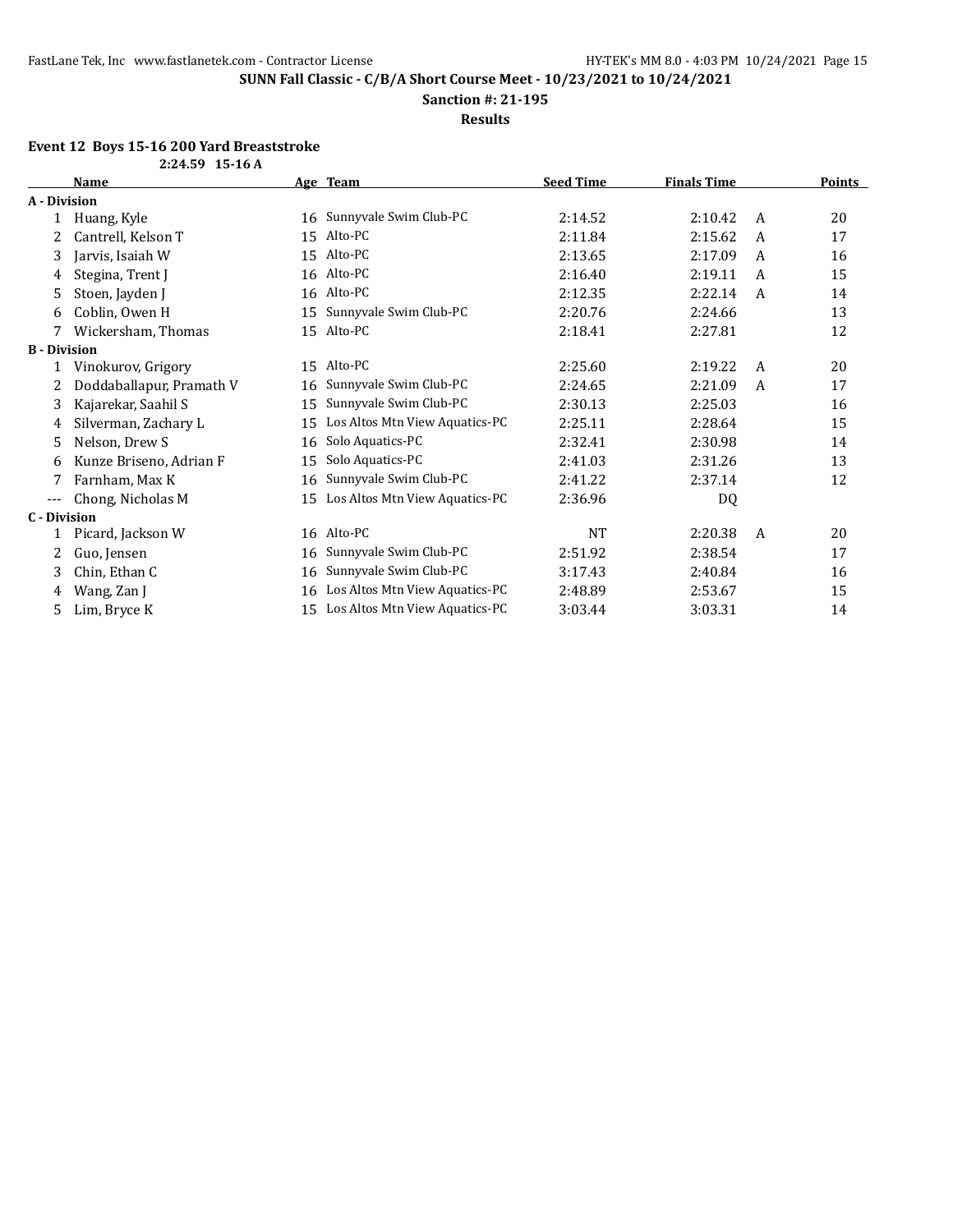FastLane Tek, Inc www.fastlanetek.com - Contractor License HY-TEK's MM 8.0 - 4:03 PM 10/24/2021 Page 16

**SUNN Fall Classic - C/B/A Short Course Meet - 10/23/2021 to 10/24/2021**

**Sanction #: 21-195**

**Results**

#### **Event 12 Boys 17-18 200 Yard Breaststroke**

|                     | $2:21.89$ 17-18 A |               |                  |                    |               |
|---------------------|-------------------|---------------|------------------|--------------------|---------------|
|                     | Name              | Age Team      | <b>Seed Time</b> | <b>Finals Time</b> | <b>Points</b> |
| <b>B</b> - Division |                   |               |                  |                    |               |
|                     | Gorkov, Danila    | 17 Alto-PC    | 2:26.29          | 2:26.22            | 20            |
|                     | Shah, Jai R       | Alto-PC<br>17 | 2:35.74          | 2:40.02            | 17            |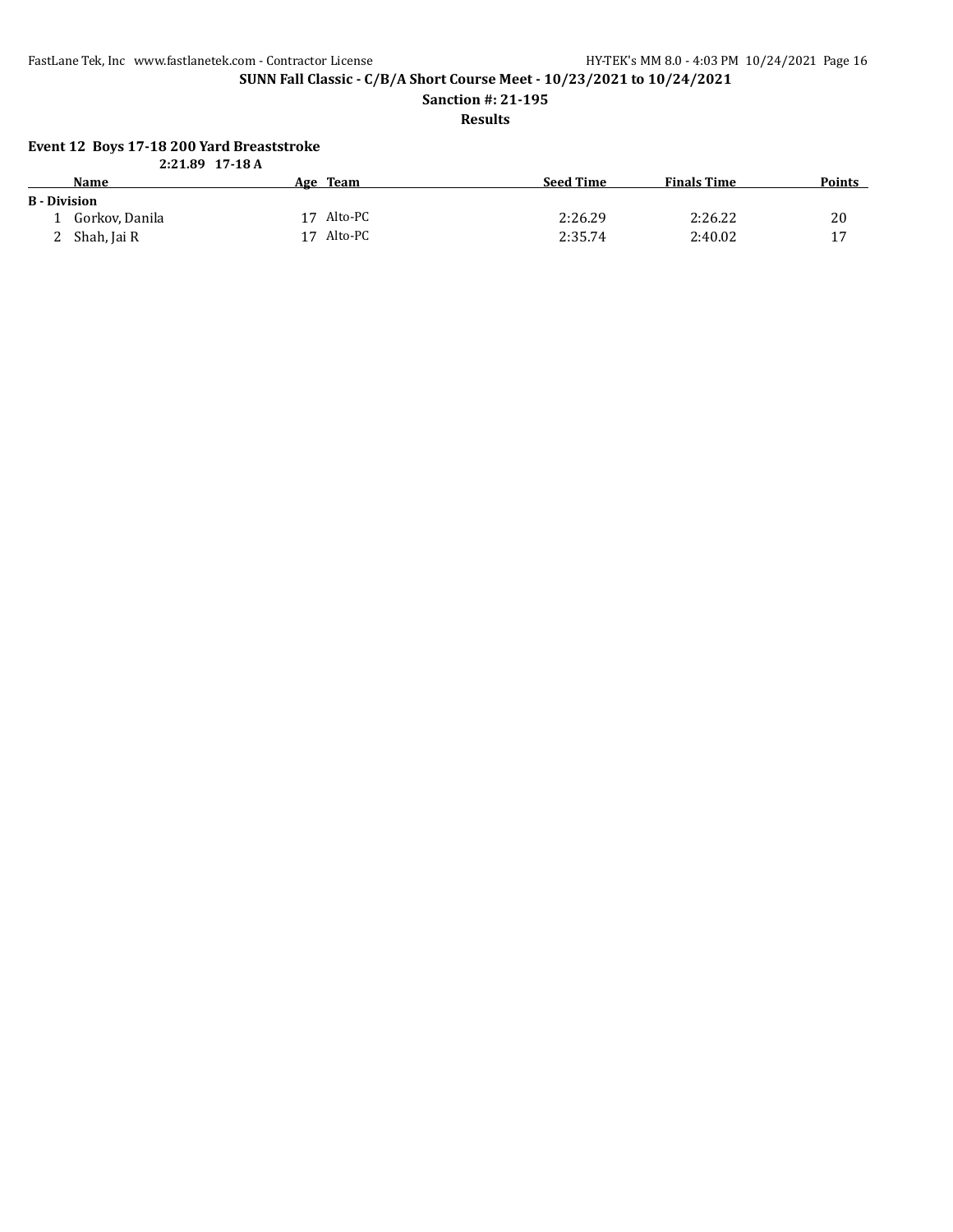**Sanction #: 21-195**

**Results**

#### **Event 13 Girls 11-12 100 Yard Freestyle 1:03.09 A**

|                     | 1.VJ.V <i>J</i><br>Name   |    | Age Team                          | <b>Seed Time</b> | <b>Finals Time</b> |   | <b>Points</b>  |
|---------------------|---------------------------|----|-----------------------------------|------------------|--------------------|---|----------------|
| A - Division        |                           |    |                                   |                  |                    |   |                |
| $\mathbf{1}$        | Byrne, Maren C            |    | 12 Alto-PC                        | 57.61            | 55.61              | A | 20             |
| 2                   | Fanucchi, Lauren E        |    | 12 Alto-PC                        | 58.46            | 58.34              | A | 17             |
| 3                   | Rutter, Violet S          |    | 11 Alto-PC                        | 59.68            | 59.09              | A | 16             |
| 4                   | Young, Clara H            |    | 11 Ladera Oaks-PC                 | 59.87            | 1:00.30            | A | 15             |
| <b>B</b> - Division |                           |    |                                   |                  |                    |   |                |
| 1                   | Chui, Eliana              |    | 11 Los Altos Mtn View Aquatics-PC | 1:11.52          | 1:02.35            | A | 20             |
| 2                   | Scherrer, Louise M        | 11 | Otter Swim Club-PC                | 1:04.84          | 1:03.26            |   | 17             |
| 3                   | Qian, Jasmine X           | 12 | Sunnyvale Swim Club-PC            | 1:05.36          | 1:04.43            |   | 16             |
| 4                   | Meyers, Sabrina R         | 12 | Solo Aquatics-PC                  | 1:11.83          | 1:05.45            |   | 15             |
| 5                   | Whitney, Julie            |    | 12 Los Altos Mtn View Aquatics-PC | 1:13.09          | 1:06.26            |   | 14             |
| 6                   | FU, Katherine             |    | 11 Alto-PC                        | 1:10.81          | 1:06.34            |   | 13             |
| 7                   | Lin, Zoey C               |    | 11 Alto-PC                        | 1:12.66          | 1:06.53            |   | 12             |
| 8                   | Picard, Naomi L           |    | 11 Alto-PC                        | 1:09.86          | 1:06.98            |   | 11             |
| 9                   | Schmalzle, Julia M        |    | 12 Ladera Oaks-PC                 | 1:08.45          | 1:07.94            |   | 9              |
| 10                  | Sainani, Anika            | 11 | DE Anza Cupertino Aquatics-PC     | 1:12.54          | 1:09.01            |   | 7              |
| 11                  | Zhang, Tina X             | 11 | DE Anza Cupertino Aquatics-PC     | 1:09.59          | 1:09.98            |   | 6              |
| 12                  | Christensen, Julianne R   |    | 12 Ladera Oaks-PC                 | 1:11.53          | 1:10.11            |   | 5              |
| 13                  | Cherukumilli, Misha       |    | 12 Otter Swim Club-PC             | 1:10.65          | 1:10.72            |   | 4              |
| 14                  | Rosenfeld, Ella           |    | 12 Alto-PC                        | 1:10.43          | 1:12.62            |   | 3              |
| <b>C</b> - Division |                           |    |                                   |                  |                    |   |                |
| 1                   | Liu, Alina Y              |    | 12 Sunnyvale Swim Club-PC         | 1:19.49          | 1:09.07            |   | 20             |
| 2                   | MI, Audrey Y              |    | 12 Alto-PC                        | 1:18.62          | 1:09.32            |   | 17             |
| 3                   | Habibi, Alexa             |    | 12 Ladera Oaks-PC                 | 1:16.12          | 1:10.48            |   | 16             |
| 4                   | Enderes, Sarah            |    | 12 Alto-PC                        | 1:13.90          | 1:10.92            |   | 15             |
| 5                   | Chin, Addelyn             |    | 12 Sunnyvale Swim Club-PC         | 1:19.68          | 1:11.86            |   | 14             |
| 6                   | Estala Steclaru, Stefania |    | 12 DE Anza Cupertino Aquatics-PC  | 1:19.40          | 1:12.34            |   | 13             |
| 7                   | Parris, Maleia K          |    | 12 DE Anza Cupertino Aquatics-PC  | 1:14.05          | 1:12.51            |   | 12             |
| 8                   | Yambing, Nadia-Isabel P   |    | 11 Ladera Oaks-PC                 | <b>NT</b>        | 1:12.80            |   | 11             |
| 9                   | Penaskovic, Shelby C      | 11 | DE Anza Cupertino Aquatics-PC     | 1:23.79          | 1:13.55            |   | 9              |
| 10                  | Stenfort, Hope L          |    | 12 DE Anza Cupertino Aquatics-PC  | 1:14.67          | 1:13.72            |   | 7              |
| 11                  | Simon, Isla               | 11 | DE Anza Cupertino Aquatics-PC     | <b>NT</b>        | 1:13.83            |   | 6              |
| 12                  | Osipova, Margarita        |    | 11 Alto-PC                        | <b>NT</b>        | 1:14.14            |   | 5              |
| 13                  | Chan, Katia W             | 12 | Sunnyvale Swim Club-PC            | NT               | 1:14.81            |   | 4              |
| 14                  | Partridge, Lily G         |    | 12 DE Anza Cupertino Aquatics-PC  | <b>NT</b>        | 1:14.91            |   | 3              |
| 15                  | Malthankar, Aanya R       |    | 12 DE Anza Cupertino Aquatics-PC  | 1:22.66          | 1:15.48            |   | $\overline{c}$ |
| 16                  | Ahonen, Saana K           |    | 12 Otter Swim Club-PC             | 1:16.85          | 1:15.95            |   | $\mathbf{1}$   |
| 17                  | HE, Jasmine S             |    | 11 Alto-PC                        | 1:21.00          | 1:17.13            |   |                |
| 18                  | Barajas, Juliana A        | 11 | Sunnyvale Swim Club-PC            | 1:26.05          | 1:17.39            |   |                |
| 19                  | Chang, Elise              |    | 12 Alto-PC                        | 1:19.94          | 1:17.49            |   |                |
| 20                  | Nulkar, Tanvi             | 12 | Sunnyvale Swim Club-PC            | 1:21.44          | 1:17.86            |   |                |
| 21                  | Ballantyne, June C        | 11 | Sunnyvale Swim Club-PC            | 1:33.08          | 1:20.23            |   |                |
| 22                  | Hanigal, Danielle         |    | 11 Alto-PC                        | <b>NT</b>        | 1:21.34            |   |                |
| 23                  | Thompson, Dalia           | 11 | DE Anza Cupertino Aquatics-PC     | 1:21.00          | 1:21.70            |   |                |
| 24                  | Iwasaki, Mika L           | 11 | Sunnyvale Swim Club-PC            | 1:23.73          | 1:21.71            |   |                |
| 25                  | NG, Chloe Y               | 12 | Alto-PC                           | 1:25.29          | 1:25.83            |   |                |
| 26                  | Kaur, Jasmine             | 11 | Alto-PC                           | NT               | 1:26.69            |   |                |
| 27                  | Hsieh, Sophie S           | 11 | Sunnyvale Swim Club-PC            | NT               | 1:32.37            |   |                |
| 28                  | Brottem, Alexandra J      | 11 | Solo Aquatics-PC                  | 1:29.60          | 1:33.83            |   |                |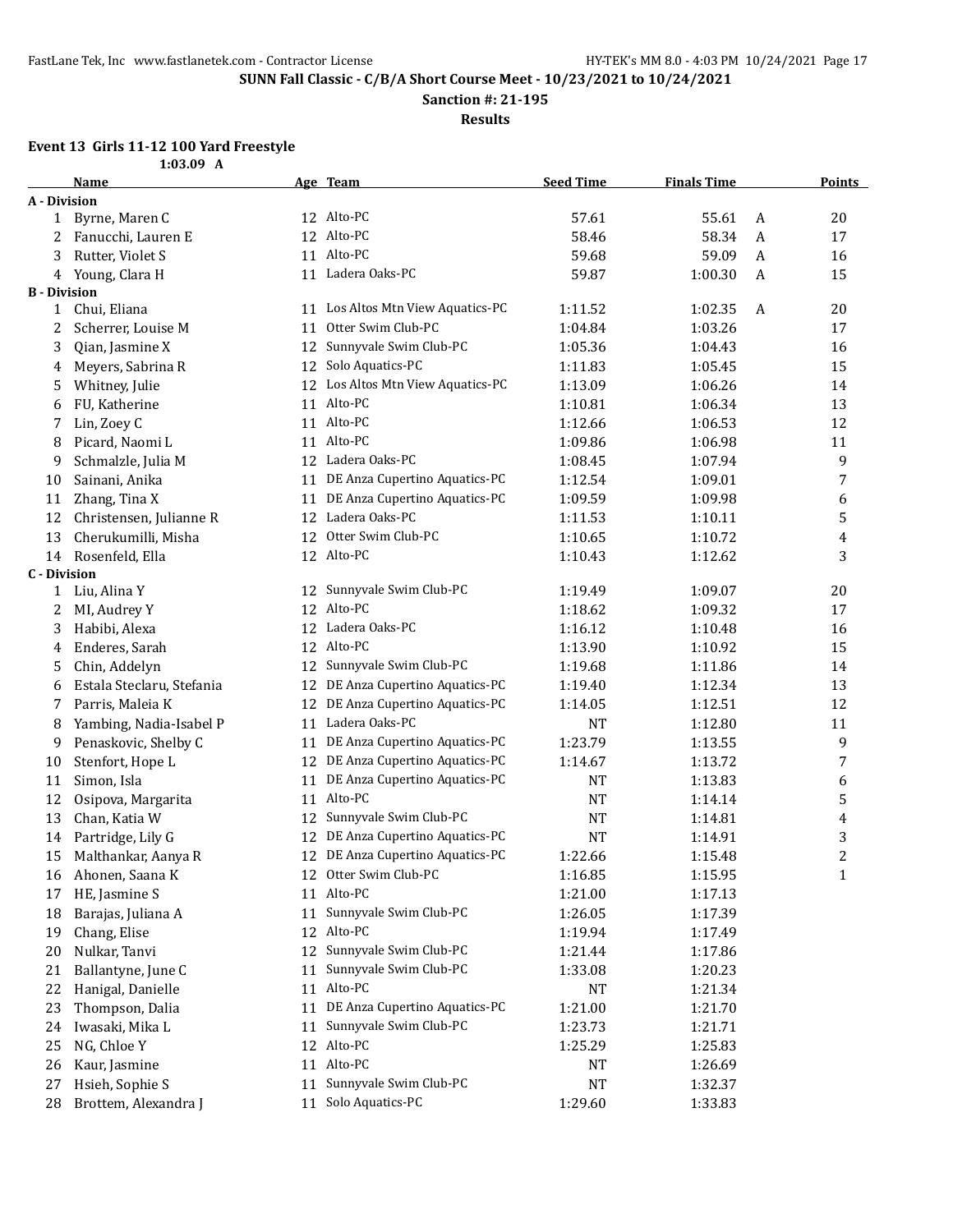**Sanction #: 21-195**

**Results**

### **C - Division ... (Event 13 Girls 11-12 100 Yard Freestyle)**

|    | <b>Name</b>              | Age Team                          | <b>Seed Time</b> | <b>Finals Time</b> | <b>Points</b> |
|----|--------------------------|-----------------------------------|------------------|--------------------|---------------|
| 29 | Salud, Zoey A            | 11 Sunnyvale Swim Club-PC         | 1:39.80          | 1:34.03            |               |
| 30 | Prasad, Riddhima P       | 11 Alto-PC                        | NT               | 1:36.33            |               |
| 31 | Thomas, Katelyn          | 12 Sunnyvale Swim Club-PC         | NT               | 1:37.39            |               |
| 32 | Lam, Melody R            | 12 Sunnyvale Swim Club-PC         | <b>NT</b>        | 1:52.80            |               |
| 33 | YU, Ardell               | 12 Los Altos Mtn View Aquatics-PC | <b>NT</b>        | 1:52.91            |               |
| 34 | Celaya-Nunez, Quetzali N | Sunnyvale Swim Club-PC            | <b>NT</b>        | 1:54.61            |               |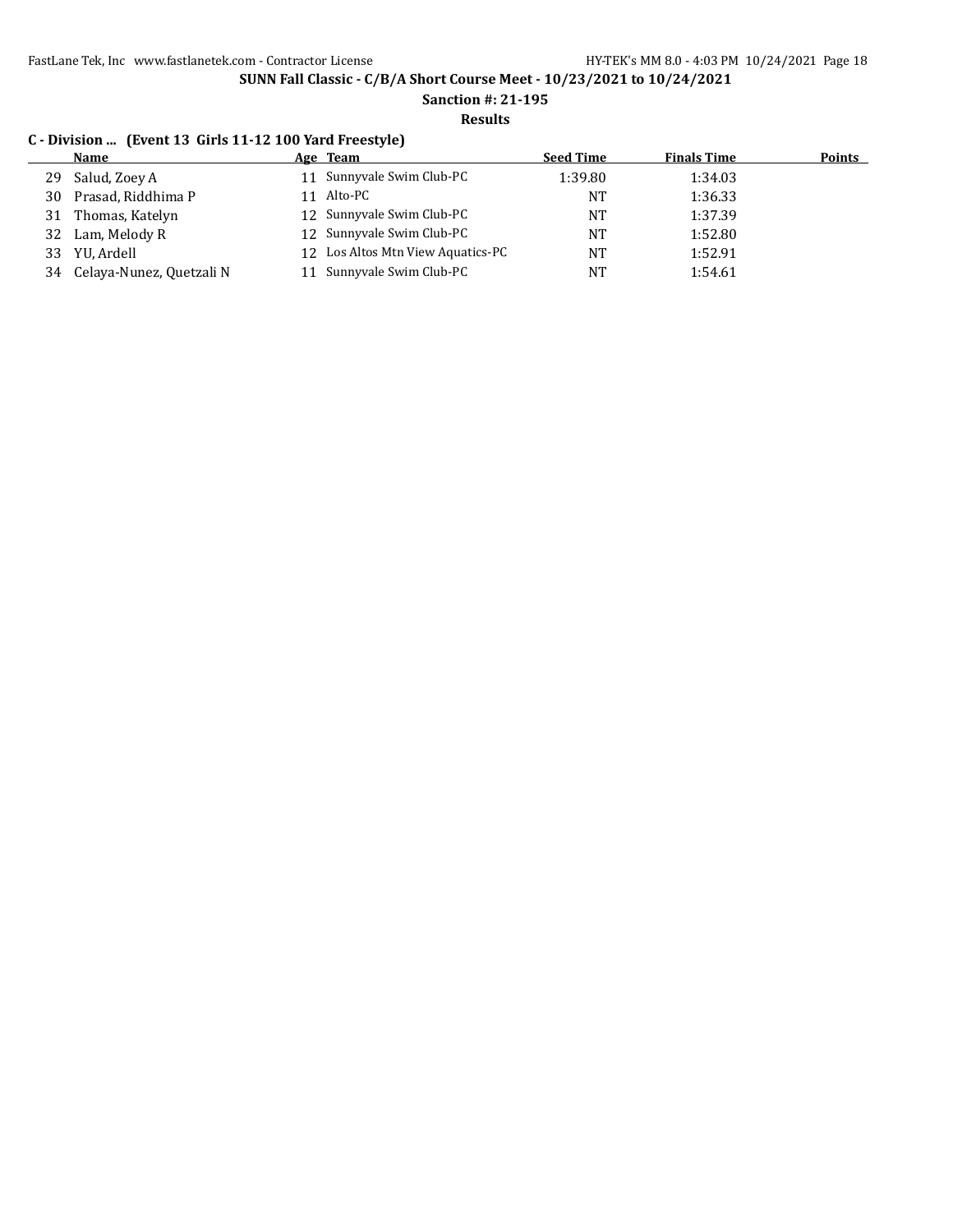**Sanction #: 21-195**

**Results**

# **Event 15 Girls 13-14 50 Yard Freestyle**

|                     | 27.99 A                     |    |                                   |                  |                    |                  |                |
|---------------------|-----------------------------|----|-----------------------------------|------------------|--------------------|------------------|----------------|
|                     | Name                        |    | Age Team                          | <b>Seed Time</b> | <b>Finals Time</b> |                  | <b>Points</b>  |
| A - Division        |                             |    |                                   |                  |                    |                  |                |
| 1                   | Zhao, Lucy                  |    | 14 Alto-PC                        | 25.37            | 26.16              | A                | 20             |
| 2                   | Preuss, Hailey K            |    | 13 Alto-PC                        | 27.12            | 26.92              | $\boldsymbol{A}$ | 17             |
| 3                   | Chen, Heidi I               |    | 13 Ladera Oaks-PC                 | 27.15            | 27.22              | $\mathbf{A}$     | 16             |
| <b>B</b> - Division |                             |    |                                   |                  |                    |                  |                |
| 1                   | Chen, Yoray I               |    | 13 Alto-PC                        | 28.06            | 27.69              | A                | 20             |
| 2                   | Wang, Karina I              | 13 | Sunnyvale Swim Club-PC            | 28.76            | 27.71              | A                | 17             |
| 3                   | Charton, Thalea             | 13 | DE Anza Cupertino Aquatics-PC     | 28.10            | 27.98              | $\boldsymbol{A}$ | 16             |
| 4                   | Jeng, Keila I               |    | 14 Alto-PC                        | 28.35            | 28.01              |                  | 15             |
| 5                   | Geng, Emma X                |    | 14 Sunnyvale Swim Club-PC         | 28.48            | 28.36              |                  | 14             |
| 6                   | Arude, Nadia P              |    | 14 Sunnyvale Swim Club-PC         | 28.52            | 28.59              |                  | 13             |
| 7                   | Kuhn, Victoria C            | 13 | DE Anza Cupertino Aquatics-PC     | 29.30            | 29.09              |                  | 12             |
| 8                   | Swaminathan, Samhita S      | 13 | Alto-PC                           | 29.26            | 29.50              |                  | 11             |
| 9                   | Ogawa, Camryn Y             | 13 | Alto-PC                           | 30.06            | 29.80              |                  | 9              |
| 10                  | Barry, Katherine E          | 13 | Sunnyvale Swim Club-PC            | 31.60            | 30.53              |                  | 7              |
| 11                  | Thompson, Sadie             | 13 | DE Anza Cupertino Aquatics-PC     | 30.36            | 30.75              |                  | 6              |
| 12                  | Ene, Mina C                 | 13 | Alto-PC                           | 29.22            | 30.98              |                  | 5              |
| 13                  | Ganjoo Baumbach, Michelle D |    | 14 Sunnyvale Swim Club-PC         | 31.10            | 31.16              |                  | $\overline{4}$ |
| <b>C</b> - Division |                             |    |                                   |                  |                    |                  |                |
| 1                   | Habibi, Isabel M            |    | 14 Ladera Oaks-PC                 | 36.45            | 29.35              |                  | 20             |
| 2                   | Yang, Kelsey E              | 13 | DE Anza Cupertino Aquatics-PC     | <b>NT</b>        | 30.23              |                  | 17             |
| 3                   | Connaghan, Caroline S       |    | 13 Alto-PC                        | <b>NT</b>        | 31.05              |                  | 16             |
| 4                   | MACAULEY, Mia G             |    | 14 Sunnyvale Swim Club-PC         | 34.07            | 31.13              |                  | 15             |
| 5                   | Haik, Sierra A              | 13 | Sunnyvale Swim Club-PC            | 32.82            | 31.17              |                  | 14             |
| 6                   | Ballantyne, Nora G          | 14 | Sunnyvale Swim Club-PC            | 34.90            | 32.26              |                  | 13             |
| 7                   | Gallagher, Christy E        | 14 | Sunnyvale Swim Club-PC            | 32.90            | 32.50              |                  | 12             |
| 8                   | Brito, Camila               |    | 14 Los Altos Mtn View Aquatics-PC | 38.77            | 32.84              |                  | 11             |
| 9                   | Chang, Allison H            | 13 | DE Anza Cupertino Aquatics-PC     | 33.65            | 33.21              |                  | 9              |
| 10                  | Wang, Grace Y               |    | 14 Sunnyvale Swim Club-PC         | 52.15            | 34.18              |                  | 7              |
| 11                  | Sliesoraitis, Maria-clara L | 13 | Los Altos Mtn View Aquatics-PC    | 40.45            | 34.20              |                  | 6              |
| 12                  | Stutzin, Lily F             | 13 | Otter Swim Club-PC                | 35.05            | 34.83              |                  | 5              |
| 13                  | Lashier, Peyton X           | 13 | DE Anza Cupertino Aquatics-PC     | 38.21            | 34.86              |                  | $\pmb{4}$      |
| 14                  | Hekmatnejad, Kimia J        | 13 | Sunnyvale Swim Club-PC            | 43.41            | 35.21              |                  | 3              |
| 15                  | Maram, Chetana              | 13 | Sunnyvale Swim Club-PC            | <b>NT</b>        | 39.52              |                  | $\overline{c}$ |
| 16                  | Sangrujee, Iona A           | 13 | Sunnyvale Swim Club-PC            | 46.39            | 41.39              |                  | $\mathbf 1$    |
| 17                  | Howe, Jessica               |    | 13 Los Altos Mtn View Aquatics-PC | <b>NT</b>        | 41.81              |                  |                |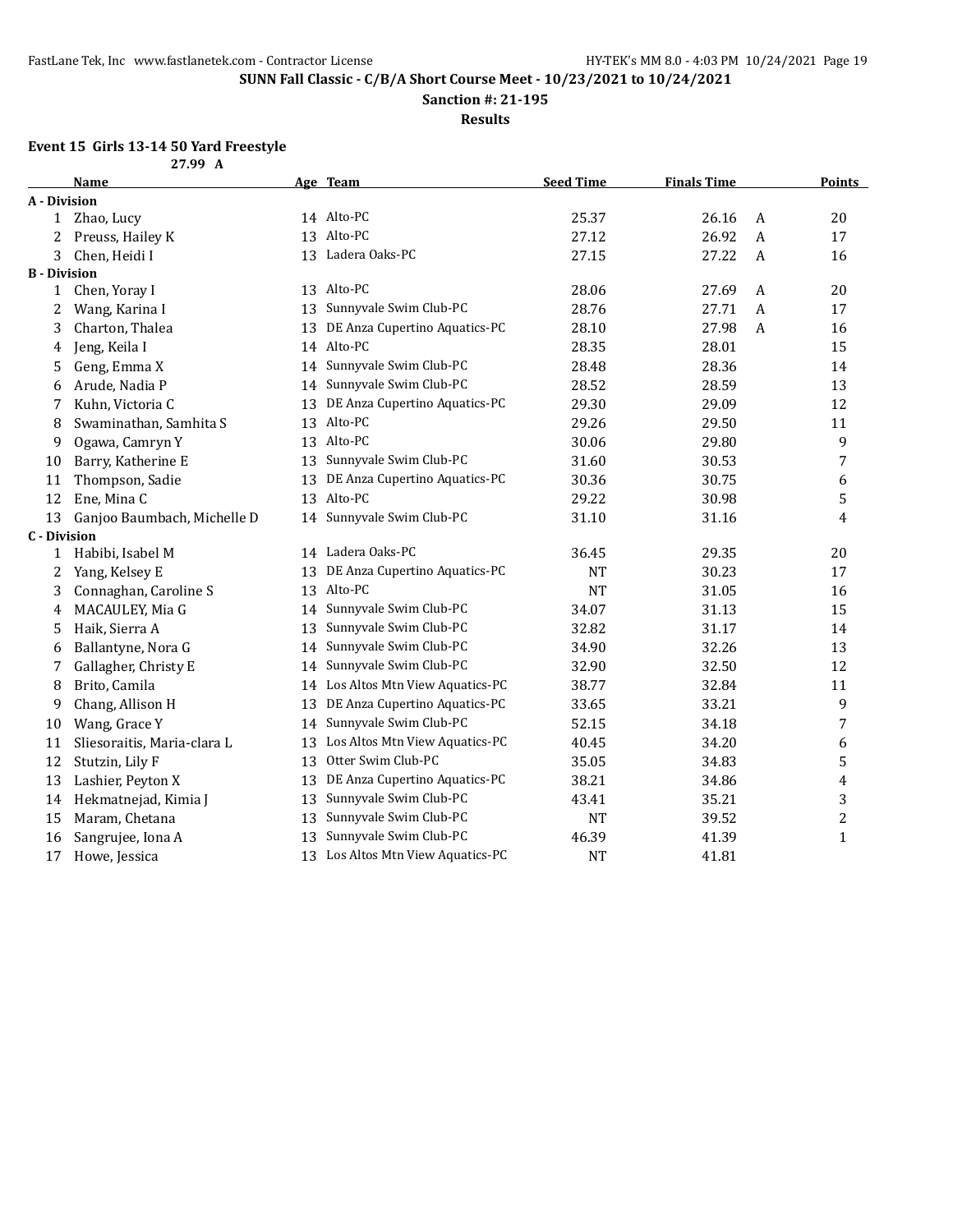**Sanction #: 21-195**

**Results**

#### **Event 16 Boys 13-14 50 Yard Freestyle**

|                     | 25.69 A                |    |                                   |                  |                    |              |                |
|---------------------|------------------------|----|-----------------------------------|------------------|--------------------|--------------|----------------|
|                     | Name                   |    | Age Team                          | <b>Seed Time</b> | <b>Finals Time</b> |              | <b>Points</b>  |
| A - Division        |                        |    |                                   |                  |                    |              |                |
| $\mathbf{1}$        | Goya, Francisco        |    | 14 Alto-PC                        | 24.75            | 23.82              | A            | 20             |
| 2                   | Fetter, Peter J        |    | 14 Alto-PC                        | 23.48            | 24.07              | $\mathbf{A}$ | 17             |
| 3                   | Bouali, Yassin I       |    | 14 DE Anza Cupertino Aquatics-PC  | 24.97            | 24.16              | $\mathbf{A}$ | 16             |
| 4                   | Lim, Ryan K            |    | 14 Los Altos Mtn View Aquatics-PC | 25.13            | 24.50              | $\mathbf{A}$ | 15             |
| 5                   | Cui, Tony C            |    | 14 Alto-PC                        | 24.61            | 24.85              | $\mathbf{A}$ | 14             |
| 6                   | Naranjo, Ian P         |    | 14 Alto-PC                        | 25.01            | 24.98              | $\mathbf{A}$ | 13             |
| 7                   | Powell, Alex D         |    | 13 Ladera Oaks-PC                 | 25.57            | 25.15              | $\mathbf{A}$ | 12             |
| 8                   | DO, Thomas V           |    | 14 Sunnyvale Swim Club-PC         | 24.99            | 25.41              | A            | 11             |
| 9                   | Fong, Scott            |    | 14 Alto-PC                        | 24.72            | 25.78              |              | 9              |
| <b>B</b> - Division |                        |    |                                   |                  |                    |              |                |
| 1                   | Lavrenko, Dar          |    | 14 Los Altos Mtn View Aquatics-PC | 25.79            | 22.78              | A            | 20             |
| 2                   | Meehan, James A        |    | 14 Alto-PC                        | 27.10            | 25.07              | A            | 17             |
| 3                   | Chin, Caelen C         |    | 14 Sunnyvale Swim Club-PC         | 26.36            | 25.32              | $\mathbf{A}$ | 16             |
| 4                   | Pham, Andrew N         | 13 | Sunnyvale Swim Club-PC            | 27.18            | 25.36              | A            | 15             |
| 5                   | Tokuz, Yusuf I         |    | 14 DE Anza Cupertino Aquatics-PC  | 26.12            | 25.45              | $\mathbf{A}$ | 14             |
| 6                   | Yim, Taewon T          | 13 | DE Anza Cupertino Aquatics-PC     | 26.09            | 25.56              | $\mathbf{A}$ | 13             |
| 7                   | Byun, Justis L         |    | 14 Alto-PC                        | 27.17            | 25.59              | $\mathbf{A}$ | 12             |
| 8                   | Roman, Oliver          |    | 14 DE Anza Cupertino Aquatics-PC  | 26.57            | 25.78              |              | 11             |
| 9                   | Kawaja, Cole W         |    | 14 Ladera Oaks-PC                 | 25.99            | 25.82              |              | 9              |
| 10                  | Powell, Michael A      |    | 13 Ladera Oaks-PC                 | 27.18            | 25.90              |              | 7              |
| 11                  | Poon, Kaden            | 13 | Sunnyvale Swim Club-PC            | 26.29            | 26.01              |              | 6              |
| 12                  | HO, Felix Y            |    | 14 Los Altos Mtn View Aquatics-PC | 27.05            | 26.11              |              | 5              |
| 13                  | Kumar, Ryan            |    | 13 Alto-PC                        | 26.60            | 26.15              |              | 4              |
| 14                  | FU, Alvin              |    | 13 Alto-PC                        | 26.39            | 26.20              |              | 3              |
| 15                  | Helmers, William H     |    | 14 Alto-PC                        | 26.31            | 26.33              |              | $\overline{c}$ |
| 16                  | Cheong, Arthur T       | 14 | Sunnyvale Swim Club-PC            | 27.00            | 26.39              |              | $\mathbf{1}$   |
| 17                  | Chan, Alexander C      | 13 | Sunnyvale Swim Club-PC            | 27.97            | 26.56              |              |                |
| 18                  | Monsen, Conner J       | 14 | Sunnyvale Swim Club-PC            | 26.77            | 26.67              |              |                |
| $*19$               | Negi, Atiksh           |    | 13 Alto-PC                        | 27.20            | 26.82              |              |                |
| $*19$               | Wang, Brandon          |    | 14 DE Anza Cupertino Aquatics-PC  | 27.02            | 26.82              |              |                |
| 21                  | Litsur, Eitan S        |    | 13 Ladera Oaks-PC                 | 29.07            | 26.87              |              |                |
| 22                  | Qian, Ethan            |    | 14 DE Anza Cupertino Aquatics-PC  | 27.37            | 27.06              |              |                |
| 23                  | Akin, Cole P           |    | 13 Alto-PC                        | 29.85            | 28.29              |              |                |
| 24                  | Hoffman Chande, Remi B |    | 13 Alto-PC                        | 27.71            | 28.38              |              |                |
| 25                  | Mai, Benjamin J        |    | 13 Alto-PC                        | 29.85            | 28.42              |              |                |
| <b>C</b> - Division |                        |    |                                   |                  |                    |              |                |
| $\mathbf{1}$        | Cairns, Tommy R        |    | 14 Los Altos Mtn View Aquatics-PC | NT               | 27.33              |              | 20             |
| 2                   | Homola, Jidai          | 14 | Los Altos Mtn View Aquatics-PC    | 35.79            | 27.76              |              | 17             |
| 3                   | Dogruer, Kerem N       | 14 | Sunnyvale Swim Club-PC            | NT               | 28.54              |              | 16             |
| 4                   | Monsen, Kevin W        | 14 | Sunnyvale Swim Club-PC            | 31.40            | 28.72              |              | 15             |
| 5                   | Karpman, Dario         | 14 | Los Altos Mtn View Aquatics-PC    | 42.91            | 28.76              |              | 14             |
| 6                   | Yip, Andrew S          | 13 | Sunnyvale Swim Club-PC            | 31.99            | 29.07              |              | 13             |
| 7                   | YU, Jaylen Z           | 13 | DE Anza Cupertino Aquatics-PC     | 32.12            | 29.98              |              | 12             |
| 8                   | Narayan, Nilanjan V    | 13 | Sunnyvale Swim Club-PC            | 30.75            | 30.05              |              | 11             |
| 9                   | Butler, Neil R         | 14 | Sunnyvale Swim Club-PC            | 31.33            | 31.01              |              | 9              |
| 10                  | Gilbert-Fagen, Isaac L | 13 | DE Anza Cupertino Aquatics-PC     | 33.91            | 31.16              |              | 7              |
| 11                  | Shone, Aaron           |    | 13 Alto-PC                        | 37.31            | 31.37              |              | 6              |
| 12                  | LI, Ethan              |    | 13 DE Anza Cupertino Aquatics-PC  | NT               | 31.85              |              | 5              |
|                     |                        |    |                                   |                  |                    |              |                |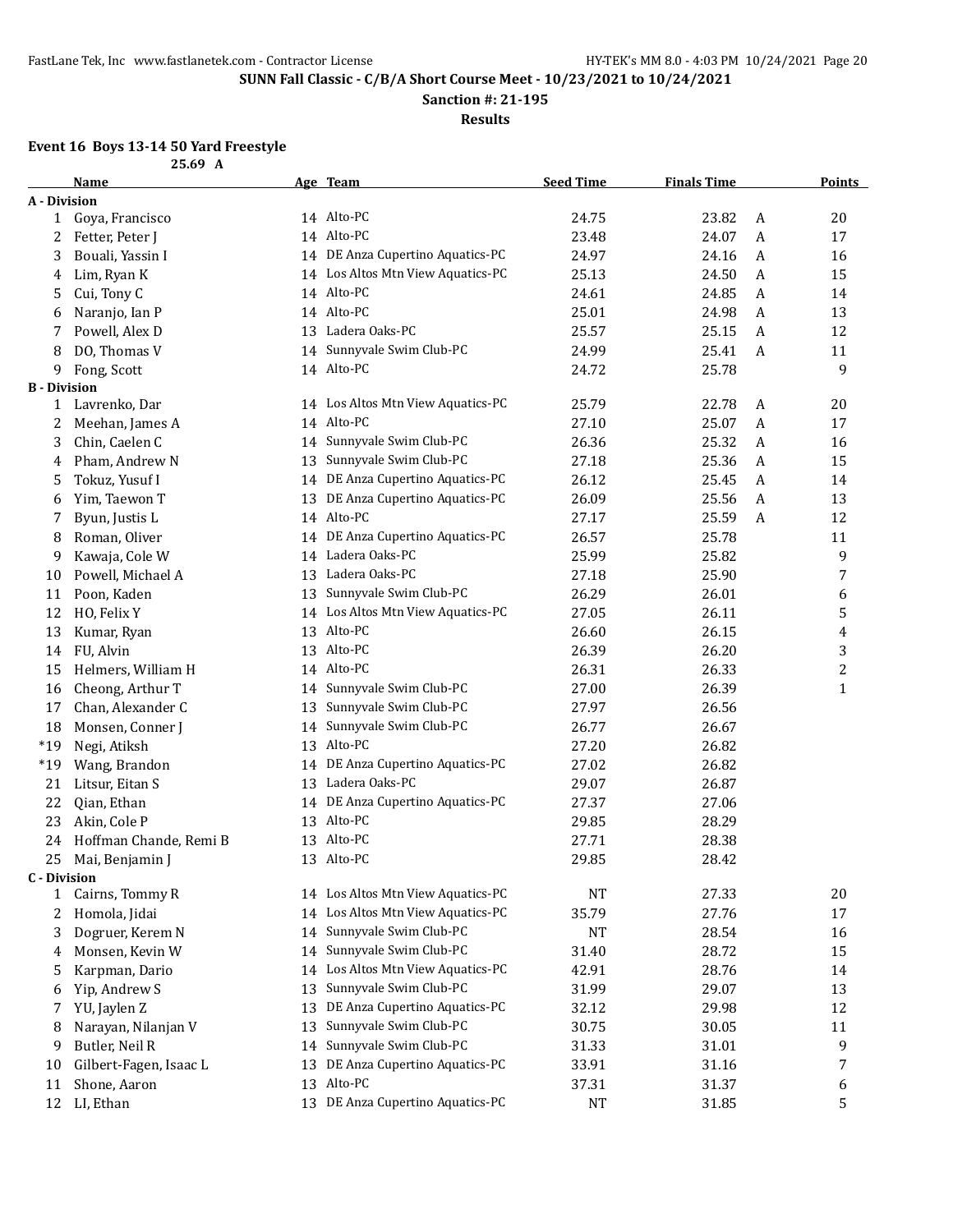#### **Sanction #: 21-195 Results**

# **C - Division ... (Event 16 Boys 13-14 50 Yard Freestyle)**

|    | Name                         |    | Age Team                          | <b>Seed Time</b> | <b>Finals Time</b> | <b>Points</b> |
|----|------------------------------|----|-----------------------------------|------------------|--------------------|---------------|
| 13 | Berman, Aaron Z              |    | 14 Sunnyvale Swim Club-PC         | NT               | 33.62              | 4             |
|    | 14 Pareigis-Heng, Jonathan A |    | 13 Los Altos Mtn View Aquatics-PC | 36.84            | 36.46              |               |
|    | 15 Krish, Arjun              |    | 13 DE Anza Cupertino Aquatics-PC  | 40.86            | 37.00              |               |
|    | 16 Pack, George E            |    | 13 Sunnyvale Swim Club-PC         | 1:05.55          | 41.64              |               |
|    | --- Cai, Oliver              | 13 | DE Anza Cupertino Aquatics-PC     | <b>NT</b>        | DQ                 |               |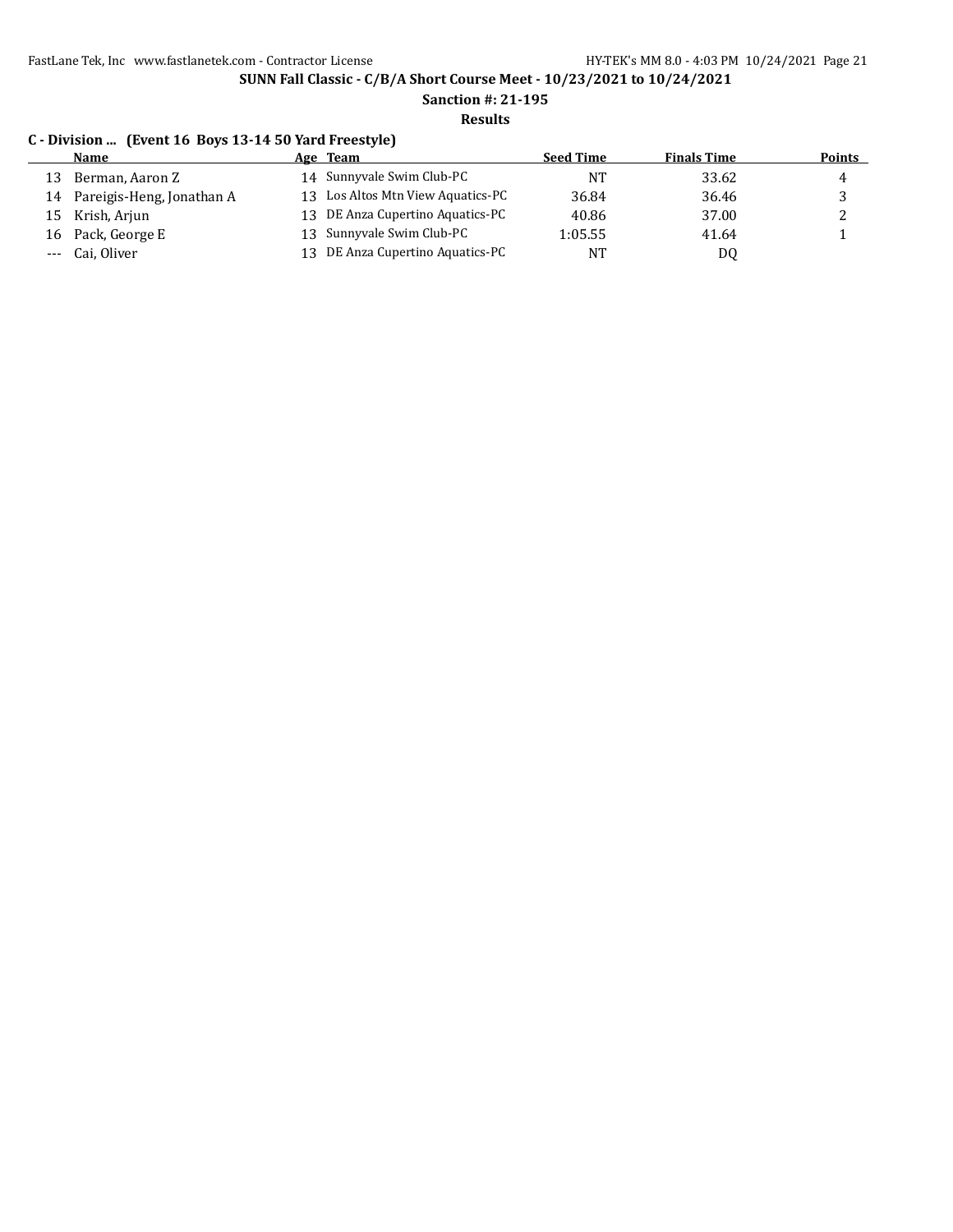**Sanction #: 21-195**

**Results**

# **Event 17 Girls 15-16 50 Yard Freestyle**

|                     | 27.49 15-16 A         |    |                                |                  |                    |   |        |
|---------------------|-----------------------|----|--------------------------------|------------------|--------------------|---|--------|
|                     | Name                  |    | Age Team                       | <b>Seed Time</b> | <b>Finals Time</b> |   | Points |
| A - Division        |                       |    |                                |                  |                    |   |        |
| 1                   | Mina, Tristen E       | 16 | Sunnyvale Swim Club-PC         | 26.03            | 25.24              | A | 20     |
| 2                   | Pelka, Orla M         | 15 | Alto-PC                        | 25.36            | 25.82              | A | 17     |
| 3                   | Iwers, Christa L      | 16 | Alto-PC                        | 26.17            | 25.84              | A | 16     |
| 4                   | Fetter, Elizabeth C   | 16 | Alto-PC                        | 24.65            | 25.85              | A | 15     |
| 5                   | Lan, Aglaia           | 15 | Alto-PC                        | 25.91            | 26.38              | A | 14     |
| 6                   | WU, Allison E         | 15 | DE Anza Cupertino Aquatics-PC  | 26.96            | 26.49              | A | 13     |
| 7                   | Yohida, Rinka         | 15 | Sunnyvale Swim Club-PC         | 26.50            | 26.57              | A | 12     |
| 8                   | Charton, Amaris       | 15 | DE Anza Cupertino Aquatics-PC  | 27.19            | 26.86              | A | 11     |
| 9                   | Guillerm, Camille     | 15 | Sunnyvale Swim Club-PC         | 25.47            | 27.21              | A | 9      |
| 10                  | Nguyen, Thuytien D    | 16 | Los Altos Mtn View Aquatics-PC | 27.34            | 27.29              | A | 7      |
| 11                  | Kumsa, Dena           | 16 | Alto-PC                        | 26.44            | 27.56              |   | 6      |
| 12                  | Burdick, Alyssa E     | 15 | Alto-PC                        | 26.69            | 27.71              |   | 5      |
| 13                  | Kiurtsidis, Nina      | 15 | Alto-PC                        | 27.14            | 28.26              |   | 4      |
| <b>B</b> - Division |                       |    |                                |                  |                    |   |        |
|                     | Tan, Cayden           | 16 | DE Anza Cupertino Aquatics-PC  | 27.70            | 27.26              | A | 20     |
| 2                   | McGovern, Kathryn J   | 16 | Sunnyvale Swim Club-PC         | 29.85            | 27.96              |   | 17     |
| 3                   | Roohipour, Ava        | 15 | DE Anza Cupertino Aquatics-PC  | 27.64            | 28.59              |   | 16     |
| 4                   | Sheridan, Liana       | 16 | Sunnyvale Swim Club-PC         | 31.09            | 29.65              |   | 15     |
| 5                   | Schroeder, Anabelle J | 16 | Los Altos Mtn View Aquatics-PC | 28.54            | 30.41              |   | 14     |
| $*6$                | Boyer, Julie L        | 16 | Sunnyvale Swim Club-PC         | 29.18            | 30.71              |   | 12.50  |
| *6                  | DO, Portia M          | 15 | Sunnyvale Swim Club-PC         | 28.80            | 30.71              |   | 12.50  |
| 8                   | Poon, Desiree A       | 15 | Sunnyvale Swim Club-PC         | 30.65            | 31.16              |   | 11     |
| 9                   | Scarboro, Katherine   | 16 | Los Altos Mtn View Aquatics-PC | 32.04            | 32.62              |   | 9      |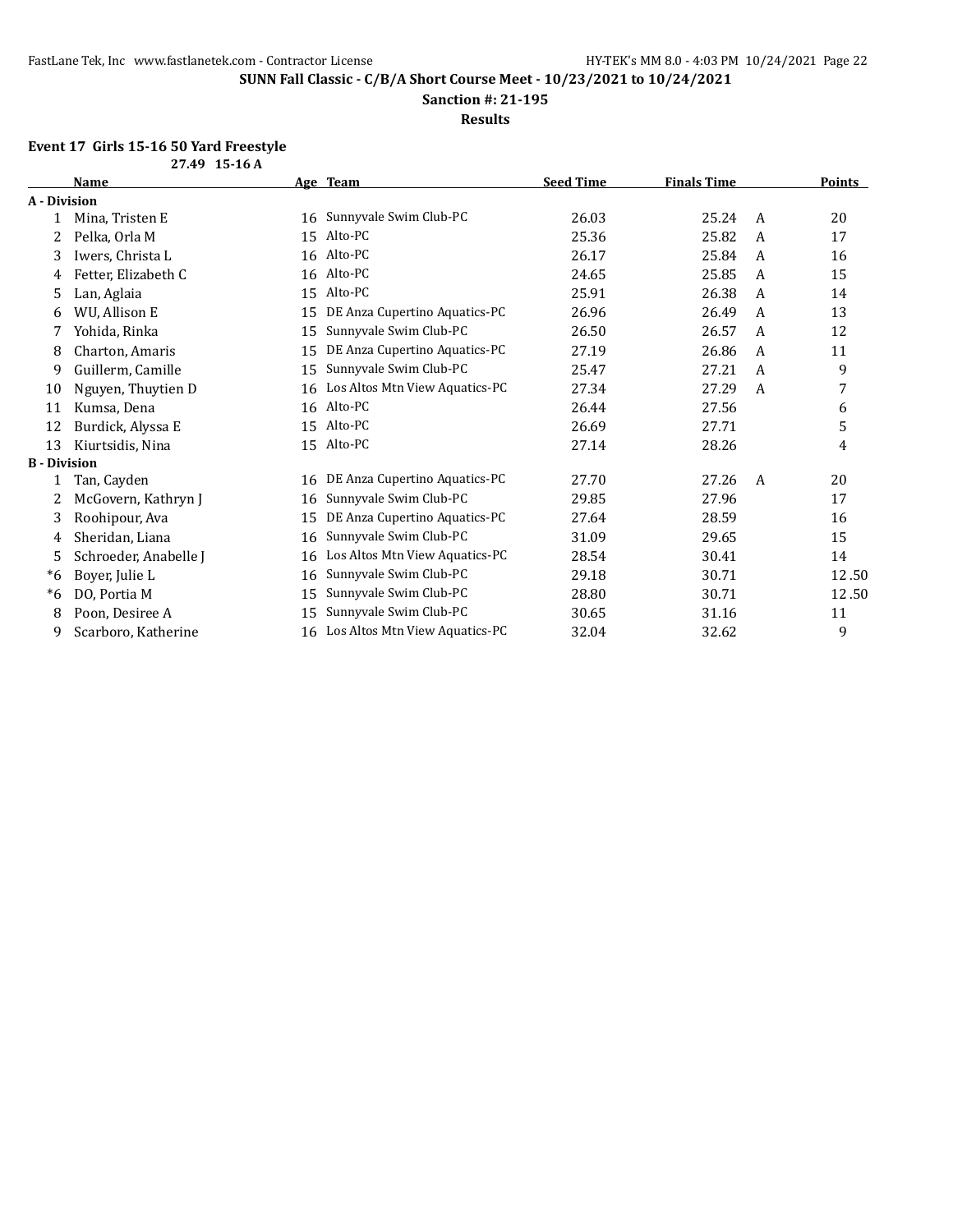**Sanction #: 21-195**

#### **Results**

# **Event 17 Girls 17-18 50 Yard Freestyle**

| 26.99 17-18 A       |                         |    |                               |                  |                    |   |        |
|---------------------|-------------------------|----|-------------------------------|------------------|--------------------|---|--------|
|                     | Name                    |    | Age Team                      | <b>Seed Time</b> | <b>Finals Time</b> |   | Points |
| A - Division        |                         |    |                               |                  |                    |   |        |
|                     | Tambling, Ainsley J     | 17 | Ladera Oaks-PC                | 24.48            | 25.24 A            |   | 20     |
|                     | 2 Pelka, Chesna R       | 17 | Alto-PC                       | 24.57            | 25.88              | A | 17     |
|                     | 3 Cantrell, Aubrey R    | 17 | Alto-PC                       | 24.17            | 25.91              | A | 16     |
|                     | 4 Fearon, Nina E        | 17 | Alto-PC                       | 24.75            | 26.63              | A | 15     |
|                     | 5 Teo, Audrey Y         | 17 | Alto-PC                       | 25.59            | 26.80              | A | 14     |
|                     | 6 Sullivan, Francesca R | 17 | DE Anza Cupertino Aquatics-PC | 26.00            | 27.54              |   | 13     |
| <b>B</b> - Division |                         |    |                               |                  |                    |   |        |
|                     | Jacobs, Audrey          |    | Sunnyvale Swim Club-PC        | 27.05            | 26.82              | A | 20     |
|                     | 2 Poon, Chloe J         |    | Sunnyvale Swim Club-PC        | 31.40            | 32.50              |   | 17     |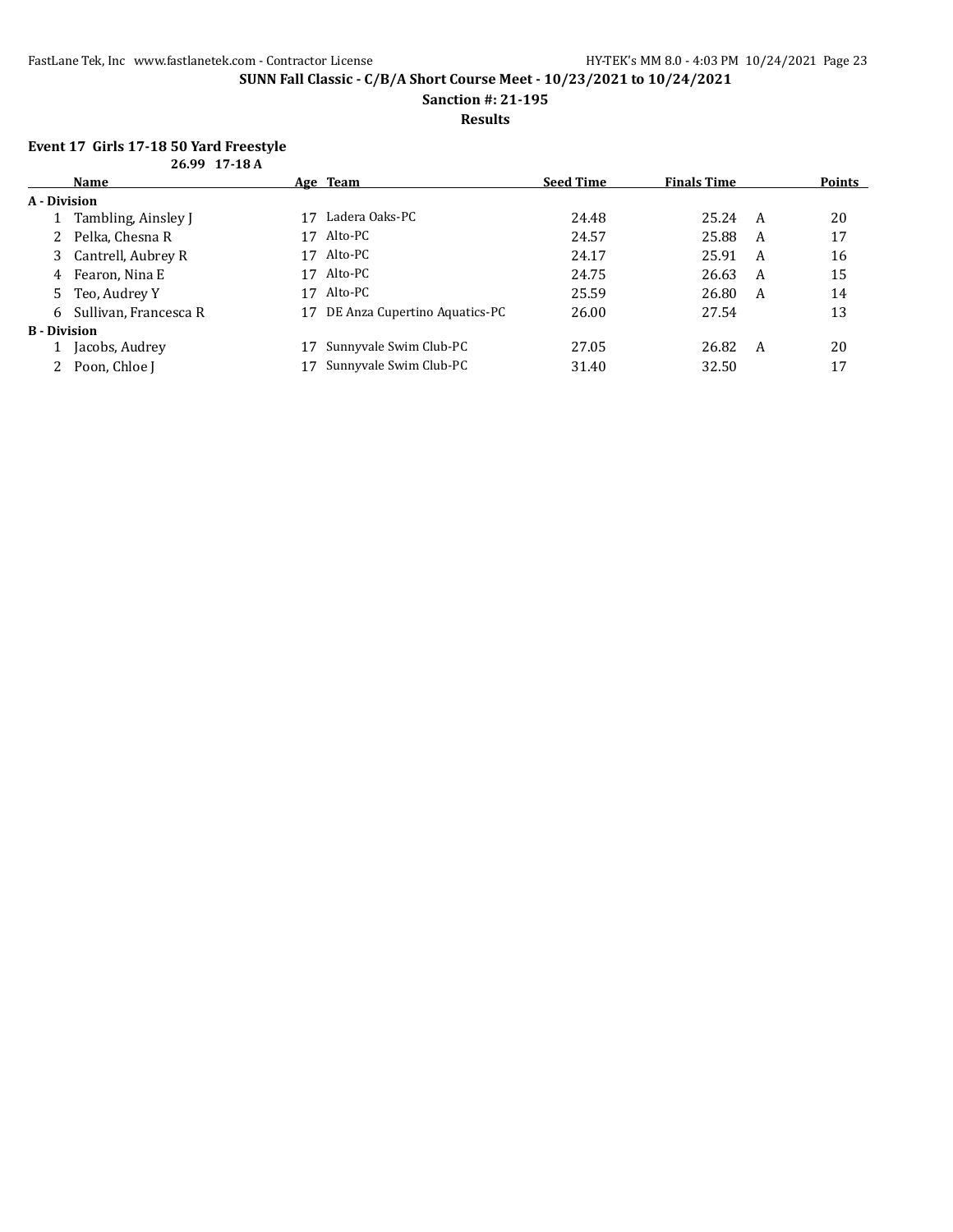FastLane Tek, Inc www.fastlanetek.com - Contractor License HY-TEK's MM 8.0 - 4:03 PM 10/24/2021 Page 24

**SUNN Fall Classic - C/B/A Short Course Meet - 10/23/2021 to 10/24/2021**

**Sanction #: 21-195**

**Results**

# **Event 17 Girls 19 & Over 50 Yard Freestyle**

| <b>Name</b>   | Team<br>Age           | <b>Seed Time</b> | <b>Finals Time</b> | <b>Points</b> |
|---------------|-----------------------|------------------|--------------------|---------------|
| Yoon, Grace S | Alto-PC<br>1 Q<br>. . | 24.86            | 26.59              | 20            |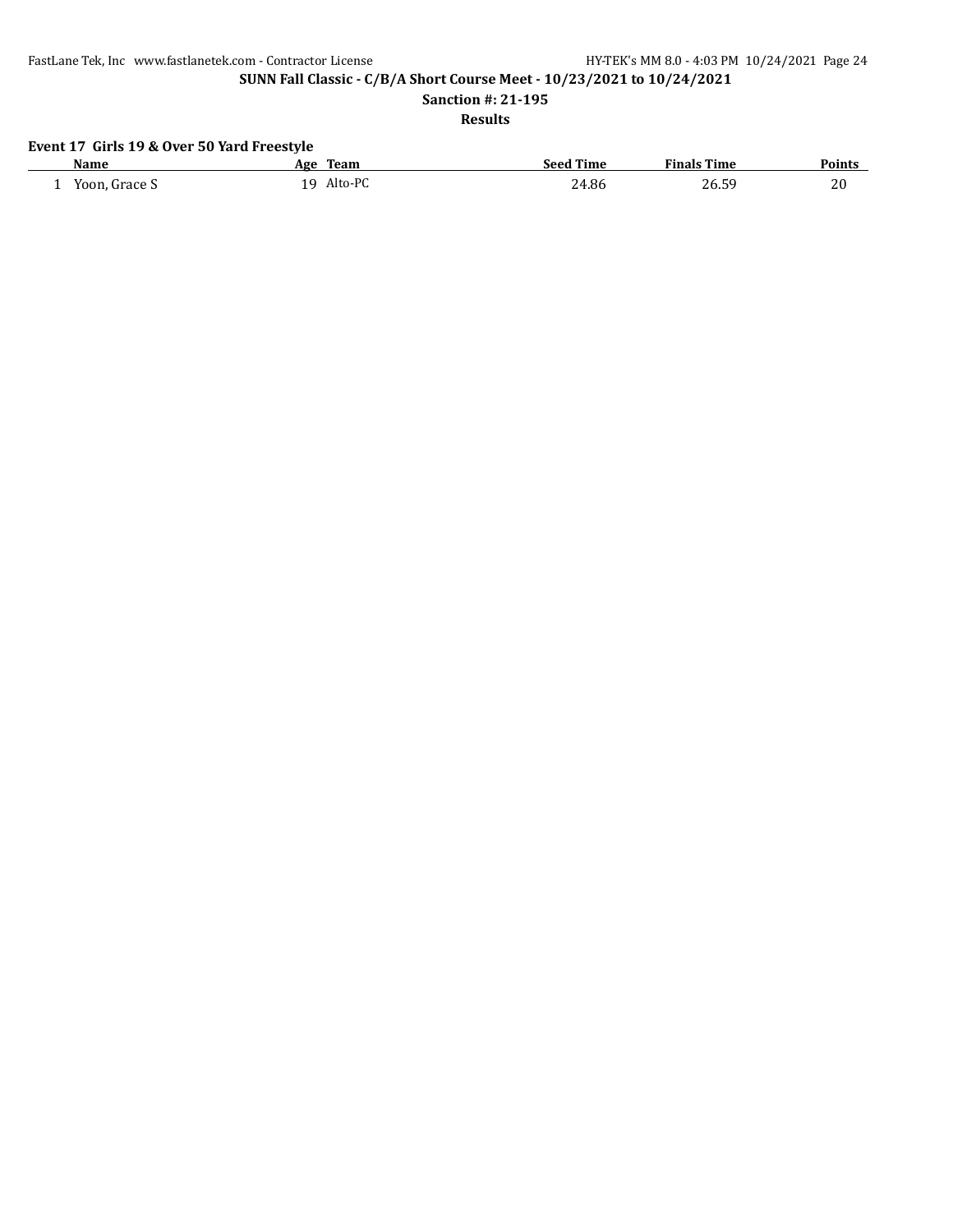**Sanction #: 21-195**

**Results**

#### **Event 18 Boys 15-16 50 Yard Freestyle**

|                     | 24.79 15-16 A            |    |                                   |                  |                    |   |               |
|---------------------|--------------------------|----|-----------------------------------|------------------|--------------------|---|---------------|
|                     | <b>Name</b>              |    | Age Team                          | <b>Seed Time</b> | <b>Finals Time</b> |   | <b>Points</b> |
| A - Division        |                          |    |                                   |                  |                    |   |               |
| 1                   | Picard, Jackson W        |    | 16 Alto-PC                        | 21.68            | 21.93              | A | 20            |
| 2                   | Gold, Evan A             |    | 16 Alto-PC                        | 22.37            | 22.49              | A | 17            |
| 3                   | Picard, Landon C         |    | 15 Alto-PC                        | 22.66            | 22.52              | A | 16            |
| 4                   | Zhang, Peter F           |    | 16 Alto-PC                        | 22.13            | 22.62              | A | 15            |
| 5                   | Collet, Seth J           |    | 15 Ladera Oaks-PC                 | 24.19            | 22.73              | A | 14            |
| 6                   | Cui, Andy C              |    | 15 Alto-PC                        | 22.61            | 22.81              | A | 13            |
| 7                   | Huang, Kyle              |    | 16 Sunnyvale Swim Club-PC         | 23.94            | 22.88              | A | 12            |
| 8                   | Stoen, Jayden J          |    | 16 Alto-PC                        | 22.82            | 23.04              | A | 11            |
| 9                   | Cantrell, Kelson T       |    | 15 Alto-PC                        | 23.18            | 23.33              | A | 9             |
| 10                  | Stegina, Trent J         |    | 16 Alto-PC                        | 23.35            | 23.35              | A | 7             |
| 11                  | Shimomura, Steven J      |    | 15 Alto-PC                        | 23.25            | 23.82              | A | 6             |
| 12                  | Grant, Connor A          | 15 | Ladera Oaks-PC                    | 24.26            | 24.04              | A | 5             |
| 13                  | Jarvis, Isaiah W         | 15 | Alto-PC                           | 23.87            | 24.07              | A | 4             |
| 14                  | Xiao-Rao, Kyle J         |    | 16 Alto-PC                        | 24.27            | 24.35              | A | 3             |
| 15                  | Farnham, Max K           |    | 16 Sunnyvale Swim Club-PC         | 24.70            | 24.43              | A | 2             |
| 16                  | Lyon, Samuel K           | 15 | Los Altos Mtn View Aquatics-PC    | 24.30            | 24.55              | A | $\mathbf{1}$  |
| 17                  | Wickersham, Thomas       |    | 15 Alto-PC                        | 24.05            | 24.79              | A |               |
| 18                  | Smith, Carson K          |    | 15 DE Anza Cupertino Aquatics-PC  | 24.68            | 25.27              |   |               |
| <b>B</b> - Division |                          |    |                                   |                  |                    |   |               |
| 1                   | Doddaballapur, Pramath V |    | 16 Sunnyvale Swim Club-PC         | 25.13            | 23.96              | A | 20            |
| 2                   | Davies, Kevin E          | 16 | Sunnyvale Swim Club-PC            | 24.80            | 24.35              | A | 17            |
| 3                   | Garcia, Ethan C          | 15 | Sunnyvale Swim Club-PC            | 25.34            | 24.48              | A | 16            |
| 4                   | Nelson, Drew S           |    | 16 Solo Aquatics-PC               | 25.39            | 24.69              | A | 15            |
| 5                   | Kajarekar, Saahil S      |    | 15 Sunnyvale Swim Club-PC         | 27.46            | 25.10              |   | 14            |
| 6                   | Chin, Ethan C            |    | 16 Sunnyvale Swim Club-PC         | 25.56            | 25.24              |   | 13            |
| *7                  | HO, Eric D               |    | 15 Alto-PC                        | 25.71            | 25.73              |   | 11.50         |
| $*7$                | Chong, Nicholas M        | 15 | Los Altos Mtn View Aquatics-PC    | 25.87            | 25.73              |   | 11.50         |
| *9                  | Kunze Briseno, Adrian F  | 15 | Solo Aquatics-PC                  | 27.83            | 26.14              |   | 8             |
| *9                  | Silverman, Zachary L     | 15 | Los Altos Mtn View Aquatics-PC    | 25.94            | 26.14              |   | 8             |
| 11                  | Warman, Samuel K         | 15 | Ladera Oaks-PC                    | 24.90            | 26.35              |   | 6             |
| 12                  | Guo, Jensen              |    | 16 Sunnyvale Swim Club-PC         | 26.68            | 26.63              |   | 5             |
| 13                  | Wang, Zan J              |    | 16 Los Altos Mtn View Aquatics-PC | 26.11            | 26.90              |   | 4             |
| 14                  | Vinokurov, Grigory       |    | 15 Alto-PC                        | 26.56            | 27.23              |   | 3             |
| 15                  | Haiby, Ido               | 15 | Sunnyvale Swim Club-PC            | 28.30            | 27.41              |   | 2             |
| <b>C</b> - Division |                          |    |                                   |                  |                    |   |               |
| 1                   | Wang, Peter L            | 16 | Sunnyvale Swim Club-PC            | 39.66            | 30.10              |   | 20            |
|                     | 2 Lim, Bryce K           |    | 15 Los Altos Mtn View Aquatics-PC | 30.70            | 31.46              |   | 17            |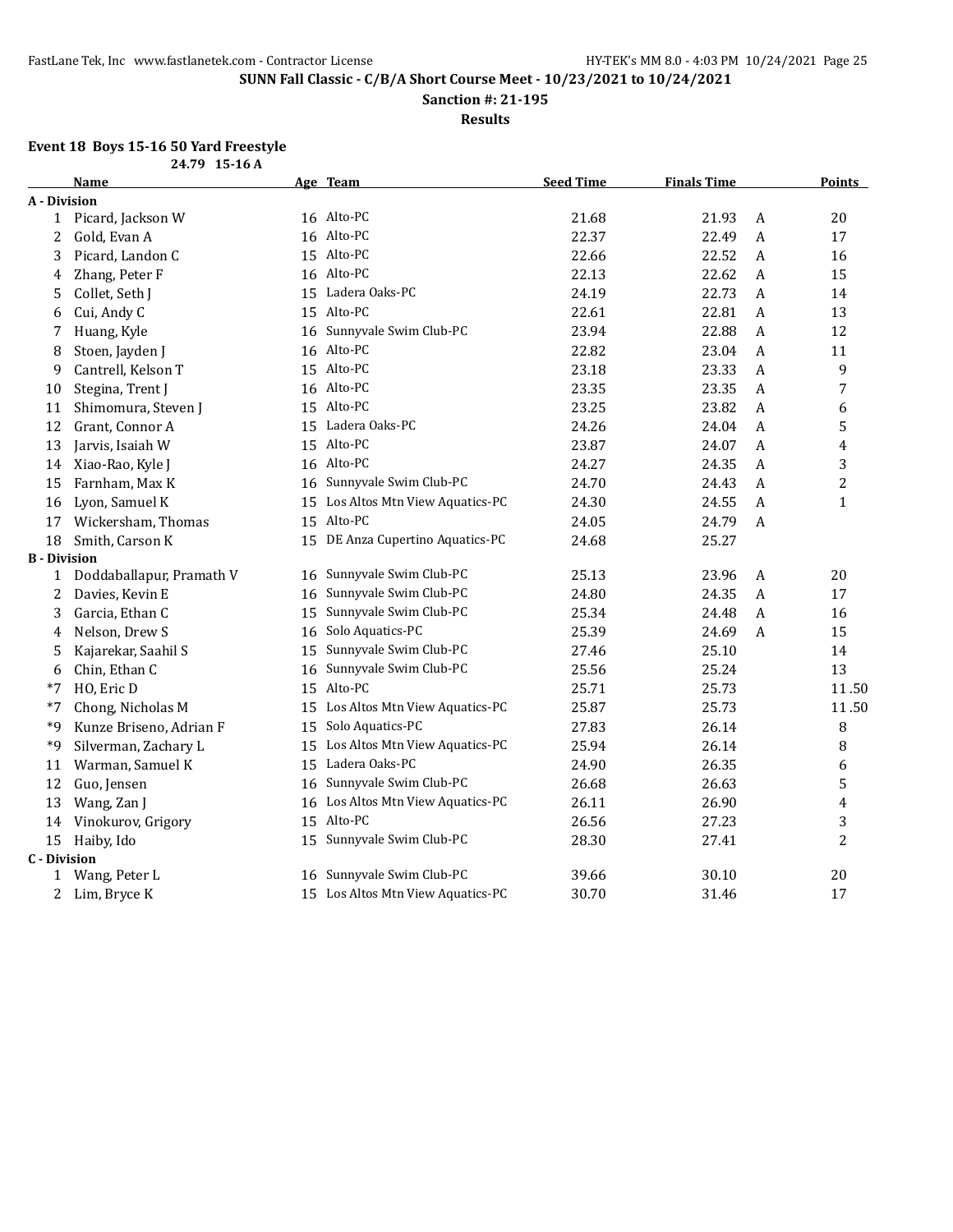**Sanction #: 21-195**

#### **Results**

#### **Event 18 Boys 17-18 50 Yard Freestyle 23.99 17-18 A**

| 2007 II-IVA |                        |    |                                |                  |                    |   |               |
|-------------|------------------------|----|--------------------------------|------------------|--------------------|---|---------------|
|             | Name                   |    | Age Team                       | <b>Seed Time</b> | <b>Finals Time</b> |   | <b>Points</b> |
|             | A - Division           |    |                                |                  |                    |   |               |
|             | Paek, Jay              | 17 | Sunnyvale Swim Club-PC         | 23.49            | 23.29              | A | 20            |
| 2           | Kundu, Nilay           | 17 | DE Anza Cupertino Aquatics-PC  | 23.33            | 23.67              | A | 17            |
| 3           | NG, Jay Y              | 17 | Alto-PC                        | 23.85            | 23.69              | A | 16            |
| 4           | Gorkov, Danila         | 17 | Alto-PC                        | 23.73            | 24.07              |   | 15            |
|             | <b>B</b> - Division    |    |                                |                  |                    |   |               |
|             | Flesner, Nathan T      |    | Sunnyvale Swim Club-PC         | 24.80            | 22.68              | A | 20            |
|             | 2 Chong, Christopher M |    | Los Altos Mtn View Aquatics-PC | 24.09            | 24.72              |   | 17            |
| 3           | HU, Jason Y            | 17 | Alto-PC                        | 24.95            | 25.49              |   | 16            |
| 4           | Shah, Jai R            |    | Alto-PC                        | 27.21            | 27.41              |   | 15            |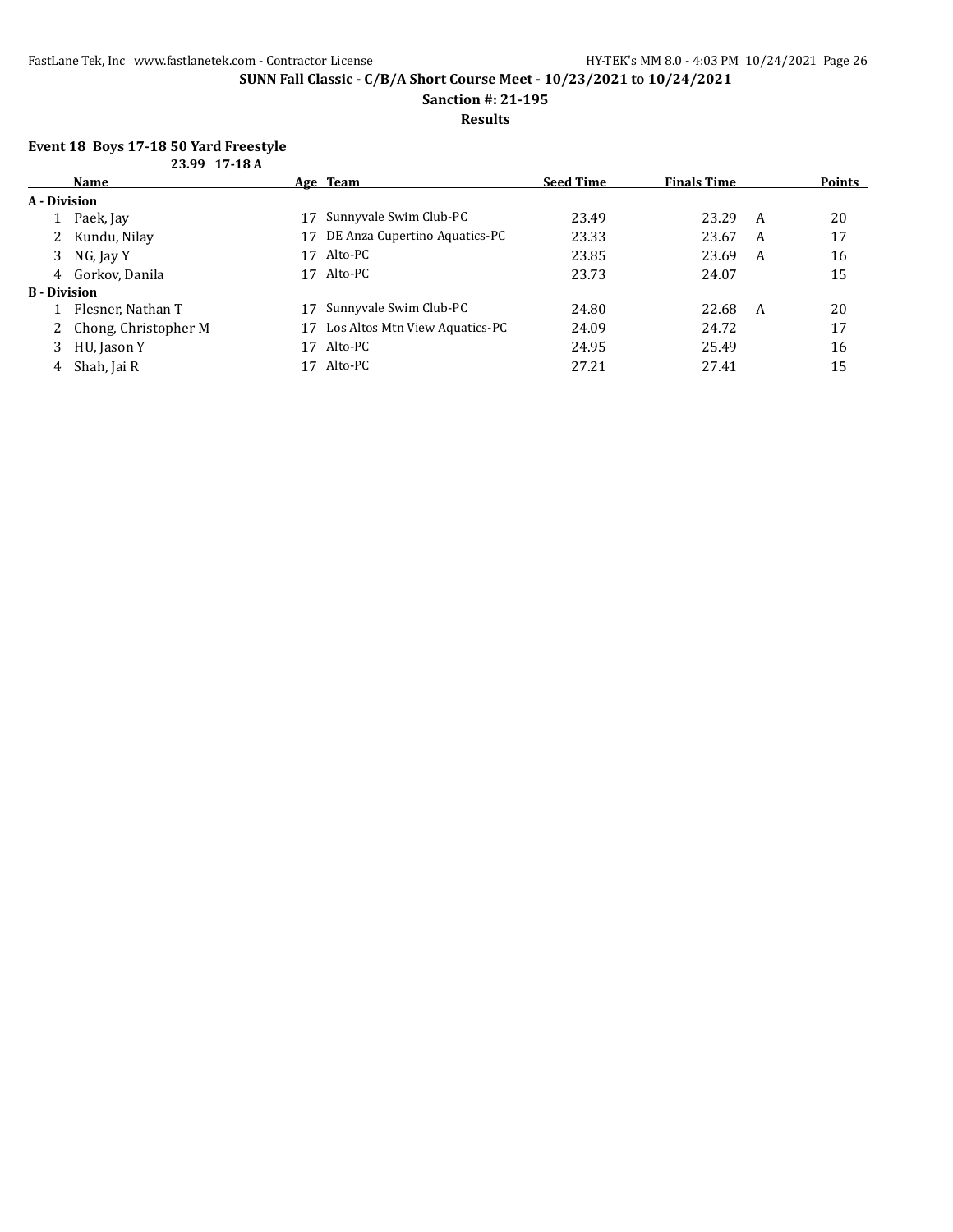FastLane Tek, Inc www.fastlanetek.com - Contractor License HY-TEK's MM 8.0 - 4:03 PM 10/24/2021 Page 27

**SUNN Fall Classic - C/B/A Short Course Meet - 10/23/2021 to 10/24/2021**

**Sanction #: 21-195**

# **Results**

## **Event 18 Boys 19 & Over 50 Yard Freestyle**

| Name              | Age | Team       | <b>Seed Time</b> | <b>Finals Time</b> | <b>Points</b> |
|-------------------|-----|------------|------------------|--------------------|---------------|
| Mestre, Alberto A |     | Alto-PC    | 19.50            | 21.15              | 20            |
| Cadogan, Shane    |     | 20 Alto-PC | 21.39            | 22.24              | -17           |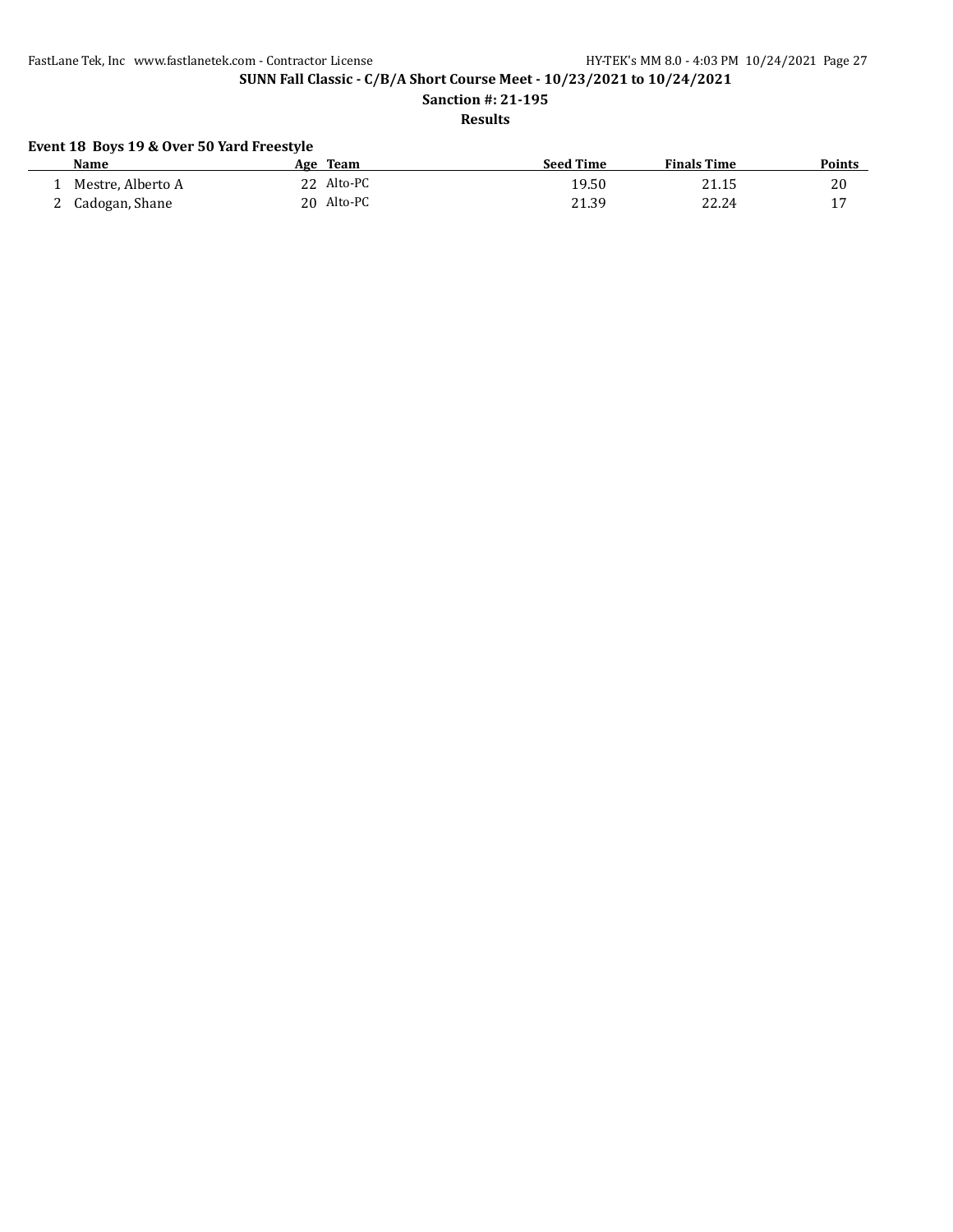**Sanction #: 21-195**

**Results**

# **Event 19 Girls 11-12 400 Yard IM**

| 5:29.29 A<br>۰. |  |
|-----------------|--|
|                 |  |

|                     | <b>Name</b>        |    | Age Team                       | <b>Seed Time</b> | Finals Time |              | <b>Points</b> |
|---------------------|--------------------|----|--------------------------------|------------------|-------------|--------------|---------------|
| A - Division        |                    |    |                                |                  |             |              |               |
| 1                   | Byrne, Maren C     | 12 | Alto-PC                        | 5:20.94          | 4:52.65     | A            | 20            |
| 2                   | Fanucchi, Lauren E | 12 | Alto-PC                        | 5:10.48          | 4:57.29     | A            | 17            |
| 3                   | Rutter, Violet S   | 11 | Alto-PC                        | 5:23.73          | 5:04.25     | A            | 16            |
| 4                   | Chui, Eliana       | 11 | Los Altos Mtn View Aquatics-PC | 5:24.54          | 5:25.72     | $\mathsf{A}$ | 15            |
| <b>B</b> - Division |                    |    |                                |                  |             |              |               |
| 1                   | Curran, Sophia M   | 12 | Ladera Oaks-PC                 | 5:56.79          | 5:15.36     | A            | 20            |
| 2                   | Young, Clara H     | 11 | Ladera Oaks-PC                 | 5:56.79          | 5:22.08     | A            | 17            |
| 3                   | Lin, Zoey C        | 11 | Alto-PC                        | 5:35.30          | 5:25.65     | A            | 16            |
| 4                   | Chahal, Janam E    | 12 | Sunnyvale Swim Club-PC         | 5:32.00          | 5:25.96     | A            | 15            |
| 5                   | Schmalzle, Julia M | 12 | Ladera Oaks-PC                 | 6:10.90          | 5:37.86     |              | 14            |
| 6                   | FU, Katherine      | 11 | Alto-PC                        | 5:39.47          | 5:42.70     |              | 13            |
| 7                   | Whitney, Julie     | 12 | Los Altos Mtn View Aquatics-PC | 6:16.89          | 5:44.84     |              | 12            |
| 8                   | Rosenfeld, Ella    | 12 | Alto-PC                        | 6:07.45          | 5:51.83     |              | 11            |
| 9                   | MI, Audrey Y       | 12 | Alto-PC                        | 6:14.39          | 5:52.49     |              | 9             |
| 10                  | Chin, Addelyn      | 12 | Sunnyvale Swim Club-PC         | 6:00.00          | 6:01.66     |              | 7             |
| 11                  | HE, Jasmine S      | 11 | Alto-PC                        | 6:10.38          | 6:04.13     |              | 6             |
| 12                  | Picard, Naomi L    | 11 | Alto-PC                        | 6:16.34          | 6:07.34     |              | 5             |
| 13                  | Fong, Joanne L     | 12 | DE Anza Cupertino Aquatics-PC  | 6:15.48          | 6:18.39     |              | 4             |
| C - Division        |                    |    |                                |                  |             |              |               |
| 1                   | Chang, Elise       | 12 | Alto-PC                        | 6:28.12          | 6:11.15     |              | 20            |
| 2                   | Parris, Maleia K   | 12 | DE Anza Cupertino Aquatics-PC  | 6:49.49          | 6:20.85     |              | 17            |
| 3                   | Enderes, Sarah     |    | 12 Alto-PC                     | 6:25.86          | 6:33.69     |              | 16            |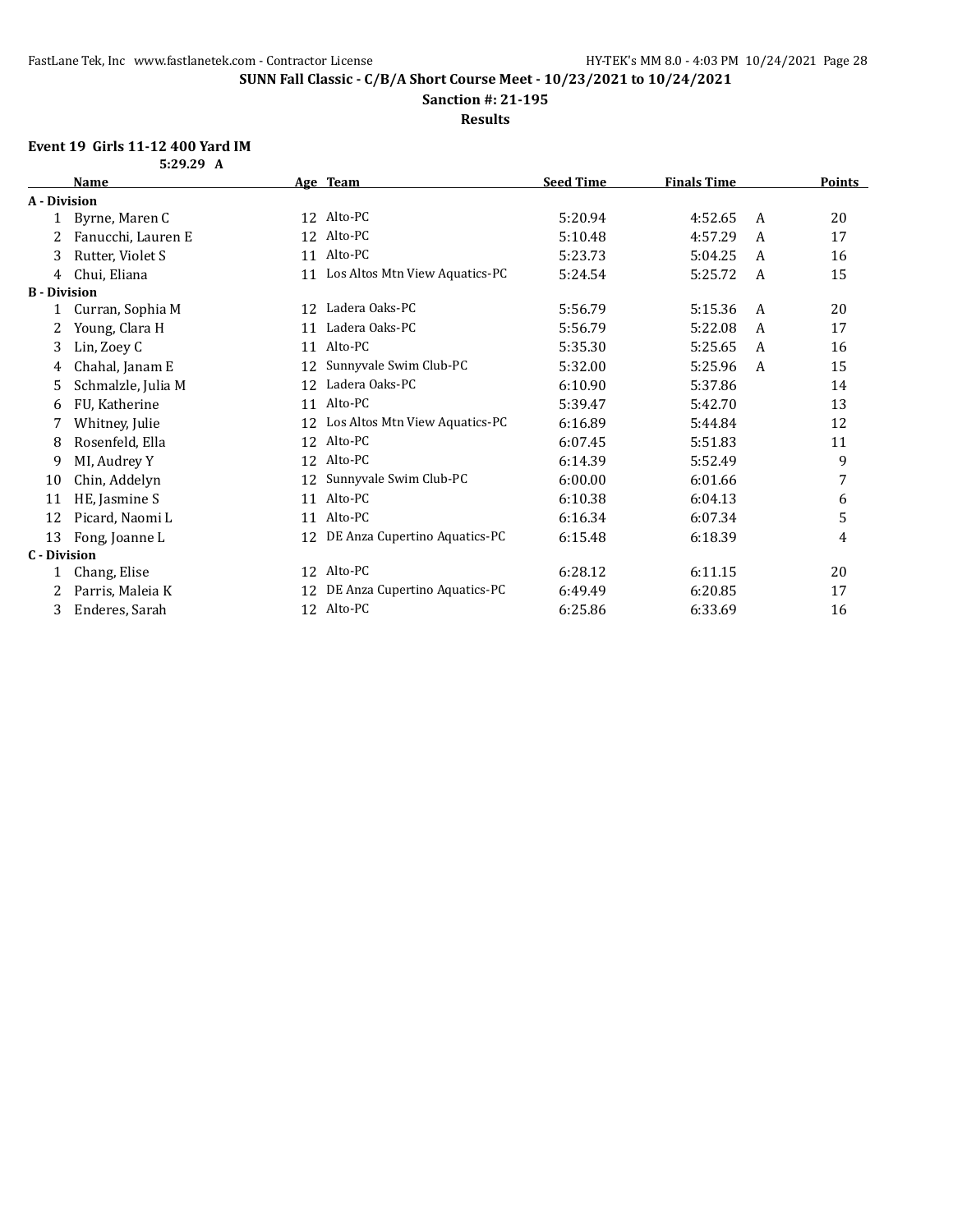**Sanction #: 21-195**

**Results**

### **Event 21 Girls 13-14 500 Yard Freestyle**

|                     | 5:50.89 A        |     |                                  |                  |                    |   |        |
|---------------------|------------------|-----|----------------------------------|------------------|--------------------|---|--------|
|                     | Name             |     | Age Team                         | <b>Seed Time</b> | <b>Finals Time</b> |   | Points |
| A - Division        |                  |     |                                  |                  |                    |   |        |
|                     | Zhao, Lucy       |     | 14 Alto-PC                       | 5:23.24          | 5:38.44            | A | 20     |
| <b>B</b> - Division |                  |     |                                  |                  |                    |   |        |
|                     | Jeng, Keila I    |     | 14 Alto-PC                       | 6:01.86          | 5:46.26            | A | 20     |
| 2                   | Charton, Thalea  | 13. | DE Anza Cupertino Aquatics-PC    | 5:55.00          | 6:05.38            |   | 17     |
| 3                   | Arude, Nadia P   |     | 14 Sunnyvale Swim Club-PC        | 6:04.34          | 6:18.69            |   | 16     |
| 4                   | Thompson, Sadie  |     | 13 DE Anza Cupertino Aquatics-PC | 6:30.36          | 6:27.42            |   | 15     |
| 5.                  | Ene, Mina C      |     | 13 Alto-PC                       | 6:20.78          | 6:38.35            |   | 14     |
| 6                   | Habibi. Isabel M |     | 14 Ladera Oaks-PC                | 6:30.50          | 6:40.97            |   | 13     |
|                     | Ogawa, Camryn Y  |     | 13 Alto-PC                       | 6:44.62          | 6:43.71            |   | 12     |
| C - Division        |                  |     |                                  |                  |                    |   |        |
|                     | Marjon, Lilli    |     | 13 Alto-PC                       | 7:18.35          | 6:48.51            |   | 20     |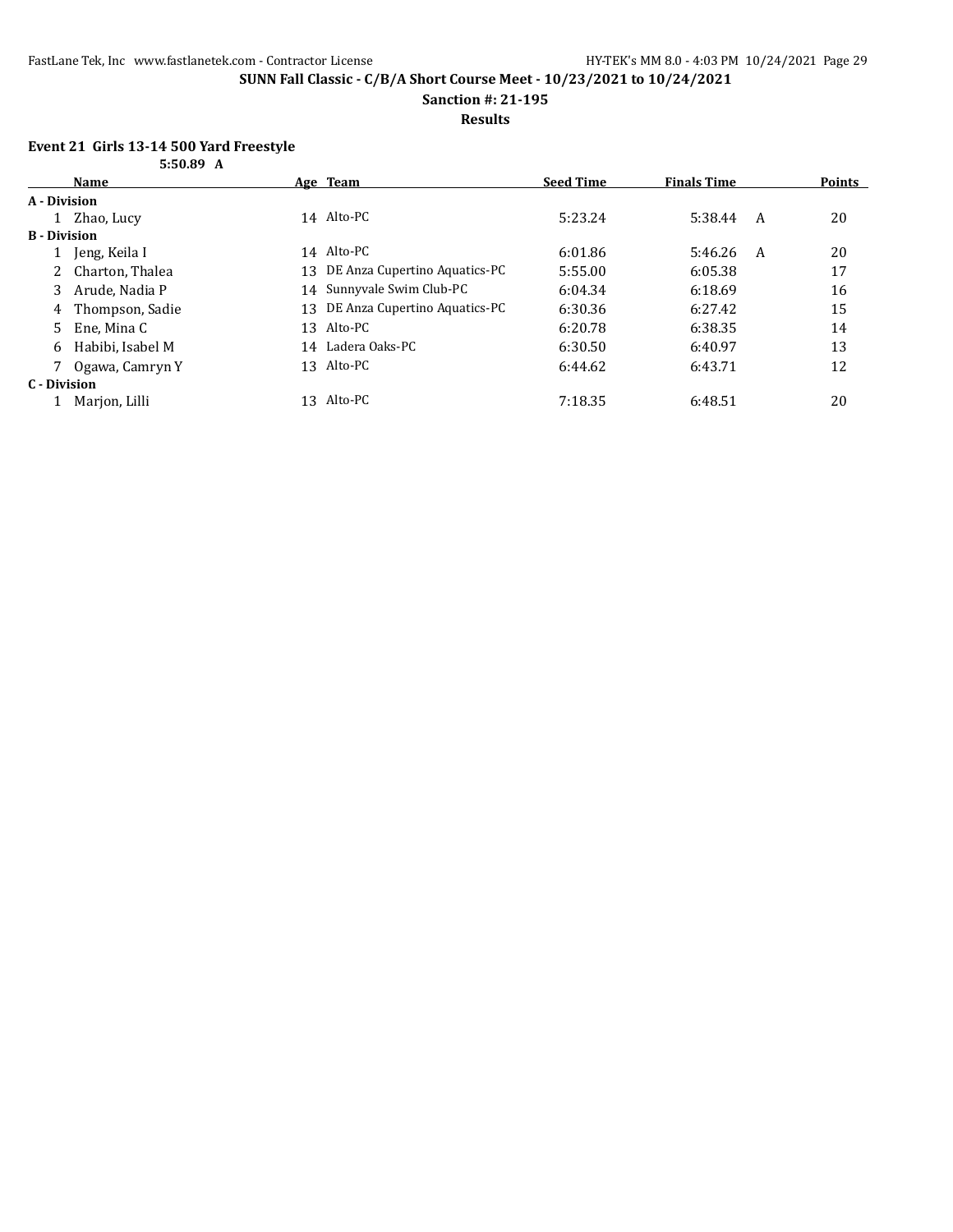**Sanction #: 21-195**

**Results**

#### **Event 22 Boys 13-14 500 Yard Freestyle**

|                     | 5:31.39 A          |    |                                   |                  |                    |   |        |
|---------------------|--------------------|----|-----------------------------------|------------------|--------------------|---|--------|
|                     | <b>Name</b>        |    | Age Team                          | <b>Seed Time</b> | <b>Finals Time</b> |   | Points |
| A - Division        |                    |    |                                   |                  |                    |   |        |
|                     | Goya, Francisco    |    | 14 Alto-PC                        | 5:01.76          | 4:58.58            | A | 20     |
|                     | Kawaja, Cole W     |    | 14 Ladera Oaks-PC                 | 5:21.51          | 5:32.31            |   | 17     |
| 3                   | Fetter, Peter J    |    | 14 Alto-PC                        | 5:08.00          | 5:34.62            |   | 16     |
| <b>B</b> - Division |                    |    |                                   |                  |                    |   |        |
|                     | Lavrenko, Dar      |    | 14 Los Altos Mtn View Aquatics-PC | 5:39.48          | 5:20.11            | A | 20     |
|                     | Bouali, Yassin I   |    | 14 DE Anza Cupertino Aquatics-PC  | 5:31.67          | 5:20.42            | A | 17     |
| 3                   | Cui, Tony C        |    | 14 Alto-PC                        | 5:54.60          | 5:21.18            | A | 16     |
| 4                   | Powell, Michael A  | 13 | Ladera Oaks-PC                    | 5:43.73          | 5:21.49            | A | 15     |
| 5                   | Roman, Oliver      | 14 | DE Anza Cupertino Aquatics-PC     | 5:48.64          | 5:25.51            | A | 14     |
| 6                   | Powell, Alex D     | 13 | Ladera Oaks-PC                    | 5:45.96          | 5:25.99            | A | 13     |
|                     | Yim, Taewon T      | 13 | DE Anza Cupertino Aquatics-PC     | 5:41.04          | 5:31.80            |   | 12     |
| 8                   | Chin, Caelen C     | 14 | Sunnyvale Swim Club-PC            | 6:10.77          | 5:38.03            |   | 11     |
| 9                   | Fong, Scott        |    | 14 Alto-PC                        | 5:58.18          | 5:40.05            |   | 9      |
| 10                  | Phan, Orion L      | 13 | Sunnyvale Swim Club-PC            | 5:52.00          | 5:42.42            |   | 7      |
| 11                  | Meehan, James A    |    | 14 Alto-PC                        | 5:57.31          | 5:50.17            |   | 6      |
| 12                  | Litsur, Eitan S    | 13 | Ladera Oaks-PC                    | 5:53.33          | 5:50.85            |   | 5      |
| 13                  | Dogruer, Kerem N   |    | 14 Sunnyvale Swim Club-PC         | 6:14.63          | 5:57.34            |   | 4      |
| <b>C</b> - Division |                    |    |                                   |                  |                    |   |        |
|                     | Stenfort, Jayden S |    | 14 DE Anza Cupertino Aquatics-PC  | 7:00.00          | 6:01.04            |   | 20     |
|                     | Karpman, Dario     | 14 | Los Altos Mtn View Aquatics-PC    | 8:35.67          | 6:28.80            |   | 17     |
| 3                   | Shone, Aaron       |    | 13 Alto-PC                        | 7:56.64          | 6:43.30            |   | 16     |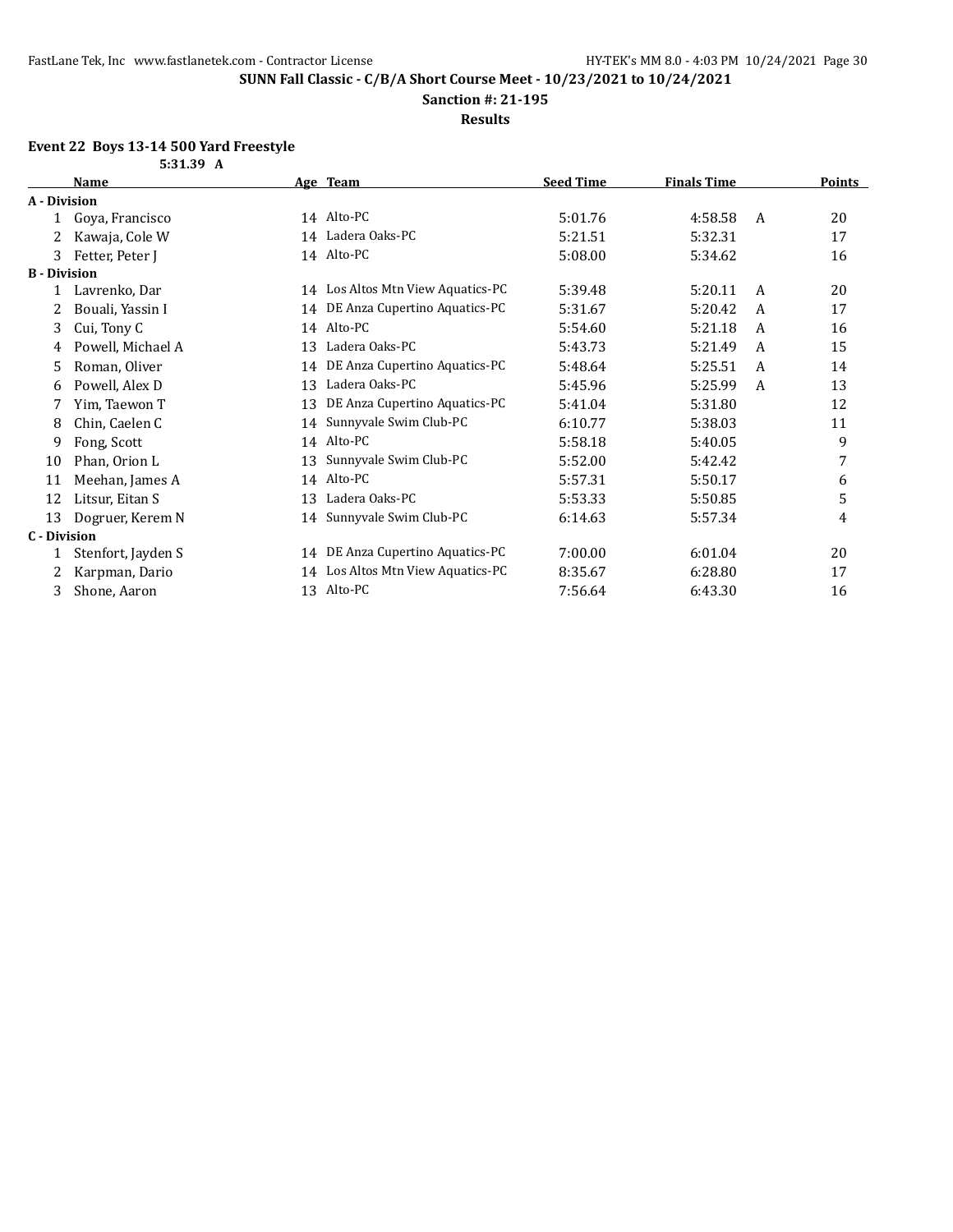**Sanction #: 21-195**

**Results**

### **Event 23 Girls 15-16 500 Yard Freestyle**

|                     | 5:43.49 15-16 A       |     |                                   |                  |                    |   |        |
|---------------------|-----------------------|-----|-----------------------------------|------------------|--------------------|---|--------|
|                     | <b>Name</b>           |     | Age Team                          | <b>Seed Time</b> | <b>Finals Time</b> |   | Points |
| A - Division        |                       |     |                                   |                  |                    |   |        |
|                     | Fetter, Elizabeth C   |     | 16 Alto-PC                        | 5:10.44          | 5:11.72            | A | 20     |
|                     | Pelka, Orla M         |     | 15 Alto-PC                        | 5:18.59          | 5:12.07            | A | 17     |
| 3                   | Hegblom, Katherine E  |     | 16 Sunnyvale Swim Club-PC         | 5:08.46          | 5:31.98            | A | 16     |
| 4                   | Guillerm. Camille     |     | 15 Sunnyvale Swim Club-PC         | 5:14.69          | 5:33.88            | A | 15     |
| 5.                  | Kiurtsidis, Nina      |     | 15 Alto-PC                        | 5:43.31          | 5:43.56            |   | 14     |
| 6                   | Kumsa, Dena           |     | 16 Alto-PC                        | 5:32.02          | 5:51.71            |   | 13     |
| <b>B</b> - Division |                       |     |                                   |                  |                    |   |        |
|                     | Lan, Aglaia           |     | 15 Alto-PC                        | 5:54.71          | 5:53.78            |   | 20     |
|                     | 2 Iwers, Christa L    |     | 16 Alto-PC                        | 5:49.86          | 5:59.98            |   | 17     |
| 3                   | Schroeder, Anabelle J |     | 16 Los Altos Mtn View Aquatics-PC | 5:56.61          | 6:21.64            |   | 16     |
| C - Division        |                       |     |                                   |                  |                    |   |        |
|                     | McGovern, Kathryn J   | 16. | Sunnyvale Swim Club-PC            | 6:49.44          | 5:56.87            |   | 20     |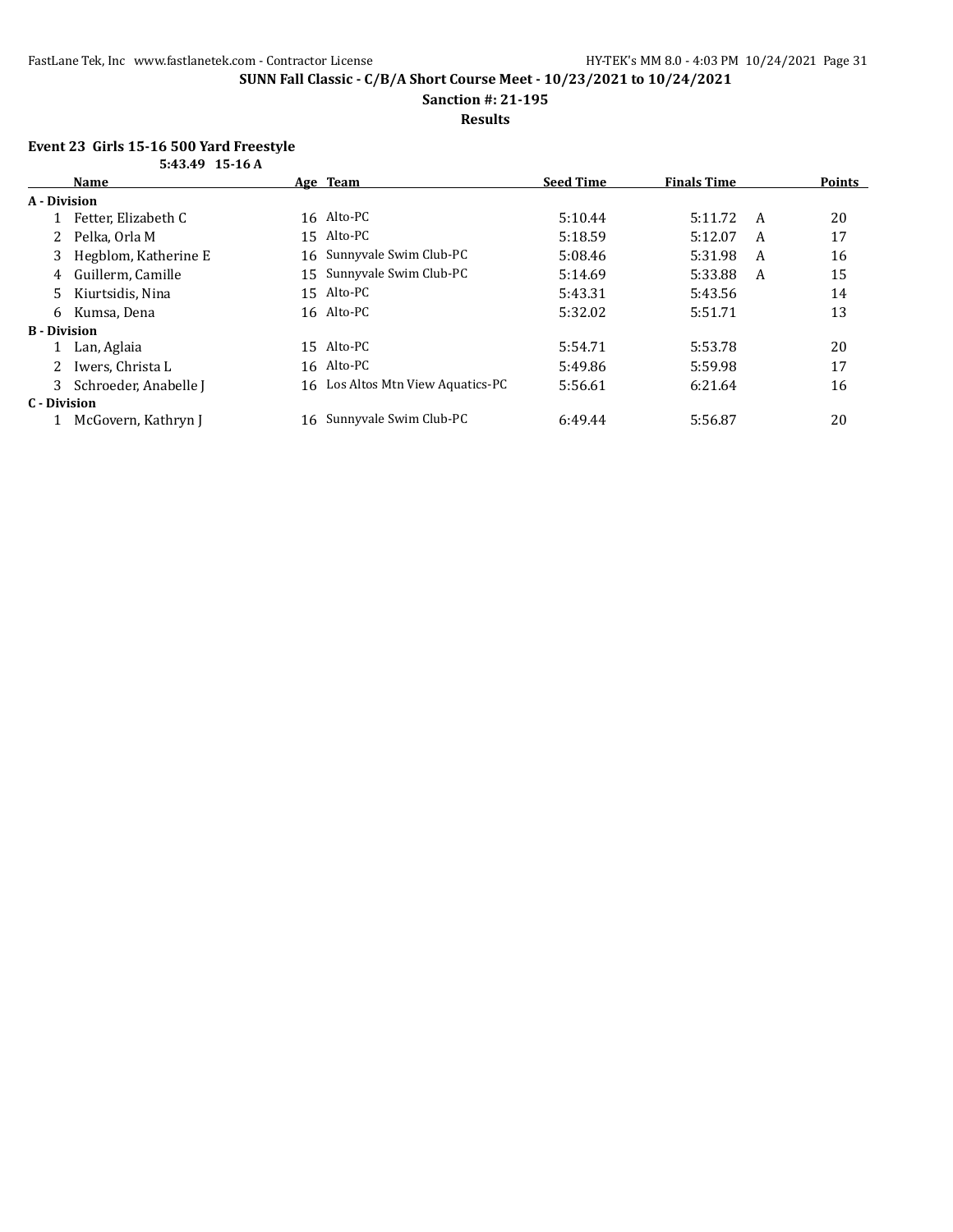**Sanction #: 21-195**

**Results**

# **Event 23 Girls 17-18 500 Yard Freestyle**

|              | 5:42.09 17-18 A      |    |                        |                  |                    |   |               |
|--------------|----------------------|----|------------------------|------------------|--------------------|---|---------------|
|              | Name                 |    | Age Team               | <b>Seed Time</b> | <b>Finals Time</b> |   | <b>Points</b> |
| A - Division |                      |    |                        |                  |                    |   |               |
|              | 1 Choi, Dainie       | 17 | Sunnyvale Swim Club-PC | 5:28.12          | 5:27.98            | A | 20            |
|              | 2 Pelka, Chesna R    | 17 | Alto-PC                | 5:04.84          | 5:29.02            | A | 17            |
|              | 3 Cantrell, Aubrey R | 17 | Alto-PC                | 5:18.18          | 5:31.48            | A | 16            |
|              | 4 Fearon, Nina E     | 17 | Alto-PC                | 5:23.67          | 5:41.01            | A | 15            |
|              | 5 Teo, Audrey Y      | 17 | Alto-PC                | 5:29.90          | 5:43.59            |   | 14            |
| C - Division |                      |    |                        |                  |                    |   |               |
|              | Agrawal, Siya        |    | Sunnyvale Swim Club-PC | 6:50.40          | 6:53.82            |   | 20            |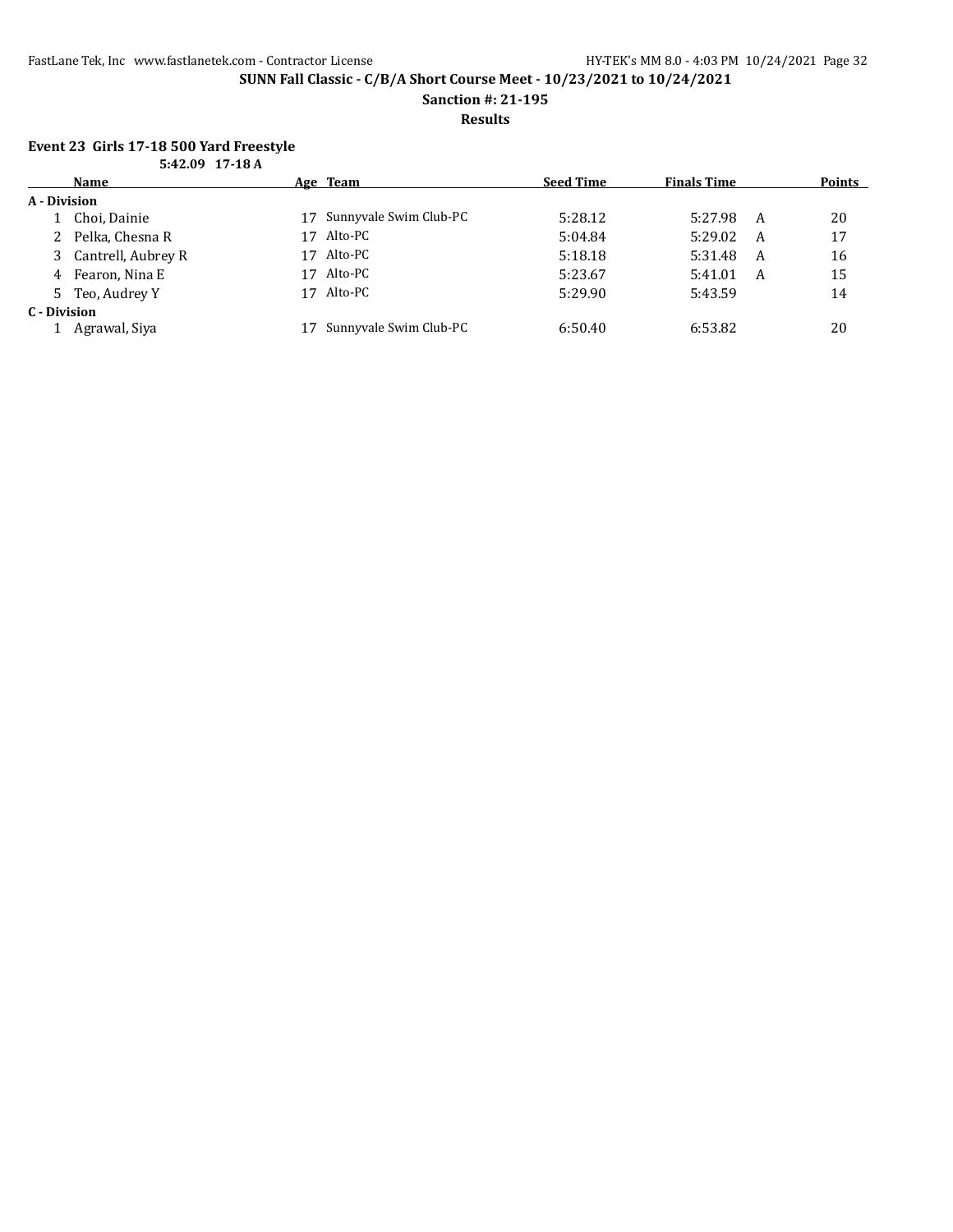FastLane Tek, Inc www.fastlanetek.com - Contractor License HY-TEK's MM 8.0 - 4:03 PM 10/24/2021 Page 33

**SUNN Fall Classic - C/B/A Short Course Meet - 10/23/2021 to 10/24/2021**

**Sanction #: 21-195**

**Results**

# **Event 23 Girls 19 & Over 500 Yard Freestyle**

| Name               | Team<br>Age    | <b>Seed Time</b> | <b>Finals Time</b> | <b>Points</b> |
|--------------------|----------------|------------------|--------------------|---------------|
| Yoon, Grace S<br>- | Alto-PC<br>1 Q | 4:53.70          | 5:11.88            | 20            |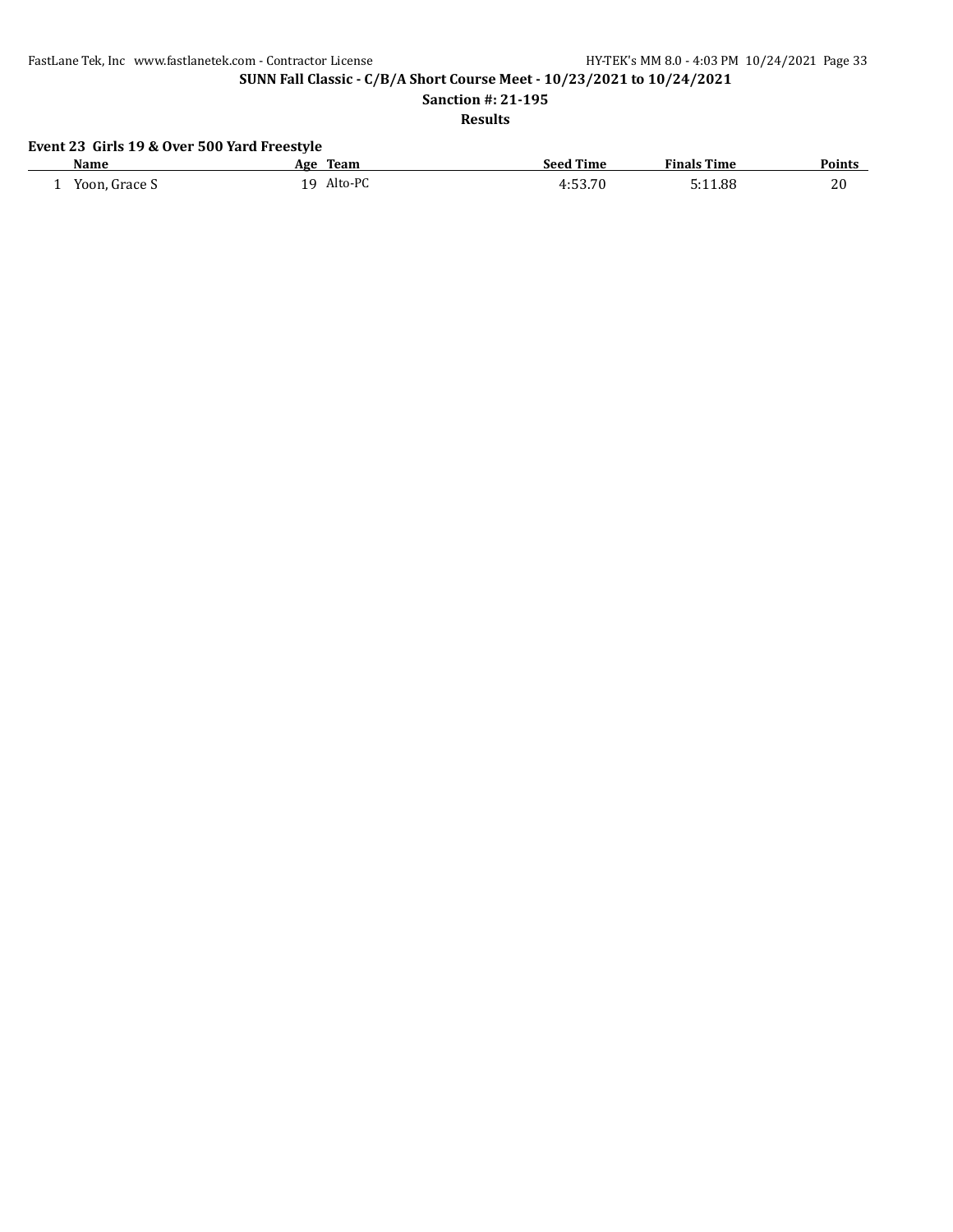**Sanction #: 21-195**

**Results**

#### **Event 24 Boys 15-16 500 Yard Freestyle**

| 5:19.39 15-16 A     |                     |    |                                   |                  |                    |   |               |
|---------------------|---------------------|----|-----------------------------------|------------------|--------------------|---|---------------|
|                     | Name                |    | Age Team                          | <b>Seed Time</b> | <b>Finals Time</b> |   | <u>Points</u> |
| A - Division        |                     |    |                                   |                  |                    |   |               |
|                     | Gold, Evan A        |    | 16 Alto-PC                        | 4:42.10          | 4:45.50            | A | 20            |
|                     | Zhang, Peter F      |    | 16 Alto-PC                        | 4:48.70          | 4:53.02            | A | 17            |
| 3                   | Cui, Andy C         |    | 15 Alto-PC                        | 4:54.59          | 4:59.55            | A | 16            |
| 4                   | Jarvis, Isaiah W    |    | 15 Alto-PC                        | 5:05.84          | 5:05.69            | A | 15            |
| 5.                  | Picard, Landon C    |    | 15 Alto-PC                        | 5:15.67          | 5:08.86            | A | 14            |
| 6                   | Cantrell, Kelson T  |    | 15 Alto-PC                        | 5:13.85          | 5:09.35            | A | 13            |
|                     | Stoen, Jayden J     |    | 16 Alto-PC                        | 4:58.07          | 5:12.80            | A | 12            |
| 8                   | Shimomura, Steven J |    | 15 Alto-PC                        | 5:10.11          | 5:27.75            |   | 11            |
| 9                   | Grant, Connor A     |    | 15 Ladera Oaks-PC                 | 5:15.84          | 5:29.50            |   | 9             |
| <b>B</b> - Division |                     |    |                                   |                  |                    |   |               |
|                     | Haiby, Ido          | 15 | Sunnyvale Swim Club-PC            | 5:38.89          | 5:18.25            | A | 20            |
|                     | Xiao-Rao, Kyle J    |    | 16 Alto-PC                        | 5:26.30          | 5:21.16            |   | 17            |
| 3                   | Vinokurov, Grigory  |    | 15 Alto-PC                        | 5:25.99          | 5:23.15            |   | 16            |
| 4                   | Wickersham, Thomas  |    | 15 Alto-PC                        | 5:26.99          | 5:30.84            |   | 15            |
| 5                   | HO, Eric D          |    | 15 Alto-PC                        | 5:24.03          | 5:30.91            |   | 14            |
| 6                   | Stegina, Trent J    |    | 16 Alto-PC                        | 5:40.18          | 5:33.09            |   | 13            |
|                     | Smith, Carson K     | 15 | DE Anza Cupertino Aquatics-PC     | 5:35.70          | 5:52.23            |   | 12            |
| 8                   | Wang, Zan J         |    | 16 Los Altos Mtn View Aquatics-PC | 5:58.13          | 6:13.33            |   | 11            |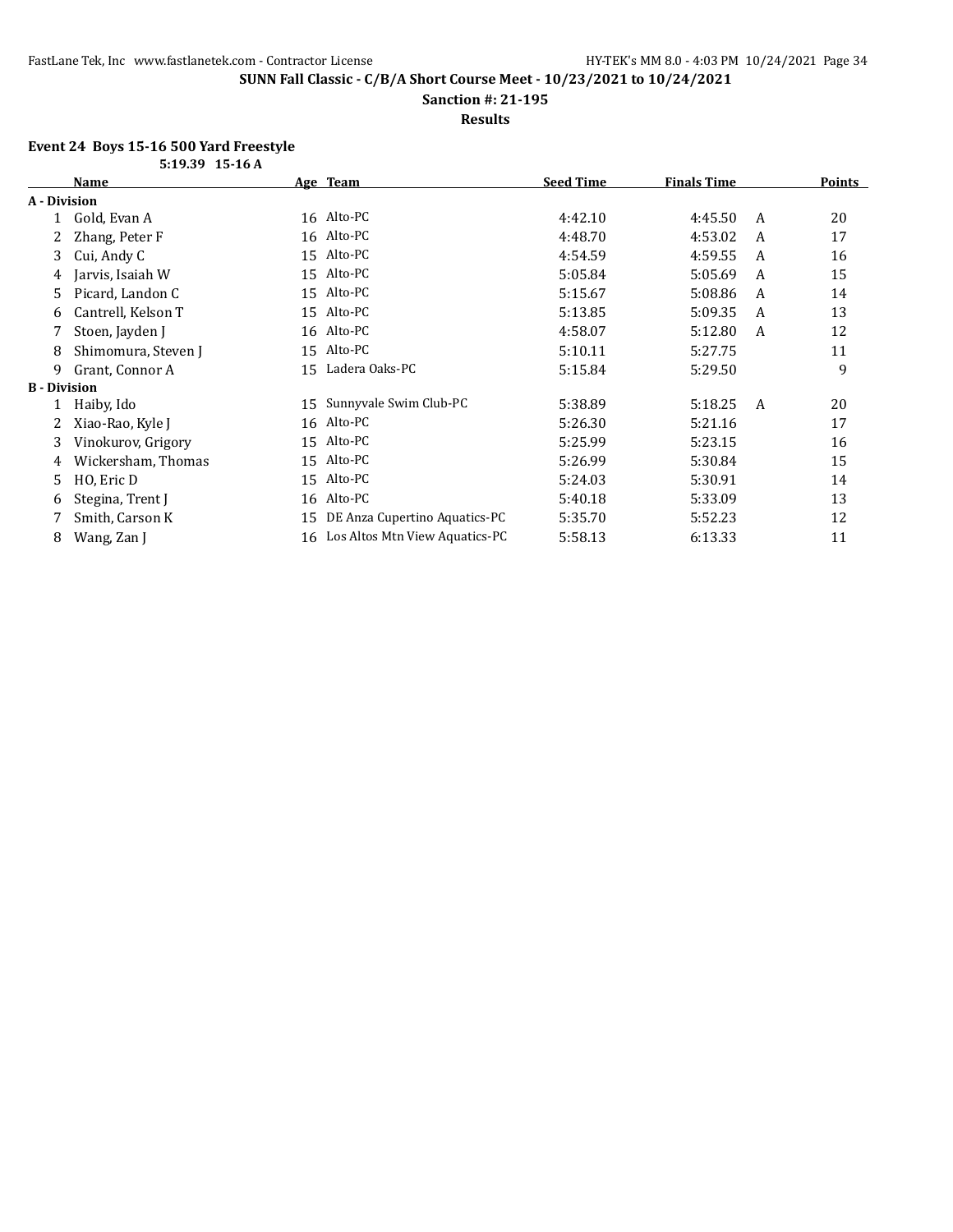**Sanction #: 21-195**

**Results**

### **Event 24 Boys 17-18 500 Yard Freestyle**

|                     | 5:13.49 17-18 A        |    |                                |                  |                    |   |               |
|---------------------|------------------------|----|--------------------------------|------------------|--------------------|---|---------------|
|                     | <b>Name</b>            |    | Age Team                       | <b>Seed Time</b> | <b>Finals Time</b> |   | <b>Points</b> |
| A - Division        |                        |    |                                |                  |                    |   |               |
|                     | Flesner, Nathan T      | 17 | Sunnyvale Swim Club-PC         | 4:59.80          | 4:57.27            | A | 20            |
|                     | 2 NG, Jay Y            | 17 | Alto-PC                        | 4:52.26          | 5:03.11            | A | 17            |
| <b>B</b> - Division |                        |    |                                |                  |                    |   |               |
|                     | 1 Gorkov, Danila       | 17 | Alto-PC                        | 5:31.97          | 5:18.47            |   | 20            |
|                     | 2 Chong, Christopher M | 17 | Los Altos Mtn View Aquatics-PC | 6:00.00          | 5:35.42            |   | 17            |
| 3                   | HU, Jason Y            | 17 | Alto-PC                        | 5:26.36          | 5:37.64            |   | 16            |
| 4                   | Shah, Jai R            | 17 | Alto-PC                        | 5:53.79          | 5:55.49            |   | 15            |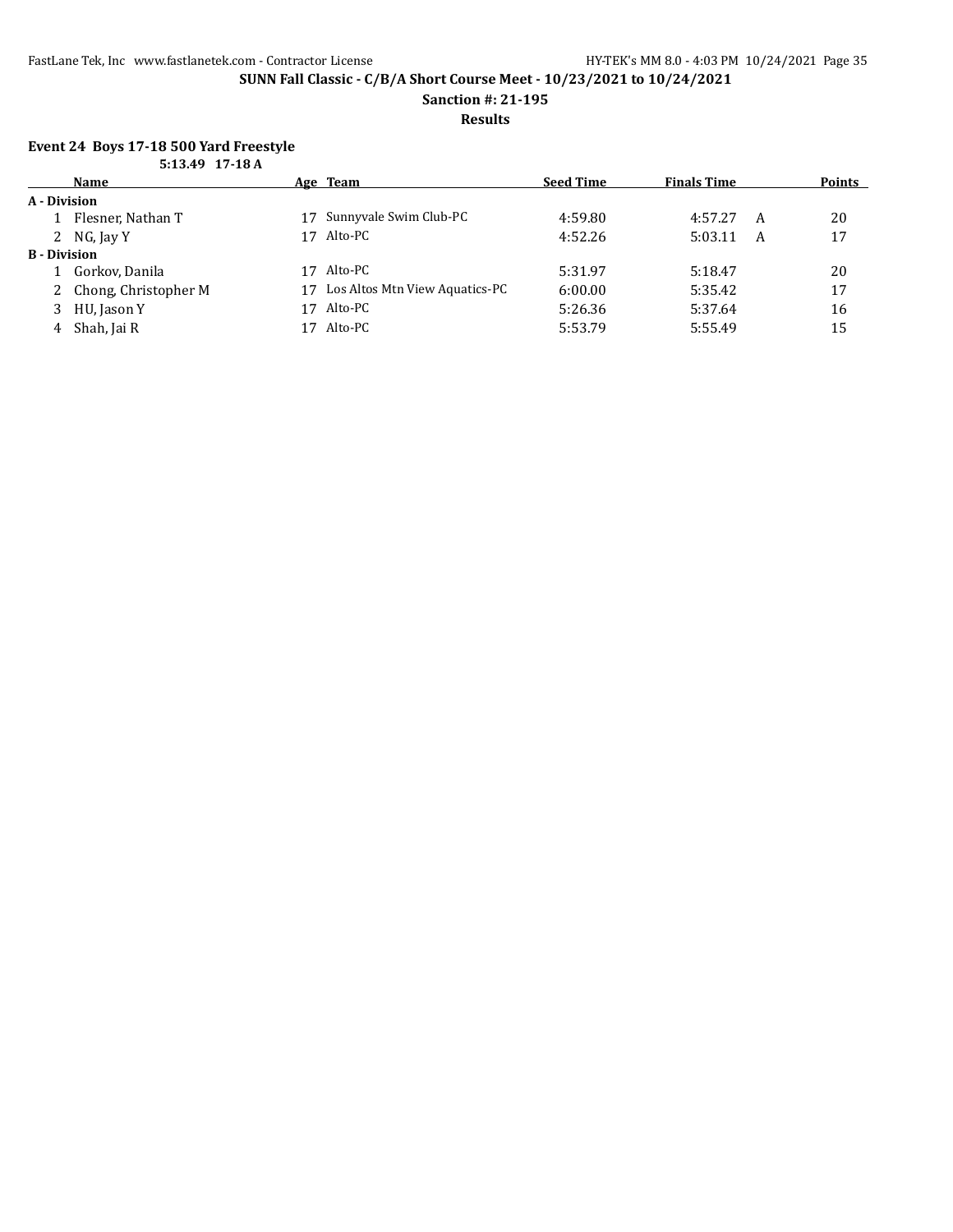**Sanction #: 21-195**

**Results**

# **Event 25 Girls 9-10 100 Yard Backstroke**

|                          | 1:19.29 A                  |                 |                                   |                  |                    |                |               |
|--------------------------|----------------------------|-----------------|-----------------------------------|------------------|--------------------|----------------|---------------|
|                          | <b>Name</b>                |                 | Age Team                          | <b>Seed Time</b> | <b>Finals Time</b> |                | <b>Points</b> |
| <b>B</b> - Division      |                            |                 |                                   |                  |                    |                |               |
| 1                        | Hunyady, Jacqueline N      |                 | 10 DE Anza Cupertino Aquatics-PC  | 1:28.85          | 1:16.65            | $\overline{A}$ | 20            |
| 2                        | Diehn, Eva J               | 10              | Otter Swim Club-PC                | 1:20.00          | 1:20.94            |                | 17            |
| 3                        | Enderes, Mia               | 10              | Alto-PC                           | 1:33.21          | 1:24.05            |                | 16            |
| 4                        | Okyay, Hafsa F             |                 | 10 Alto-PC                        | 1:36.65          | 1:30.40            |                | 15            |
| <b>C</b> - Division      |                            |                 |                                   |                  |                    |                |               |
| 1                        | Chern, Natalie P           |                 | 10 Ladera Oaks-PC                 | <b>NT</b>        | 1:25.60            |                | 20            |
| 2                        | Levin, Annelise S          | 9               | DE Anza Cupertino Aquatics-PC     | <b>NT</b>        | 1:32.74            |                | 17            |
| 3                        | Beim, Lauren               | 10              | Alto-PC                           | 1:44.62          | 1:33.34            |                | 16            |
| 4                        | Mortensen Lichtenwal, Lena | 10              | Sunnyvale Swim Club-PC            | <b>NT</b>        | 1:34.10            |                | 15            |
| 5                        | Wong, Kate                 | 10              | Alto-PC                           | 1:48.29          | 1:35.36            |                | 14            |
| 6                        | Blanco-Sarmiento, Ximena   | 10              | DE Anza Cupertino Aquatics-PC     | <b>NT</b>        | 1:35.63            |                | 13            |
| 7                        | Hopkins, Summer S          | 10              | DE Anza Cupertino Aquatics-PC     | 1:50.87          | 1:39.26            |                | 12            |
| 8                        | Lai, Hana T                | 10              | Ladera Oaks-PC                    | <b>NT</b>        | 1:41.02            |                | 11            |
| 9                        | Haemer, Elliot             | 10              | Alto-PC                           | 1:54.23          | 1:41.78            |                | 9             |
| 10                       | Zhang, Xiyue               |                 | 10 Alto-PC                        | <b>NT</b>        | 1:42.02            |                | 7             |
| 11                       | Chandra, Emily D           | 9               | Sunnyvale Swim Club-PC            | <b>NT</b>        | 1:42.15            |                | 6             |
| 12                       | Rios, Adeline V            | 10              | Alto-PC                           | 2:13.61          | 1:42.67            |                | 5             |
| 13                       | Taylor, Madison J          | 9               | Alto-PC                           | <b>NT</b>        | 1:42.77            |                | 4             |
| 14                       | Muston, Chloe              | 10              | Alto-PC                           | <b>NT</b>        | 1:43.19            |                | 3             |
| 15                       | Wang, Yumo                 | 9               | Alto-PC                           | <b>NT</b>        | 1:43.59            |                | 2             |
| 16                       | Wong, Zara Q               | 10              | Alto-PC                           | 1:53.02          | 1:43.63            |                | $\mathbf{1}$  |
| 17                       | Srinivasan, Ira            | 9               | Alto-PC                           | 2:06.50          | 1:44.34            |                |               |
| 18                       | Haemer, Chloe              | 10              | Alto-PC                           | 2:04.72          | 1:44.42            |                |               |
| 19                       | Neuman, Julia N            |                 | 10 Alto-PC                        | 1:49.46          | 1:45.21            |                |               |
| 20                       | Chan, Erica H              | 10              | Alto-PC                           | <b>NT</b>        | 1:48.27            |                |               |
| 21                       | Lai, Chloe T               | 10 <sup>1</sup> | Ladera Oaks-PC                    | <b>NT</b>        | 1:49.46            |                |               |
| 22                       | Gianotti, Maria J          | 9               | Alto-PC                           | <b>NT</b>        | 1:56.84            |                |               |
| 23                       | Samachisa, Ada L           | 9               | Alto-PC                           | <b>NT</b>        | 2:16.60            |                |               |
| $\overline{\phantom{a}}$ | Kim, Joowon                |                 | 10 Los Altos Mtn View Aquatics-PC | <b>NT</b>        | DQ                 |                |               |
| $\overline{\phantom{a}}$ | Christensen, Haylee M      | 10              | Ladera Oaks-PC                    | 2:20.70          | DQ                 |                |               |
| $---$                    | Bryant, Samantha           |                 | 10 Los Altos Mtn View Aquatics-PC | <b>NT</b>        | DQ                 |                |               |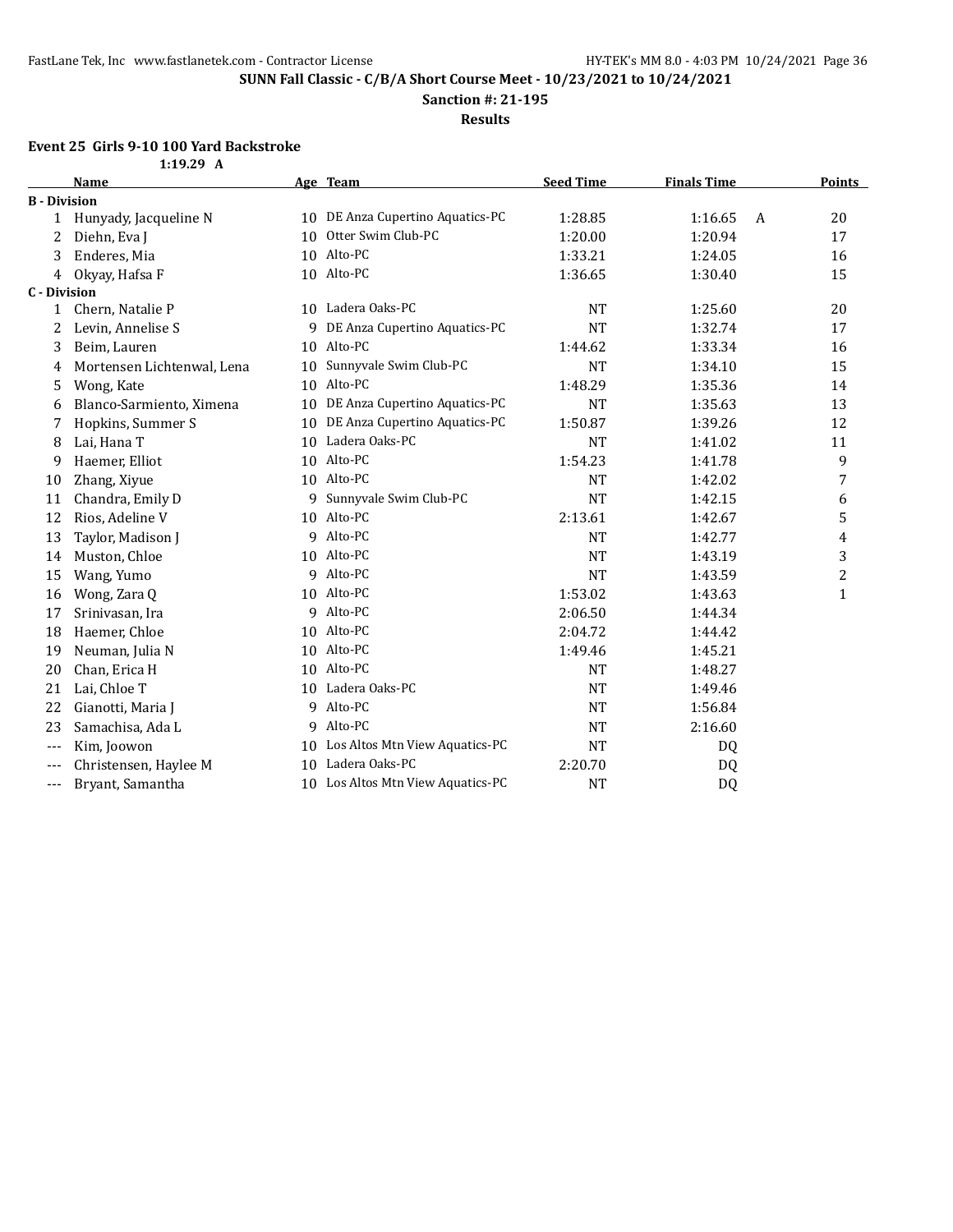**Sanction #: 21-195**

**Results**

#### **Event 26 Boys 9-10 100 Yard Backstroke**

**1:19.19 A**

|                     | <b>Name</b>                 |    | Age Team                      | <b>Seed Time</b> | <b>Finals Time</b> |   | Points       |
|---------------------|-----------------------------|----|-------------------------------|------------------|--------------------|---|--------------|
| <b>B</b> - Division |                             |    |                               |                  |                    |   |              |
| $\mathbf{1}$        | Powell, Ryan A              |    | 10 Ladera Oaks-PC             | 1:37.32          | 1:15.98            | A | 20           |
| 2                   | Araya, Agustin D            | 10 | Alto-PC                       | 1:21.55          | 1:20.49            |   | 17           |
| 3                   | Erhard, Raphael             | 10 | Alto-PC                       | 1:26.36          | 1:22.69            |   | 16           |
| 4                   | Bivol, Julien A             | 10 | Alto-PC                       | 1:30.76          | 1:23.26            |   | 15           |
| 5                   | Bailey, Skye R              | q  | Alto-PC                       | 1:26.81          | 1:24.41            |   | 14           |
| 6                   | Kuusela, Elias N            | 10 | Alto-PC                       | 1:38.87          | 1:28.47            |   | 13           |
| 7                   | Chang, Eric                 | 10 | Alto-PC                       | 1:35.22          | 1:31.03            |   | 12           |
| 8                   | YU, Felix                   | 9  | Alto-PC                       | 1:39.22          | 1:37.14            |   | 11           |
| 9                   | Gellately, Fredrik M        | 10 | DE Anza Cupertino Aquatics-PC | 1:38.50          | 1:38.70            |   | 9            |
| $---$               | Deng, Daniel                |    | 10 Alto-PC                    | 1:23.84          | DQ                 |   |              |
| <b>C</b> - Division |                             |    |                               |                  |                    |   |              |
| 1                   | Zhao, Dylan H               |    | 10 Sunnyvale Swim Club-PC     | 1:47.48          | 1:16.82            | A | 20           |
| 2                   | Choong, Greg T              | 10 | Otter Swim Club-PC            | <b>NT</b>        | 1:21.80            |   | 17           |
| 3                   | Estala Steclaru, Matei      | 10 | DE Anza Cupertino Aquatics-PC | 1:53.36          | 1:28.02            |   | 16           |
| 4                   | Miller, Maxwell M           | 10 | DE Anza Cupertino Aquatics-PC | <b>NT</b>        | 1:28.09            |   | 15           |
| 5                   | Mortensen Lichtenwal, Bjorn | 10 | Sunnyvale Swim Club-PC        | <b>NT</b>        | 1:29.10            |   | 14           |
| 6                   | Arude, Yash P               | 9  | Sunnyvale Swim Club-PC        | <b>NT</b>        | 1:31.54            |   | 13           |
| 7                   | Kashyap, Tejas              | 10 | Otter Swim Club-PC            | 1:47.12          | 1:32.55            |   | 12           |
| 8                   | Leung, Caleb K              | 10 | Alto-PC                       | 1:41.89          | 1:34.78            |   | 11           |
| 9                   | Parris, Josiah M            | 10 | DE Anza Cupertino Aquatics-PC | <b>NT</b>        | 1:35.17            |   | 9            |
| 10                  | Rust, Elliot K              | 10 | Alto-PC                       | <b>NT</b>        | 1:45.41            |   | 7            |
| 11                  | Sung, Paxton                | 9  | Sunnyvale Swim Club-PC        | <b>NT</b>        | 1:45.56            |   | 6            |
| 12                  | Araya, Sebastian C          | 9  | Alto-PC                       | 2:22.79          | 1:47.24            |   | 5            |
| 13                  | Chan, Mason S               | 10 | Alto-PC                       | <b>NT</b>        | 1:48.44            |   | 4            |
| 14                  | Poggetti, Sawyer J          | 9  | Otter Swim Club-PC            | <b>NT</b>        | 1:52.41            |   | 3            |
| 15                  | Tian, Jesse                 | 9  | Alto-PC                       | <b>NT</b>        | 1:55.73            |   | 2            |
| 16                  | Mai, Bryan S                | 9  | Alto-PC                       | <b>NT</b>        | 1:56.69            |   | $\mathbf{1}$ |
| 17                  | Young, Griffin C            | q  | Ladera Oaks-PC                | <b>NT</b>        | 1:57.34            |   |              |
| 18                  | Udell, William              | 9  | Solo Aquatics-PC              | 2:00.00          | 1:57.92            |   |              |
| 19                  | Xia, Daniel J               | 9  | Alto-PC                       | <b>NT</b>        | 2:14.45            |   |              |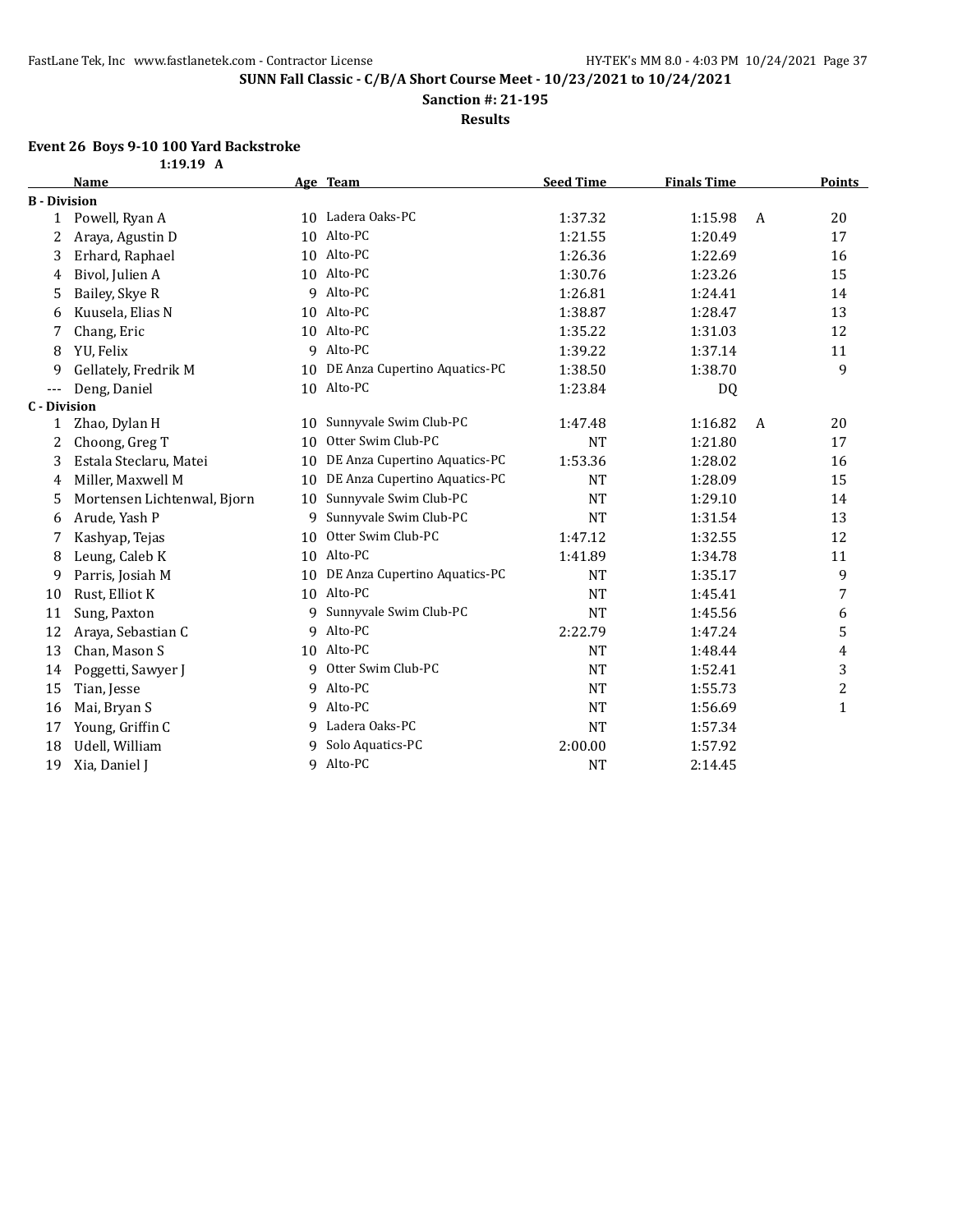**Sanction #: 21-195**

**Results**

### **Event 28 Boys 11-12 200 Yard Backstroke**

| 2:27.99 A |  |
|-----------|--|
|           |  |

|                     | <b>Name</b>          |    | Age Team                          | <b>Seed Time</b> | <b>Finals Time</b> |   | <b>Points</b> |
|---------------------|----------------------|----|-----------------------------------|------------------|--------------------|---|---------------|
| A - Division        |                      |    |                                   |                  |                    |   |               |
|                     | 1 Glanville, Dylan J |    | 12 Alto-PC                        | 2:19.10          | 2:22.94            | A | 20            |
| <b>B</b> - Division |                      |    |                                   |                  |                    |   |               |
| 1                   | Zhang, Samuel M      |    | 12 DE Anza Cupertino Aquatics-PC  | 2:35.75          | 2:26.98            | A | 20            |
| 2                   | Fujita, Dylan K      |    | 12 Alto-PC                        | 2:41.02          | 2:34.16            |   | 17            |
| 3                   | Gafton, Andrew C     |    | 12 Alto-PC                        | 2:49.63          | 2:35.20            |   | 16            |
| 4                   | Hong, Matthew J      |    | 11 Alto-PC                        | 2:43.83          | 2:37.59            |   | 15            |
| 5                   | Skey, Harper M       |    | 12 Alto-PC                        | 2:43.85          | 2:37.88            |   | 14            |
| 6                   | Reklis, Rylan K      |    | 12 Alto-PC                        | 2:44.31          | 2:45.43            |   | 13            |
| <b>C</b> - Division |                      |    |                                   |                  |                    |   |               |
| 1                   | Floyd, Hayden I      |    | 12 Sunnyvale Swim Club-PC         | NT               | 2:27.04            | A | 20            |
| 2                   | Parrett, Theodore R  |    | 12 Alto-PC                        | <b>NT</b>        | 2:29.66            |   | 17            |
| 3                   | YU, Ben B            | 11 | Sunnyvale Swim Club-PC            | <b>NT</b>        | 2:30.37            |   | 16            |
| 4                   | Lien, Mason D        |    | 12 DE Anza Cupertino Aquatics-PC  | 2:57.87          | 2:31.74            |   | 15            |
| 5                   | Yong, Jerrick Y      |    | 11 Alto-PC                        | 2:56.18          | 2:33.16            |   | 14            |
| 6                   | Chung, Kai K         |    | 12 Alto-PC                        | 3:02.23          | 2:42.15            |   | 13            |
| 7                   | Yuan, Kevin M        |    | 11 DE Anza Cupertino Aquatics-PC  | NT               | 2:44.58            |   | 12            |
| 8                   | Erickson, Julian A   |    | 11 Alto-PC                        | <b>NT</b>        | 2:45.65            |   | 11            |
| 9                   | Johnston, Kai C      |    | 11 Otter Swim Club-PC             | <b>NT</b>        | 2:46.05            |   | 9             |
| 10                  | Wang, Gabriel        |    | 12 Alto-PC                        | NT               | 2:46.47            |   | 7             |
| 11                  | Grant, Evan M        |    | 11 Ladera Oaks-PC                 | <b>NT</b>        | 2:47.94            |   | 6             |
| 12                  | Tannert, Rollan H    |    | 11 DE Anza Cupertino Aquatics-PC  | <b>NT</b>        | 2:51.62            |   | 5             |
| 13                  | Chernyvsky, Michael  | 11 | Sunnyvale Swim Club-PC            | <b>NT</b>        | 2:54.21            |   | 4             |
| 14                  | Kuusela, Niklas J    |    | 12 Alto-PC                        | 3:08.75          | 2:58.02            |   | 3             |
| 15                  | Cheng, Andrew        |    | 12 Sunnyvale Swim Club-PC         | <b>NT</b>        | 3:00.06            |   | 2             |
| 16                  | NA, Chan             |    | 12 Alto-PC                        | 3:17.89          | 3:11.82            |   | 1             |
| 17                  | Zhai, Justin         | 11 | DE Anza Cupertino Aquatics-PC     | <b>NT</b>        | 3:11.96            |   |               |
| 18                  | Cheong, Justin T     |    | 12 Alto-PC                        | <b>NT</b>        | 3:13.18            |   |               |
| 19                  | Martin, Drew A       |    | 12 Alto-PC                        | <b>NT</b>        | 3:17.34            |   |               |
| 20                  | Matsuoka, Kira       |    | 12 Sunnyvale Swim Club-PC         | <b>NT</b>        | 3:19.72            |   |               |
| 21                  | Zheng, Zeen          |    | 11 Alto-PC                        | <b>NT</b>        | 3:40.19            |   |               |
| 22                  | Sanghavi, Devansh    |    | 11 Los Altos Mtn View Aquatics-PC | <b>NT</b>        | 3:58.44            |   |               |
| 23                  | Beknazar, Daniel     |    | 11 Los Altos Mtn View Aquatics-PC | <b>NT</b>        | 4:05.53            |   |               |
| ---                 | Andeen, John C       | 11 | Ladera Oaks-PC                    | <b>NT</b>        | DQ                 |   |               |
| $---$               | Lin, Lucas C         |    | 11 Sunnyvale Swim Club-PC         | <b>NT</b>        | DQ                 |   |               |
|                     |                      |    |                                   |                  |                    |   |               |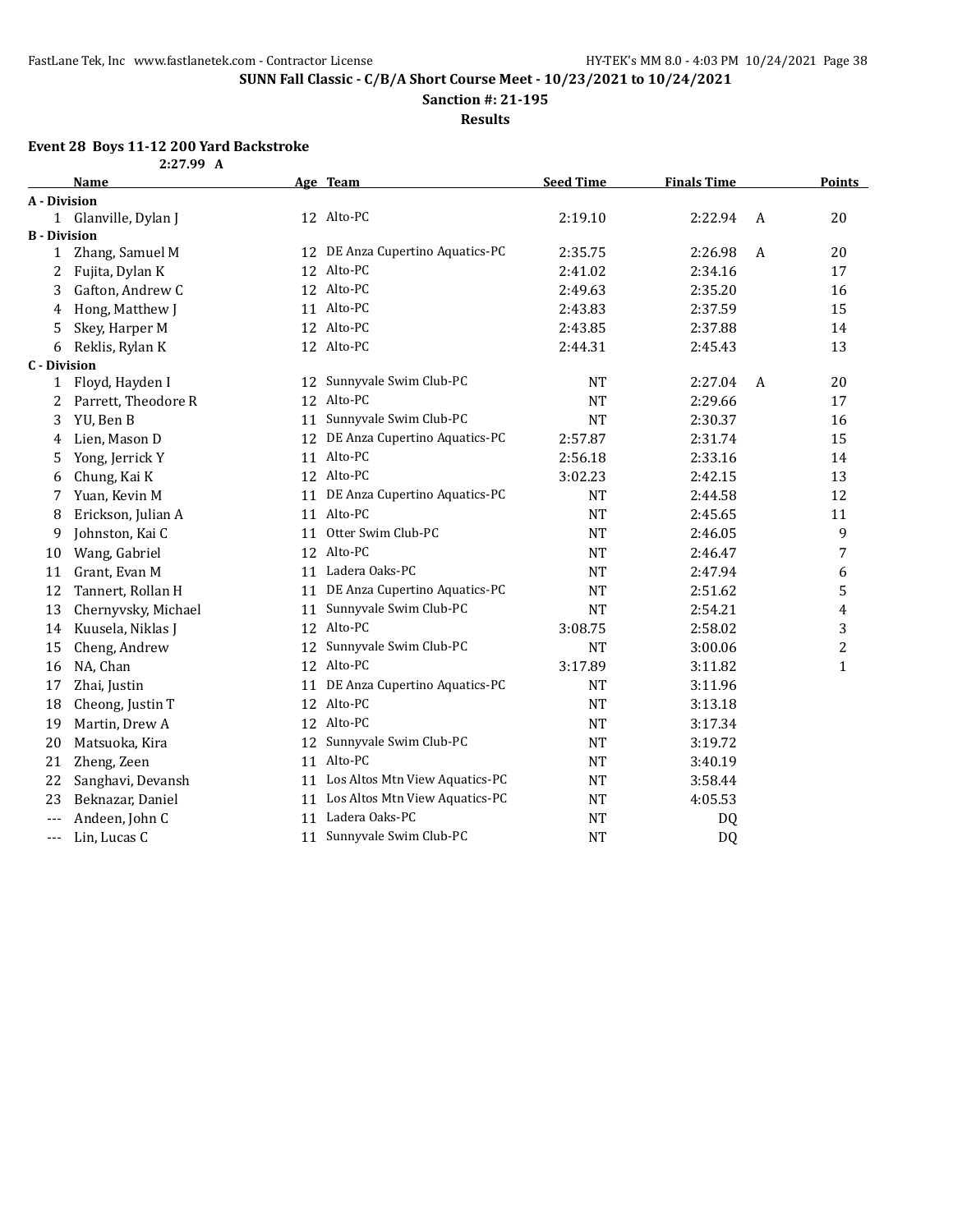**SUNN Fall Classic - C/B/A Short Course Meet - 10/23/2021 to 10/24/2021**

**Sanction #: 21-195**

**Results**

#### **Event 29 Girls 6 & Under 50 Yard Backstroke 51.99 6&U A**

|                    | $31.22 \, \text{0}$ |                  |                    |               |
|--------------------|---------------------|------------------|--------------------|---------------|
| Name               | Age Team            | <b>Seed Time</b> | <b>Finals Time</b> | <b>Points</b> |
| C - Division       |                     |                  |                    |               |
| Watson. Adelaide P | 5 Alto-PC           | NT               | 1:23.75            | 20            |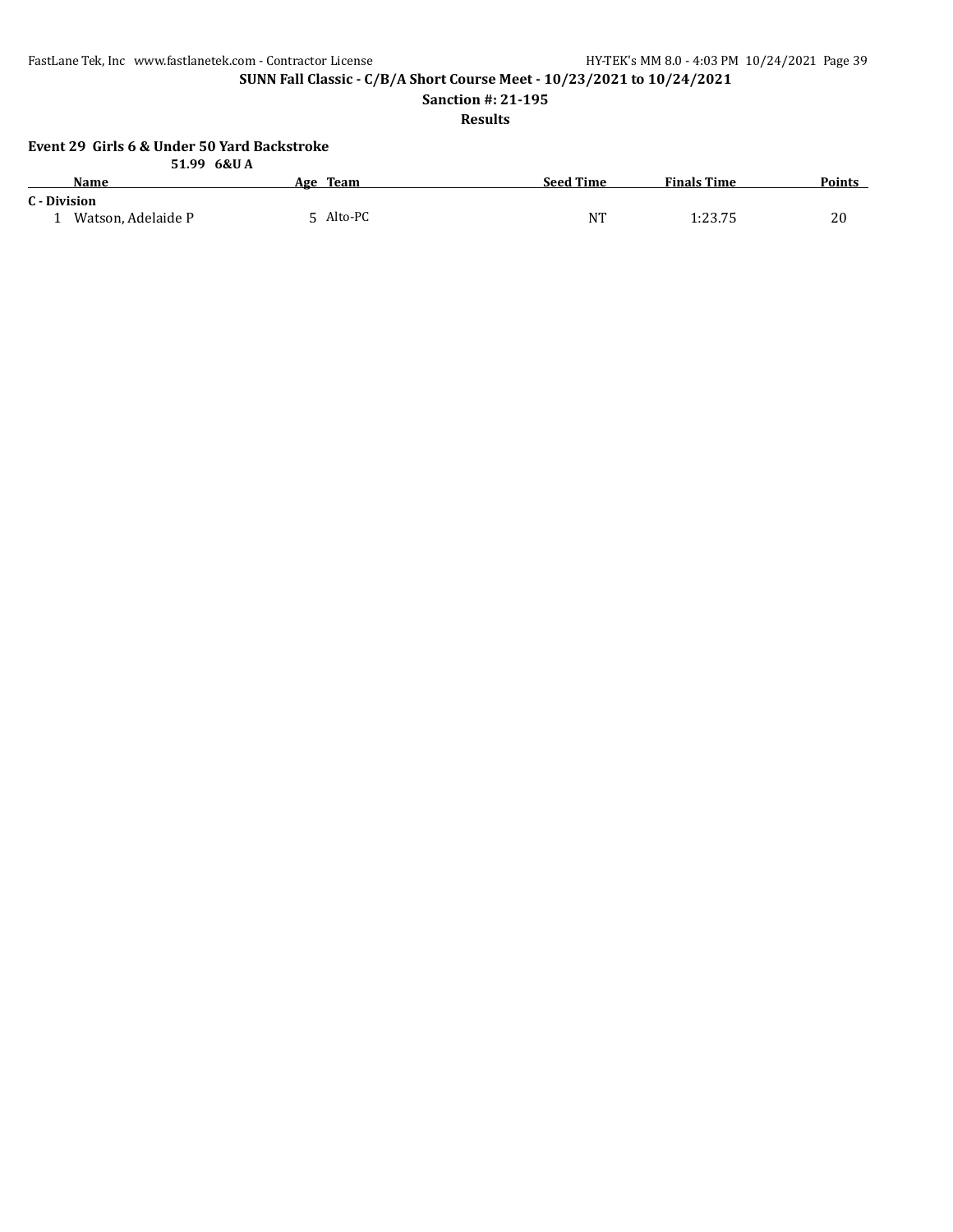**Sanction #: 21-195**

**Results**

#### **Event 29 Girls 7-8 50 Yard Backstroke 51.99 7-8 A**

|                     | ,,, <i>,,</i> ,,,,,   |   |                                |                  |                    |   |               |
|---------------------|-----------------------|---|--------------------------------|------------------|--------------------|---|---------------|
|                     | <b>Name</b>           |   | Age Team                       | <b>Seed Time</b> | <b>Finals Time</b> |   | <b>Points</b> |
| A - Division        |                       |   |                                |                  |                    |   |               |
|                     | 1 Lin, Abigail        |   | 8 Alto-PC                      | 46.29            | 44.26              | A | 20            |
| <b>B</b> - Division |                       |   |                                |                  |                    |   |               |
|                     | 1 Thothadri, Arya N   |   | 8 Sunnyvale Swim Club-PC       | 52.46            | 45.18              | A | 20            |
| C - Division        |                       |   |                                |                  |                    |   |               |
|                     | Sanghavi, Khevya      | 8 | Los Altos Mtn View Aquatics-PC | <b>NT</b>        | 52.18              |   | 20            |
|                     | Parris, Aviah M       |   | Sunnyvale Swim Club-PC         | <b>NT</b>        | 57.43              |   | 17            |
| 3                   | Wang, Emmy B          |   | 8 Alto-PC                      | <b>NT</b>        | 1:00.29            |   | 16            |
| 4                   | Kumar, Tanvi          | 7 | Alto-PC                        | <b>NT</b>        | 1:04.35            |   | 15            |
| 5.                  | Shenoy, Samika        |   | 8 Alto-PC                      | <b>NT</b>        | 1:06.06            |   | 14            |
| 6                   | Conkling, Alexa M     | 8 | Ladera Oaks-PC                 | <b>NT</b>        | 1:12.58            |   | 13            |
|                     | Meng, Angela J        |   | 8 Alto-PC                      | <b>NT</b>        | 1:15.14            |   | 12            |
| ---                 | Ahonen, Julia I       | 8 | Otter Swim Club-PC             | <b>NT</b>        | DQ                 |   |               |
| ---                 | Kim, Ellie O          | 8 | Sunnyvale Swim Club-PC         | <b>NT</b>        | DQ                 |   |               |
| ---                 | Last, Sarabella       | 8 | Los Altos Mtn View Aquatics-PC | <b>NT</b>        | DQ                 |   |               |
| $---$               | Wang, Catherine       | 8 | DE Anza Cupertino Aquatics-PC  | <b>NT</b>        | DQ                 |   |               |
| $---$               | Christensen, Olivia C |   | Ladera Oaks-PC                 | <b>NT</b>        | DQ                 |   |               |
| $- - -$             | Asato, Caroline Q     | 8 | Los Altos Mtn View Aquatics-PC | 1:12.19          | DQ                 |   |               |
|                     |                       |   |                                |                  |                    |   |               |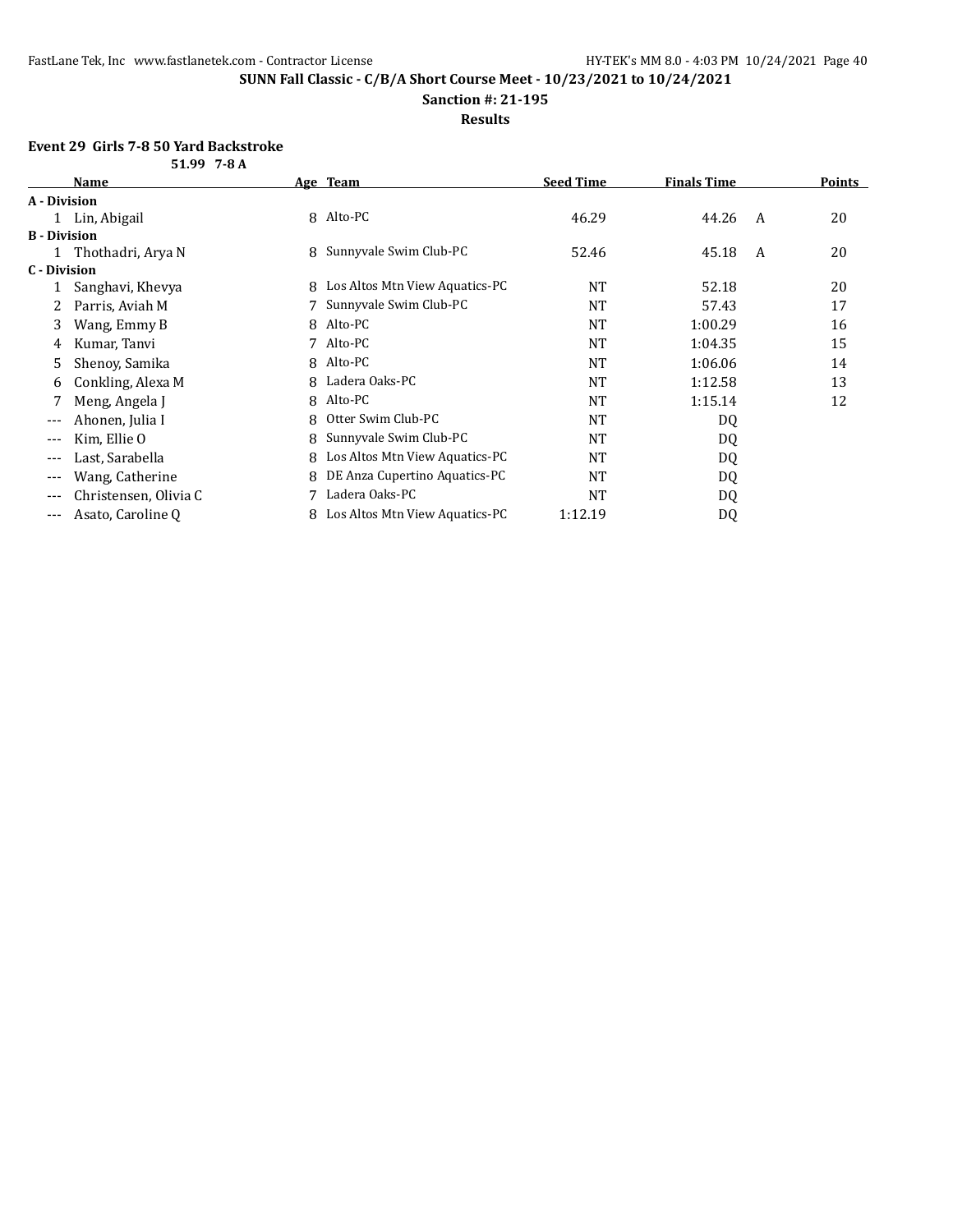**SUNN Fall Classic - C/B/A Short Course Meet - 10/23/2021 to 10/24/2021**

**Sanction #: 21-195**

**Results**

#### **Event 30 Boys 6 & Under 50 Yard Backstroke 51.99 6&U A**

|              |                  | JIJJ UCKU A                      |                  |                    |        |
|--------------|------------------|----------------------------------|------------------|--------------------|--------|
|              | <b>Name</b>      | Age Team                         | <b>Seed Time</b> | <b>Finals Time</b> | Points |
| C - Division |                  |                                  |                  |                    |        |
|              | Brauneis, Owen J | 6 Sunnyvale Swim Club-PC         | 1:17.21          | 56.99              | 20     |
| $---$        | Last. Ari        | 5 Los Altos Mtn View Aquatics-PC | NT               | D0                 |        |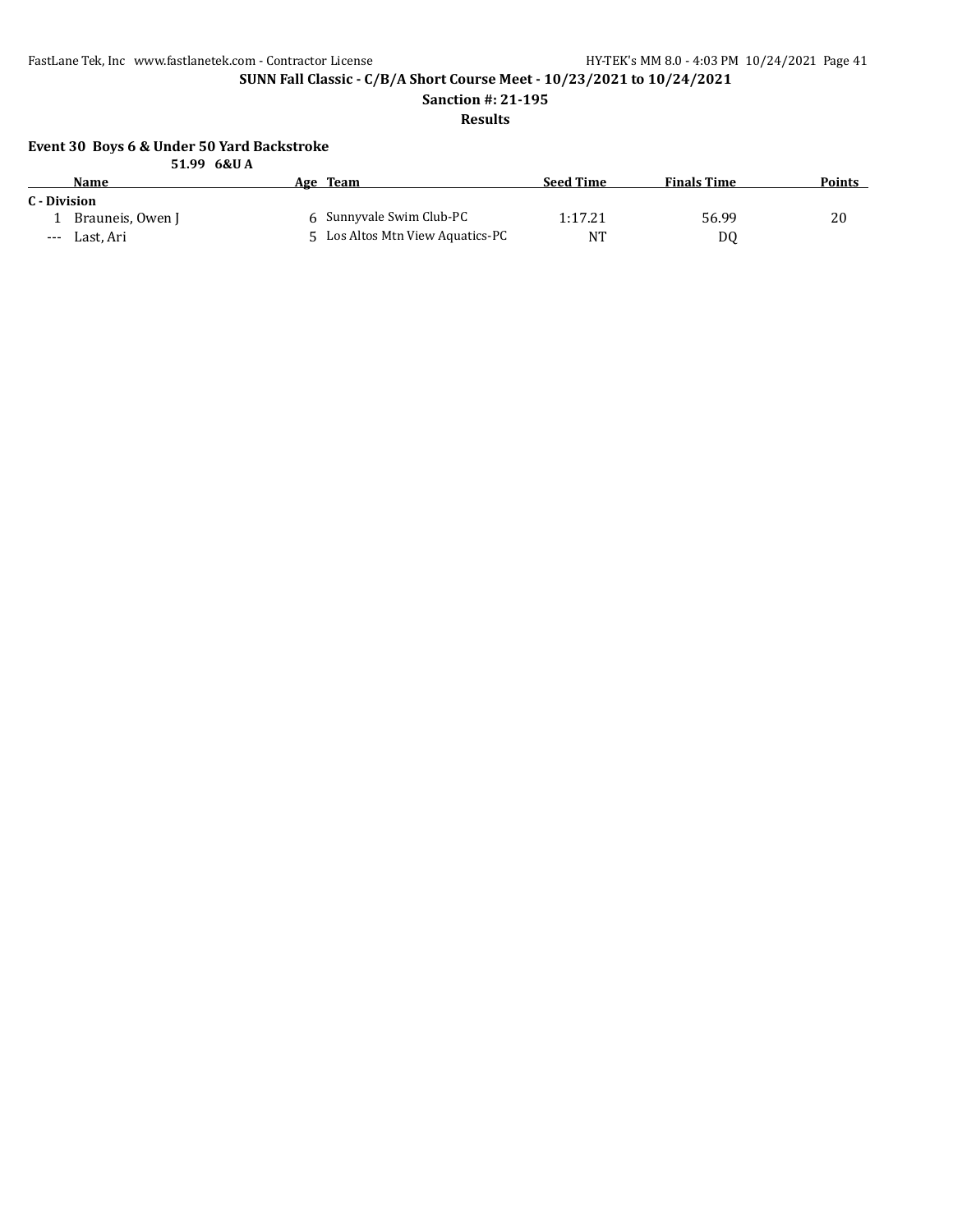**Sanction #: 21-195**

#### **Results**

#### **Event 30 Boys 7-8 50 Yard Backstroke**

|                     | 51.99 7-8 A             |   |                               |                  |                    |   |               |
|---------------------|-------------------------|---|-------------------------------|------------------|--------------------|---|---------------|
|                     | <b>Name</b>             |   | Age Team                      | <b>Seed Time</b> | <b>Finals Time</b> |   | <b>Points</b> |
| A - Division        |                         |   |                               |                  |                    |   |               |
|                     | Bulankov, Phillip A     |   | 8 Alto-PC                     | 42.26            | 39.21              | A | 20            |
| 2                   | Thompson, Miles         | 8 | DE Anza Cupertino Aquatics-PC | 46.86            | 47.09              | A | 17            |
| <b>B</b> - Division |                         |   |                               |                  |                    |   |               |
|                     | Zhou, Kunhao            |   | 8 Alto-PC                     | 52.62            | 46.53              | A | 20            |
|                     | TU, Leroy G             |   | 8 Alto-PC                     | 1:01.60          | 57.50              |   | 17            |
| C - Division        |                         |   |                               |                  |                    |   |               |
|                     | Lee, Bowman             | 8 | Otter Swim Club-PC            | <b>NT</b>        | 49.17              | A | 20            |
|                     | Dashouk, Michael        | 8 | Alto-PC                       | <b>NT</b>        | 51.32              | A | 17            |
| 3                   | LU, Daniel              | 8 | Sunnyvale Swim Club-PC        | NT               | 51.48              | A | 16            |
| 4                   | Vartkessian, Theodore D |   | 8 Alto-PC                     | 1:09.68          | 55.30              |   | 15            |
| 5                   | Wartrakchit, Pakin      | 8 | Alto-PC                       | NT               | 1:01.66            |   | 14            |
| 6                   | Fletcher, Wyatt         |   | 8 Alto-PC                     | <b>NT</b>        | 1:04.72            |   | 13            |
|                     | Oliveira, Enzo P        | 8 | Alto-PC                       | NT               | 1:06.83            |   | 12            |
| 8                   | Ding, Mason Y           |   | Sunnyvale Swim Club-PC        | NT               | 1:11.59            |   | 11            |
| $---$               | Balyan, Viraj           | 8 | Alto-PC                       | <b>NT</b>        | DQ                 |   |               |
| ---                 | Zheng, Eric             | 8 | DE Anza Cupertino Aquatics-PC | <b>NT</b>        | D <sub>0</sub>     |   |               |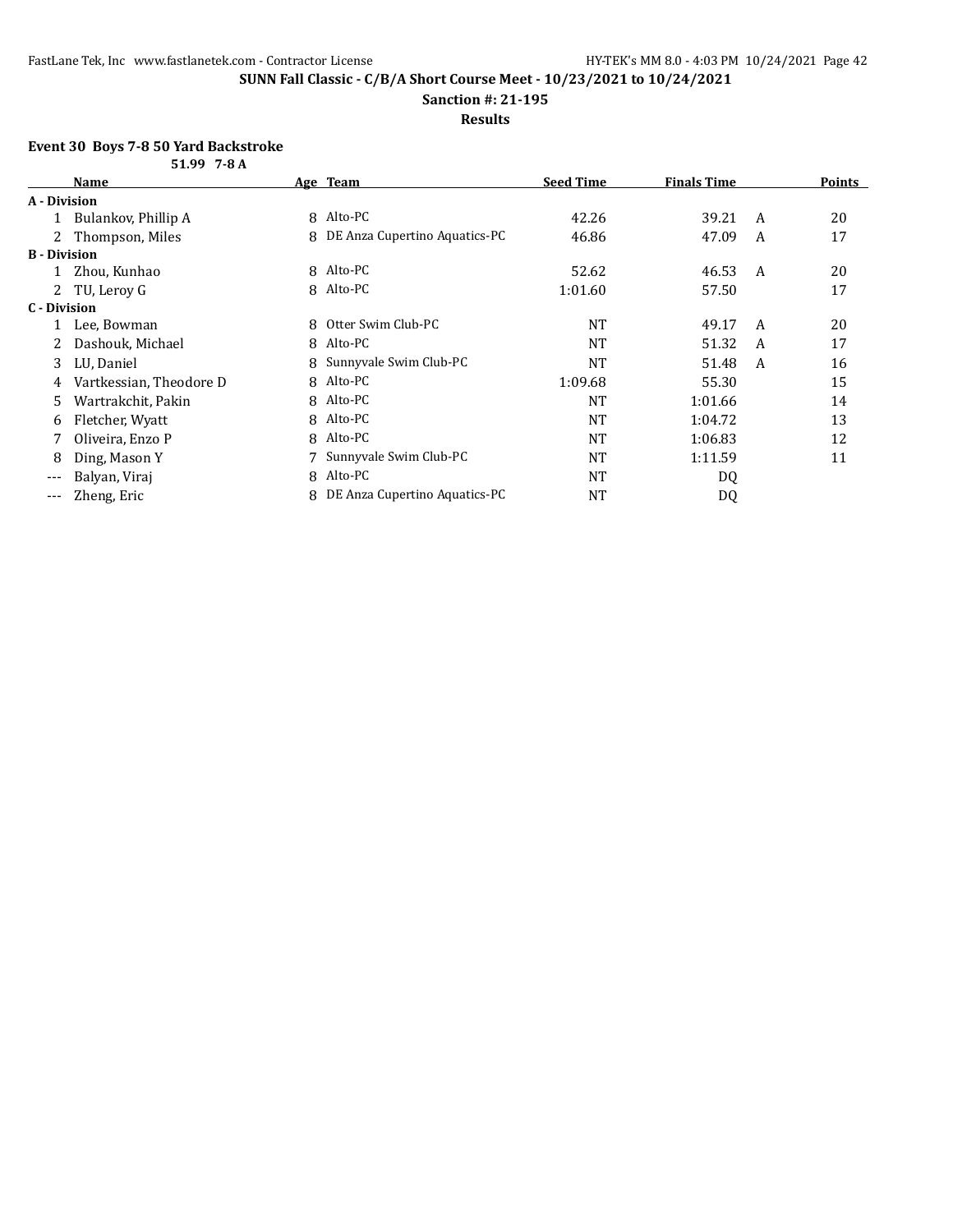**Sanction #: 21-195**

**Results**

### **Event 31 Girls 9-10 50 Yard Butterfly**

|                     | 36.19 A                    |    |                                |                  |                    |               |
|---------------------|----------------------------|----|--------------------------------|------------------|--------------------|---------------|
|                     | Name                       |    | Age Team                       | <b>Seed Time</b> | <b>Finals Time</b> | <b>Points</b> |
| <b>B</b> - Division |                            |    |                                |                  |                    |               |
|                     | Brauneis, Sophie E         | 10 | Sunnyvale Swim Club-PC         | 37.62            | 36.29              | 20            |
| 2                   | Diehn, Eva J               | 10 | Otter Swim Club-PC             | 38.72            | 38.50              | 17            |
| 3                   | Hopkins, Summer S          | 10 | DE Anza Cupertino Aquatics-PC  | 47.09            | 46.77              | 16            |
| <b>C</b> - Division |                            |    |                                |                  |                    |               |
|                     | McClennan, Beatrice E      | 10 | Sunnyvale Swim Club-PC         | <b>NT</b>        | 37.47              | 20            |
| 2                   | Chern, Natalie P           | 10 | Ladera Oaks-PC                 | <b>NT</b>        | 39.94              | 17            |
| 3                   | Dogruer, Elif N            | 10 | Sunnyvale Swim Club-PC         | <b>NT</b>        | 42.02              | 16            |
| 4                   | Nagy, Emma                 | 10 | Los Altos Mtn View Aquatics-PC | NT               | 43.16              | 15            |
| 5                   | Sperry, Mia R              | 10 | Ladera Oaks-PC                 | <b>NT</b>        | 43.29              | 14            |
| 6                   | Yang, Maddie R             | 10 | DE Anza Cupertino Aquatics-PC  | 51.87            | 44.72              | 13            |
|                     | Park, Zoey C               | 10 | DE Anza Cupertino Aquatics-PC  | <b>NT</b>        | 45.42              | 12            |
| 8                   | Mortensen Lichtenwal, Lena | 10 | Sunnyvale Swim Club-PC         | 53.22            | 46.12              | 11            |
| 9                   | Lai, Hana T                | 10 | Ladera Oaks-PC                 | <b>NT</b>        | 46.70              | 9             |
| 10                  | Leung, Vesper R            | 9  | Los Altos Mtn View Aquatics-PC | 54.74            | 48.14              | 7             |
| 11                  | Blanco-Sarmiento, Ximena   | 10 | DE Anza Cupertino Aquatics-PC  | 58.79            | 49.79              | 6             |
| 12                  | Lai, Chloe T               | 10 | Ladera Oaks-PC                 | <b>NT</b>        | 53.90              | 5             |
| 13                  | Bryant, Samantha           | 10 | Los Altos Mtn View Aquatics-PC | <b>NT</b>        | 1:00.36            | 4             |
| 14                  | Mathur, Nikita             | 10 | DE Anza Cupertino Aquatics-PC  | <b>NT</b>        | 1:00.70            | 3             |
| 15                  | Christensen, Haylee M      | 10 | Ladera Oaks-PC                 | NT               | 1:04.54            | 2             |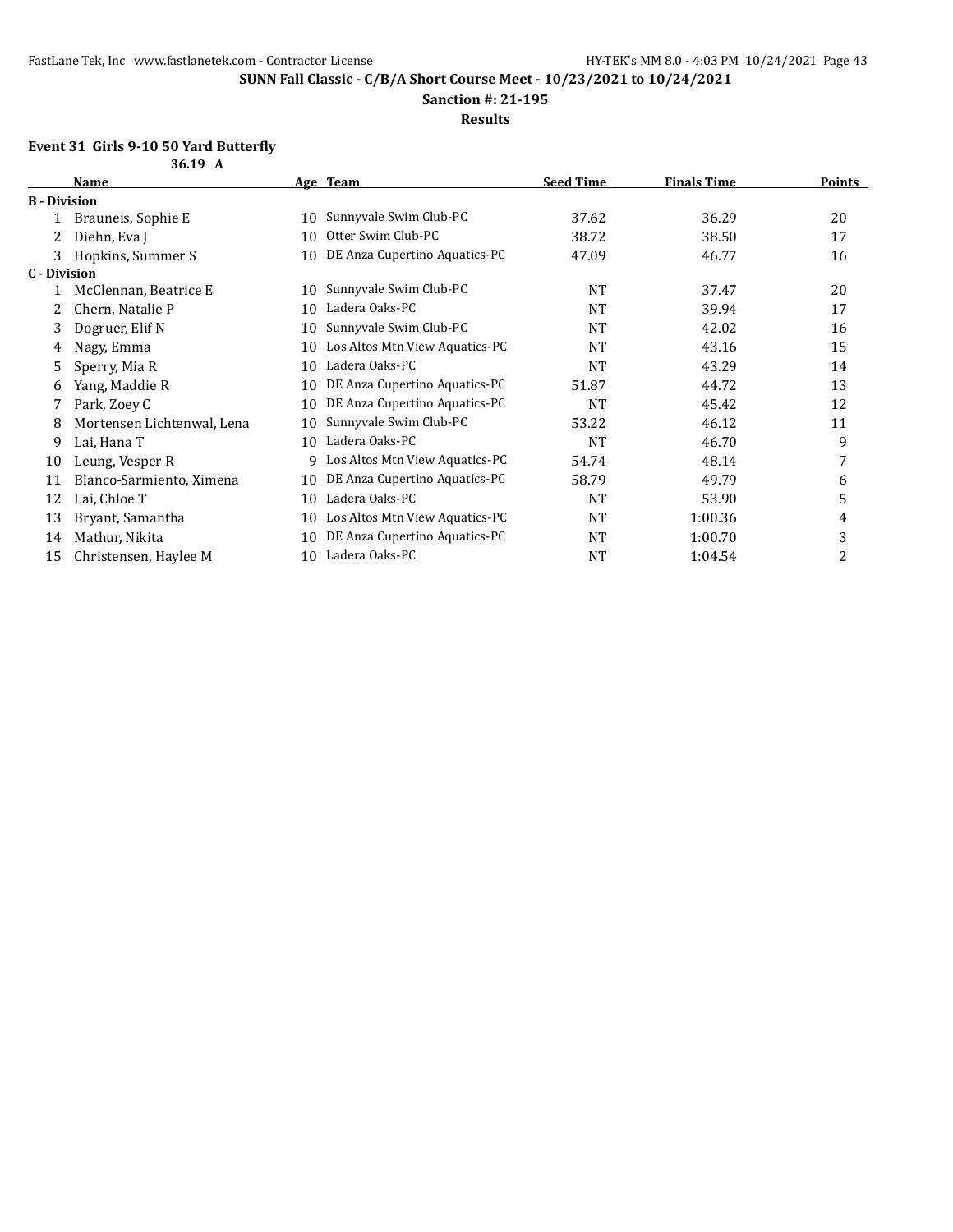**Sanction #: 21-195**

### **Results**

## **Event 32 Boys 9-10 50 Yard Butterfly**

|              | 35.39 A                     |    |                                |                  |                    |   |               |
|--------------|-----------------------------|----|--------------------------------|------------------|--------------------|---|---------------|
|              | Name                        |    | Age Team                       | <b>Seed Time</b> | <b>Finals Time</b> |   | <b>Points</b> |
| B - Division |                             |    |                                |                  |                    |   |               |
|              | Zhao, Dylan H               | 10 | Sunnyvale Swim Club-PC         | 36.71            | 34.09              | A | 20            |
| 2            | Kashyap, Tejas              | 10 | Otter Swim Club-PC             | 41.22            | 41.09              |   | 17            |
| 3            | Parris, Josiah M            | 10 | DE Anza Cupertino Aquatics-PC  | 42.74            | 43.03              |   | 16            |
| 4            | Dhanuka, Aariv              | 9  | DE Anza Cupertino Aquatics-PC  | 45.23            | 43.94              |   | 15            |
| C - Division |                             |    |                                |                  |                    |   |               |
|              | Miller, Maxwell M           | 10 | DE Anza Cupertino Aquatics-PC  | <b>NT</b>        | 40.03              |   | 20            |
| 2            | Choong, Greg T              | 10 | Otter Swim Club-PC             | NT               | 41.16              |   | 17            |
| 3            | Browne, Logan W             | 9  | Sunnyvale Swim Club-PC         | <b>NT</b>        | 42.90              |   | 16            |
| 4            | Mortensen Lichtenwal, Bjorn | 10 | Sunnyvale Swim Club-PC         | 46.08            | 43.95              |   | 15            |
| 5            | Sung, Paxton                | 9  | Sunnyvale Swim Club-PC         | NT               | 54.91              |   | 14            |
| 6            | Young, Griffin C            | 9  | Ladera Oaks-PC                 | 51.50            | 55.87              |   | 13            |
|              | Garcia, Santiago E          | 10 | Los Altos Mtn View Aquatics-PC | <b>NT</b>        | 58.69              |   | 12            |
| $---$        | Poggetti, Sawyer J          | 9  | Otter Swim Club-PC             | NT               | DQ                 |   |               |
| $---$        | Estala Steclaru, Matei      | 10 | DE Anza Cupertino Aquatics-PC  | 49.64            | DQ                 |   |               |
| $---$        | Ortiz, Landon R             | 10 | Alto-PC                        | <b>NT</b>        | DQ                 |   |               |
| ---          | Choi, Tae Y                 | 9  | Sunnyvale Swim Club-PC         | <b>NT</b>        | DQ                 |   |               |
| ---          | Mai, Bryan S                | 9  | Alto-PC                        | 1:20.78          | DQ                 |   |               |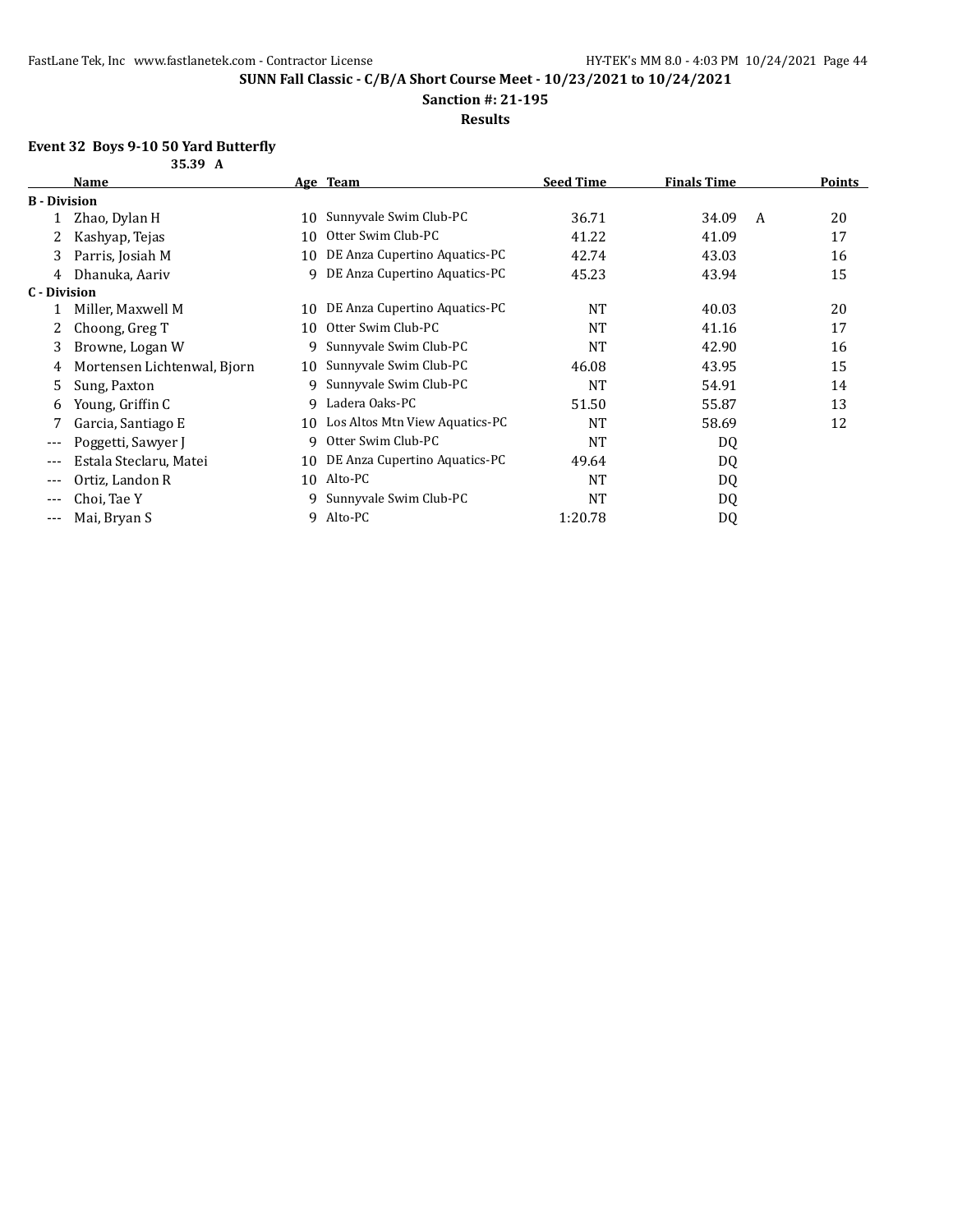**Sanction #: 21-195**

**Results**

## **Event 34 Boys 11-12 100 Yard Breaststroke**

| 73 11 <sup>-</sup> 14 100 1aiu |             |  |
|--------------------------------|-------------|--|
|                                | $1:18.39$ A |  |

|                     | <b>Name</b>         |    | Age Team                          | <b>Seed Time</b> | <b>Finals Time</b> | <b>Points</b>    |
|---------------------|---------------------|----|-----------------------------------|------------------|--------------------|------------------|
| <b>B</b> - Division |                     |    |                                   |                  |                    |                  |
| $\mathbf{1}$        | Zhu, Ian            | 11 | Sunnyvale Swim Club-PC            | 1:30.82          | 1:18.78            | 20               |
| 2                   | YU, Ben B           | 11 | Sunnyvale Swim Club-PC            | 1:31.04          | 1:20.49            | 17               |
| 3                   | Kawaja, Reid S      | 11 | Ladera Oaks-PC                    | 1:19.17          | 1:23.94            | 16               |
| 4                   | Lien, Mason D       | 12 | DE Anza Cupertino Aquatics-PC     | 1:26.69          | 1:24.00            | 15               |
| 5                   | Zhang, Samuel M     | 12 | DE Anza Cupertino Aquatics-PC     | 1:26.18          | 1:25.41            | 14               |
| 6                   | Chern, Conrad Y     | 12 | Ladera Oaks-PC                    | 1:32.21          | 1:25.83            | 13               |
| 7                   | Partridge, Logan M  | 12 | DE Anza Cupertino Aquatics-PC     | 1:29.32          | 1:27.07            | 12               |
| 8                   | Grant, Evan M       | 11 | Ladera Oaks-PC                    | 1:28.09          | 1:30.70            | 11               |
| <b>C</b> - Division |                     |    |                                   |                  |                    |                  |
| $\mathbf{1}$        | Browne, Ethan D     |    | 12 Sunnyvale Swim Club-PC         | 1:38.40          | 1:21.80            | 20               |
| 2                   | Sawamura, Ivan      | 11 | Sunnyvale Swim Club-PC            | 1:48.09          | 1:26.17            | 17               |
| 3                   | Strots, Alexander   | 11 | DE Anza Cupertino Aquatics-PC     | NT               | 1:26.74            | 16               |
| 4                   | Thothadri, Nithin A | 11 | Sunnyvale Swim Club-PC            | 1:45.58          | 1:29.85            | 15               |
| 5                   | Lin, Dylan          | 12 | Sunnyvale Swim Club-PC            | 1:41.97          | 1:31.86            | 14               |
| 6                   | Lin, Darrin H       | 11 | DE Anza Cupertino Aquatics-PC     | 1:42.52          | 1:32.36            | 13               |
| 7                   | Gong, Andrew Y      | 12 | DE Anza Cupertino Aquatics-PC     | 1:48.50          | 1:33.25            | 12               |
| 8                   | Tannert, Rollan H   | 11 | DE Anza Cupertino Aquatics-PC     | 1:46.62          | 1:33.87            | 11               |
| 9                   | Lin, Lucas C        | 11 | Sunnyvale Swim Club-PC            | 1:42.63          | 1:34.28            | 9                |
| 10                  | Lee, Tristan        | 12 | Sunnyvale Swim Club-PC            | NT               | 1:34.32            | 7                |
| 11                  | Leung, Salinger L   | 11 | Los Altos Mtn View Aquatics-PC    | NT               | 1:34.80            | 6                |
| 12                  | Lee, Jason          | 11 | DE Anza Cupertino Aquatics-PC     | NT               | 1:34.92            | 5                |
| 13                  | Chernyvsky, Michael | 11 | Sunnyvale Swim Club-PC            | 1:41.86          | 1:35.05            | 4                |
| 14                  | Yuan, Kevin M       | 11 | DE Anza Cupertino Aquatics-PC     | 1:51.41          | 1:35.50            | 3                |
| 15                  | Haik, Olivier J     | 11 | Sunnyvale Swim Club-PC            | 1:45.49          | 1:37.45            | $\boldsymbol{2}$ |
| 16                  | Cheng, Andrew       | 12 | Sunnyvale Swim Club-PC            | 1:54.99          | 1:37.84            | $\mathbf 1$      |
| 17                  | Danner, Kingston M  | 11 | DE Anza Cupertino Aquatics-PC     | NT               | 1:39.43            |                  |
| 18                  | Martin, Drew A      | 12 | Alto-PC                           | NT               | 1:39.53            |                  |
| 19                  | Lindh, Stellan      | 12 | DE Anza Cupertino Aquatics-PC     | NT               | 1:39.67            |                  |
| 20                  | Matsuoka, Kira      | 12 | Sunnyvale Swim Club-PC            | 1:53.74          | 1:41.13            |                  |
| 21                  | Guo, Kasen          | 12 | Sunnyvale Swim Club-PC            | <b>NT</b>        | 1:42.56            |                  |
| 22                  | Cheong, Justin T    | 12 | Alto-PC                           | 1:51.70          | 1:42.90            |                  |
| 23                  | Zheng, Zeen         | 11 | Alto-PC                           | <b>NT</b>        | 1:51.66            |                  |
| 24                  | Liu, Derek E        | 11 | DE Anza Cupertino Aquatics-PC     | <b>NT</b>        | 1:52.72            |                  |
| 25                  | Zhai, Justin        | 11 | DE Anza Cupertino Aquatics-PC     | 2:02.14          | 1:52.91            |                  |
| 26                  | Bhat, Aarnav        |    | 11 Sunnyvale Swim Club-PC         | 1:55.00          | 1:53.95            |                  |
| 27                  | Kari, Adrian H      |    | 11 Sunnyvale Swim Club-PC         | NT               | 1:55.55            |                  |
| 28                  | Andeen, John C      |    | 11 Ladera Oaks-PC                 | NT               | 1:56.18            |                  |
| 29                  | Lee, Preston G      | 11 | Sunnyvale Swim Club-PC            | NT               | 2:12.07            |                  |
| ---                 | Beknazar, Daniel    | 11 | Los Altos Mtn View Aquatics-PC    | NT               | DQ                 |                  |
| ---                 | Lau, Ian M          | 12 | Sunnyvale Swim Club-PC            | NT               | DQ                 |                  |
| ---                 | Mohanty, Rishi      | 11 | Sunnyvale Swim Club-PC            | NT               | DQ                 |                  |
| ---                 | Sanghavi, Devansh   |    | 11 Los Altos Mtn View Aquatics-PC | NT               | DQ                 |                  |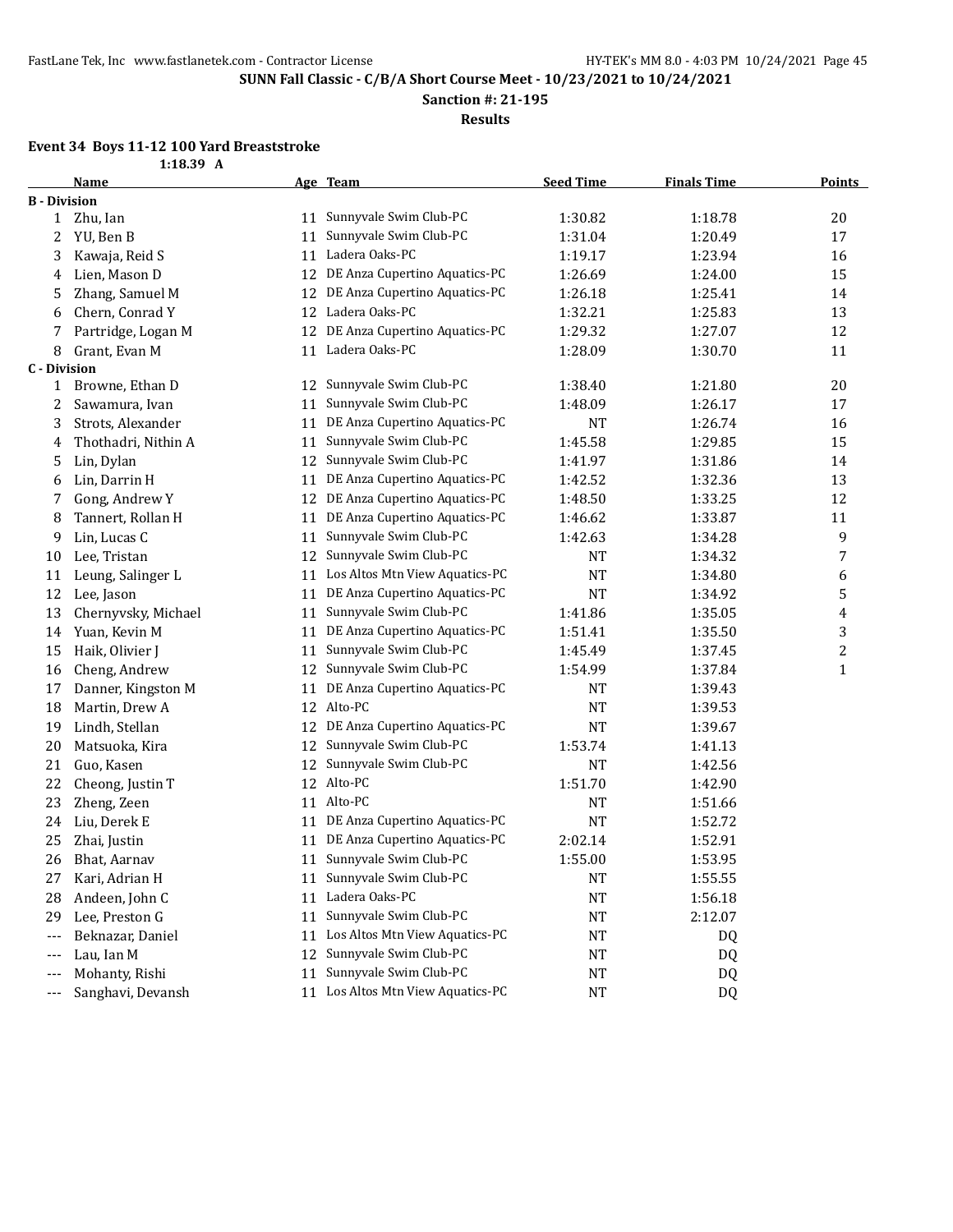**SUNN Fall Classic - C/B/A Short Course Meet - 10/23/2021 to 10/24/2021**

**Sanction #: 21-195**

**Results**

### **Event 35 Girls 6 & Under 25 Yard Butterfly**

|                        | 22.59 6&U A |                  |                    |               |
|------------------------|-------------|------------------|--------------------|---------------|
| <b>Name</b>            | Age Team    | <b>Seed Time</b> | <b>Finals Time</b> | <b>Points</b> |
| C - Division           |             |                  |                    |               |
| --- Watson, Adelaide P | 5 Alto-PC   | NT               | D0                 |               |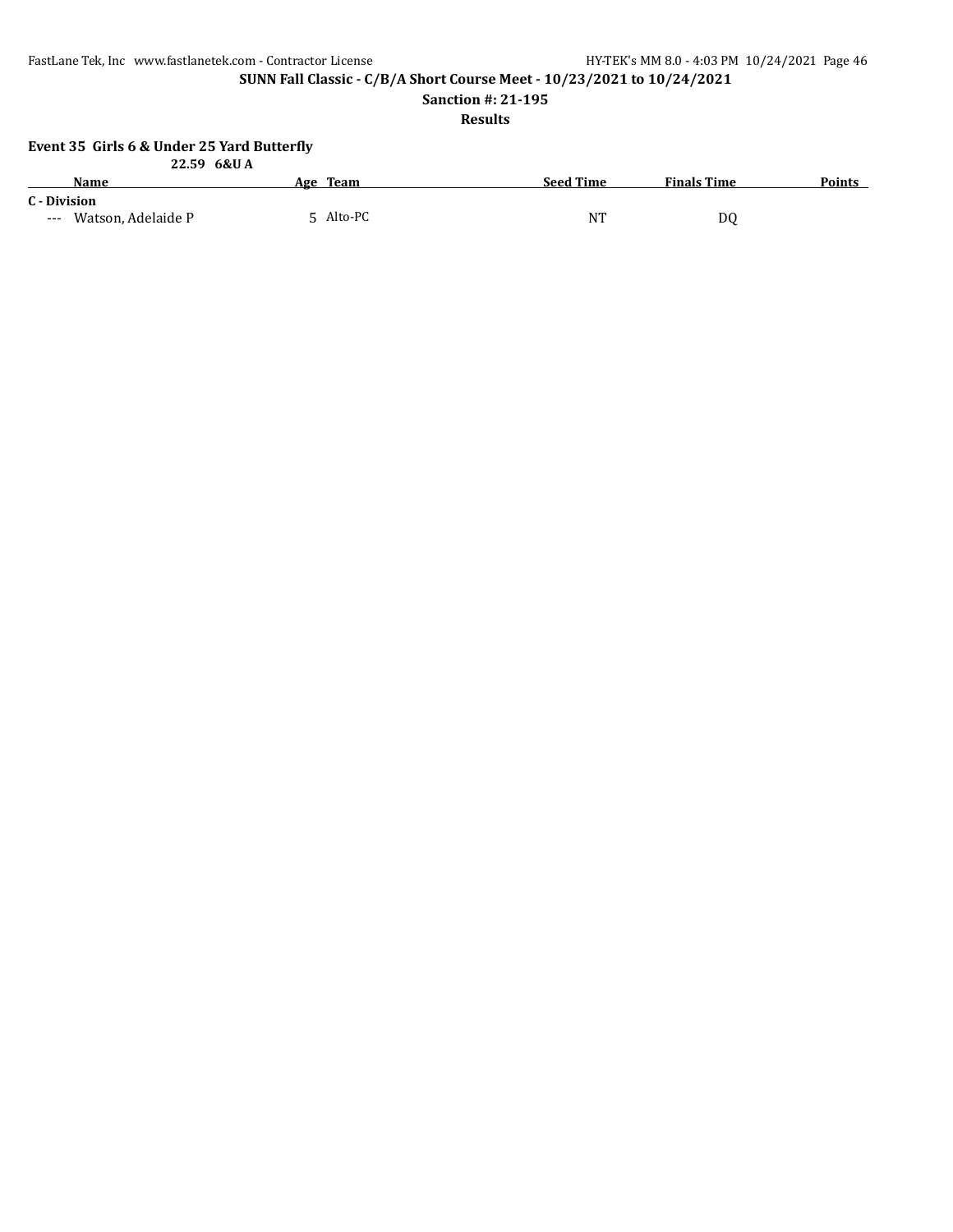#### **Sanction #: 21-195**

#### **Results**

## **Event 35 Girls 7-8 25 Yard Butterfly**

| $22.59$ 7-8 A       |                   |   |                                  |                  |                    |   |               |
|---------------------|-------------------|---|----------------------------------|------------------|--------------------|---|---------------|
|                     | <b>Name</b>       |   | Age Team                         | <b>Seed Time</b> | <b>Finals Time</b> |   | <b>Points</b> |
| A - Division        |                   |   |                                  |                  |                    |   |               |
|                     | 1 Lin, Abigail    |   | 8 Alto-PC                        | 18.89            | 18.74              | A | 20            |
| <b>B</b> - Division |                   |   |                                  |                  |                    |   |               |
|                     | 1 Wang, Emmy B    |   | 8 Alto-PC                        | 26.39            | 28.76              |   | 20            |
| C - Division        |                   |   |                                  |                  |                    |   |               |
|                     | Sanghavi, Khevya  |   | 8 Los Altos Mtn View Aquatics-PC | <b>NT</b>        | 23.53              |   | 20            |
| 2                   | Ahonen, Julia I   | 8 | Otter Swim Club-PC               | <b>NT</b>        | 29.41              |   | 17            |
| 3                   | Conkling, Alexa M | 8 | Ladera Oaks-PC                   | <b>NT</b>        | 32.60              |   | 16            |
| 4                   | Asato, Caroline Q |   | 8 Los Altos Mtn View Aquatics-PC | <b>NT</b>        | 32.73              |   | 15            |
| 5.                  | Shenoy, Samika    |   | 8 Alto-PC                        | <b>NT</b>        | 35.10              |   | 14            |
| 6                   | Meng, Angela J    | 8 | Alto-PC                          | <b>NT</b>        | 40.71              |   | 13            |
| ---                 | Parris, Aviah M   |   | 7 Sunnyvale Swim Club-PC         | <b>NT</b>        | DQ                 |   |               |
| $---$               | Last, Sarabella   |   | 8 Los Altos Mtn View Aquatics-PC | <b>NT</b>        | DQ                 |   |               |
| $--$                | Kumar, Tanvi      |   | 7 Alto-PC                        | <b>NT</b>        | DQ                 |   |               |
| $- - -$             | Roat, Leia        |   | 7 Los Altos Mtn View Aquatics-PC | NT               | DQ                 |   |               |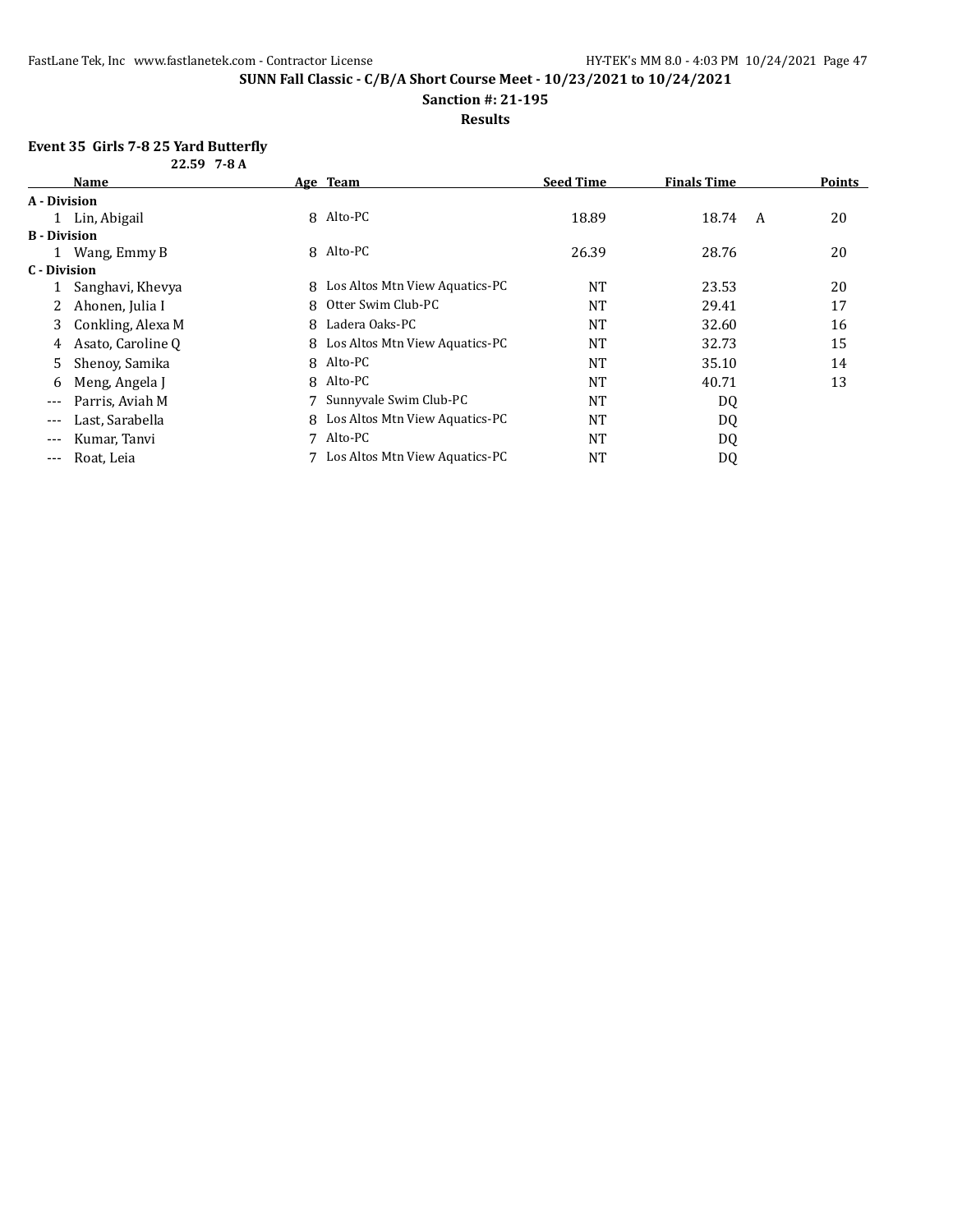**SUNN Fall Classic - C/B/A Short Course Meet - 10/23/2021 to 10/24/2021**

**Sanction #: 21-195**

### **Results**

### **Event 36 Boys 6 & Under 25 Yard Butterfly**

|                               | 25.59 6&UA                       |                  |                    |               |
|-------------------------------|----------------------------------|------------------|--------------------|---------------|
| Name                          | Age Team                         | <b>Seed Time</b> | <b>Finals Time</b> | <b>Points</b> |
| C - Division<br>--- Last, Ari | 5 Los Altos Mtn View Aquatics-PC | <b>NT</b>        | D0                 |               |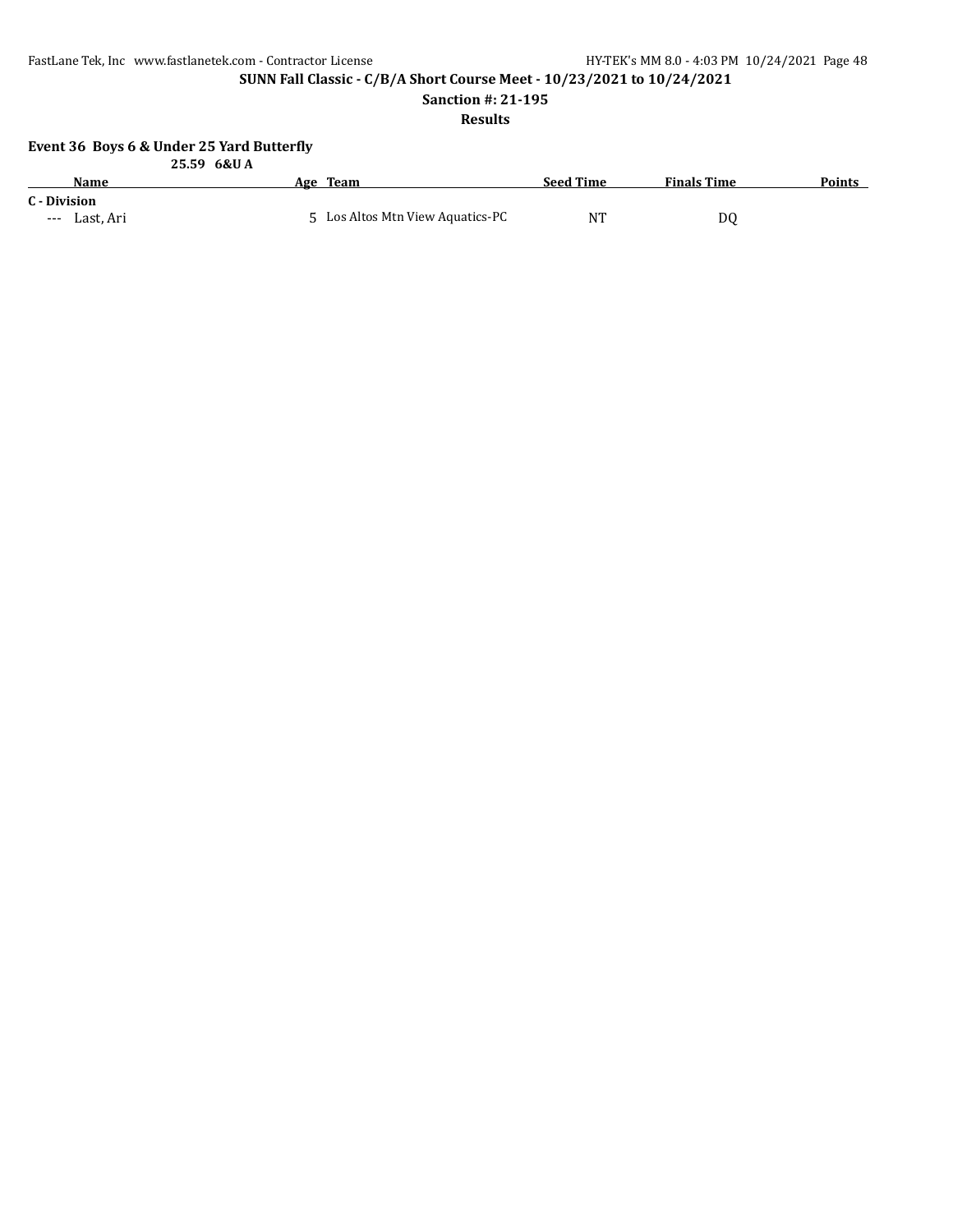#### **Sanction #: 21-195**

#### **Results**

## **Event 36 Boys 7-8 25 Yard Butterfly**

|                     | 25.99 7-8 A             |   |                               |                  |                    |   |               |
|---------------------|-------------------------|---|-------------------------------|------------------|--------------------|---|---------------|
|                     | Name                    |   | Age Team                      | <b>Seed Time</b> | <b>Finals Time</b> |   | <b>Points</b> |
| A - Division        |                         |   |                               |                  |                    |   |               |
|                     | Zhou, Kunhao            | 8 | Alto-PC                       | 17.45            | 22.68              | A | 20            |
| <b>B</b> - Division |                         |   |                               |                  |                    |   |               |
|                     | TU, Leroy G             | 8 | Alto-PC                       | 26.93            | 26.79              |   | 20            |
| C - Division        |                         |   |                               |                  |                    |   |               |
|                     | Bulankov, Phillip A     | 8 | Alto-PC                       | <b>NT</b>        | 16.48              | A | 20            |
|                     | Zheng, Eric             | 8 | DE Anza Cupertino Aquatics-PC | <b>NT</b>        | 18.16              | A | 17            |
| 3                   | Thompson, Miles         |   | DE Anza Cupertino Aquatics-PC | <b>NT</b>        | 22.05              | A | 16            |
| 4                   | Lee, Bowman             | 8 | Otter Swim Club-PC            | <b>NT</b>        | 22.66              | A | 15            |
| 5.                  | Dashouk, Michael        | 8 | Alto-PC                       | 30.69            | 26.46              |   | 14            |
| 6                   | Wartrakchit, Pakin      | 8 | Alto-PC                       | <b>NT</b>        | 26.66              |   | 13            |
|                     | LU, Daniel              |   | Sunnyvale Swim Club-PC        | <b>NT</b>        | 28.81              |   | 12            |
| 8                   | Celaya-Nunez, Balam     |   | Sunnyvale Swim Club-PC        | <b>NT</b>        | 29.39              |   | 11            |
| 9                   | Vartkessian, Theodore D | 8 | Alto-PC                       | <b>NT</b>        | 34.41              |   | 9             |
| 10                  | Oliveira, Enzo P        | 8 | Alto-PC                       | <b>NT</b>        | 40.84              |   | 7             |
| $---$               | Ding, Mason Y           |   | Sunnyvale Swim Club-PC        | <b>NT</b>        | DQ                 |   |               |
| $---$               | Balyan, Viraj           | 8 | Alto-PC                       | NT               | DQ                 |   |               |
| $---$               | Fletcher, Wyatt         | 8 | Alto-PC                       | NT               | DQ                 |   |               |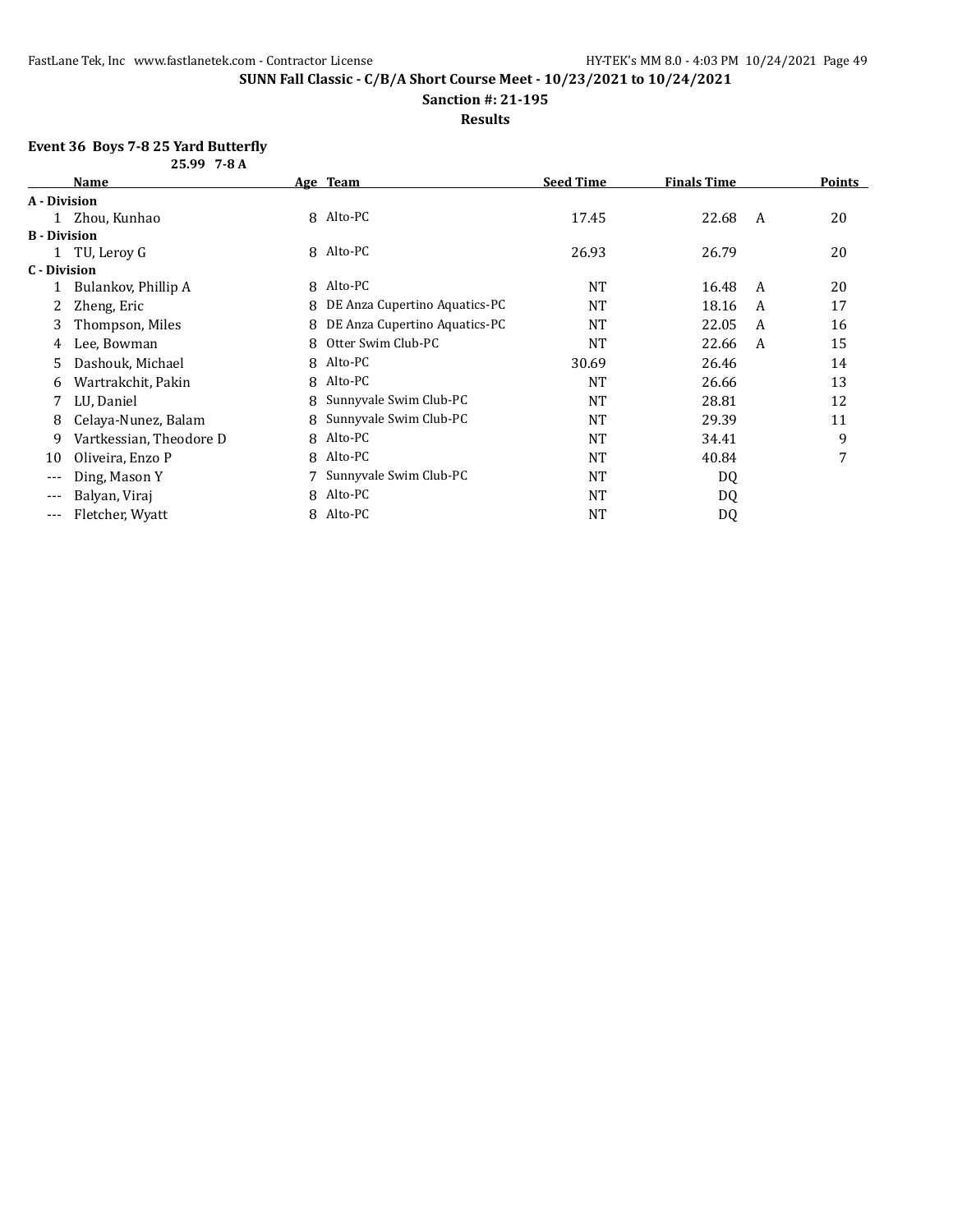**Sanction #: 21-195**

**Results**

## **Event 37 Girls 9-10 50 Yard Freestyle**

|                           | 31.39 A                    |    |                                   |                  |                    |   |               |
|---------------------------|----------------------------|----|-----------------------------------|------------------|--------------------|---|---------------|
|                           | Name                       |    | Age Team                          | <b>Seed Time</b> | <b>Finals Time</b> |   | <b>Points</b> |
| A - Division              |                            |    |                                   |                  |                    |   |               |
|                           | 1 Brauneis, Sophie E       |    | 10 Sunnyvale Swim Club-PC         | 29.62            | 29.65              | A | 20            |
| <b>B</b> - Division       |                            |    |                                   |                  |                    |   |               |
| 1                         | Hunyady, Jacqueline N      |    | 10 DE Anza Cupertino Aquatics-PC  | 33.05            | 29.99              | A | 20            |
| 2                         | McClennan, Beatrice E      | 10 | Sunnyvale Swim Club-PC            | 32.66            | 32.33              |   | 17            |
| 3                         | Diehn, Eva J               | 10 | Otter Swim Club-PC                | 33.79            | 32.77              |   | 16            |
| 4                         | Enderes, Mia               |    | 10 Alto-PC                        | 34.45            | 33.42              |   | 15            |
| 5                         | Okyay, Hafsa F             |    | 10 Alto-PC                        | 33.07            | 33.49              |   | 14            |
| 6                         | Chern, Natalie P           |    | 10 Ladera Oaks-PC                 | 35.24            | 34.66              |   | 13            |
| 7                         | Beim, Lauren               |    | 10 Alto-PC                        | 37.22            | 34.69              |   | 12            |
| 8                         | Levin, Annelise S          |    | 9 DE Anza Cupertino Aquatics-PC   | 35.87            | 35.38              |   | 11            |
| 9                         | Sperry, Mia R              | 10 | Ladera Oaks-PC                    | 37.28            | 36.24              |   | 9             |
| 10                        | Lai, Hana T                |    | 10 Ladera Oaks-PC                 | 35.93            | 37.02              |   | 7             |
| 11<br><b>C</b> - Division | Blanco-Sarmiento, Ximena   |    | 10 DE Anza Cupertino Aquatics-PC  | 37.89            | 38.12              |   | 6             |
| $\mathbf{1}$              | Daron, Alana C             |    | 10 Sunnyvale Swim Club-PC         | <b>NT</b>        | 33.37              |   | 20            |
| 2                         | Dogruer, Elif N            | 10 | Sunnyvale Swim Club-PC            | <b>NT</b>        | 35.78              |   | 17            |
| 3                         | Chandra, Emily D           | 9  | Sunnyvale Swim Club-PC            | 41.30            | 36.20              |   | 16            |
| 4                         | Nagy, Emma                 | 10 | Los Altos Mtn View Aquatics-PC    | <b>NT</b>        | 36.52              |   | 15            |
| 5                         | Mortensen Lichtenwal, Lena | 10 | Sunnyvale Swim Club-PC            | 54.60            | 37.98              |   | 14            |
| 6                         | Muston, Chloe              |    | 10 Alto-PC                        | <b>NT</b>        | 38.26              |   | 13            |
| 7                         | Park, Zoey C               |    | 10 DE Anza Cupertino Aquatics-PC  | <b>NT</b>        | 38.49              |   | 12            |
| 8                         | Wang, Yumo                 |    | 9 Alto-PC                         | 45.91            | 38.60              |   | 11            |
| 9                         | Yang, Maddie R             |    | 10 DE Anza Cupertino Aquatics-PC  | <b>NT</b>        | 39.05              |   | 9             |
| 10                        | Zhang, Xiyue               |    | 10 Alto-PC                        | 43.07            | 39.07              |   | 7             |
| 11                        | Neuman, Julia N            |    | 10 Alto-PC                        | 41.09            | 39.77              |   | 6             |
| 12                        | Tay, Sophia E              |    | 10 DE Anza Cupertino Aquatics-PC  | <b>NT</b>        | 39.82              |   | 5             |
| 13                        | Haemer, Chloe              |    | 10 Alto-PC                        | 44.67            | 39.93              |   | 4             |
| 14                        | Kim, Joowon                |    | 10 Los Altos Mtn View Aquatics-PC | 50.68            | 39.94              |   | 3             |
| 15                        | Ryoo, Katrin               |    | 10 DE Anza Cupertino Aquatics-PC  | <b>NT</b>        | 40.72              |   | 2             |
| 16                        | Lai, Chloe T               |    | 10 Ladera Oaks-PC                 | 42.06            | 40.83              |   | 1             |
| 17                        | Rios, Adeline V            |    | 10 Alto-PC                        | 42.71            | 40.93              |   |               |
| 18                        | Bryant, Samantha           |    | 10 Los Altos Mtn View Aquatics-PC | <b>NT</b>        | 42.09              |   |               |
| 19                        | Chan, Erica H              |    | 10 Alto-PC                        | 47.03            | 42.62              |   |               |
| 20                        | Wong, Kate                 |    | 10 Alto-PC                        | 44.84            | 42.79              |   |               |
| 21                        | Haemer, Elliot             |    | 10 Alto-PC                        | 43.23            | 43.02              |   |               |
| 22                        | Wong, Zara Q               |    | 10 Alto-PC                        | 43.75            | 43.24              |   |               |
| 23                        | Srinivasan, Ira            |    | 9 Alto-PC                         | 46.38            | 43.29              |   |               |
| 24                        | Taylor, Madison J          |    | 9 Alto-PC                         | 49.53            | 43.86              |   |               |
| 25                        | Leung, Vesper R            |    | 9 Los Altos Mtn View Aquatics-PC  | NT               | 45.35              |   |               |
| 26                        | Bhandarkar, Anushka        | 10 | Sunnyvale Swim Club-PC            | <b>NT</b>        | 46.11              |   |               |
| 27                        | Christensen, Haylee M      | 10 | Ladera Oaks-PC                    | 50.26            | 48.12              |   |               |
| 28                        | Mathur, Nikita             |    | 10 DE Anza Cupertino Aquatics-PC  | 1:00.82          | 49.43              |   |               |
| 29                        | Samachisa, Ada L           |    | 9 Alto-PC                         | 57.68            | 53.98              |   |               |
| 30                        | Gianotti, Maria J          |    | 9 Alto-PC                         | 54.47            | 54.70              |   |               |
| 31                        | Yoon, Subin                |    | 9 Los Altos Mtn View Aquatics-PC  | <b>NT</b>        | 56.64              |   |               |
| 32                        | Garg, Aadya                |    | 9 Los Altos Mtn View Aquatics-PC  | NT               | 1:00.25            |   |               |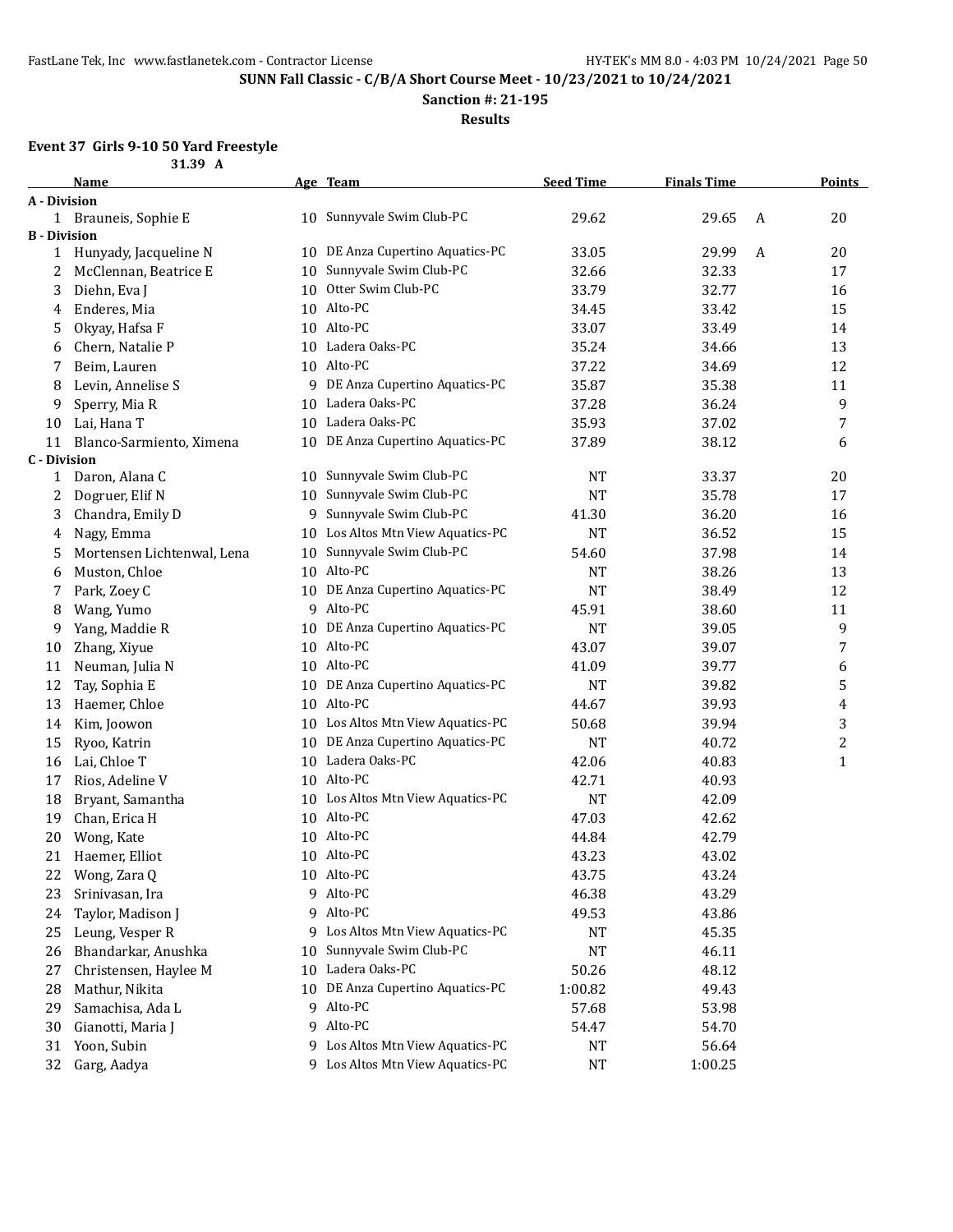**Sanction #: 21-195**

**Results**

## **Event 38 Boys 9-10 50 Yard Freestyle**

|                      | 30.99 A                     |    |                                   |                  |                    |              |                |
|----------------------|-----------------------------|----|-----------------------------------|------------------|--------------------|--------------|----------------|
|                      | Name                        |    | Age Team                          | <b>Seed Time</b> | <b>Finals Time</b> |              | <b>Points</b>  |
| A - Division         |                             |    |                                   |                  |                    |              |                |
|                      | 1 Araya, Agustin D          |    | 10 Alto-PC                        | 30.02            | 30.07              | A            | 20             |
| <b>B</b> - Division  |                             |    |                                   |                  |                    |              |                |
| 1                    | Powell, Ryan A              |    | 10 Ladera Oaks-PC                 | 31.21            | 29.61              | A            | 20             |
| 2                    | Zhao, Dylan H               |    | 10 Sunnyvale Swim Club-PC         | 32.96            | 30.42              | $\mathbf{A}$ | 17             |
| 3                    | Bailey, Skye R              |    | 9 Alto-PC                         | 31.39            | 31.43              |              | 16             |
| 4                    | Bivol, Julien A             | 10 | Alto-PC                           | 32.13            | 32.10              |              | 15             |
| 5                    | Erhard, Raphael             |    | 10 Alto-PC                        | 33.08            | 32.32              |              | 14             |
| 6                    | Browne, Logan W             | 9  | Sunnyvale Swim Club-PC            | 34.52            | 33.77              |              | 13             |
| 7                    | Kuusela, Elias N            | 10 | Alto-PC                           | 35.46            | 34.76              |              | 12             |
| 8                    | Deng, Daniel                | 10 | Alto-PC                           | 34.34            | 35.27              |              | 11             |
| 9                    | Kashyap, Tejas              | 10 | Otter Swim Club-PC                | 35.35            | 36.09              |              | 9              |
| 10                   | Parris, Josiah M            | 10 | DE Anza Cupertino Aquatics-PC     | 37.33            | 36.44              |              | 7              |
| 11                   | Chang, Eric                 | 10 | Alto-PC                           | 37.23            | 38.15              |              | 6              |
| 12                   | Dhanuka, Aariv              | 9  | DE Anza Cupertino Aquatics-PC     | 37.38            | 38.16              |              | 5              |
| 13                   | YU, Felix                   | 9  | Alto-PC                           | 36.76            | 38.72              |              | 4              |
| <b>C</b> - Division  |                             |    |                                   |                  |                    |              |                |
| 1                    | Mortensen Lichtenwal, Bjorn | 10 | Sunnyvale Swim Club-PC            | <b>NT</b>        | 33.90              |              | 20             |
| 2                    | Choong, Greg T              | 10 | Otter Swim Club-PC                | <b>NT</b>        | 34.87              |              | 17             |
| 3                    | Arude, Yash P               | 9  | Sunnyvale Swim Club-PC            | 40.61            | 35.16              |              | 16             |
| 4                    | Estala Steclaru, Matei      | 10 | DE Anza Cupertino Aquatics-PC     | 38.48            | 35.72              |              | 15             |
| 5                    | Chui, Nathan T              | 10 | Los Altos Mtn View Aquatics-PC    | 41.51            | 37.47              |              | 14             |
| 6                    | Gellately, Fredrik M        | 10 | DE Anza Cupertino Aquatics-PC     | 39.65            | 37.52              |              | 13             |
| 7                    | Young, Griffin C            | 9  | Ladera Oaks-PC                    | 39.96            | 39.71              |              | 12             |
| 8                    | Leung, Caleb K              | 10 | Alto-PC                           | 41.25            | 40.52              |              | 11             |
| 9                    | Udell, William              | 9  | Solo Aquatics-PC                  | 50.00            | 41.24              |              | 9              |
| 10                   | Araya, Sebastian C          | 9  | Alto-PC                           | 41.95            | 41.50              |              | 7              |
| 11                   | Choi, Tae Y                 | 9  | Sunnyvale Swim Club-PC            | <b>NT</b>        | 43.36              |              | 6              |
| 12                   | Tian, Jesse                 | 9  | Alto-PC                           | 1:11.05          | 43.41              |              | 5              |
| 13                   | Rust, Elliot K              |    | 10 Alto-PC                        | 41.19            | 44.05              |              | 4              |
| 14                   | Chan, Mason S               |    | 10 Alto-PC                        | 47.71            | 44.13              |              | 3              |
| 15                   | Sung, Paxton                |    | 9 Sunnyvale Swim Club-PC          | <b>NT</b>        | 44.44              |              | $\overline{c}$ |
| 16                   | Caroompas, Nolan            |    | 10 Sunnyvale Swim Club-PC         | <b>NT</b>        | 45.39              |              | $\mathbf{1}$   |
| 17                   | Poggetti, Sawyer J          | 9  | Otter Swim Club-PC                | 50.00            | 45.92              |              |                |
| 18                   | Kim, Ethan J                |    | 9 Sunnyvale Swim Club-PC          | <b>NT</b>        | 46.25              |              |                |
| 19                   | Lai, Dylan                  |    | 10 Sunnyvale Swim Club-PC         | <b>NT</b>        | 48.56              |              |                |
| 20                   | Sun, Jaylen                 | 9  | Sunnyvale Swim Club-PC            | NT               | 48.99              |              |                |
| 21                   | LI, Kevin                   | 9  | Sunnyvale Swim Club-PC            | NT               | 51.09              |              |                |
| 22                   | Garcia, Santiago E          |    | 10 Los Altos Mtn View Aquatics-PC | 1:22.19          | 51.52              |              |                |
| 23                   | Kari, Austin S              | 9  | Sunnyvale Swim Club-PC            | NT               | 54.98              |              |                |
| 24                   | Mai, Bryan S                | 9  | Alto-PC                           | 59.09            | 57.80              |              |                |
| 25                   | Xia, Daniel J               | 9  | Alto-PC                           | NT               | 1:01.67            |              |                |
| 26                   | Rathod, Arjun               | 9  | Sunnyvale Swim Club-PC            | NT               | 1:07.76            |              |                |
| $\scriptstyle\cdots$ | Ortiz, Landon R             | 10 | Alto-PC                           | 47.38            | <b>DQ</b>          |              |                |
|                      |                             |    |                                   |                  |                    |              |                |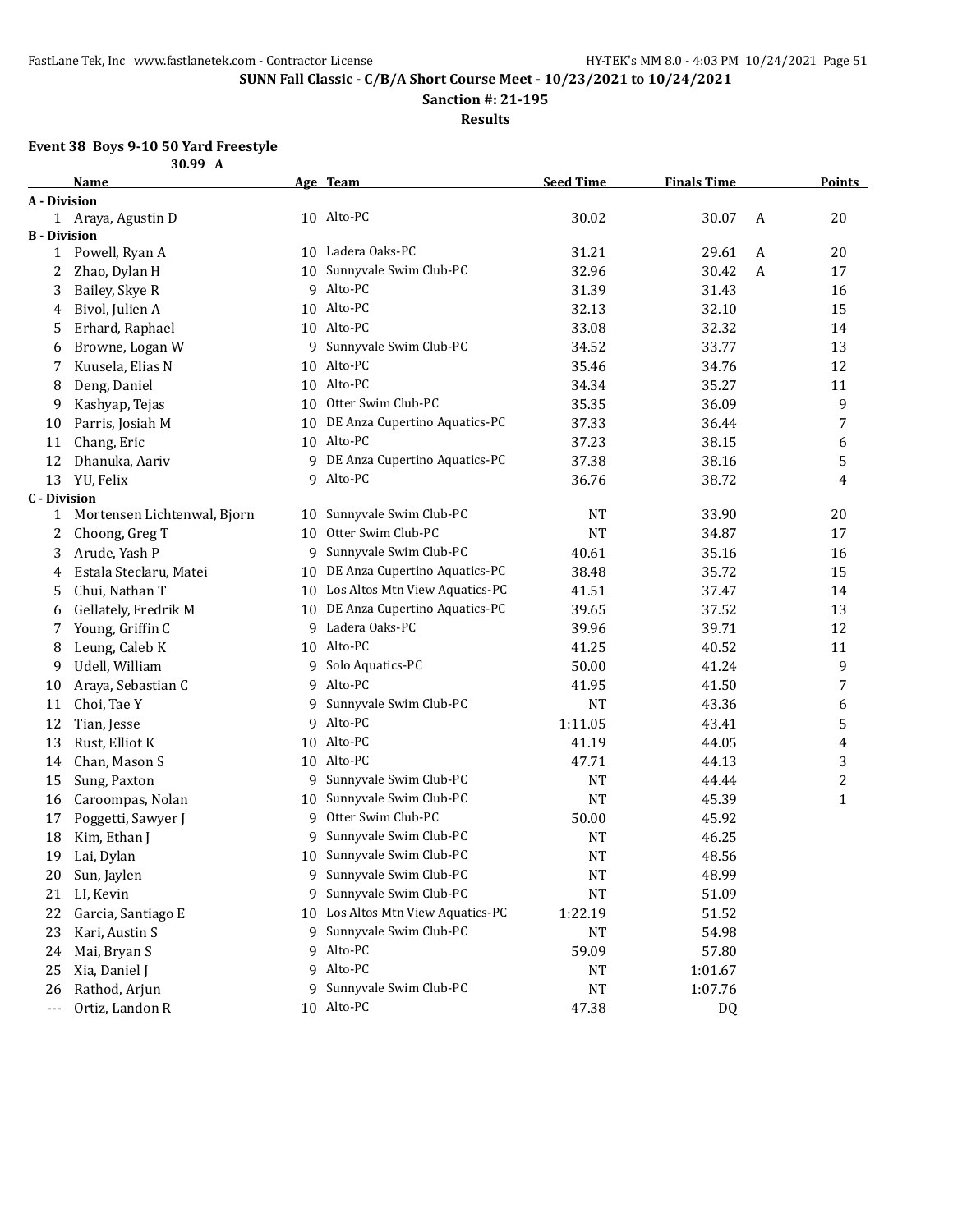**Sanction #: 21-195**

**Results**

### **Event 40 Boys 11-12 100 Yard Freestyle**

|                     | 1:00.89 A           |    |                                  |                  |                    |   |               |
|---------------------|---------------------|----|----------------------------------|------------------|--------------------|---|---------------|
|                     | Name                |    | Age Team                         | <b>Seed Time</b> | <b>Finals Time</b> |   | <b>Points</b> |
| A - Division        |                     |    |                                  |                  |                    |   |               |
|                     | 1 Kawaja, Reid S    |    | 11 Ladera Oaks-PC                | 58.66            | 58.63              | A | 20            |
| 2                   | Glanville, Dylan J  | 12 | Alto-PC                          | 58.66            | 58.70              | A | 17            |
| <b>B</b> - Division |                     |    |                                  |                  |                    |   |               |
| 1                   | Floyd, Hayden I     | 12 | Sunnyvale Swim Club-PC           | 1:02.30          | 55.10              | A | 20            |
| 2                   | YU, Ben B           | 11 | Sunnyvale Swim Club-PC           | 1:01.80          | 1:00.62            | A | 17            |
| 3                   | Zhu, Ian            | 11 | Sunnyvale Swim Club-PC           | 1:08.02          | 1:01.46            |   | 16            |
| 4                   | Fujita, Dylan K     |    | 12 Alto-PC                       | 1:02.12          | 1:02.00            |   | 15            |
| 5                   | Browne, Ethan D     |    | 12 Sunnyvale Swim Club-PC        | 1:03.56          | 1:02.90            |   | 14            |
| 6                   | Lien, Mason D       |    | 12 DE Anza Cupertino Aquatics-PC | 1:03.79          | 1:03.13            |   | 13            |
| 7                   | Yong, Jerrick Y     | 11 | Alto-PC                          | 1:10.80          | 1:03.55            |   | 12            |
| 8                   | Hong, Matthew J     |    | 11 Alto-PC                       | 1:09.43          | 1:03.84            |   | 11            |
| 9                   | Zhang, Samuel M     |    | 12 DE Anza Cupertino Aquatics-PC | 1:05.14          | 1:04.83            |   | 9             |
| 10                  | Skey, Harper M      | 12 | Alto-PC                          | 1:03.11          | 1:05.10            |   | 7             |
| 11                  | Wang, Gabriel       |    | 12 Alto-PC                       | 1:10.00          | 1:06.12            |   | 6             |
| 12                  | Gafton, Andrew C    | 12 | Alto-PC                          | 1:10.50          | 1:06.42            |   | 5             |
| 13                  | Reklis, Rylan K     | 12 | Alto-PC                          | 1:08.49          | 1:07.17            |   | 4             |
| 14                  | Johnston, Kai C     | 11 | Otter Swim Club-PC               | 1:07.97          | 1:08.76            |   | 3             |
| 15                  | Partridge, Logan M  |    | 12 DE Anza Cupertino Aquatics-PC | 1:07.62          | 1:08.92            |   | 2             |
| <b>C</b> - Division |                     |    |                                  |                  |                    |   |               |
| 1                   | Chung, Kai K        |    | 12 Alto-PC                       | 1:11.48          | 1:01.78            |   | 20            |
| 2                   | Parrett, Theodore R |    | 12 Alto-PC                       | 1:11.44          | 1:02.08            |   | 17            |
| 3                   | Strots, Alexander   | 11 | DE Anza Cupertino Aquatics-PC    | 1:17.34          | 1:03.01            |   | 16            |
| 4                   | Sawamura, Ivan      | 11 | Sunnyvale Swim Club-PC           | 1:12.00          | 1:07.15            |   | 15            |
| 5                   | Erickson, Julian A  | 11 | Alto-PC                          | 1:45.63          | 1:08.07            |   | 14            |
| 6                   | Lau, Ian M          | 12 | Sunnyvale Swim Club-PC           | 1:25.93          | 1:08.50            |   | 13            |
| 7                   | Kuusela, Niklas J   | 12 | Alto-PC                          | 1:13.01          | 1:08.63            |   | 12            |
| 8                   | Lee, Tristan        | 12 | Sunnyvale Swim Club-PC           | <b>NT</b>        | 1:08.96            |   | 11            |
| 9                   | Gong, Andrew Y      | 12 | DE Anza Cupertino Aquatics-PC    | 1:21.89          | 1:09.32            |   | 9             |
| 10                  | Tannert, Rollan H   | 11 | DE Anza Cupertino Aquatics-PC    | 1:15.82          | 1:09.57            |   | 7             |
| 11                  | Thothadri, Nithin A | 11 | Sunnyvale Swim Club-PC           | 1:20.82          | 1:10.21            |   | 6             |
| 12                  | Lin, Dylan          | 12 | Sunnyvale Swim Club-PC           | <b>NT</b>        | 1:12.34            |   | 5             |
| 13                  | Grant, Evan M       |    | 11 Ladera Oaks-PC                | 1:12.28          | 1:12.62            |   | 4             |
| 14                  | NA, Chan            |    | 12 Alto-PC                       | 1:18.54          | 1:13.35            |   | 3             |
| 15                  | Yuan, Kevin M       |    | 11 DE Anza Cupertino Aquatics-PC | 1:14.88          | 1:13.51            |   | 2             |
|                     | 16 Lin, Lucas C     |    | 11 Sunnyvale Swim Club-PC        | 1:13.29          | 1:13.92            |   | 1             |
| 17                  | Martin, Drew A      |    | 12 Alto-PC                       | NT               | 1:14.12            |   |               |
| 18                  | Chern, Conrad Y     | 12 | Ladera Oaks-PC                   | 1:36.88          | 1:14.36            |   |               |
| 19                  | Chernyvsky, Michael | 11 | Sunnyvale Swim Club-PC           | 1:18.95          | 1:14.59            |   |               |
| 20                  | Haik, Olivier J     | 11 | Sunnyvale Swim Club-PC           | 1:23.55          | 1:16.30            |   |               |
| 21                  | Lee, Jason          | 11 | DE Anza Cupertino Aquatics-PC    | NT               | 1:16.58            |   |               |
| 22                  | Lin, Darrin H       | 11 | DE Anza Cupertino Aquatics-PC    | 1:22.08          | 1:16.89            |   |               |
| 23                  | Cheong, Justin T    | 12 | Alto-PC                          | 1:21.64          | 1:17.51            |   |               |
| 24                  | Matsuoka, Kira      | 12 | Sunnyvale Swim Club-PC           | 1:22.83          | 1:18.60            |   |               |
| 25                  | Cheng, Andrew       | 12 | Sunnyvale Swim Club-PC           | 1:24.61          | 1:22.75            |   |               |
| 26                  | Leung, Salinger L   | 11 | Los Altos Mtn View Aquatics-PC   | NT               | 1:23.05            |   |               |
| 27                  | Lindh, Stellan      | 12 | DE Anza Cupertino Aquatics-PC    | NT               | 1:25.22            |   |               |
| 28                  | Zhai, Justin        | 11 | DE Anza Cupertino Aquatics-PC    | 1:24.41          | 1:26.02            |   |               |
| 29                  | Zheng, Zeen         |    | 11 Alto-PC                       | 1:43.45          | 1:27.99            |   |               |
|                     |                     |    |                                  |                  |                    |   |               |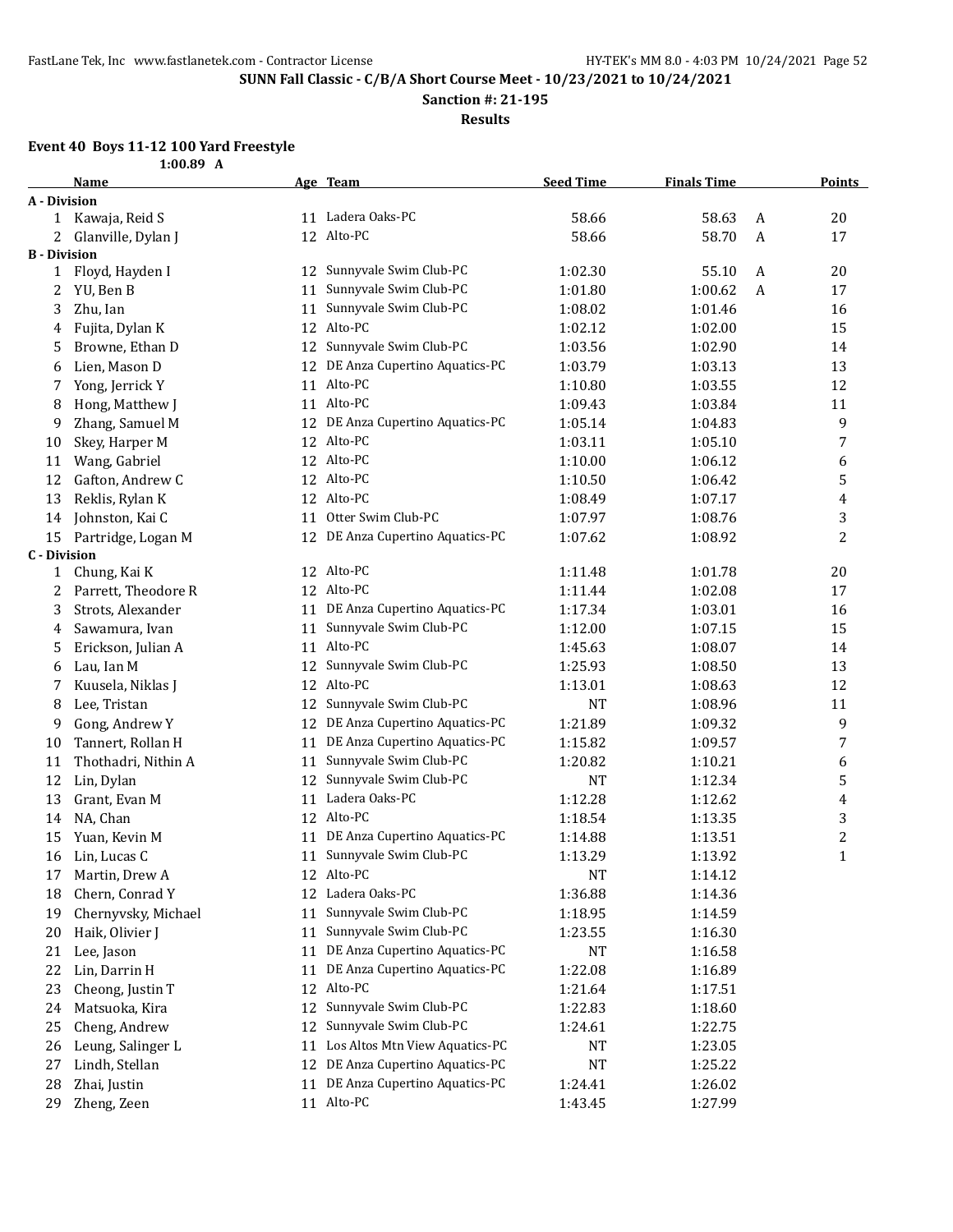# **Sanction #: 21-195**

### **Results**

### **C - Division ... (Event 40 Boys 11-12 100 Yard Freestyle)**

|    | Name               |     | Age Team                       | <b>Seed Time</b> | <b>Finals Time</b> | <b>Points</b> |
|----|--------------------|-----|--------------------------------|------------------|--------------------|---------------|
| 30 | Bhat, Aarnav       | 11  | Sunnyvale Swim Club-PC         | 1:28.06          | 1:30.03            |               |
| 31 | Lee, Preston G     | 11  | Sunnyvale Swim Club-PC         | <b>NT</b>        | 1:32.31            |               |
| 32 | Andeen, John C     | 11  | Ladera Oaks-PC                 | NT               | 1:32.61            |               |
| 33 | LI, Eric           |     | 12 Sunnyvale Swim Club-PC      | <b>NT</b>        | 1:33.74            |               |
| 34 | Porcia, Noah K     | 11  | Los Altos Mtn View Aquatics-PC | <b>NT</b>        | 1:34.41            |               |
| 35 | Danner, Kingston M | 11  | DE Anza Cupertino Aquatics-PC  | <b>NT</b>        | 1:34.99            |               |
| 36 | Mohanty, Rishi     | 11  | Sunnyvale Swim Club-PC         | <b>NT</b>        | 1:40.28            |               |
| 37 | Liu, Derek E       | 11  | DE Anza Cupertino Aquatics-PC  | 1:46.00          | 1:49.11            |               |
| 38 | Beknazar, Daniel   | 11  | Los Altos Mtn View Aquatics-PC | <b>NT</b>        | 1:50.61            |               |
| 39 | Calhoun, Zephan    | 12. | Sunnyvale Swim Club-PC         | <b>NT</b>        | 1:53.55            |               |
| 40 | Kari, Adrian H     | 11  | Sunnyvale Swim Club-PC         | <b>NT</b>        | 2:02.69            |               |
|    | Guo, Kasen         |     | 12 Sunnyvale Swim Club-PC      | 1:22.04          | DQ                 |               |
|    | Sanghavi, Devansh  | 11  | Los Altos Mtn View Aquatics-PC | NT               | DQ                 |               |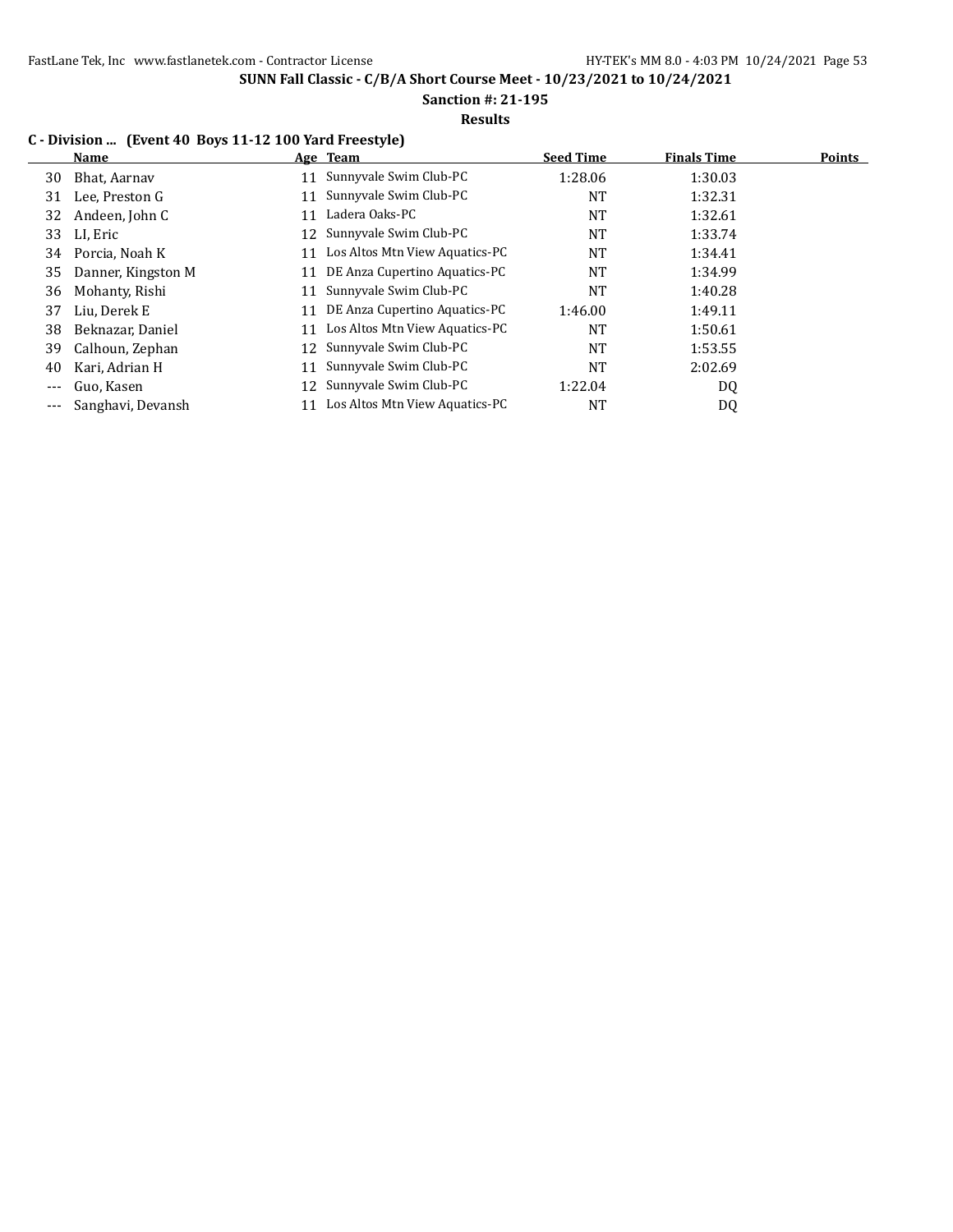**SUNN Fall Classic - C/B/A Short Course Meet - 10/23/2021 to 10/24/2021**

**Sanction #: 21-195**

**Results**

#### **Event 41 Girls 6 & Under 50 Yard Freestyle**

|                    | 43.99 6&U A |                  |                    |               |
|--------------------|-------------|------------------|--------------------|---------------|
| <b>Name</b>        | Age Team    | <b>Seed Time</b> | <b>Finals Time</b> | <b>Points</b> |
| C - Division       |             |                  |                    |               |
| Watson, Adelaide P | 5 Alto-PC   | <b>NT</b>        | 1:18.64            | 20            |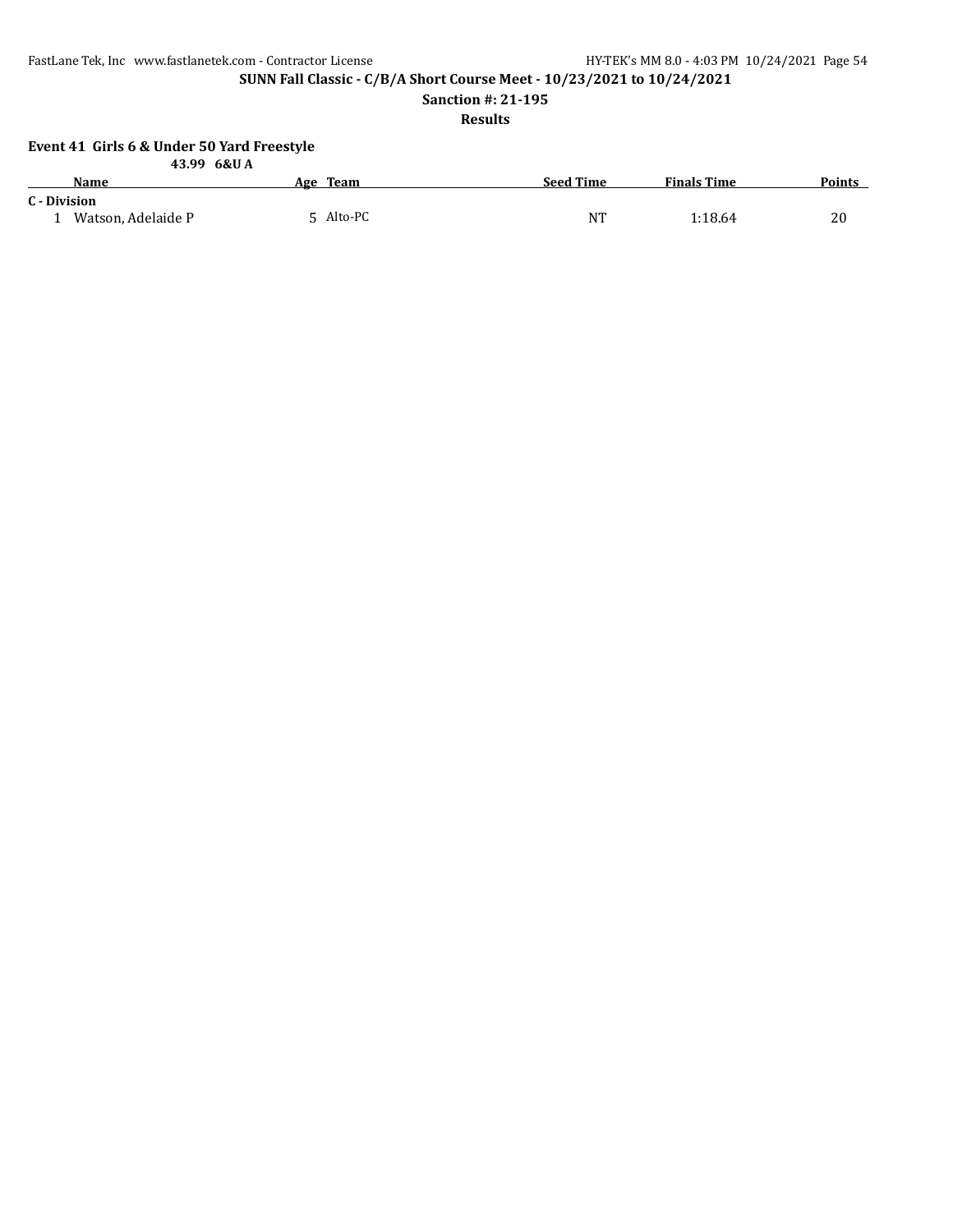**Sanction #: 21-195**

**Results**

#### **Event 41 Girls 7-8 50 Yard Freestyle 43.99 7-8 A**

|                     | , , ,                 |   |                                |                  |                    |   |               |
|---------------------|-----------------------|---|--------------------------------|------------------|--------------------|---|---------------|
|                     | Name                  |   | Age Team                       | <b>Seed Time</b> | <b>Finals Time</b> |   | <b>Points</b> |
| A - Division        |                       |   |                                |                  |                    |   |               |
|                     | Lin, Abigail          |   | 8 Alto-PC                      | 43.93            | 40.02              | A | 20            |
| <b>B</b> - Division |                       |   |                                |                  |                    |   |               |
|                     | Thothadri, Arya N     | 8 | Sunnyvale Swim Club-PC         | 47.06            | 43.13              | A | 20            |
|                     | Ahonen, Julia I       | 8 | Otter Swim Club-PC             | 52.47            | 49.03              |   | 17            |
| C - Division        |                       |   |                                |                  |                    |   |               |
|                     | Wang, Catherine       | 8 | DE Anza Cupertino Aquatics-PC  | NT               | 37.92              | A | 20            |
|                     | Sanghavi, Khevya      | 8 | Los Altos Mtn View Aquatics-PC | NT               | 44.79              |   | 17            |
| 3                   | Sun, Jordan           |   | Sunnyvale Swim Club-PC         | NT               | 45.47              |   | 16            |
| 4                   | Wang, Emmy B          | 8 | Alto-PC                        | <b>NT</b>        | 49.75              |   | 15            |
| 5                   | Roat, Leia            |   | Los Altos Mtn View Aquatics-PC | NT               | 53.14              |   | 14            |
| 6                   | Last, Sarabella       | 8 | Los Altos Mtn View Aquatics-PC | NT               | 55.30              |   | 13            |
|                     | Shenoy, Samika        | 8 | Alto-PC                        | NT               | 57.05              |   | 12            |
| 8                   | Meng, Angela J        | 8 | Alto-PC                        | NT               | 59.82              |   | 11            |
| 9                   | Conkling, Alexa M     | 8 | Ladera Oaks-PC                 | <b>NT</b>        | 1:00.25            |   | 9             |
| 10                  | Christensen, Olivia C |   | Ladera Oaks-PC                 | NT               | 1:03.67            |   | 7             |
| 11                  | Parris, Aviah M       |   | Sunnyvale Swim Club-PC         | NT               | 1:03.78            |   | 6             |
| 12                  | Asato, Caroline Q     | 8 | Los Altos Mtn View Aquatics-PC | 1:03.92          | 1:03.90            |   | 5             |
| 13                  | Kumar, Tanvi          | 7 | Alto-PC                        | NT               | 1:05.62            |   | 4             |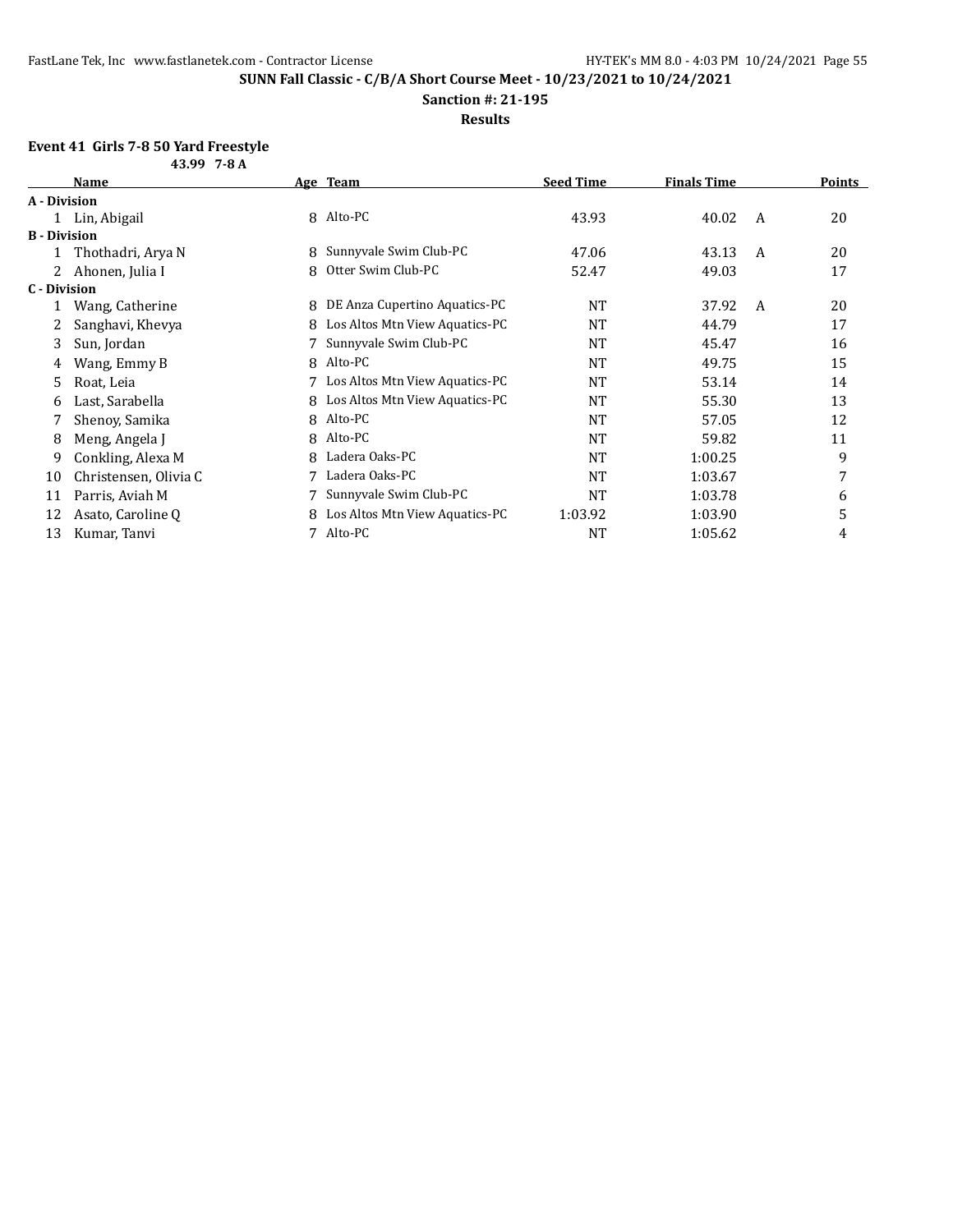**SUNN Fall Classic - C/B/A Short Course Meet - 10/23/2021 to 10/24/2021**

**Sanction #: 21-195**

### **Results**

#### **Event 42 Boys 6 & Under 50 Yard Freestyle**

|                     | 43.99 6&U A      |                                  |                  |                    |               |
|---------------------|------------------|----------------------------------|------------------|--------------------|---------------|
|                     | <b>Name</b>      | Age Team                         | <b>Seed Time</b> | <b>Finals Time</b> | <b>Points</b> |
| <b>B</b> - Division |                  |                                  |                  |                    |               |
|                     | Brauneis, Owen J | 6 Sunnyvale Swim Club-PC         | 52.90            | 50.07              | 20            |
| C - Division        |                  |                                  |                  |                    |               |
|                     | Last, Ari        | 5 Los Altos Mtn View Aquatics-PC | <b>NT</b>        | 1:22.02            | 20            |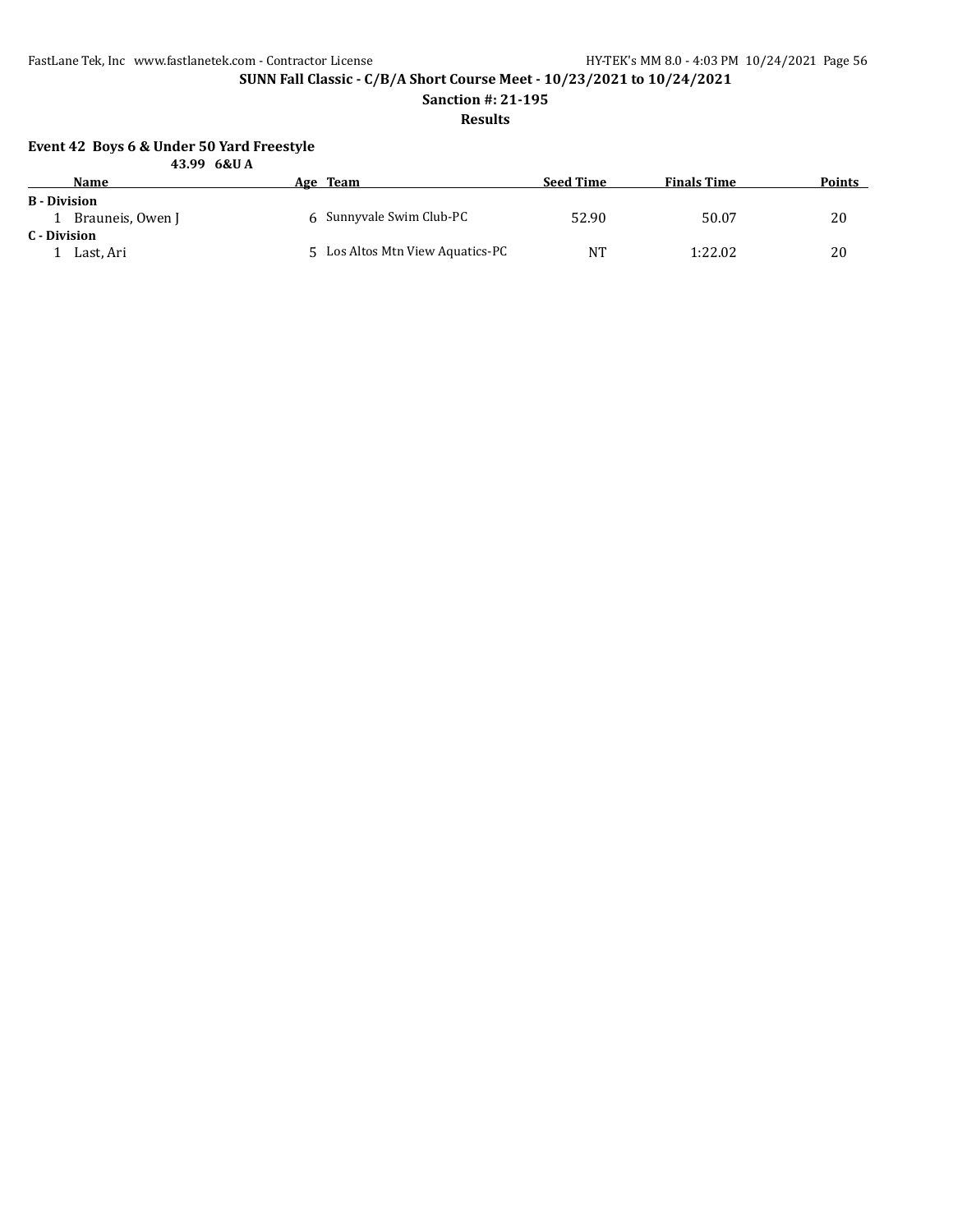**Sanction #: 21-195**

**Results**

### **Event 42 Boys 7-8 50 Yard Freestyle**

| 43.99 7-8 A         |                     |   |                                 |                  |                    |   |               |
|---------------------|---------------------|---|---------------------------------|------------------|--------------------|---|---------------|
|                     | <b>Name</b>         |   | Age Team                        | <b>Seed Time</b> | <b>Finals Time</b> |   | <b>Points</b> |
| A - Division        |                     |   |                                 |                  |                    |   |               |
|                     | Bulankov, Phillip A | 8 | Alto-PC                         | 33.19            | 35.08              | A | 20            |
|                     | 2 Zheng, Eric       | 8 | DE Anza Cupertino Aquatics-PC   | 39.96            | 35.87              | A | 17            |
| <b>B</b> - Division |                     |   |                                 |                  |                    |   |               |
|                     | Zhou, Kunhao        |   | 8 Alto-PC                       | 45.64            | 41.13              | A | 20            |
|                     | 2 Thompson, Miles   |   | 8 DE Anza Cupertino Aquatics-PC | 45.36            | 43.21              | A | 17            |
| C - Division        |                     |   |                                 |                  |                    |   |               |
|                     | Lee, Bowman         | 8 | Otter Swim Club-PC              | <b>NT</b>        | 43.70              | A | 20            |
|                     | Dashouk, Michael    |   | 8 Alto-PC                       | NT               | 47.04              |   | 17            |
| 3                   | Balyan, Viraj       |   | 8 Alto-PC                       | <b>NT</b>        | 47.72              |   | 16            |
| 4                   | LU, Daniel          | 8 | Sunnyvale Swim Club-PC          | NT               | 48.23              |   | 15            |
| 5.                  | Celaya-Nunez, Balam | 8 | Sunnyvale Swim Club-PC          | 1:04.18          | 50.00              |   | 14            |
| 6                   | TU, Leroy G         |   | 8 Alto-PC                       | 54.70            | 55.30              |   | 13            |
|                     | Fletcher, Wyatt     | 8 | Alto-PC                         | <b>NT</b>        | 1:06.00            |   | 12            |
| 8                   | Ding, Mason Y       |   | Sunnyvale Swim Club-PC          | <b>NT</b>        | 1:09.01            |   | 11            |
| 9                   | Oliveira, Enzo P    |   | 8 Alto-PC                       | NT               | 1:09.23            |   | 9             |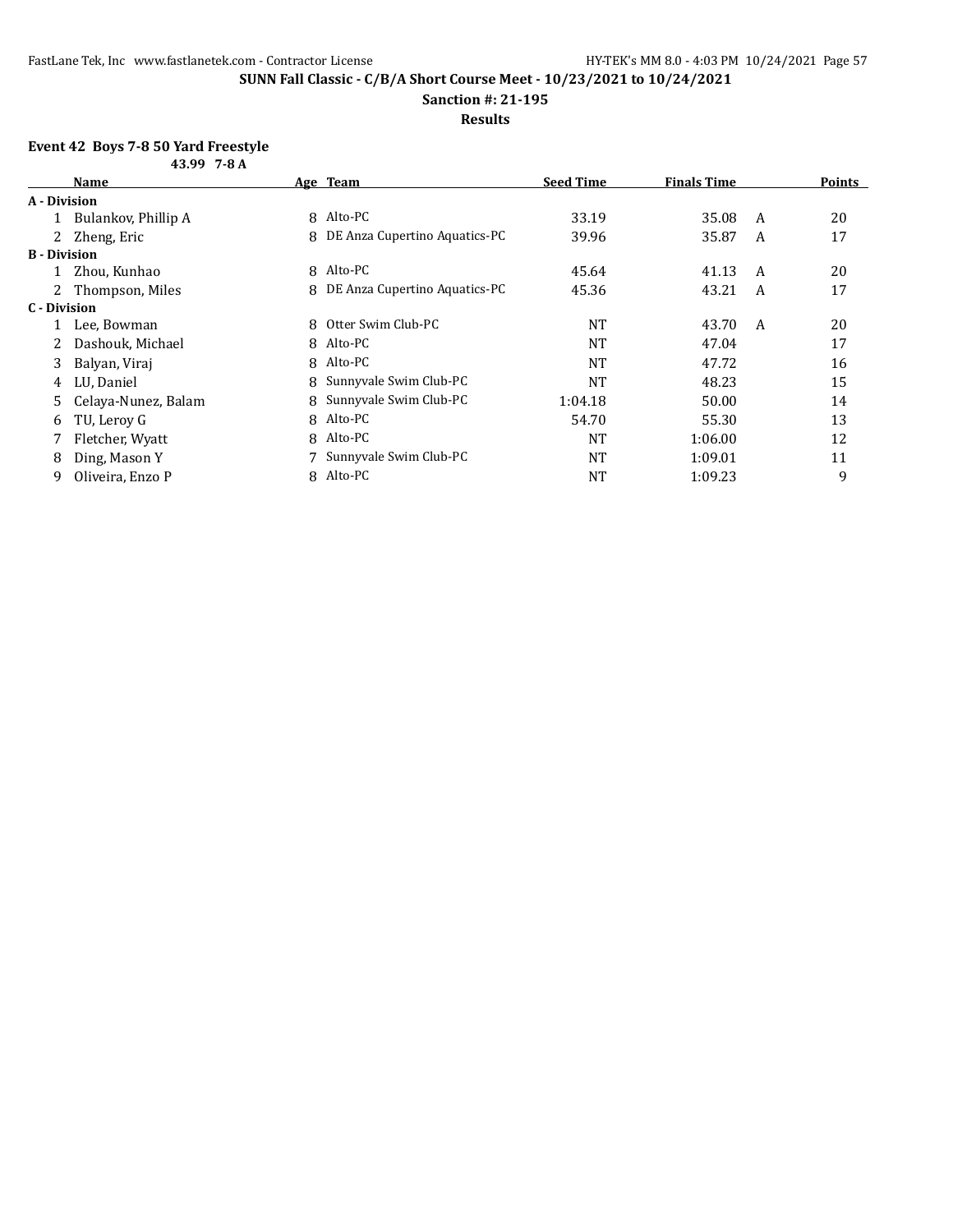**Sanction #: 21-195**

### **Results**

### **Event 44 Boys 11-12 400 Yard IM**

|                     | 5:19.79 A           |    |                                  |                  |                    |   |               |
|---------------------|---------------------|----|----------------------------------|------------------|--------------------|---|---------------|
|                     | <b>Name</b>         |    | Age Team                         | <b>Seed Time</b> | <b>Finals Time</b> |   | <b>Points</b> |
| A - Division        |                     |    |                                  |                  |                    |   |               |
|                     | Floyd, Hayden I     | 12 | Sunnyvale Swim Club-PC           | 5:02.00          | 5:01.39            | A | 20            |
| <b>B</b> - Division |                     |    |                                  |                  |                    |   |               |
|                     | Glanville, Dylan J  |    | 12 Alto-PC                       | 5:21.86          | 5:04.50            | A | 20            |
| 2                   | Parrett, Theodore R |    | 12 Alto-PC                       | 6:11.02          | 5:15.34            | A | 17            |
| 3                   | Fujita, Dylan K     |    | 12 Alto-PC                       | 6:13.02          | 5:24.85            |   | 16            |
| 4                   | Skey, Harper M      |    | 12 Alto-PC                       | 5:41.28          | 5:29.86            |   | 15            |
| 5                   | Yong, Jerrick Y     |    | 11 Alto-PC                       | 5:50.07          | 5:34.24            |   | 14            |
| 6                   | Chung, Kai K        |    | 12 Alto-PC                       | 6:10.56          | 5:46.16            |   | 13            |
|                     | Gafton, Andrew C    |    | 12 Alto-PC                       | 5:48.06          | 5:46.38            |   | 12            |
| 8                   | Reklis, Rylan K     |    | 12 Alto-PC                       | 5:53.88          | 5:46.94            |   | 11            |
| C - Division        |                     |    |                                  |                  |                    |   |               |
|                     | Partridge, Logan M  |    | 12 DE Anza Cupertino Aquatics-PC | 6:30.25          | 5:42.42            |   | 20            |
|                     | Erickson, Julian A  | 11 | Alto-PC                          | 6:13.12          | 5:46.70            |   | 17            |
| 3                   | Hong, Matthew J     | 11 | Alto-PC                          | 6:13.19          | 5:47.62            |   | 16            |
| 4                   | Wang, Gabriel       |    | 12 Alto-PC                       | 7:15.67          | 6:07.93            |   | 15            |
| 5                   | Kuusela, Niklas J   |    | 12 Alto-PC                       | 6:15.25          | 6:17.88            |   | 14            |
| ---                 | Kawaja, Reid S      | 11 | Ladera Oaks-PC                   | 6:30.00          | DQ                 |   |               |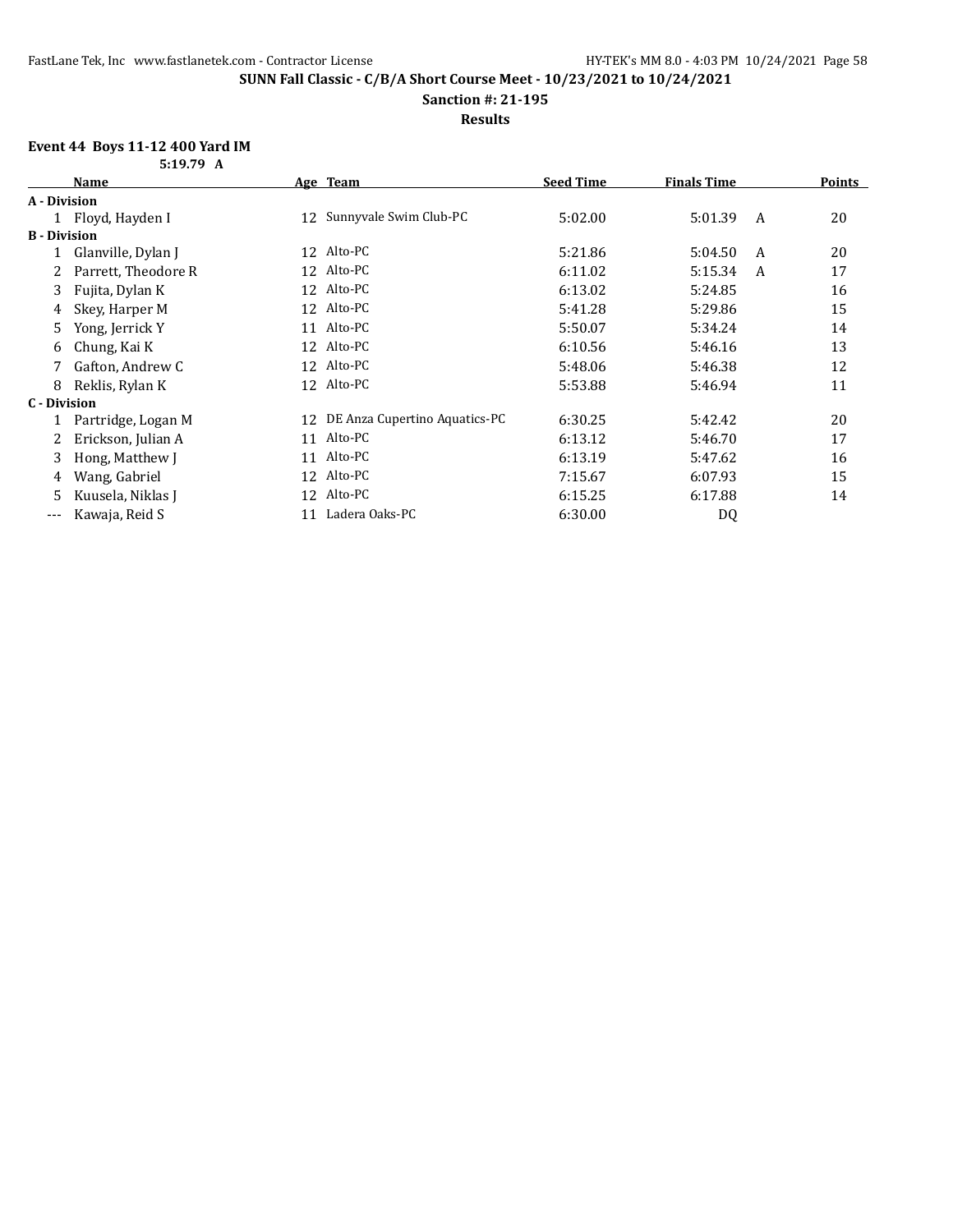**Sanction #: 21-195**

**Results**

#### **Event 45 Girls 9-10 500 Yard Freestyle**

|                     | 6:44.89 A             |    |                               |                  |                    |                |
|---------------------|-----------------------|----|-------------------------------|------------------|--------------------|----------------|
|                     | <b>Name</b>           |    | Age Team                      | <b>Seed Time</b> | <b>Finals Time</b> | <b>Points</b>  |
| <b>B</b> - Division |                       |    |                               |                  |                    |                |
|                     | Brauneis, Sophie E    | 10 | Sunnyvale Swim Club-PC        | 8:02.28          | 6:42.13            | 20<br>A        |
|                     | Hunyady, Jacqueline N | 10 | DE Anza Cupertino Aquatics-PC | 7:27.68          | 6:53.47            | 17             |
| 3                   | Enderes, Mia          | 10 | Alto-PC                       | 7:58.31          | 6:55.26            | 16             |
| 4                   | Okyay, Hafsa F        | 10 | Alto-PC                       | 7:23.08          | 7:26.14            | 15             |
| 5                   | Beim, Lauren          | 10 | Alto-PC                       | 8:15.01          | 7:59.08            | 14             |
| 6                   | Neuman, Julia N       |    | 10 Alto-PC                    | 7:26.91          | 8:18.82            | 13             |
| 7                   | Wang, Yumo            | 9  | Alto-PC                       | 7:26.91          | 8:24.23            | 12             |
| 8                   | Muston, Chloe         |    | 10 Alto-PC                    | 7:26.78          | 8:33.94            | 11             |
| 9                   | Rios, Adeline V       |    | 10 Alto-PC                    | 7:26.91          | 8:47.79            | 9              |
| 10                  | Haemer, Chloe         | 10 | Alto-PC                       | 7:26.91          | 8:48.20            | 7              |
| 11                  | Wong, Kate            | 10 | Alto-PC                       | 7:26.91          | 8:59.57            | 6              |
| 12                  | Zhang, Xiyue          | 10 | Alto-PC                       | 7:26.91          | 9:10.17            | 5              |
| 13                  | Taylor, Madison J     | 9  | Alto-PC                       | 7:26.91          | 9:21.27            | 4              |
| 14                  | Haemer, Elliot        | 10 | Alto-PC                       | 7:26.91          | 9:24.08            | 3              |
| 15                  | Wong, Zara Q          | 10 | Alto-PC                       | 7:26.91          | 9:29.57            | $\overline{c}$ |
| 16                  | Srinivasan, Ira       | 9  | Alto-PC                       | 7:26.91          | 9:46.33            | $\mathbf{1}$   |
| <b>C</b> - Division |                       |    |                               |                  |                    |                |
|                     | Yang, Maddie R        | 10 | DE Anza Cupertino Aquatics-PC | 14:30.00         | 9:04.48            | 20             |
|                     | Chan, Erica H         | 10 | Alto-PC                       | 9:27.13          | 9:23.98            | 17             |
| 3                   | Gianotti, Maria J     | 9  | Alto-PC                       | 9:28.13          | 11:38.38           | 16             |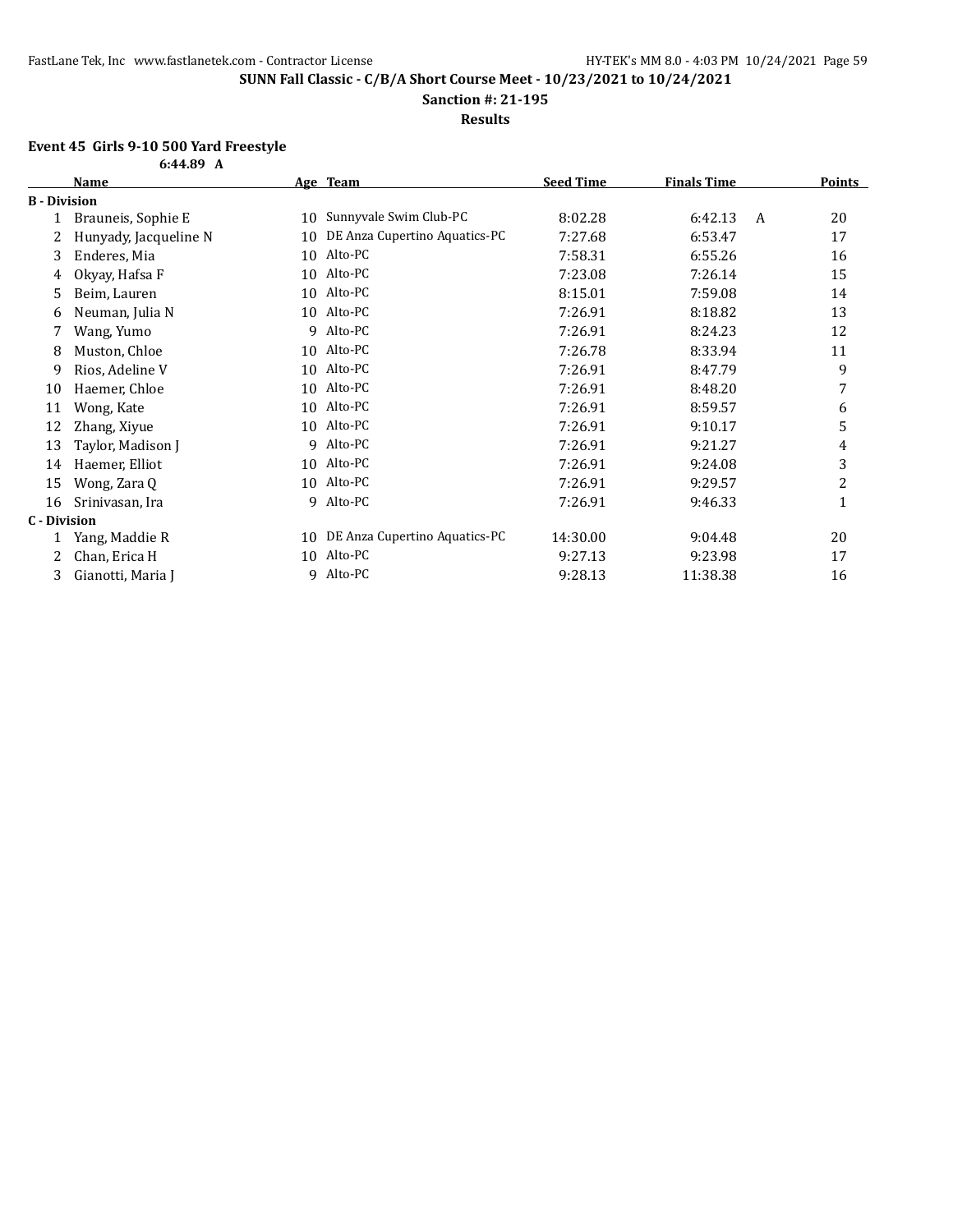**Sanction #: 21-195**

**Results**

#### **Event 46 Boys 9-10 500 Yard Freestyle**

|                     | 6:37.39 A          |    |                               |                  |                    |   |               |
|---------------------|--------------------|----|-------------------------------|------------------|--------------------|---|---------------|
|                     | Name               |    | Age Team                      | <b>Seed Time</b> | <b>Finals Time</b> |   | <b>Points</b> |
| <b>B</b> - Division |                    |    |                               |                  |                    |   |               |
|                     | Araya, Agustin D   | 10 | Alto-PC                       | 7:32.19          | 6:28.57            | A | 20            |
|                     | Powell, Ryan A     | 10 | Ladera Oaks-PC                | 6:51.24          | 6:31.50            | A | 17            |
| 3                   | Bailey, Skye R     | 9  | Alto-PC                       | 7:06.91          | 6:32.24            | A | 16            |
| 4                   | Erhard, Raphael    | 10 | Alto-PC                       | 7:26.91          | 6:43.82            |   | 15            |
| 5                   | Bivol, Julien A    | 10 | Alto-PC                       | 7:42.52          | 7:12.63            |   | 14            |
| 6                   | Deng, Daniel       | 10 | Alto-PC                       | 7:59.01          | 7:18.53            |   | 13            |
|                     | Kuusela, Elias N   |    | 10 Alto-PC                    | 7:26.91          | 7:49.04            |   | 12            |
| 8                   | YU, Felix          | 9  | Alto-PC                       | 7:26.91          | 8:01.91            |   | 11            |
| 9                   | Chang, Eric        | 10 | Alto-PC                       | 8:15.11          | 8:24.03            |   | 9             |
| 10                  | Leung, Caleb K     | 10 | Alto-PC                       | 7:26.91          | 8:40.66            |   | 7             |
| 11                  | Rust, Elliot K     | 10 | Alto-PC                       | 7:26.91          | 9:11.42            |   | 6             |
| 12                  | Tian, Jesse        | q  | Alto-PC                       | 7:26.91          | 9:38.33            |   | 5             |
| C - Division        |                    |    |                               |                  |                    |   |               |
|                     | Miller, Maxwell M  | 10 | DE Anza Cupertino Aquatics-PC | <b>NT</b>        | 7:21.21            |   | 20            |
|                     | Arude, Yash P      | 9  | Sunnyvale Swim Club-PC        | 10:00.00         | 7:46.27            |   | 17            |
| 3                   | Araya, Sebastian C | 9  | Alto-PC                       | 10:25.91         | 8:47.48            |   | 16            |
| 4                   | Chan, Mason S      | 10 | Alto-PC                       | 9:27.10          | 9:20.81            |   | 15            |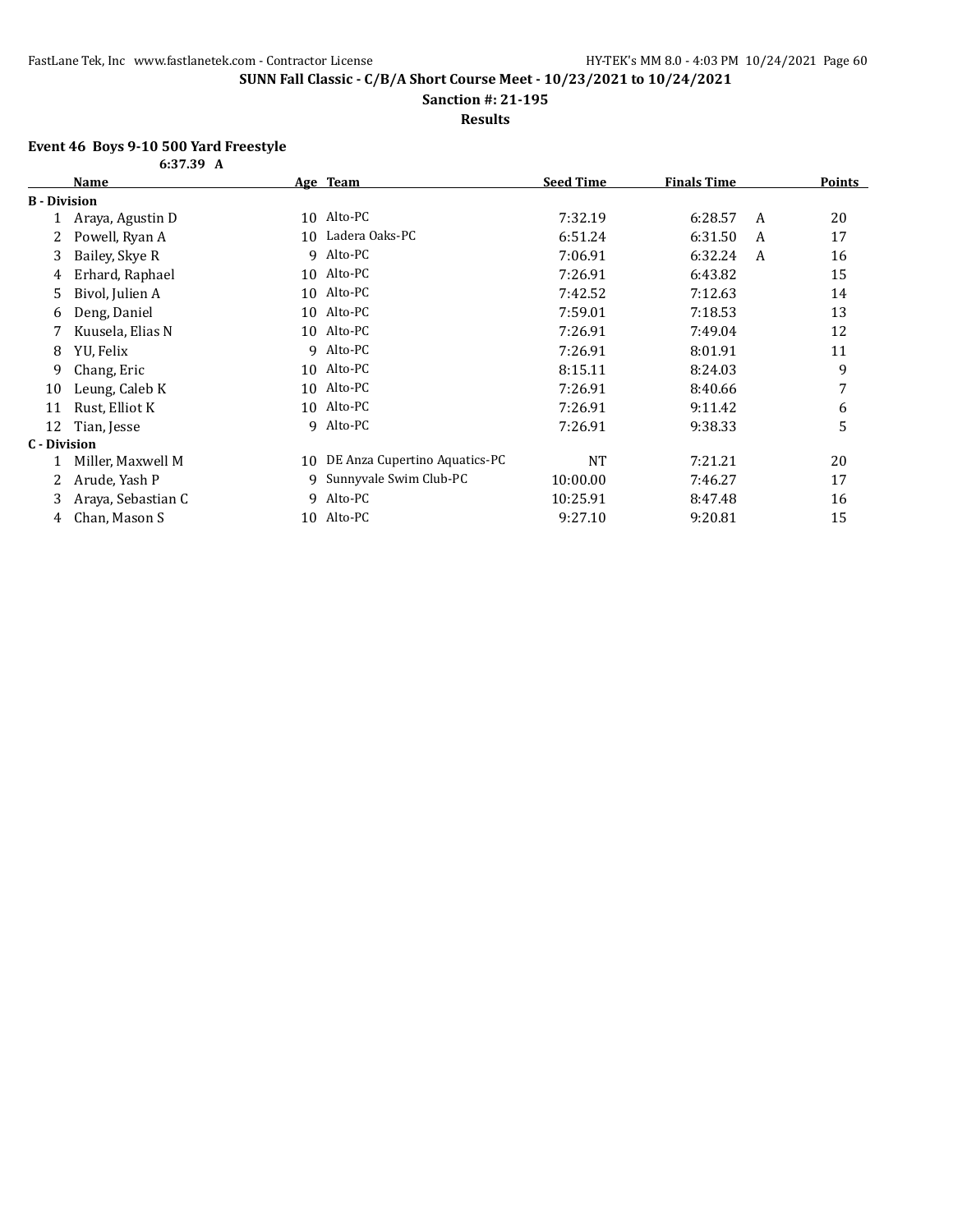**Sanction #: 21-195**

**Results**

### **Event 47 Girls 13-14 200 Yard Freestyle**

|                     | 2:11.29 A                   |    |                                |                  |                    |   |        |
|---------------------|-----------------------------|----|--------------------------------|------------------|--------------------|---|--------|
|                     | Name                        |    | Age Team                       | <b>Seed Time</b> | <b>Finals Time</b> |   | Points |
| A - Division        |                             |    |                                |                  |                    |   |        |
| $\mathbf{1}$        | Zhao, Lucy                  |    | 14 Alto-PC                     | 2:04.90          | 2:05.53            | A | 20     |
| 2                   | Preuss, Hailey K            | 13 | Alto-PC                        | 2:06.05          | 2:06.73            | A | 17     |
| 3                   | Chen, Heidi I               | 13 | Ladera Oaks-PC                 | 2:08.01          | 2:08.64            | A | 16     |
| 4                   | Kurotori, Annika M          | 14 | DE Anza Cupertino Aquatics-PC  | 2:10.98          | 2:10.17            | A | 15     |
| 5.                  | Chen, Yoray I               |    | 13 Alto-PC                     | 2:09.54          | 2:13.31            |   | 14     |
| <b>B</b> - Division |                             |    |                                |                  |                    |   |        |
|                     | Wang, Karina I              | 13 | Sunnyvale Swim Club-PC         | 2:12.88          | 2:08.62            | A | 20     |
|                     | Levin, Liliana M            | 13 | DE Anza Cupertino Aquatics-PC  | 2:11.94          | 2:11.78            |   | 17     |
| 3                   | Jeng, Keila I               |    | 14 Alto-PC                     | 2:12.09          | 2:12.59            |   | 16     |
| 4                   | Charton, Thalea             | 13 | DE Anza Cupertino Aquatics-PC  | 2:15.00          | 2:14.70            |   | 15     |
| 5                   | Bucci, Marisol F            | 14 | DE Anza Cupertino Aquatics-PC  | 2:24.45          | 2:19.62            |   | 14     |
| 6                   | LI, Katelyn A               | 13 | DE Anza Cupertino Aquatics-PC  | 2:27.87          | 2:25.43            |   | 13     |
| 7                   | Ganjoo Baumbach, Michelle D | 14 | Sunnyvale Swim Club-PC         | 2:27.51          | 2:29.30            |   | 12     |
| 8                   | Ene, Mina C                 |    | 13 Alto-PC                     | 2:23.91          | 2:34.81            |   | 11     |
| <b>C</b> - Division |                             |    |                                |                  |                    |   |        |
| 1                   | Swaminathan, Samhita S      |    | 13 Alto-PC                     | 2:36.80          | 2:22.96            |   | 20     |
| 2                   | Habibi, Isabel M            | 14 | Ladera Oaks-PC                 | 3:39.50          | 2:27.32            |   | 17     |
| 3                   | Payne, Lia C                | 13 | DE Anza Cupertino Aquatics-PC  | 2:37.25          | 2:30.79            |   | 16     |
| 4                   | Yang, Kelsey E              | 13 | DE Anza Cupertino Aquatics-PC  | <b>NT</b>        | 2:40.62            |   | 15     |
| 5                   | Marjon, Lilli               | 13 | Alto-PC                        | 2:45.83          | 2:40.77            |   | 14     |
| 6                   | Ballantyne, Nora G          | 14 | Sunnyvale Swim Club-PC         | 3:00.54          | 2:40.82            |   | 13     |
| 7                   | Sliesoraitis, Maria-clara L | 13 | Los Altos Mtn View Aquatics-PC | <b>NT</b>        | 2:42.70            |   | 12     |
| 8                   | Chang, Allison H            | 13 | DE Anza Cupertino Aquatics-PC  | <b>NT</b>        | 2:43.38            |   | 11     |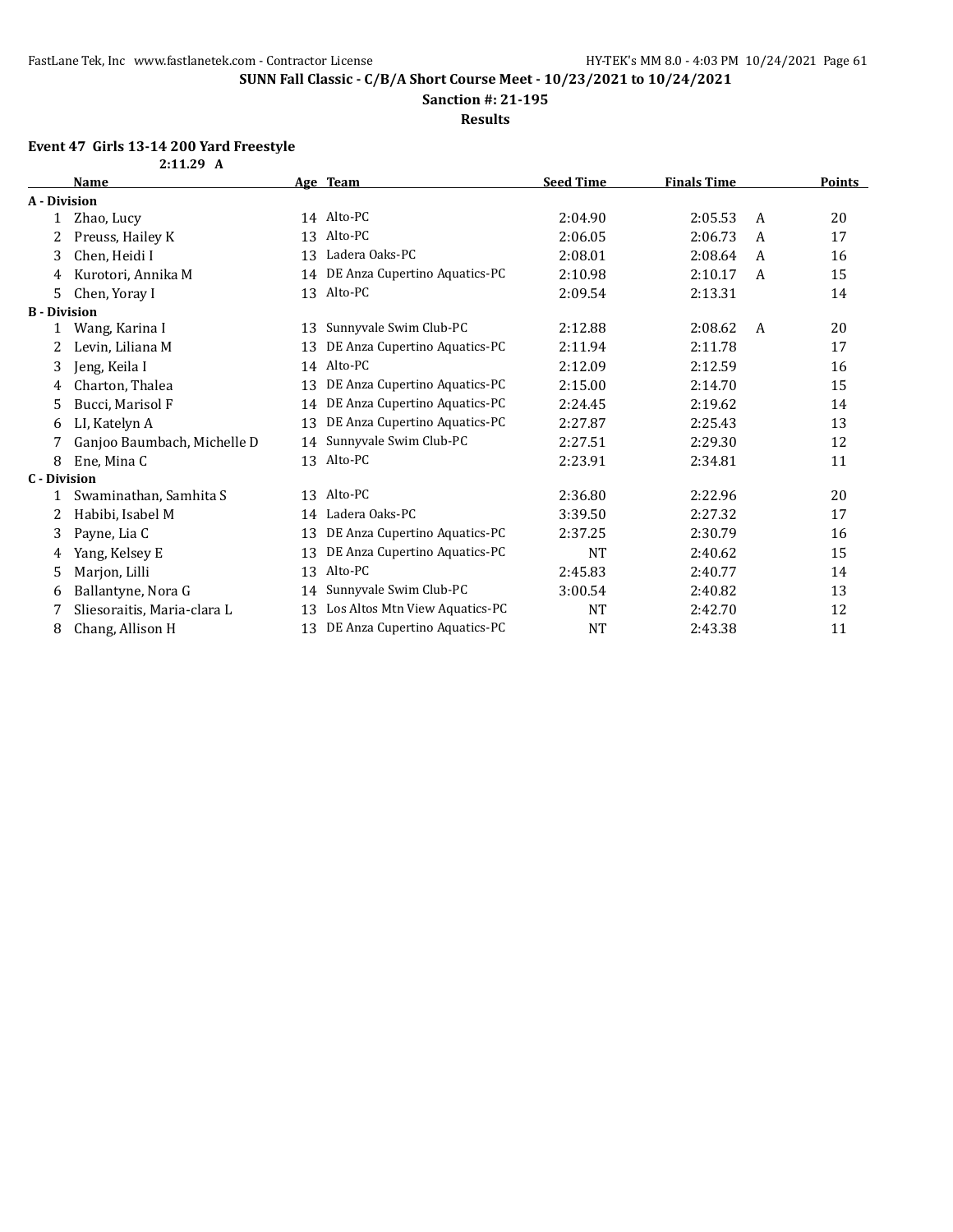**Sanction #: 21-195**

**Results**

## **Event 48 Boys 13-14 200 Yard Freestyle**

| 19-14 ZW 141U 1 |             |  |
|-----------------|-------------|--|
|                 | $2:02.59$ A |  |

|                     | <b>Name</b>                |    | Age Team                          | <b>Seed Time</b> | <b>Finals Time</b> |   | <b>Points</b>    |
|---------------------|----------------------------|----|-----------------------------------|------------------|--------------------|---|------------------|
| A - Division        |                            |    |                                   |                  |                    |   |                  |
| $\mathbf{1}$        | Goya, Francisco            |    | 14 Alto-PC                        | 1:51.04          | 1:51.69            | A | 20               |
| 2                   | Bouali, Yassin I           |    | 14 DE Anza Cupertino Aquatics-PC  | 1:58.34          | 1:53.73            | A | 17               |
| 3                   | Fetter, Peter J            |    | 14 Alto-PC                        | 1:53.68          | 1:56.71            | A | 16               |
| 4                   | Naranjo, Ian P             |    | 14 Alto-PC                        | 1:58.52          | 1:57.75            | A | 15               |
| 5                   | Cui, Tony C                |    | 14 Alto-PC                        | 1:56.39          | 1:57.92            | A | 14               |
| <b>B</b> - Division |                            |    |                                   |                  |                    |   |                  |
| $\mathbf{1}$        | Lee-Weinand, Christopher H |    | 14 DE Anza Cupertino Aquatics-PC  | 2:03.89          | 1:56.24            | A | 20               |
| $\boldsymbol{2}$    | Lavrenko, Dar              |    | 14 Los Altos Mtn View Aquatics-PC | 2:05.59          | 1:56.95            | A | 17               |
| 3                   | FU, Alvin                  |    | 13 Alto-PC                        | 2:15.78          | 2:00.24            | A | 16               |
| 4                   | Byun, Justis L             |    | 14 Alto-PC                        | 2:09.49          | 2:00.66            | A | 12               |
| 5                   | Hong, Jinu                 |    | 14 Alto-PC                        | 2:11.47          | 2:01.16            | A | 15               |
| 6                   | Roman, Oliver              |    | 14 DE Anza Cupertino Aquatics-PC  | 2:03.62          | 2:01.66            | A | 14               |
| 7                   | Powell, Alex D             |    | 13 Ladera Oaks-PC                 | 2:10.05          | 2:02.57            | A | 13               |
| 8                   | DO, Thomas V               |    | 14 Sunnyvale Swim Club-PC         | 2:10.54          | 2:02.72            |   | $\mathbf{1}$     |
| 9                   | Poon, Kaden                | 13 | Sunnyvale Swim Club-PC            | 2:05.42          | 2:03.25            |   | 11               |
| 10                  | Helmers, William H         |    | 14 Alto-PC                        | 2:06.32          | 2:04.32            |   | 9                |
| 11                  | Powell, Michael A          |    | 13 Ladera Oaks-PC                 | 2:15.13          | 2:04.46            |   | $\boldsymbol{7}$ |
| 12                  | Kawaja, Cole W             |    | 14 Ladera Oaks-PC                 | 2:05.27          | 2:04.66            |   | 6                |
| 13                  | Chin, Caelen C             |    | 14 Sunnyvale Swim Club-PC         | 2:07.38          | 2:04.70            |   | $\overline{c}$   |
| 14                  | Tokuz, Yusuf I             |    | 14 DE Anza Cupertino Aquatics-PC  | 2:09.31          | 2:04.86            |   | $\mathsf S$      |
| 15                  | Fong, Scott                |    | 14 Alto-PC                        | 2:12.74          | 2:05.84            |   | 3                |
| 16                  | Yim, Taewon T              |    | 13 DE Anza Cupertino Aquatics-PC  | 2:06.15          | 2:06.37            |   | 4                |
| 17                  | Meehan, James A            |    | 14 Alto-PC                        | 2:06.33          | 2:06.58            |   |                  |
| 18                  | Lim, Ryan K                |    | 14 Los Altos Mtn View Aquatics-PC | 2:08.15          | 2:09.73            |   |                  |
| 19                  | Cheong, Arthur T           | 14 | Sunnyvale Swim Club-PC            | 2:16.74          | 2:10.74            |   |                  |
| 20                  | Kumar, Ryan                |    | 13 Alto-PC                        | 2:11.27          | 2:11.89            |   |                  |
| 21                  | Hoffman Chande, Remi B     |    | 13 Alto-PC                        | 2:14.85          | 2:16.46            |   |                  |
| 22                  | Mai, Benjamin J            |    | 13 Alto-PC                        | 2:22.81          | 2:18.39            |   |                  |
| <b>C</b> - Division |                            |    |                                   |                  |                    |   |                  |
| 1                   | Klemens, Thomas D          |    | 13 Ladera Oaks-PC                 | 2:27.10          | 2:08.50            |   | 20               |
| 2                   | HO, Felix Y                |    | 14 Los Altos Mtn View Aquatics-PC | 2:23.00          | 2:10.82            |   | 17               |
| 3                   | Dogruer, Kerem N           |    | 14 Sunnyvale Swim Club-PC         | NT               | 2:12.28            |   | 16               |
| 4                   | Cairns, Tommy R            |    | 14 Los Altos Mtn View Aquatics-PC | NT               | 2:14.88            |   | 15               |
| 5                   | Akin, Cole P               |    | 13 Alto-PC                        | 2:27.68          | 2:16.58            |   | 14               |
| 6                   | Negi, Atiksh               |    | 13 Alto-PC                        | 2:25.60          | 2:18.41            |   | 13               |
| 7                   | Homola, Jidai              |    | 14 Los Altos Mtn View Aquatics-PC | NT               | 2:19.25            |   | 12               |
| 8                   | Narayan, Nilanjan V        | 13 | Sunnyvale Swim Club-PC            | NT               | 2:19.66            |   | 11               |
| 9                   | Karpman, Dario             |    | 14 Los Altos Mtn View Aquatics-PC | <b>NT</b>        | 2:22.99            |   | 9                |
| 10                  | Butler, Neil R             | 14 | Sunnyvale Swim Club-PC            | NT               | 2:30.11            |   | 7                |
| 11                  | YU, Jaylen Z               |    | 13 DE Anza Cupertino Aquatics-PC  | 3:13.27          | 2:31.31            |   | 6                |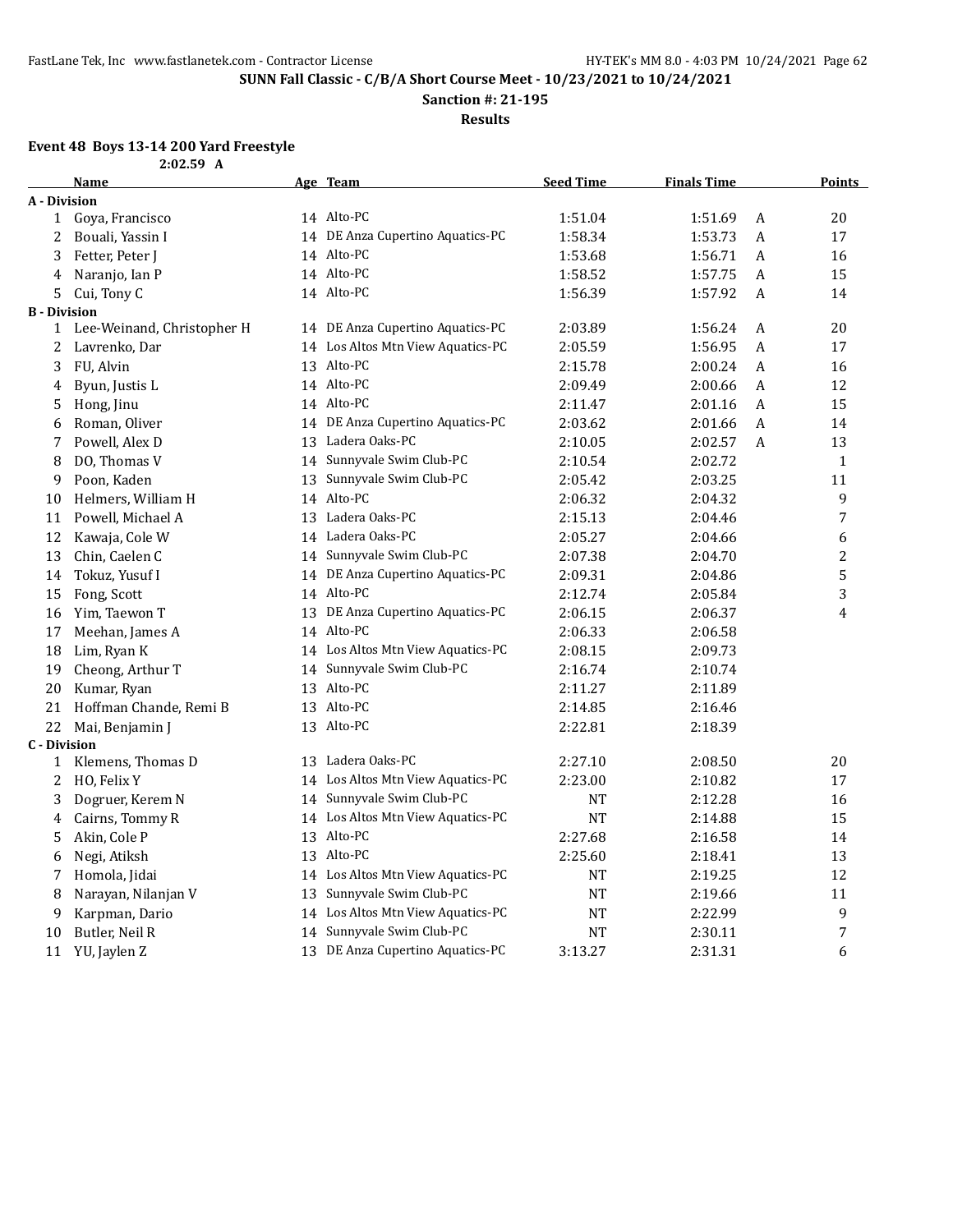**Sanction #: 21-195**

**Results**

#### **Event 49 Girls 15-16 200 Yard Freestyle 2:08.49 15-16 A**

|                     | 4.00.TJ 1J-10 A       |    |                                   |                  |                    |   |               |
|---------------------|-----------------------|----|-----------------------------------|------------------|--------------------|---|---------------|
|                     | <b>Name</b>           |    | Age Team                          | <b>Seed Time</b> | <b>Finals Time</b> |   | <b>Points</b> |
| A - Division        |                       |    |                                   |                  |                    |   |               |
| 1                   | Pelka, Orla M         |    | 15 Alto-PC                        | 1:59.12          | 2:02.84            | A | 20            |
|                     | Hegblom, Katherine E  | 16 | Sunnyvale Swim Club-PC            | 1:58.72          | 2:03.32            | A | 17            |
| 3                   | WU, Allison E         | 15 | DE Anza Cupertino Aquatics-PC     | 2:04.94          | 2:05.09            | A | 16            |
| 4                   | Iwers, Christa L      |    | 16 Alto-PC                        | 2:06.61          | 2:06.46            | A | 15            |
| 5.                  | Kumsa, Dena           |    | 16 Alto-PC                        | 2:03.66          | 2:11.29            |   | 14            |
| <b>B</b> - Division |                       |    |                                   |                  |                    |   |               |
| 1                   | Lan, Aglaia           | 15 | Alto-PC                           | 2:14.06          | 2:11.19            |   | 20            |
|                     | Burdick, Alyssa E     | 15 | Alto-PC                           | 2:12.70          | 2:11.86            |   | 17            |
| 3                   | Tan, Cayden           | 16 | DE Anza Cupertino Aquatics-PC     | 2:13.55          | 2:14.36            |   | 16            |
| 4                   | Wong, Cherise H       | 16 | Ladera Oaks-PC                    | 2:10.92          | 2:15.57            |   | 15            |
| 5.                  | Roohipour, Ava        | 15 | DE Anza Cupertino Aquatics-PC     | 2:12.16          | 2:17.26            |   | 14            |
| 6                   | Schroeder, Anabelle J |    | 16 Los Altos Mtn View Aquatics-PC | 2:15.83          | 2:23.55            |   | 13            |
|                     | Boyer, Julie L        | 16 | Sunnyvale Swim Club-PC            | 2:18.91          | 2:24.64            |   | 12            |
| 8                   | Vogel, Abigail H      | 15 | Los Altos Mtn View Aquatics-PC    | 2:28.56          | 2:37.33            |   | 11            |
| C - Division        |                       |    |                                   |                  |                    |   |               |
|                     | Nguyen, Thuytien D    | 16 | Los Altos Mtn View Aquatics-PC    | 2:36.76          | 2:13.53            |   | 20            |
|                     | Scarboro, Katherine   | 16 | Los Altos Mtn View Aquatics-PC    | 2:33.87          | 2:35.80            |   | 17            |
| 3                   | Poon, Desiree A       | 15 | Sunnyvale Swim Club-PC            | 2:39.35          | 2:44.77            |   | 16            |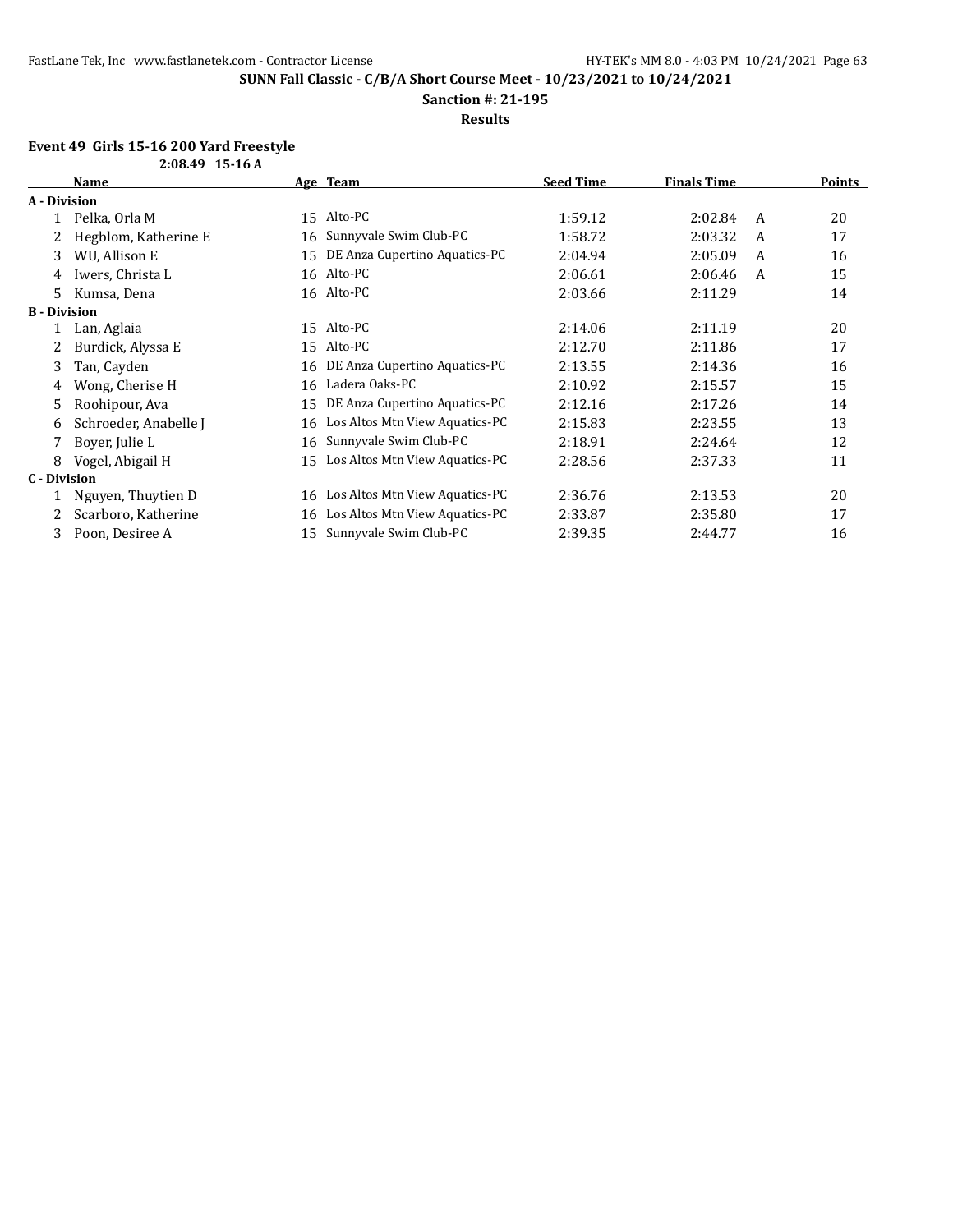**Sanction #: 21-195**

**Results**

#### **Event 49 Girls 17-18 200 Yard Freestyle 2:07.39 17-18 A**

| 2.07.37 17 10 A     |                      |    |                        |                  |                    |   |               |
|---------------------|----------------------|----|------------------------|------------------|--------------------|---|---------------|
|                     | Name                 |    | <u>Age Team</u>        | <b>Seed Time</b> | <b>Finals Time</b> |   | <b>Points</b> |
| A - Division        |                      |    |                        |                  |                    |   |               |
|                     | 1 Cantrell, Aubrey R | 17 | Alto-PC                | 1:55.98          | 1:59.60            | A | 20            |
|                     | 2 Pelka, Chesna R    | 17 | Alto-PC                | 1:53.84          | 2:02.22            | A | 17            |
|                     | 3 Fearon, Nina E     | 17 | Alto-PC                | 1:59.48          | 2:05.48            | A | 16            |
|                     | 4 Teo, Audrey Y      | 17 | Alto-PC                | 2:01.61          | 2:08.01            |   | 15            |
|                     | 5 Choi, Dainie       | 17 | Sunnyvale Swim Club-PC | 2:02.90          | 2:08.86            |   | 14            |
| <b>B</b> - Division |                      |    |                        |                  |                    |   |               |
|                     | Jacobs, Audrey       |    | Sunnyvale Swim Club-PC | 2:10.02          | 2:07.75            |   | 20            |
|                     | 2 Poon, Chloe J      |    | Sunnyvale Swim Club-PC | 2:19.11          | 2:23.40            |   | 17            |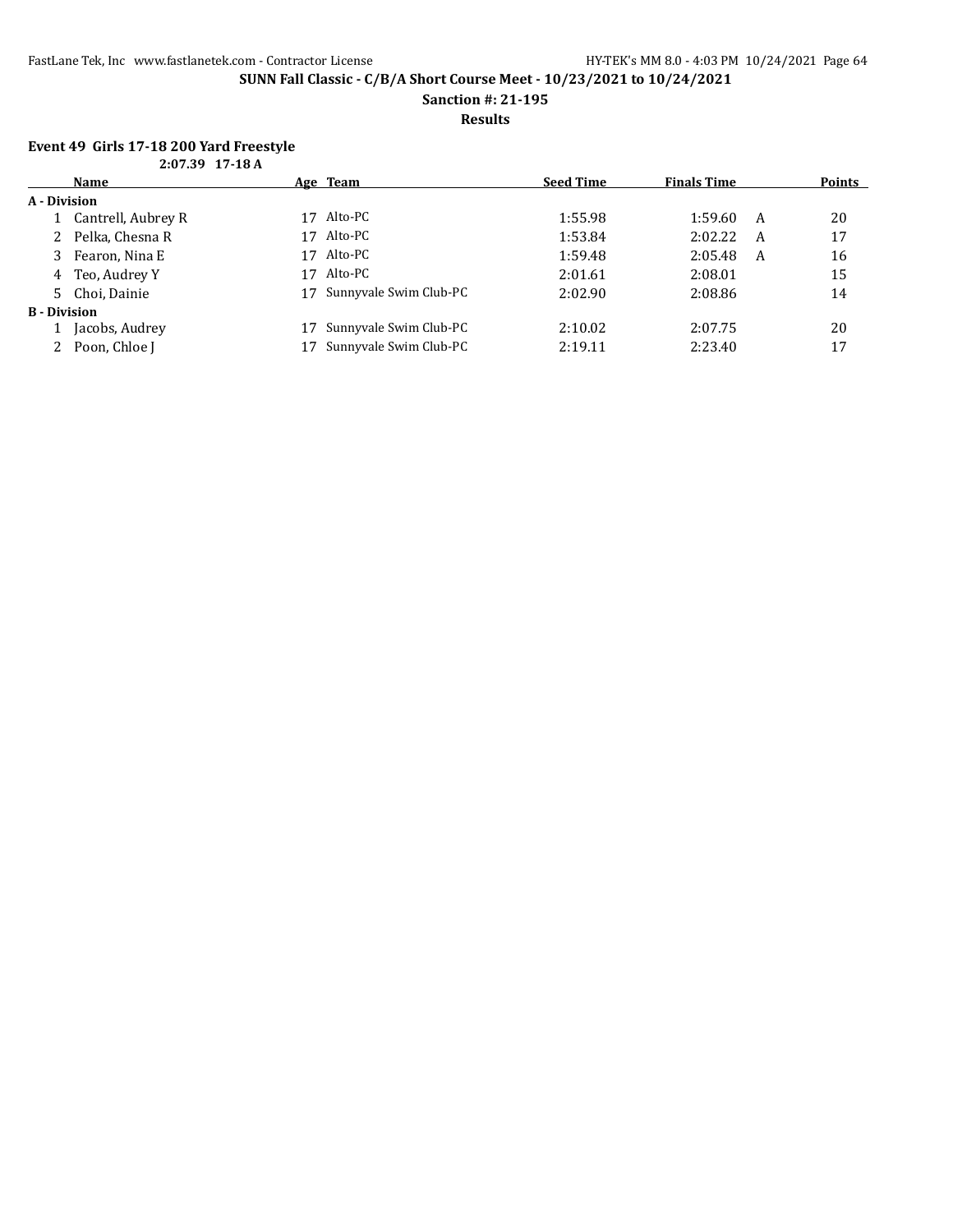**SUNN Fall Classic - C/B/A Short Course Meet - 10/23/2021 to 10/24/2021**

**Sanction #: 21-195**

**Results**

## **Event 49 Girls 19 & Over 200 Yard Freestyle**

| Name          | <b>Team</b><br>Age | <b>Seed Time</b> | <b>Finals Time</b> | <b>Points</b> |
|---------------|--------------------|------------------|--------------------|---------------|
| Yoon, Grace S | Alto-PC<br>1 Q     | 1:50.85          | 2:00.63            | 20            |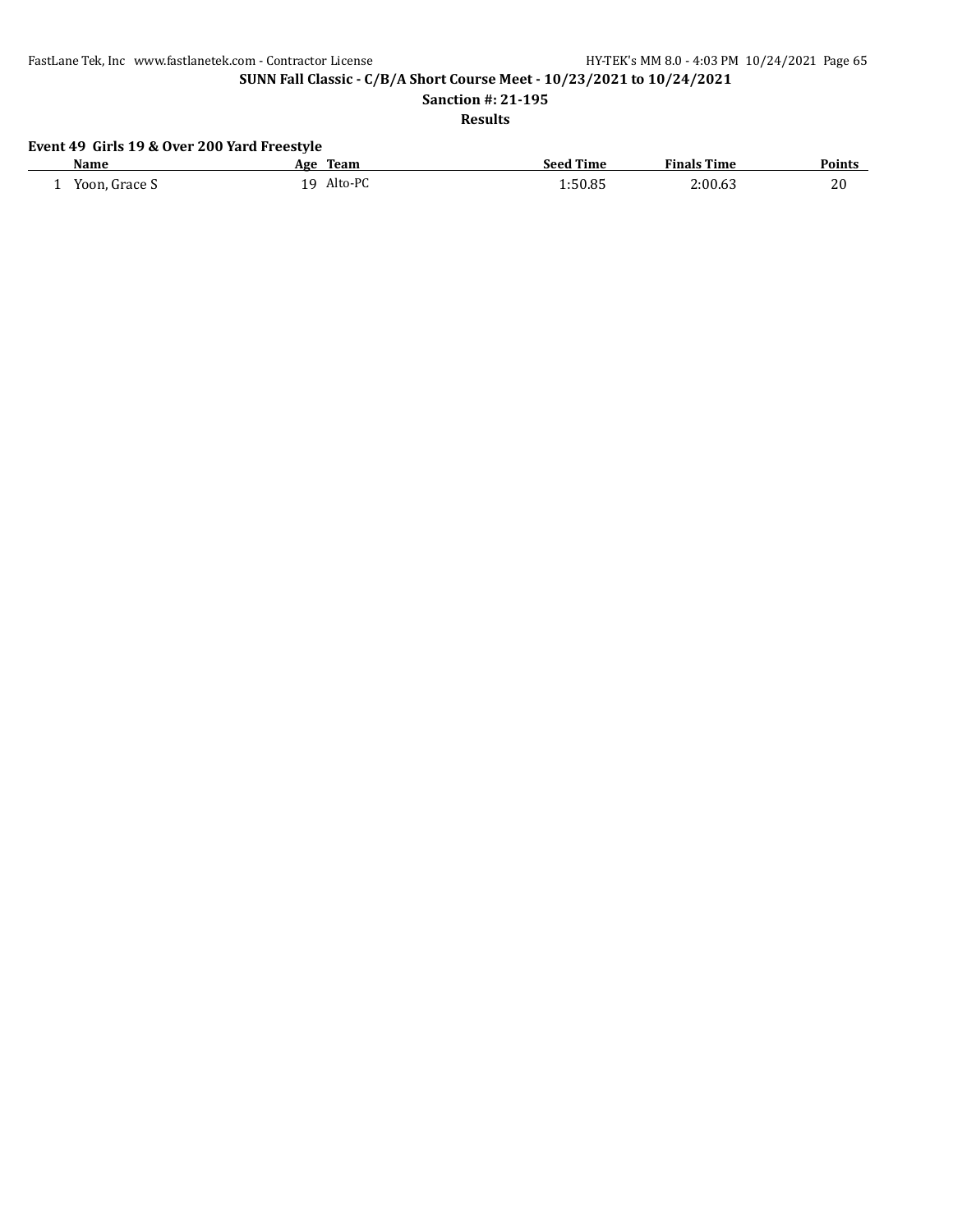**Sanction #: 21-195**

**Results**

#### **Event 50 Boys 15-16 200 Yard Freestyle**

|                     | $1:57.69$ 15-16 A        |    |                                   |                  |                    |   |               |
|---------------------|--------------------------|----|-----------------------------------|------------------|--------------------|---|---------------|
|                     | <b>Name</b>              |    | Age Team                          | <b>Seed Time</b> | <b>Finals Time</b> |   | <b>Points</b> |
| A - Division        |                          |    |                                   |                  |                    |   |               |
| 1                   | Zhang, Peter F           |    | 16 Alto-PC                        | 1:44.21          | 1:45.39            | A | 20            |
| 2                   | Gold, Evan A             |    | 16 Alto-PC                        | 1:45.79          | 1:46.68            | A | 17            |
| 3                   | Picard, Jackson W        |    | 16 Alto-PC                        | 1:45.22          | 1:47.24            | A | 16            |
| 4                   | Goya, Salvador           |    | 16 Alto-PC                        | 1:45.67          | 1:47.36            | A | 15            |
| 5                   | Collet, Seth J           |    | 15 Ladera Oaks-PC                 | 1:52.09          | 1:49.53            | A | 14            |
| 6                   | Cui, Andy C              |    | 15 Alto-PC                        | 1:48.71          | 1:50.12            | A | 13            |
| 7                   | Stoen, Jayden J          |    | 16 Alto-PC                        | 1:47.49          | 1:51.95            | A | 12            |
| 8                   | Cantrell, Kelson T       |    | 15 Alto-PC                        | 1:53.36          | 1:52.20            | A | 11            |
| 9                   | Jarvis, Isaiah W         |    | 15 Alto-PC                        | 1:52.34          | 1:52.92            | A | 9             |
| 10                  | Kajarekar, Saahil S      | 15 | Sunnyvale Swim Club-PC            | 1:56.48          | 1:54.42            | A | 7             |
| 11                  | Stegina, Trent J         |    | 16 Alto-PC                        | 1:45.65          | 1:55.33            | A | 6             |
| 12                  | Grant, Connor A          | 15 | Ladera Oaks-PC                    | 1:55.00          | 1:56.57            | A | 5             |
| 13                  | Shimomura, Steven J      |    | 15 Alto-PC                        | 1:51.98          | 1:57.15            | A | 4             |
| 14                  | Xiao-Rao, Kyle J         |    | 16 Alto-PC                        | 1:57.01          | 1:57.76            |   | 3             |
| <b>B</b> - Division |                          |    |                                   |                  |                    |   |               |
| 1                   | Picard, Landon C         |    | 15 Alto-PC                        | 2:00.06          | 1:50.21            | A | 20            |
| 2                   | Doddaballapur, Pramath V | 16 | Sunnyvale Swim Club-PC            | 2:03.67          | 1:52.08            | A | 17            |
| 3                   | Farnham, Max K           | 16 | Sunnyvale Swim Club-PC            | 1:59.27          | 1:56.63            | A | 16            |
| 4                   | Nelson, Drew S           | 16 | Solo Aquatics-PC                  | 2:03.05          | 1:58.64            |   | 15            |
| 5                   | Garcia, Ethan C          | 15 | Sunnyvale Swim Club-PC            | 2:02.42          | 2:02.08            |   | 14            |
| 6                   | Vinokurov, Grigory       |    | 15 Alto-PC                        | 2:06.06          | 2:05.05            |   | 13            |
| 7                   | Haiby, Ido               | 15 | Sunnyvale Swim Club-PC            | 2:07.00          | 2:06.35            |   | 12            |
| 8                   | Smith, Carson K          | 15 | DE Anza Cupertino Aquatics-PC     | 2:02.78          | 2:07.39            |   | 11            |
| *9                  | KO, Ryan B               | 15 | DE Anza Cupertino Aquatics-PC     | 2:13.62          | 2:12.38            |   | 8             |
| *9                  | Kunze Briseno, Adrian F  | 15 | Solo Aquatics-PC                  | 2:13.07          | 2:12.38            |   | 8             |
| 11                  | Davies, Kevin E          |    | 16 Sunnyvale Swim Club-PC         | 2:17.28          | 2:13.77            |   | 6             |
| <b>C</b> - Division |                          |    |                                   |                  |                    |   |               |
| 1                   | Guo, Jensen              |    | 16 Sunnyvale Swim Club-PC         | 2:23.04          | 2:11.29            |   | 20            |
| 2                   | Wang, Zan J              | 16 | Los Altos Mtn View Aquatics-PC    | 2:19.40          | 2:12.06            |   | 17            |
| 3                   | IM, Daniel               |    | 16 DE Anza Cupertino Aquatics-PC  | 2:17.30          | 2:18.41            |   | 16            |
| 4                   | Lim, Bryce K             |    | 15 Los Altos Mtn View Aquatics-PC | <b>NT</b>        | 2:39.41            |   | 15            |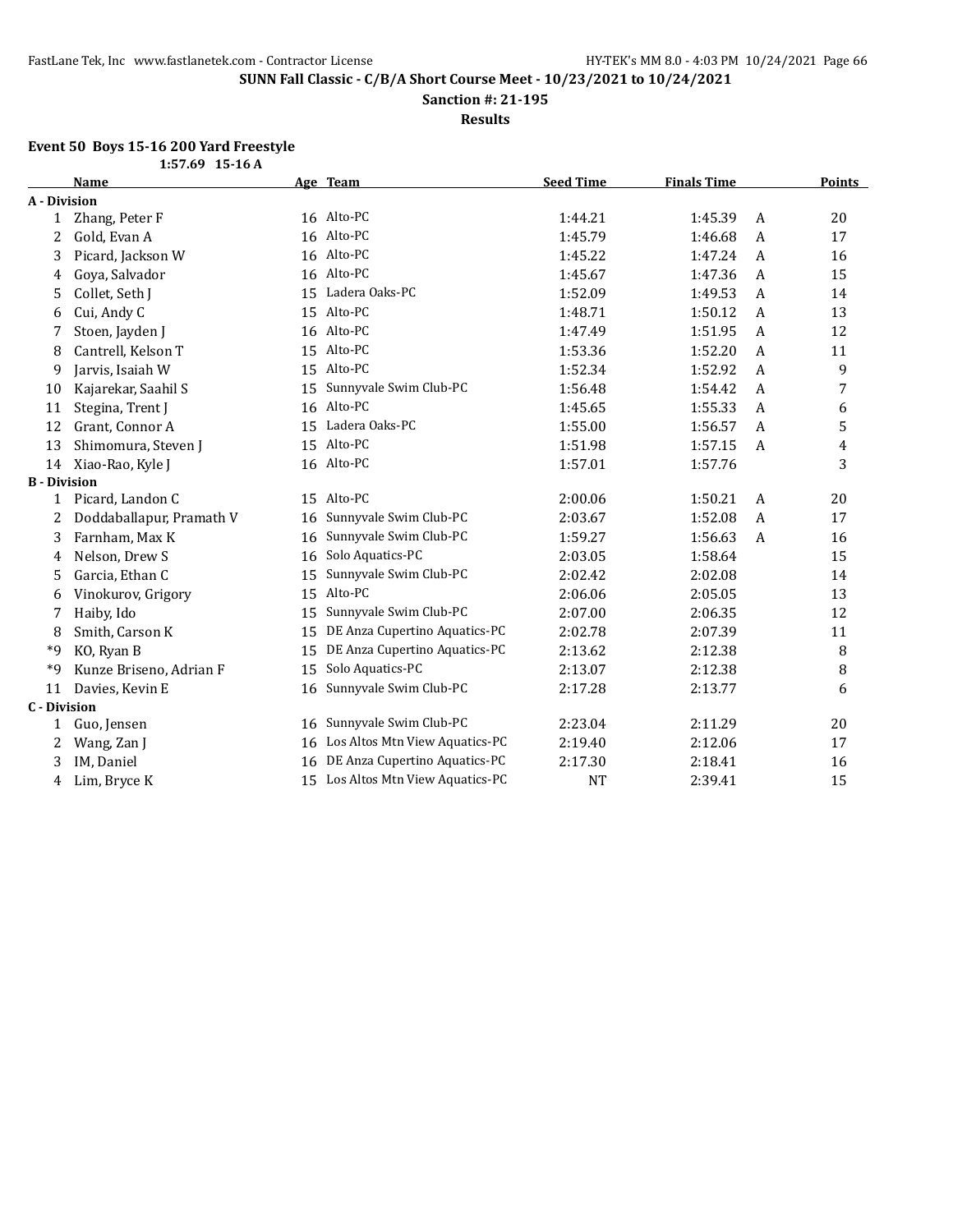**Sanction #: 21-195**

**Results**

### **Event 50 Boys 17-18 200 Yard Freestyle**

|                     | $1:55.39$ 17-18 A      |    |                                |                  |                    |   |               |
|---------------------|------------------------|----|--------------------------------|------------------|--------------------|---|---------------|
|                     | Name                   |    | Age Team                       | <b>Seed Time</b> | <b>Finals Time</b> |   | <b>Points</b> |
| A - Division        |                        |    |                                |                  |                    |   |               |
|                     | 1 NG, Jay Y            | 17 | Alto-PC                        | 1:47.08          | 1:52.78            | A | 20            |
|                     | 2 Zhang, Allen Y       |    | 18 Alto-PC                     | 1:51.11          | 1:56.40            |   | 17            |
| <b>B</b> - Division |                        |    |                                |                  |                    |   |               |
|                     | HU, Jason Y            | 17 | Alto-PC                        | 2:00.56          | 1:58.94            |   | 20            |
|                     | 2 Chong, Christopher M | 17 | Los Altos Mtn View Aquatics-PC | 2:02.24          | 2:02.14            |   | 17            |
|                     | 3 Shah, Jai R          | 17 | Alto-PC                        | 2:10.97          | 2:12.49            |   | 16            |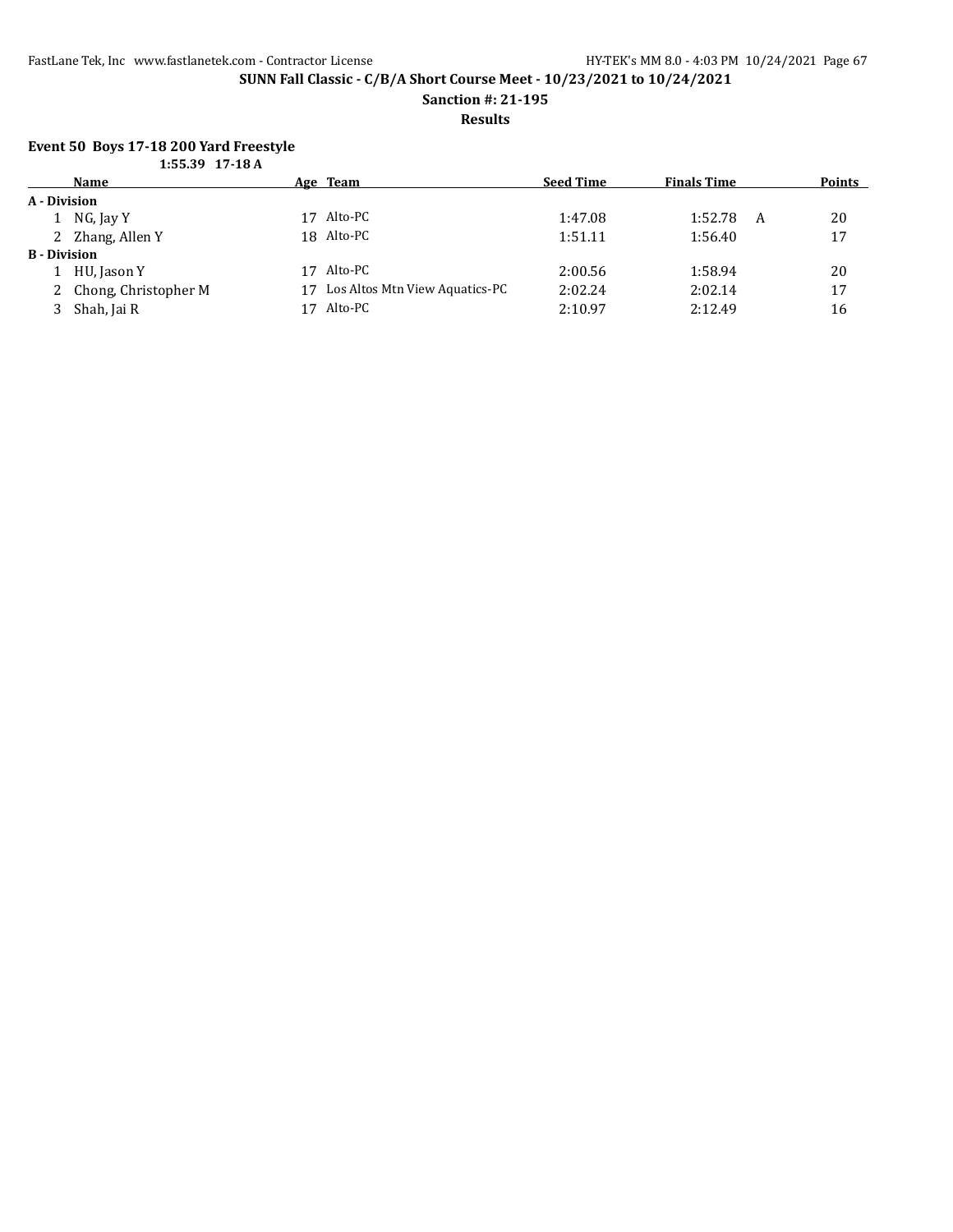**Sanction #: 21-195**

**Results**

## **Event 51 Girls 11-12 50 Yard Backstroke**

|                     | Name                      |    | Age Team                          | <b>Seed Time</b> | <b>Finals Time</b> |              | <b>Points</b>  |
|---------------------|---------------------------|----|-----------------------------------|------------------|--------------------|--------------|----------------|
| A - Division        |                           |    |                                   |                  |                    |              |                |
|                     | 1 Pham, Lan-Anh           | 12 | DE Anza Cupertino Aquatics-PC     | 31.04            | 31.53              | A            | 20             |
|                     | Chahal, Janam E           | 12 | Sunnyvale Swim Club-PC            | 32.69            | 32.55              | $\mathbf{A}$ | 17             |
| <b>B</b> - Division |                           |    |                                   |                  |                    |              |                |
| 1                   | Curran, Sophia M          |    | 12 Ladera Oaks-PC                 | 34.57            | 31.60              | A            | 20             |
| 2                   | Young, Clara H            | 11 | Ladera Oaks-PC                    | 33.67            | 32.93              |              | 17             |
| 3                   | Lee-Weinand, Katarina S   | 12 | DE Anza Cupertino Aquatics-PC     | 33.62            | 33.07              |              | 16             |
| 4                   | Scherrer, Louise M        | 11 | Otter Swim Club-PC                | 34.00            | 34.12              |              | 15             |
| 5                   | Seshaadri, Shreya         | 12 | DE Anza Cupertino Aquatics-PC     | 37.97            | 35.61              |              | 14             |
| 6                   | Chui, Eliana              | 11 | Los Altos Mtn View Aquatics-PC    | 35.37            | 35.70              |              | 13             |
| 7                   | Cherukumilli, Misha       | 12 | Otter Swim Club-PC                | 35.32            | 36.07              |              | 12             |
| 8                   | Fong, Joanne L            | 12 | DE Anza Cupertino Aquatics-PC     | 36.73            | 37.16              |              | 11             |
| 9                   | Stern, Giselle A          | 12 | Sunnyvale Swim Club-PC            | 37.65            | 38.33              |              | 9              |
| <b>C</b> - Division |                           |    |                                   |                  |                    |              |                |
| 1                   | Whitney, Julie            |    | 12 Los Altos Mtn View Aquatics-PC | 40.79            | 36.34              |              | 20             |
| 2                   | Seshaadri, Kaathya        | 12 | DE Anza Cupertino Aquatics-PC     | 38.95            | 36.39              |              | 17             |
| 3                   | Qian, Jasmine X           | 12 | Sunnyvale Swim Club-PC            | 40.37            | 36.60              |              | 16             |
| 4                   | Schmalzle, Julia M        | 12 | Ladera Oaks-PC                    | 41.01            | 36.68              |              | 15             |
| 5                   | Simon, Isla               | 11 | DE Anza Cupertino Aquatics-PC     | <b>NT</b>        | 36.69              |              | 14             |
| 6                   | Christensen, Julianne R   | 12 | Ladera Oaks-PC                    | 42.01            | 36.81              |              | 13             |
| 7                   | Zhang, Tina X             | 11 | DE Anza Cupertino Aquatics-PC     | 39.10            | 37.50              |              | 12             |
| 8                   | Seshaadri, Aarya          | 12 | DE Anza Cupertino Aquatics-PC     | 40.20            | 37.59              |              | 11             |
| 9                   | Liu, Alina Y              | 12 | Sunnyvale Swim Club-PC            | 39.56            | 37.77              |              | 9              |
| 10                  | Penaskovic, Shelby C      | 11 | DE Anza Cupertino Aquatics-PC     | 44.15            | 38.01              |              | 7              |
| 11                  | Habibi, Alexa             | 12 | Ladera Oaks-PC                    | 42.96            | 38.39              |              | 6              |
| 12                  | Dahl, Chloe X             | 12 | DE Anza Cupertino Aquatics-PC     | 43.01            | 38.51              |              | 5              |
| 13                  | Stenfort, Hope L          | 12 | DE Anza Cupertino Aquatics-PC     | 40.82            | 38.93              |              | 4              |
| 14                  | Estala Steclaru, Stefania | 12 | DE Anza Cupertino Aquatics-PC     | 41.70            | 39.10              |              | 3              |
| 15                  | Chin, Addelyn             | 12 | Sunnyvale Swim Club-PC            | 43.57            | 39.16              |              | $\overline{c}$ |
| 16                  | Malloy, Lila J            | 11 | Otter Swim Club-PC                | 43.22            | 39.67              |              | $\mathbf{1}$   |
| 17                  | Rowe, Tiergan J           | 11 | DE Anza Cupertino Aquatics-PC     | 39.62            | 39.97              |              |                |
| 18                  | Thompson, Dalia           | 11 | DE Anza Cupertino Aquatics-PC     | 42.84            | 40.01              |              |                |
| 19                  | Ballantyne, June C        | 11 | Sunnyvale Swim Club-PC            | 49.83            | 40.41              |              |                |
| 20                  | Parris, Maleia K          | 12 | DE Anza Cupertino Aquatics-PC     | 41.99            | 40.53              |              |                |
| 21                  | Chan, Katia W             |    | 12 Sunnyvale Swim Club-PC         | <b>NT</b>        | 40.65              |              |                |
| 22                  | Osipova, Margarita        |    | 11 Alto-PC                        | <b>NT</b>        | 40.88              |              |                |
| 23                  | Barajas, Juliana A        | 11 | Sunnyvale Swim Club-PC            | 47.04            | 42.45              |              |                |
| 24                  | Ahonen, Saana K           | 12 | Otter Swim Club-PC                | 46.49            | 42.59              |              |                |
| 25                  | Utz, Olivia               |    | 12 DE Anza Cupertino Aquatics-PC  | NT               | 42.63              |              |                |
| 26                  | Neben, Seraphina E        | 12 | Sunnyvale Swim Club-PC            | NT               | 42.68              |              |                |
| 27                  | Hanigal, Danielle         |    | 11 Alto-PC                        | NT               | 42.86              |              |                |
| 28                  | Kaur, Jasmine             | 11 | Alto-PC                           | <b>NT</b>        | 43.48              |              |                |
| 29                  | Han, Sarah H              | 12 | Otter Swim Club-PC                | 54.41            | 44.54              |              |                |
| 30                  | WU, Victoria              | 11 | DE Anza Cupertino Aquatics-PC     | NT               | 44.66              |              |                |
| 31                  | Han, Miru I               | 12 | Los Altos Mtn View Aquatics-PC    | 54.19            | 46.09              |              |                |
| 32                  | Ummaneni, Deetya          | 12 | DE Anza Cupertino Aquatics-PC     | NT               | 46.34              |              |                |
| 33                  | Chandrasekar, Shreya*     | 12 | Otter Swim Club-PC                | 55.13            | 47.35              |              |                |
| 34                  | Bjornsson, Julia I        | 11 | Sunnyvale Swim Club-PC            | NT               | 49.42              |              |                |
| 35                  | Lewis, Clara P            | 12 | Otter Swim Club-PC                | 49.06            | 49.76              |              |                |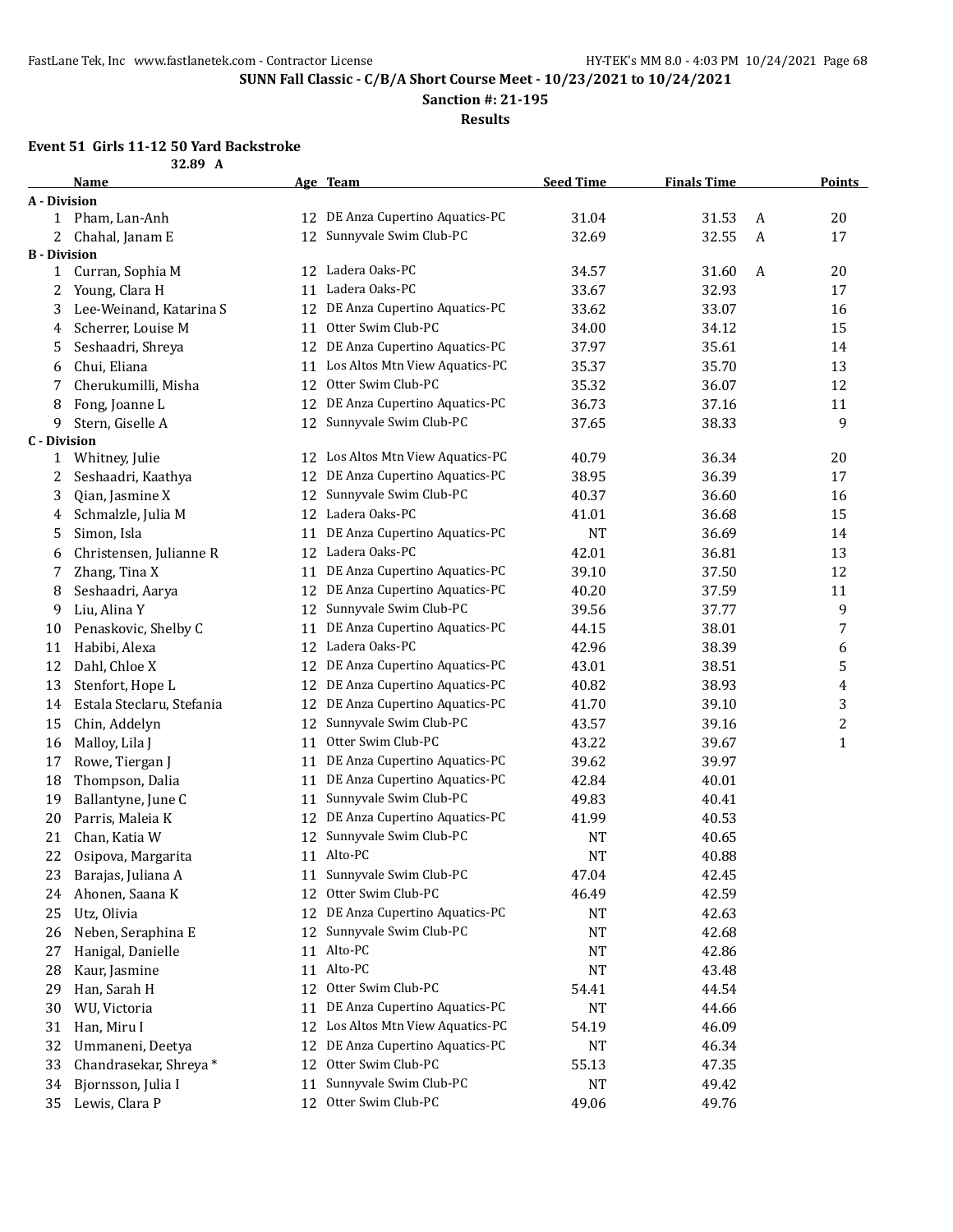**SUNN Fall Classic - C/B/A Short Course Meet - 10/23/2021 to 10/24/2021**

# **Sanction #: 21-195**

**Results**

### **C - Division ... (Event 51 Girls 11-12 50 Yard Backstroke)**

| <b>Name</b>             | Age Team                  | <b>Seed Time</b> | <b>Finals Time</b> | Points |
|-------------------------|---------------------------|------------------|--------------------|--------|
| 36 Chiamparino, Aubrie  | 11 Sunnyvale Swim Club-PC | NТ               | 49.89              |        |
| 37 Thomas, Katelyn      | 12 Sunnyvale Swim Club-PC | NT               | 53.25              |        |
| 38<br>Biornsson, Emma M | 11 Sunnyvale Swim Club-PC | NT               | 55.51              |        |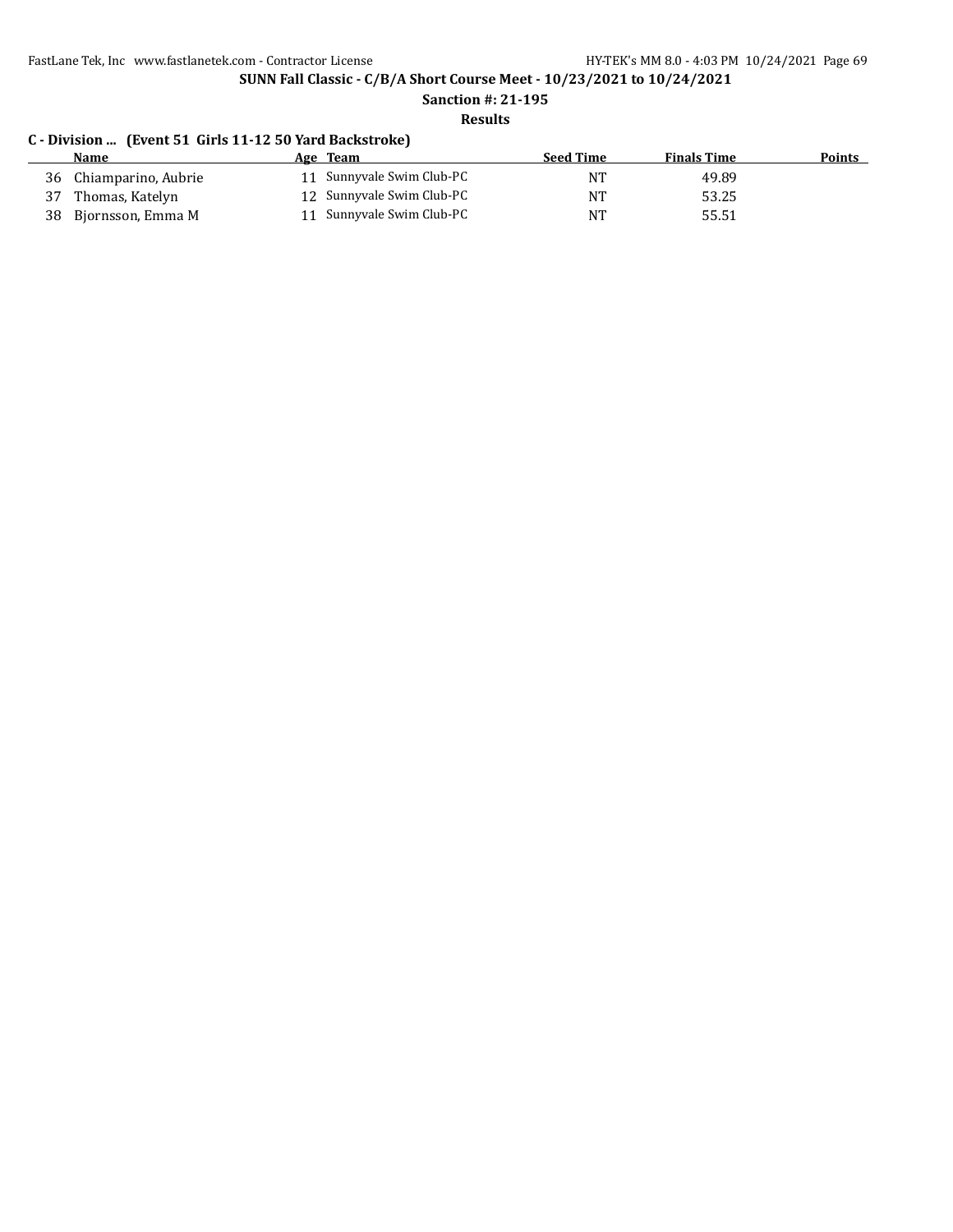**1:05.99 A**

**SUNN Fall Classic - C/B/A Short Course Meet - 10/23/2021 to 10/24/2021**

**Sanction #: 21-195**

**Results**

### **Event 53 Girls 13-14 100 Yard Butterfly**

|                     | Name                     |    | Age Team                         | <b>Seed Time</b> | <b>Finals Time</b> |   | <b>Points</b> |
|---------------------|--------------------------|----|----------------------------------|------------------|--------------------|---|---------------|
| A - Division        |                          |    |                                  |                  |                    |   |               |
|                     | 1 Zhao, Lucy             |    | 14 Alto-PC                       | 58.81            | 1:02.27            | A | 20            |
| <b>B</b> - Division |                          |    |                                  |                  |                    |   |               |
| $\mathbf{1}$        | Preuss, Hailey K         |    | 13 Alto-PC                       | 1:08.95          | 1:05.37            | A | 20            |
| 2                   | Charton, Thalea          | 13 | DE Anza Cupertino Aquatics-PC    | 1:07.62          | 1:07.99            |   | 17            |
| 3                   | Levin, Stacia J          | 14 | DE Anza Cupertino Aquatics-PC    | 1:07.95          | 1:08.48            |   | 16            |
| 4                   | Blanco-Sarmiento, Romina | 14 | DE Anza Cupertino Aquatics-PC    | 1:10.35          | 1:10.46            |   | 15            |
| 5                   | Lau, Emma T              |    | 14 DE Anza Cupertino Aquatics-PC | 1:10.33          | 1:10.50            |   | 14            |
| 6                   | Jeng, Keila I            |    | 14 Alto-PC                       | 1:13.29          | 1:10.68            |   | 13            |
| 7                   | Liou, Jane S             | 13 | Sunnyvale Swim Club-PC           | 1:09.78          | 1:10.74            |   | 12            |
| 8                   | Chen, Yoray I            | 13 | Alto-PC                          | 1:15.19          | 1:11.66            |   | 11            |
| 9                   | Arude, Nadia P           | 14 | Sunnyvale Swim Club-PC           | 1:13.84          | 1:12.61            |   | 9             |
| 10                  | Wong, Cadence E          | 14 | Ladera Oaks-PC                   | 1:08.16          | 1:14.00            |   | 7             |
| 11                  | Geng, Emma X             | 14 | Sunnyvale Swim Club-PC           | 1:14.11          | 1:14.27            |   | 6             |
| 12                  | LI, Katelyn A            | 13 | DE Anza Cupertino Aquatics-PC    | 1:12.96          | 1:14.28            |   | 5             |
| <b>C</b> - Division |                          |    |                                  |                  |                    |   |               |
| 1                   | Thompson, Sadie          | 13 | DE Anza Cupertino Aquatics-PC    | 1:19.62          | 1:19.02            |   | 20            |
| 2                   | Swaminathan, Samhita S   | 13 | Alto-PC                          | 1:25.90          | 1:19.89            |   | 17            |
| 3                   | Connaghan, Caroline S    | 13 | Alto-PC                          | <b>NT</b>        | 1:25.41            |   | 16            |
| 4                   | Ene, Mina C              | 13 | Alto-PC                          | 1:24.06          | 1:25.83            |   | 15            |
| 5                   | Yang, Kelsey E           | 13 | DE Anza Cupertino Aquatics-PC    | <b>NT</b>        | 1:27.69            |   | 14            |
| 6                   | Lojek, Sydney L          | 13 | Sunnyvale Swim Club-PC           | 1:36.50          | 1:28.74            |   | 13            |
| 7                   | Lashier, Peyton X        | 13 | DE Anza Cupertino Aquatics-PC    | <b>NT</b>        | 1:37.62            |   | 12            |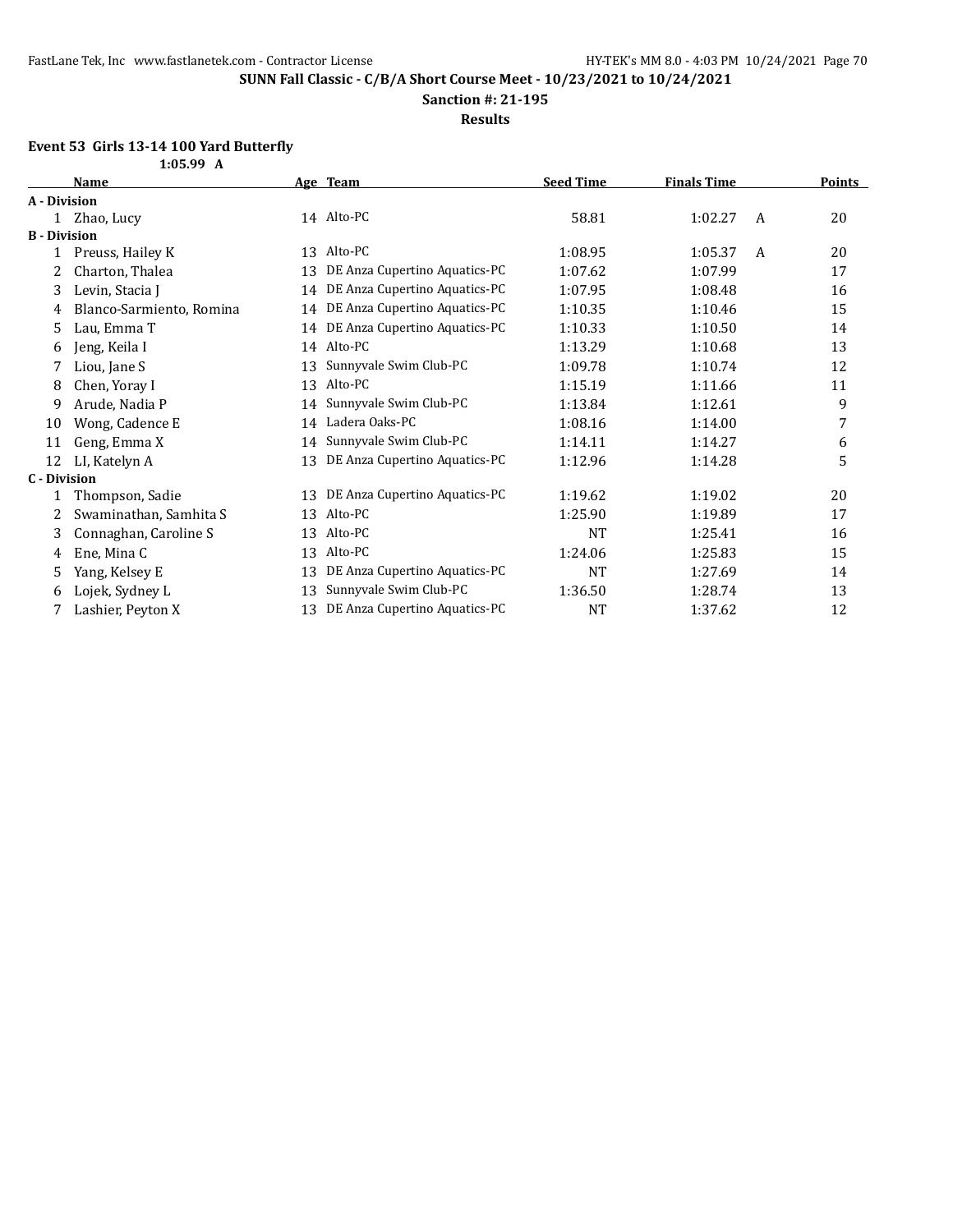**Sanction #: 21-195**

**Results**

#### **Event 54 Boys 13-14 100 Yard Butterfly**

|                     | $1:01.29$ A                |    |                                  |                  |                    |                |                         |
|---------------------|----------------------------|----|----------------------------------|------------------|--------------------|----------------|-------------------------|
|                     | Name                       |    | Age Team                         | <b>Seed Time</b> | <b>Finals Time</b> |                | <b>Points</b>           |
| A - Division        |                            |    |                                  |                  |                    |                |                         |
| $\mathbf{1}$        | Goya, Francisco            |    | 14 Alto-PC                       | 58.32            | 56.99              | A              | 20                      |
| 2                   | DO, Thomas V               | 14 | Sunnyvale Swim Club-PC           | 57.73            | 58.63              | A              | 17                      |
| 3                   | Lee-Weinand, Christopher H | 14 | DE Anza Cupertino Aquatics-PC    | 57.08            | 58.88              | A              | 16                      |
| 4                   | Hong, Jinu                 |    | 14 Alto-PC                       | 58.70            | 59.87              | A              | 15                      |
| 5                   | FU, Alvin                  |    | 13 Alto-PC                       | 1:00.63          | 1:00.32            | A              | 14                      |
| <b>B</b> - Division |                            |    |                                  |                  |                    |                |                         |
| 1                   | Bouali, Yassin I           |    | 14 DE Anza Cupertino Aquatics-PC | 1:06.43          | 1:00.67            | A              | 20                      |
| 2                   | Lavrenko, Dar              | 14 | Los Altos Mtn View Aquatics-PC   | 1:08.83          | 1:01.02            | $\overline{A}$ | 17                      |
| 3                   | Phan, Orion L              | 13 | Sunnyvale Swim Club-PC           | 1:06.84          | 1:01.75            |                | 16                      |
| 4                   | Byun, Justis L             |    | 14 Alto-PC                       | 1:01.66          | 1:02.22            |                | 15                      |
| 5                   | Pham, Andrew N             | 13 | Sunnyvale Swim Club-PC           | 1:09.74          | 1:03.10            |                | 14                      |
| 6                   | Meehan, James A            | 14 | Alto-PC                          | 1:02.31          | 1:03.15            |                | 13                      |
| 7                   | Naranjo, Ian P             | 14 | Alto-PC                          | 1:03.38          | 1:03.47            |                | 12                      |
| 8                   | Powell, Michael A          | 13 | Ladera Oaks-PC                   | 1:03.49          | 1:04.19            |                | 11                      |
| 9                   | Poon, Kaden                | 13 | Sunnyvale Swim Club-PC           | 1:05.50          | 1:05.93            |                | 9                       |
| 10                  | Mai, Benjamin J            | 13 | Alto-PC                          | 1:10.79          | 1:07.23            |                | 7                       |
| 11                  | Wang, Brandon              | 14 | DE Anza Cupertino Aquatics-PC    | 1:06.26          | 1:08.49            |                | 6                       |
| 12                  | Negi, Atiksh               |    | 13 Alto-PC                       | 1:06.77          | 1:08.76            |                | 5                       |
| 13                  | Kumar, Ryan                |    | 13 Alto-PC                       | 1:06.09          | 1:08.91            |                | $\overline{\mathbf{4}}$ |
| 14                  | Litsur, Eitan S            |    | 13 Ladera Oaks-PC                | 1:08.56          | 1:10.07            |                | 3                       |
| <b>C</b> - Division |                            |    |                                  |                  |                    |                |                         |
| 1                   | Yuan, Richard              | 14 | DE Anza Cupertino Aquatics-PC    | 1:34.19          | 1:01.55            |                | 20                      |
| 2                   | Yim, Taewon T              | 13 | DE Anza Cupertino Aquatics-PC    | 1:16.01          | 1:04.22            |                | 17                      |
| 3                   | Chan, Alexander C          | 13 | Sunnyvale Swim Club-PC           | 1:12.03          | 1:06.24            |                | 16                      |
| 4                   | Monsen, Conner J           | 14 | Sunnyvale Swim Club-PC           | 1:13.23          | 1:07.57            |                | 15                      |
| 5                   | Dogruer, Kerem N           | 14 | Sunnyvale Swim Club-PC           | <b>NT</b>        | 1:09.93            |                | 14                      |
| 6                   | Yee, Lucas                 | 13 | DE Anza Cupertino Aquatics-PC    | <b>NT</b>        | 1:10.12            |                | 13                      |
| 7                   | Hoffman Chande, Remi B     | 13 | Alto-PC                          | 1:12.00          | 1:10.25            |                | 12                      |
| 8                   | Akin, Cole P               | 13 | Alto-PC                          | 1:20.54          | 1:14.12            |                | 11                      |
| 9                   | Monsen, Kevin W            | 14 | Sunnyvale Swim Club-PC           | <b>NT</b>        | 1:18.36            |                | 9                       |
| 10                  | Yip, Andrew S              | 13 | Sunnyvale Swim Club-PC           | 1:30.01          | 1:24.85            |                | 7                       |

--- Karpman, Dario 14 Los Altos Mtn View Aquatics-PC NT NT DQ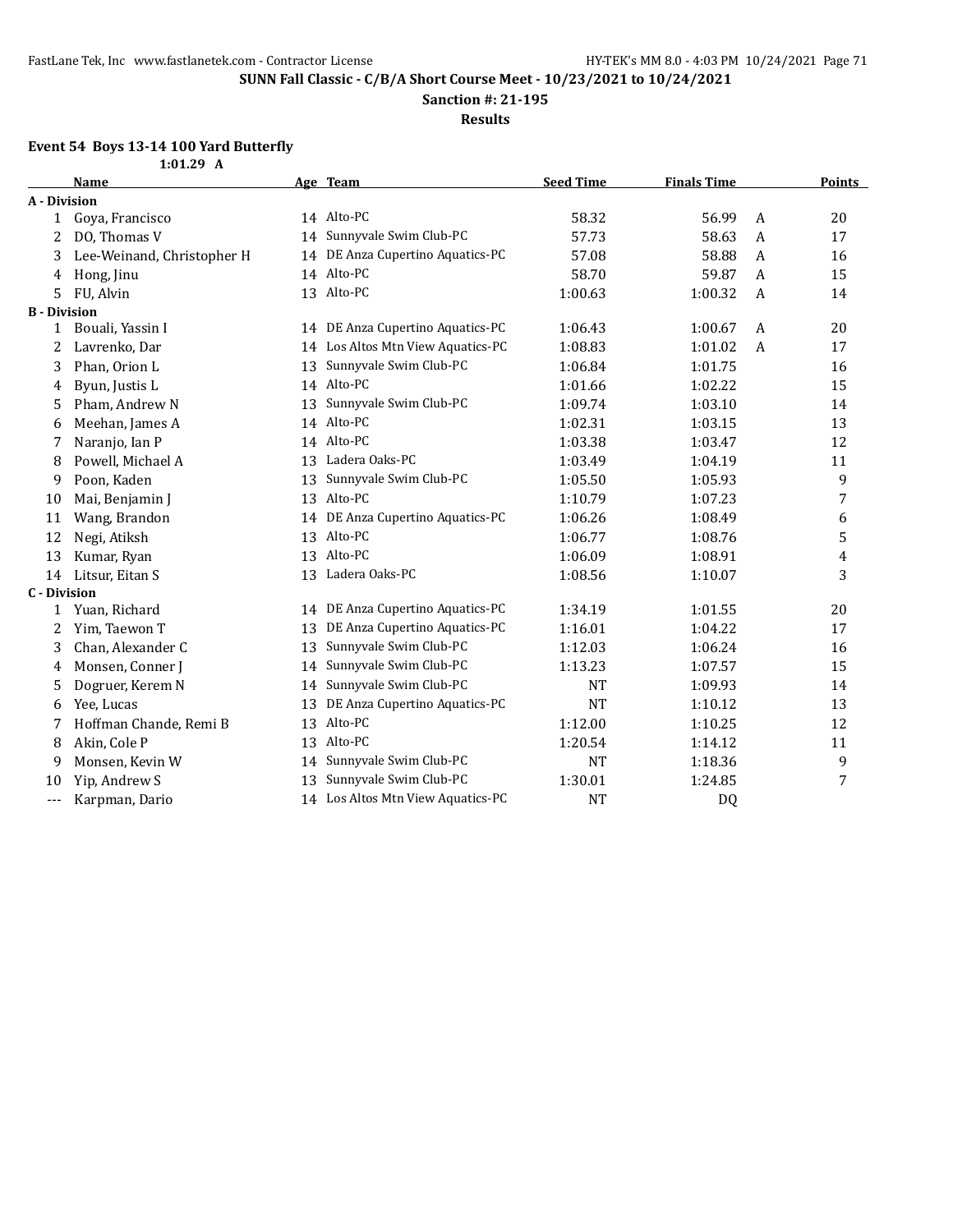**Sanction #: 21-195**

**Results**

#### **Event 55 Girls 15-16 100 Yard Butterfly**

|                     | $1:04.59$ 15-16 A    |    |                                |                  |                    |   |               |
|---------------------|----------------------|----|--------------------------------|------------------|--------------------|---|---------------|
|                     | Name                 |    | Age Team                       | <b>Seed Time</b> | <b>Finals Time</b> |   | <b>Points</b> |
| A - Division        |                      |    |                                |                  |                    |   |               |
|                     | Mina, Tristen E      | 16 | Sunnyvale Swim Club-PC         | 57.39            | 57.29              | A | 20            |
| 2                   | Pelka, Orla M        | 15 | Alto-PC                        | 1:01.83          | 1:01.21            | A | 17            |
| 3                   | Hegblom, Katherine E | 16 | Sunnyvale Swim Club-PC         | 1:01.67          | 1:01.46            | A | 16            |
| 4                   | Burdick, Alyssa E    | 15 | Alto-PC                        | 1:01.03          | 1:03.68            | A | 15            |
| 5.                  | Kumsa, Dena          | 16 | Alto-PC                        | 1:02.65          | 1:06.23            |   | 14            |
| 6                   | Guillerm, Camille    | 15 | Sunnyvale Swim Club-PC         | 1:04.30          | 1:07.68            |   | 13            |
| <b>B</b> - Division |                      |    |                                |                  |                    |   |               |
|                     | Yohida, Rinka        | 15 | Sunnyvale Swim Club-PC         | 1:05.00          | 1:03.14            | A | 20            |
| 2.                  | Charton, Amaris      | 15 | DE Anza Cupertino Aquatics-PC  | 1:05.02          | 1:03.54            | A | 17            |
| 3.                  | Lan, Aglaia          | 15 | Alto-PC                        | 1:04.73          | 1:05.81            |   | 16            |
| 4                   | McGovern, Kathryn J  | 16 | Sunnyvale Swim Club-PC         | 1:07.70          | 1:06.28            |   | 15            |
| 5.                  | Wong, Cherise H      | 16 | Ladera Oaks-PC                 | 1:05.91          | 1:07.81            |   | 14            |
| 6                   | Roohipour, Ava       | 15 | DE Anza Cupertino Aquatics-PC  | 1:10.99          | 1:14.90            |   | 13            |
| C - Division        |                      |    |                                |                  |                    |   |               |
|                     | Vogel, Abigail H     | 15 | Los Altos Mtn View Aquatics-PC | 1:26.03          | 1:25.77            |   | 20            |
|                     | Poon, Desiree A      | 15 | Sunnyvale Swim Club-PC         | 1:29.87          | 1:31.55            |   | 17            |
|                     | Yang, Audrey E       | 15 | DE Anza Cupertino Aquatics-PC  | 1:29.70          | 1:37.85            |   | 16            |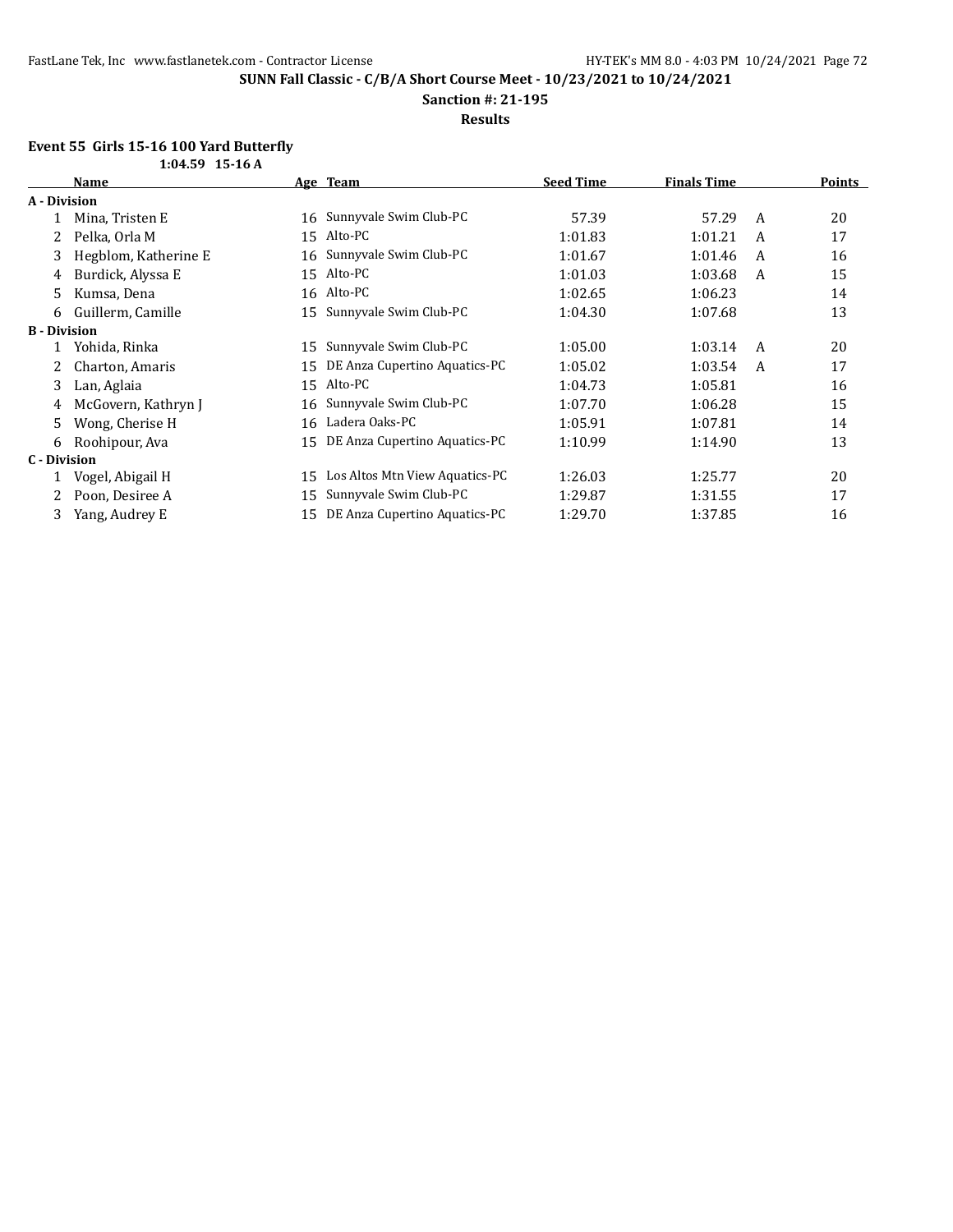**Sanction #: 21-195**

**Results**

#### **Event 55 Girls 17-18 100 Yard Butterfly 1:03.59 17-18 A**

| 1.0. 1.1. 1.1. 1.0 m |                       |    |                                |                  |                    |   |               |
|----------------------|-----------------------|----|--------------------------------|------------------|--------------------|---|---------------|
|                      | Name                  |    | Age Team                       | <b>Seed Time</b> | <b>Finals Time</b> |   | <b>Points</b> |
| A - Division         |                       |    |                                |                  |                    |   |               |
|                      | 1 Cantrell, Aubrey R  | 17 | Alto-PC                        | 59.43            | 1:01.36            | A | 20            |
|                      | 2 Pham, Minh-Anh      | 17 | DE Anza Cupertino Aquatics-PC  | 1:01.25          | 1:02.43            | A | 17            |
|                      | 3 Tambling, Ainsley J | 17 | Ladera Oaks-PC                 | 59.51            | 1:02.95            | A | 16            |
|                      | 4 Fearon, Nina E      | 17 | Alto-PC                        | 59.40            | 1:03.31            | A | 15            |
|                      | 5 Pelka, Chesna R     | 17 | Alto-PC                        | 58.62            | 1:04.64            |   | 14            |
| <b>B</b> - Division  |                       |    |                                |                  |                    |   |               |
|                      | 1 Jacobs, Audrey      |    | Sunnyvale Swim Club-PC         | 1:04.65          | 1:04.77            |   | 20            |
|                      | 2 Choi, Sooinie       |    | Sunnyvale Swim Club-PC         | 1:05.96          | 1:11.27            |   | 17            |
| C - Division         |                       |    |                                |                  |                    |   |               |
|                      | Aronovitz, Lillian R  |    | Los Altos Mtn View Aquatics-PC | 1:14.30          | 1:11.04            |   | 20            |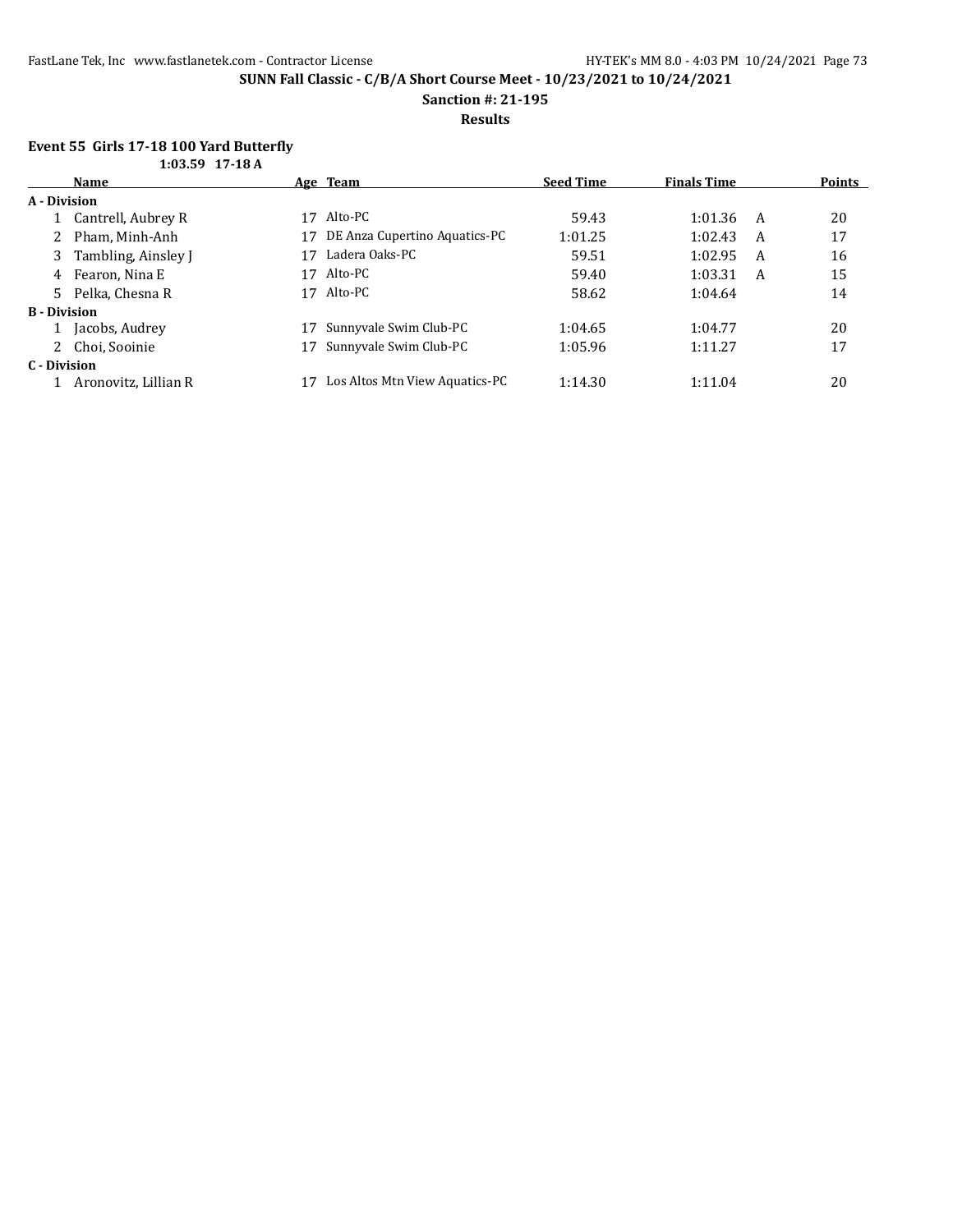FastLane Tek, Inc www.fastlanetek.com - Contractor License HY-TEK's MM 8.0 - 4:03 PM 10/24/2021 Page 74

**SUNN Fall Classic - C/B/A Short Course Meet - 10/23/2021 to 10/24/2021**

**Sanction #: 21-195**

**Results**

# **Event 55 Girls 19 & Over 100 Yard Butterfly**

| Name               | Team<br>Age    | <b>Seed Time</b> | <b>Finals Time</b> | <b>Points</b> |
|--------------------|----------------|------------------|--------------------|---------------|
| Yoon, Grace S<br>- | Alto-PC<br>1 Q | 55.92            | 1:00.72            | 20            |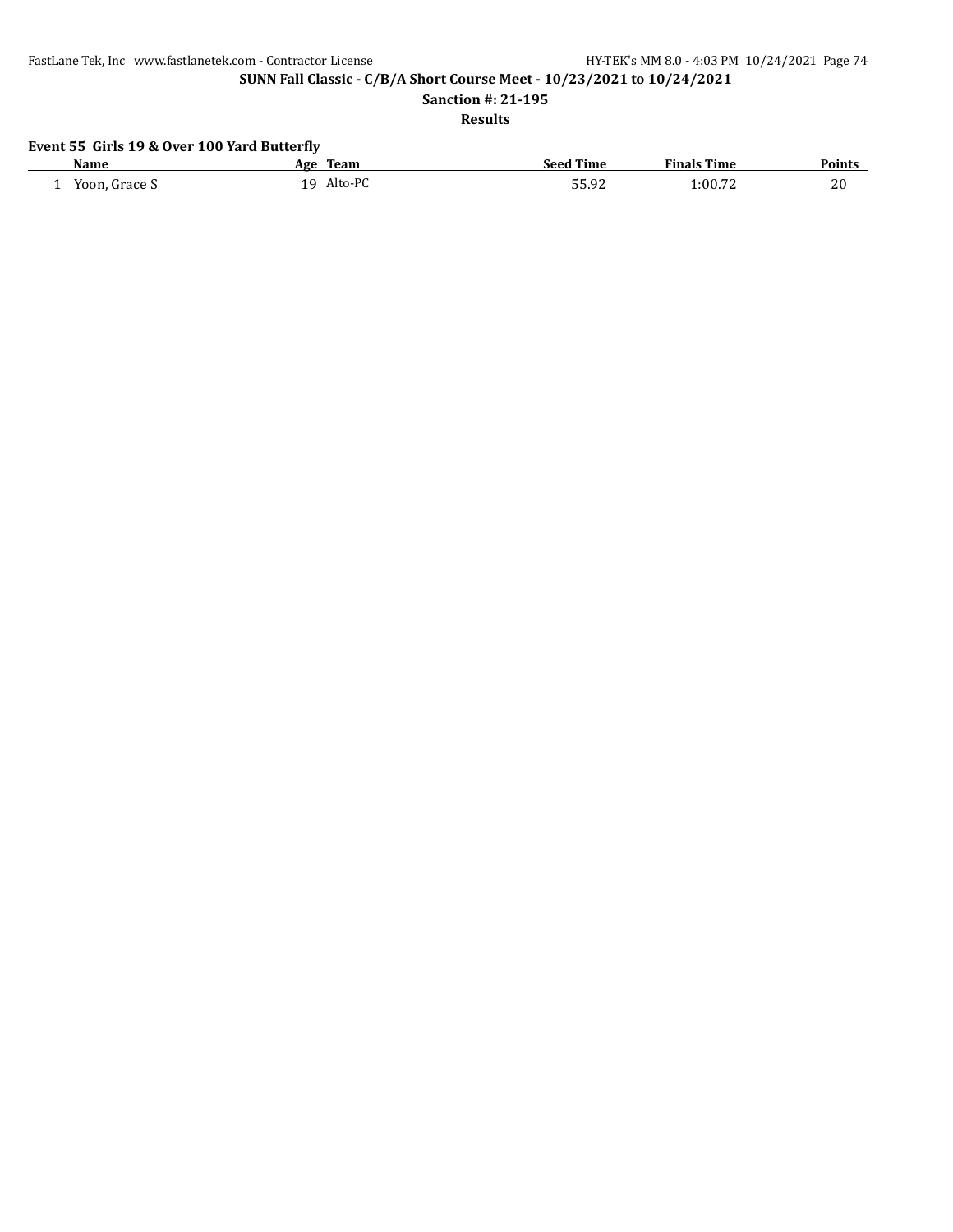**Sanction #: 21-195**

**Results**

## **Event 56 Boys 15-16 100 Yard Butterfly**

| 58.59 15-16 A       |                          |    |                                |                  |                    |   |               |
|---------------------|--------------------------|----|--------------------------------|------------------|--------------------|---|---------------|
|                     | Name                     |    | Age Team                       | <b>Seed Time</b> | <b>Finals Time</b> |   | <b>Points</b> |
| A - Division        |                          |    |                                |                  |                    |   |               |
| 1                   | Gold, Evan A             |    | 16 Alto-PC                     | 50.28            | 51.71              | A | 20            |
|                     | Zhang, Peter F           | 16 | Alto-PC                        | 50.70            | 52.09              | A | 17            |
| 3                   | Huang, Kyle              | 16 | Sunnyvale Swim Club-PC         | 53.72            | 52.48              | A | 16            |
| 4                   | Picard, Jackson W        | 16 | Alto-PC                        | 51.17            | 53.61              | A | 15            |
| 5                   | Goya, Salvador           | 16 | Alto-PC                        | 52.59            | 53.67              | A | 14            |
| 6                   | Cui, Andy C              | 15 | Alto-PC                        | 54.39            | 53.95              | A | 13            |
| 7                   | Doddaballapur, Pramath V | 16 | Sunnyvale Swim Club-PC         | 57.86            | 56.35              | A | 12            |
| 8                   | Collet, Seth J           | 15 | Ladera Oaks-PC                 | 55.53            | 56.61              | A | 11            |
| 9                   | Grant, Connor A          | 15 | Ladera Oaks-PC                 | 55.33            | 56.92              | A | 9             |
| 10                  | Sayson, Elijah P         | 16 | DE Anza Cupertino Aquatics-PC  | 56.12            | 57.13              | A | 7             |
| 11                  | Shimomura, Steven J      |    | 15 Alto-PC                     | 57.27            | 57.44              | A | 6             |
| <b>B</b> - Division |                          |    |                                |                  |                    |   |               |
| 1                   | Kajarekar, Saahil S      | 15 | Sunnyvale Swim Club-PC         | 1:00.06          | 57.10              | A | 20            |
| 2                   | Lyon, Samuel K           | 15 | Los Altos Mtn View Aquatics-PC | 1:04.17          | 58.17              | A | 17            |
| 3                   | Xiao-Rao, Kyle J         | 16 | Alto-PC                        | 59.87            | 58.83              |   | 16            |
| 4                   | Chin, Ethan C            | 16 | Sunnyvale Swim Club-PC         | 1:00.95          | 1:00.81            |   | 15            |
| 5                   | Jarvis, Isaiah W         | 15 | Alto-PC                        | 1:00.32          | 1:01.66            |   | 14            |
| 6                   | Farnham, Max K           | 16 | Sunnyvale Swim Club-PC         | 1:02.89          | 1:01.78            |   | 13            |
| 7                   | Garcia, Ethan C          | 15 | Sunnyvale Swim Club-PC         | 1:05.57          | 1:02.74            |   | 12            |
| 8                   | Vinokurov, Grigory       | 15 | Alto-PC                        | 1:02.55          | 1:03.97            |   | 11            |
| 9                   | Chong, Nicholas M        | 15 | Los Altos Mtn View Aquatics-PC | 1:04.88          | 1:05.50            |   | 9             |
| <b>C</b> - Division |                          |    |                                |                  |                    |   |               |
|                     | Silverman, Zachary L     | 15 | Los Altos Mtn View Aquatics-PC | 1:09.99          | 1:05.70            |   | 20            |
|                     | IM, Daniel               | 16 | DE Anza Cupertino Aquatics-PC  | 1:15.32          | 1:12.52            |   | 17            |
| 3                   | Lim, Bryce K             | 15 | Los Altos Mtn View Aquatics-PC | <b>NT</b>        | 1:29.90            |   | 16            |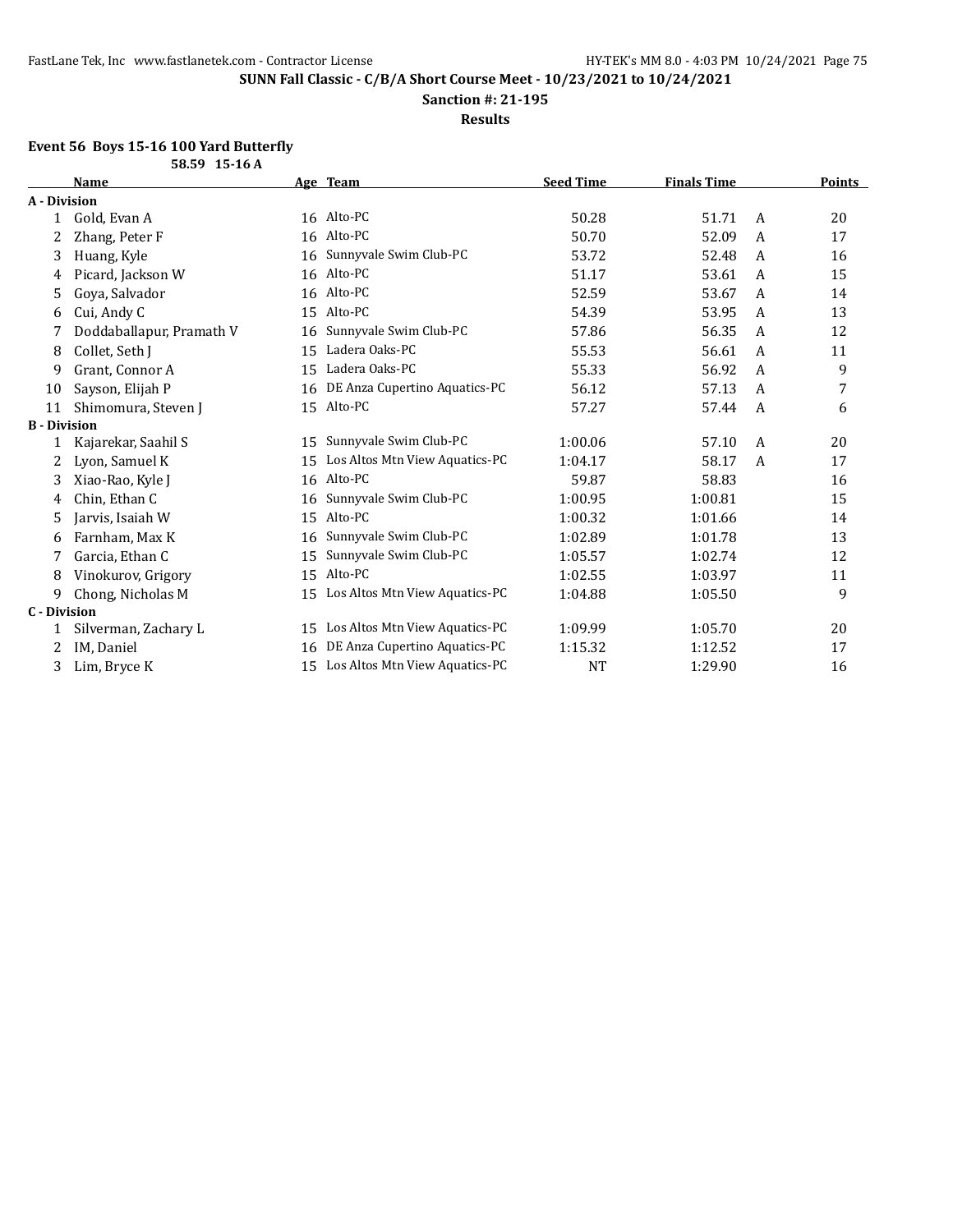**Sanction #: 21-195**

**Results**

#### **Event 56 Boys 17-18 100 Yard Butterfly 56.49 17-18 A**

| 50.49 1/-18A        |                      |     |                                |                  |                    |   |               |  |
|---------------------|----------------------|-----|--------------------------------|------------------|--------------------|---|---------------|--|
|                     | Name                 |     | Age Team                       | <b>Seed Time</b> | <b>Finals Time</b> |   | <b>Points</b> |  |
| A - Division        |                      |     |                                |                  |                    |   |               |  |
|                     | Flesner, Nathan T    |     | 17 Sunnyvale Swim Club-PC      | 54.90            | 54.69              | A | 20            |  |
|                     | 2 Zhang, Allen Y     |     | 18 Alto-PC                     | 52.42            | 55.76              | A | 17            |  |
|                     | 3 Kundu, Nilay       | 17. | DE Anza Cupertino Aquatics-PC  | 55.40            | 56.10              | A | 16            |  |
| <b>B</b> - Division |                      |     |                                |                  |                    |   |               |  |
|                     | Chong, Christopher M |     | Los Altos Mtn View Aquatics-PC | 56.89            | 59.41              |   | 20            |  |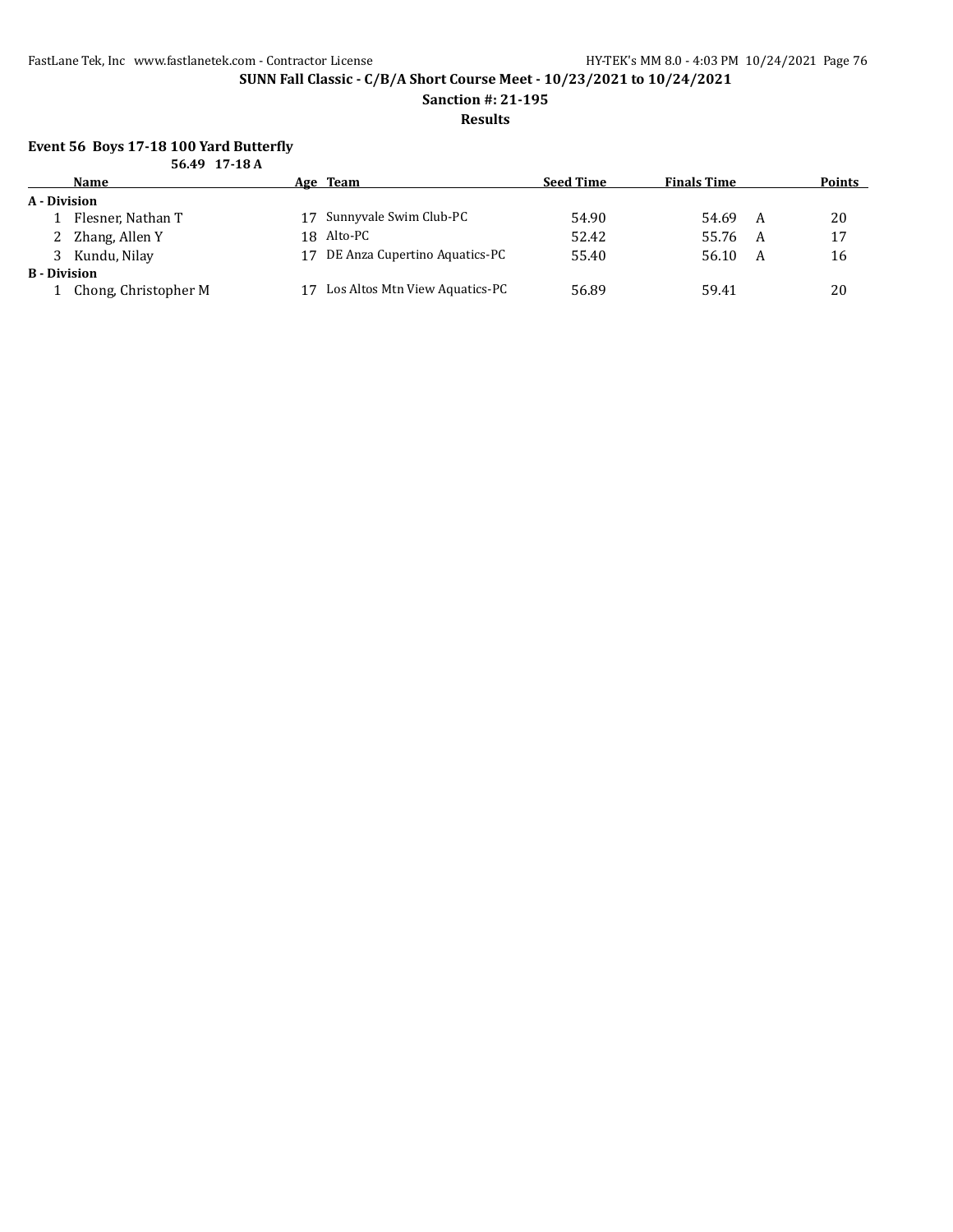**Sanction #: 21-195**

**Results**

## **Event 57 Girls 11-12 200 Yard Butterfly**

| 2:34.99 A           |                    |    |                                |                  |                    |   |               |
|---------------------|--------------------|----|--------------------------------|------------------|--------------------|---|---------------|
|                     | Name               |    | Age Team                       | <b>Seed Time</b> | <b>Finals Time</b> |   | <b>Points</b> |
| A - Division        |                    |    |                                |                  |                    |   |               |
|                     | Fanucchi, Lauren E |    | 12 Alto-PC                     | 2:28.03          | 2:19.54            | A | 20            |
|                     | Rutter, Violet S   |    | 11 Alto-PC                     | 2:27.55          | 2:27.35            | A | 17            |
| <b>B</b> - Division |                    |    |                                |                  |                    |   |               |
|                     | Whitney, Julie     | 12 | Los Altos Mtn View Aquatics-PC | 2:46.62          | 2:48.87            |   | 20            |
| 2                   | Lin, Zoey C        |    | 11 Alto-PC                     | 2:43.03          | 2:53.11            |   | 17            |
| 3                   | FU, Katherine      |    | 11 Alto-PC                     | 3:00.05          | 2:59.14            |   | 16            |
| C - Division        |                    |    |                                |                  |                    |   |               |
|                     | Byrne, Maren C     | 12 | Alto-PC                        | <b>NT</b>        | 2:28.81            | A | 20            |
|                     | Rosenfeld, Ella    |    | 12 Alto-PC                     | 3:44.36          | 2:50.56            |   | 17            |
| 3                   | HE, Jasmine S      |    | 11 Alto-PC                     | 3:01.86          | 3:02.62            |   | 16            |
| 4                   | MI, Audrey Y       |    | 12 Alto-PC                     | NT               | 3:07.84            |   | 15            |
| 5                   | Chang, Elise       |    | 12 Alto-PC                     | <b>NT</b>        | 3:09.13            |   | 14            |
| 6                   | Enderes, Sarah     |    | 12 Alto-PC                     | NT               | 3:20.89            |   | 13            |
|                     | Arwatz, Tal        | 11 | Los Altos Mtn View Aquatics-PC | NT               | 3:29.45            |   | 12            |
| $---$               | Rowe, Tiergan J    | 11 | DE Anza Cupertino Aquatics-PC  | <b>NT</b>        | DQ                 |   |               |
| $---$               | Picard, Naomi L    | 11 | Alto-PC                        | <b>NT</b>        | D <sub>0</sub>     |   |               |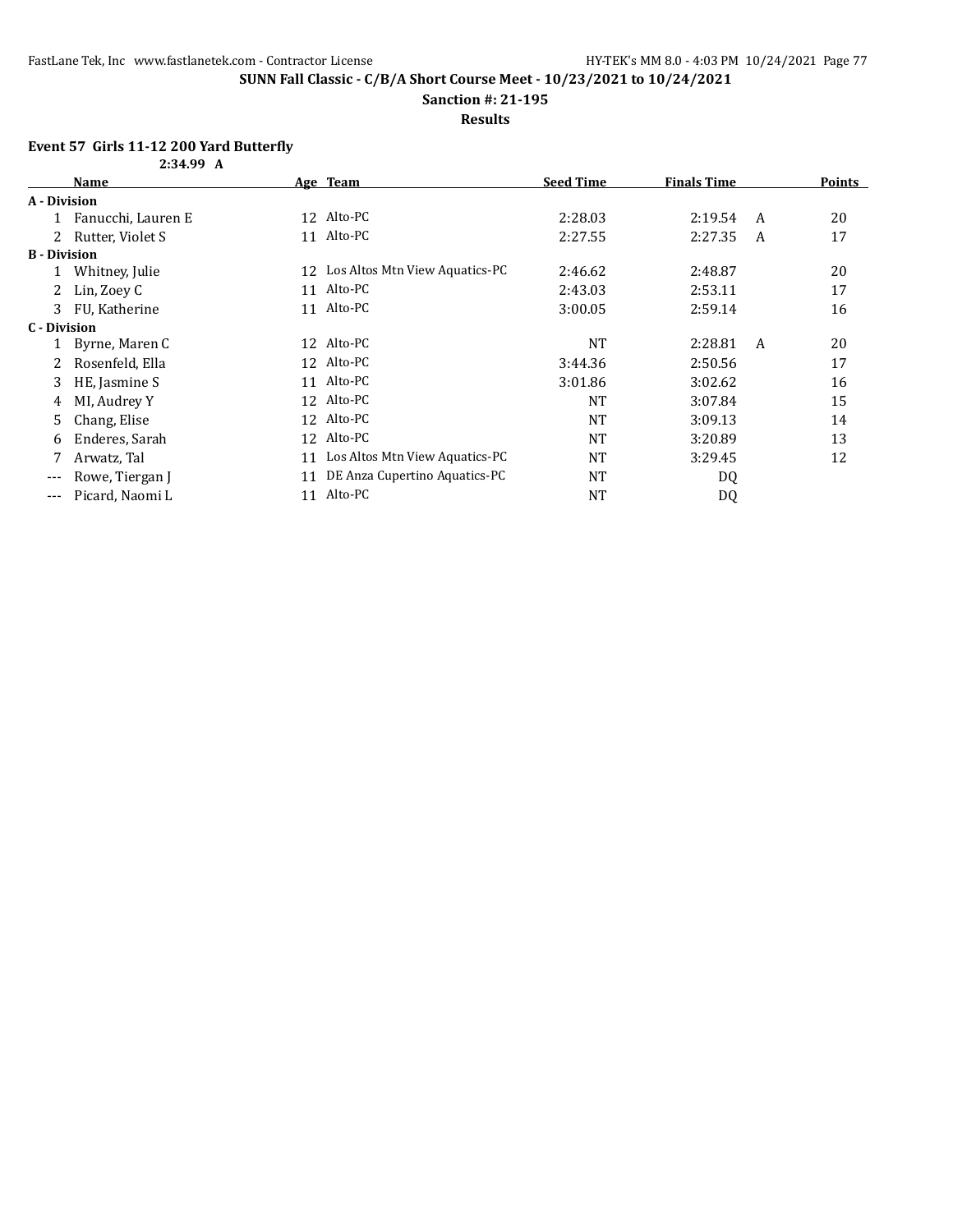**Sanction #: 21-195**

**Results**

# **Event 59 Girls 13-14 100 Yard Freestyle**

|                     | $1:00.69$ A                 |    |                                  |                  |                    |                |                |
|---------------------|-----------------------------|----|----------------------------------|------------------|--------------------|----------------|----------------|
|                     | <b>Name</b>                 |    | Age Team                         | <b>Seed Time</b> | <b>Finals Time</b> |                | <b>Points</b>  |
| <b>A</b> - Division |                             |    |                                  |                  |                    |                |                |
| 1                   | Chen, Heidi I               |    | 13 Ladera Oaks-PC                | 57.90            | 57.56              | $\mathbf{A}$   | 20             |
| 2                   | Levin, Liliana M            | 13 | DE Anza Cupertino Aquatics-PC    | 1:00.08          | 59.52              | $\overline{A}$ | 17             |
| 3                   | Kurotori, Annika M          | 14 | DE Anza Cupertino Aquatics-PC    | 1:00.39          | 59.98              | A              | 16             |
| 4                   | Blanco-Sarmiento, Romina    | 14 | DE Anza Cupertino Aquatics-PC    | 59.93            | 1:01.69            |                | 15             |
| <b>B</b> - Division |                             |    |                                  |                  |                    |                |                |
| 1                   | Wang, Karina I              | 13 | Sunnyvale Swim Club-PC           | 1:01.15          | 1:00.02            | A              | 20             |
| 2                   | Levin, Stacia J             | 14 | DE Anza Cupertino Aquatics-PC    | 1:01.76          | 1:00.69            | $\mathbf{A}$   | 17             |
| 3                   | Liou, Jane S                | 13 | Sunnyvale Swim Club-PC           | 1:09.46          | 1:01.03            |                | 16             |
| 4                   | Geng, Emma X                | 14 | Sunnyvale Swim Club-PC           | 1:00.95          | 1:01.27            |                | 15             |
| 5                   | Charton, Thalea             | 13 | DE Anza Cupertino Aquatics-PC    | 1:01.00          | 1:02.08            |                | 14             |
| 6                   | Arude, Nadia P              | 14 | Sunnyvale Swim Club-PC           | 1:02.47          | 1:03.67            |                | 13             |
| 7                   | Wong, Cadence E             |    | 14 Ladera Oaks-PC                | 1:01.54          | 1:03.71            |                | 12             |
| 8                   | Bucci, Marisol F            | 14 | DE Anza Cupertino Aquatics-PC    | 1:03.09          | 1:04.17            |                | 11             |
| 9                   | Habibi, Isabel M            | 14 | Ladera Oaks-PC                   | 1:08.23          | 1:06.13            |                | 9              |
| 10                  | Kuhn, Victoria C            | 13 | DE Anza Cupertino Aquatics-PC    | 1:04.83          | 1:06.83            |                | 7              |
| 11                  | Ganjoo Baumbach, Michelle D | 14 | Sunnyvale Swim Club-PC           | 1:08.30          | 1:09.11            |                | 6              |
| 12                  | Thompson, Sadie             | 13 | DE Anza Cupertino Aquatics-PC    | 1:09.88          | 1:10.92            |                | 5              |
| <b>C</b> - Division |                             |    |                                  |                  |                    |                |                |
| 1                   | Payne, Lia C                |    | 13 DE Anza Cupertino Aquatics-PC | 1:12.86          | 1:05.44            |                | 20             |
| 2                   | Connaghan, Caroline S       |    | 13 Alto-PC                       | <b>NT</b>        | 1:09.20            |                | 17             |
| 3                   | Sheridan, Julianne          | 13 | Sunnyvale Swim Club-PC           | <b>NT</b>        | 1:12.83            |                | 16             |
| 4                   | Ballantyne, Nora G          | 14 | Sunnyvale Swim Club-PC           | 1:16.73          | 1:13.32            |                | 15             |
| 5                   | Miyai, Alyssa J             | 13 | Sunnyvale Swim Club-PC           | 1:19.59          | 1:14.02            |                | 14             |
| 6                   | Gallagher, Christy E        | 14 | Sunnyvale Swim Club-PC           | 1:22.85          | 1:14.99            |                | 13             |
| 7                   | Lojek, Sydney L             | 13 | Sunnyvale Swim Club-PC           | 1:25.76          | 1:15.21            |                | 12             |
| 8                   | Brito, Camila               | 14 | Los Altos Mtn View Aquatics-PC   | 1:40.88          | 1:15.43            |                | 11             |
| 9                   | Diep, Sara C                | 13 | Sunnyvale Swim Club-PC           | 1:15.96          | 1:15.54            |                | 9              |
| 10                  | Chang, Allison H            | 13 | DE Anza Cupertino Aquatics-PC    | 1:13.79          | 1:16.30            |                | 7              |
| 11                  | Sliesoraitis, Maria-clara L | 13 | Los Altos Mtn View Aquatics-PC   | 1:30.25          | 1:16.40            |                | 6              |
| 12                  | Hekmatnejad, Kimia J        | 13 | Sunnyvale Swim Club-PC           | 1:40.01          | 1:17.69            |                | 5              |
| 13                  | Becer, Didem C              | 13 | Sunnyvale Swim Club-PC           | 1:28.44          | 1:18.30            |                | 4              |
| 14                  | Lashier, Peyton X           | 13 | DE Anza Cupertino Aquatics-PC    | <b>NT</b>        | 1:20.04            |                | 3              |
| 15                  | Sangrujee, Iona A           | 13 | Sunnyvale Swim Club-PC           | 1:38.12          | 1:32.77            |                | $\overline{c}$ |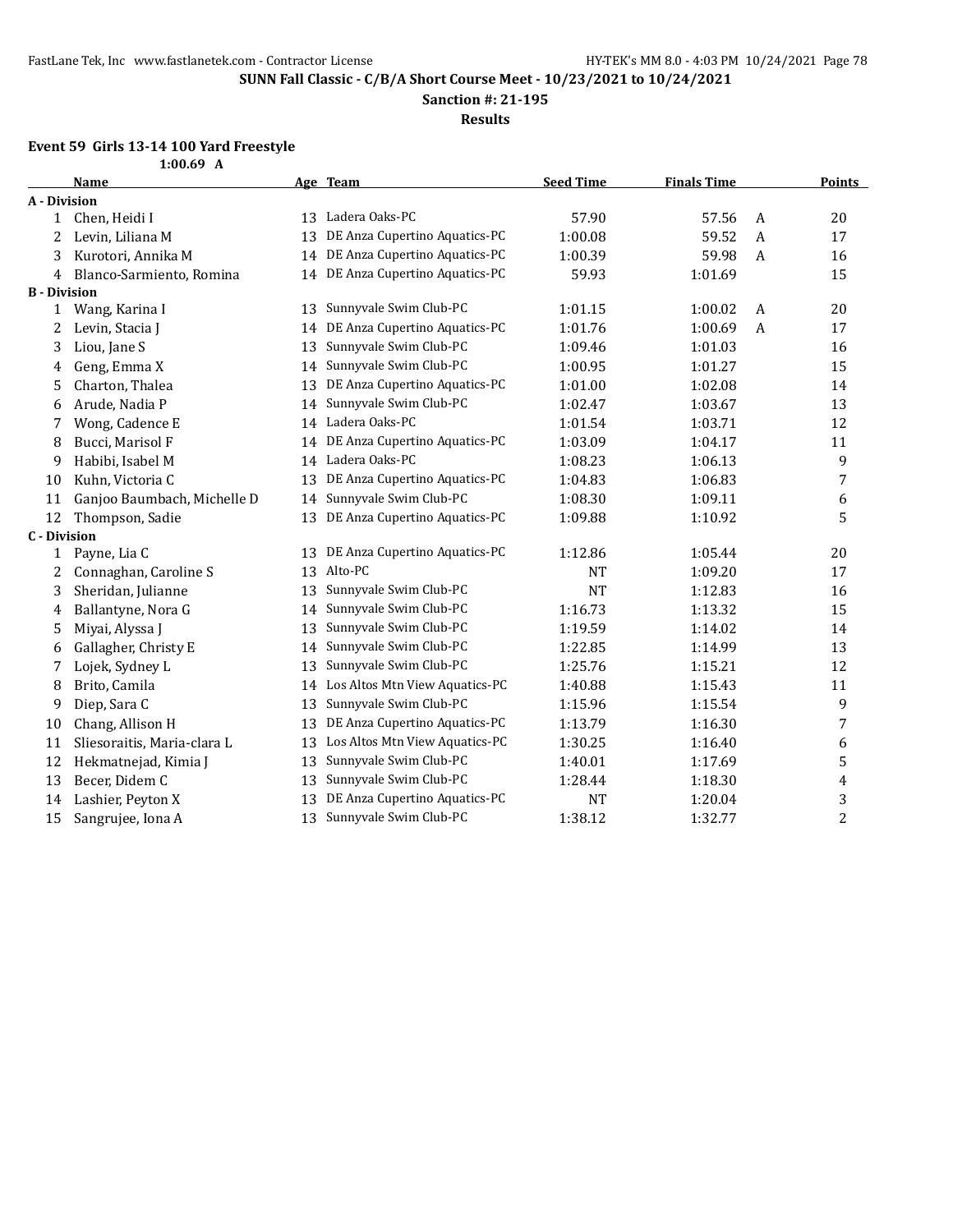**Sanction #: 21-195**

**Results**

## **Event 60 Boys 13-14 100 Yard Freestyle**

|                     | 56.29 A                    |    |                                   |                  |                    |   |                  |
|---------------------|----------------------------|----|-----------------------------------|------------------|--------------------|---|------------------|
|                     | <b>Name</b>                |    | Age Team                          | <b>Seed Time</b> | <b>Finals Time</b> |   | <b>Points</b>    |
| A - Division        |                            |    |                                   |                  |                    |   |                  |
|                     | 1 Bouali, Yassin I         |    | 14 DE Anza Cupertino Aquatics-PC  | 53.54            | 52.06              | A | 20               |
| 2                   | Fetter, Peter J            |    | 14 Alto-PC                        | 51.61            | 52.41              | A | 17               |
| 3                   | Lee-Weinand, Christopher H |    | 14 DE Anza Cupertino Aquatics-PC  | 53.51            | 53.89              | A | 16               |
| 4                   | Cui, Tony C                |    | 14 Alto-PC                        | 53.06            | 54.54              | A | 15               |
| 5                   | DO, Thomas V               | 14 | Sunnyvale Swim Club-PC            | 53.60            | 56.53              |   | 14               |
| 6                   | Kawaja, Cole W             |    | 14 Ladera Oaks-PC                 | 55.82            | 56.83              |   | 13               |
| <b>B</b> - Division |                            |    |                                   |                  |                    |   |                  |
| 1                   | Lavrenko, Dar              |    | 14 Los Altos Mtn View Aquatics-PC | 56.49            | 51.88              | A | 20               |
| 2                   | Lim, Ryan K                |    | 14 Los Altos Mtn View Aquatics-PC | 56.79            | 55.11              | A | 17               |
| 3                   | Poon, Kaden                | 13 | Sunnyvale Swim Club-PC            | 57.35            | 55.43              | A | 16               |
| 4                   | Chin, Caelen C             |    | 14 Sunnyvale Swim Club-PC         | 57.44            | 55.55              | A | 15               |
| 5                   | Pham, Andrew N             | 13 | Sunnyvale Swim Club-PC            | 58.94            | 55.84              | A | 14               |
| 6                   | Roman, Oliver              | 14 | DE Anza Cupertino Aquatics-PC     | 56.90            | 56.09              | A | 13               |
| 7                   | Tokuz, Yusuf I             | 14 | DE Anza Cupertino Aquatics-PC     | 57.24            | 56.19              | A | 12               |
| 8                   | Fong, Scott                |    | 14 Alto-PC                        | 59.70            | 56.20              | A | 11               |
| 9                   | Powell, Alex D             |    | 13 Ladera Oaks-PC                 | 57.77            | 56.46              |   | 9                |
| 10                  | Phan, Orion L              | 13 | Sunnyvale Swim Club-PC            | 1:00.14          | 57.08              |   | 7                |
| 11                  | Helmers, William H         |    | 14 Alto-PC                        | 58.37            | 57.53              |   | 6                |
| 12                  | Monsen, Conner J           | 14 | Sunnyvale Swim Club-PC            | 1:00.62          | 57.98              |   | 5                |
| 13                  | Powell, Michael A          |    | 13 Ladera Oaks-PC                 | 1:00.28          | 58.20              |   | 4                |
| 14                  | Chan, Alexander C          | 13 | Sunnyvale Swim Club-PC            | 1:02.33          | 58.29              |   | 3                |
| 15                  | Litsur, Eitan S            |    | 13 Ladera Oaks-PC                 | 58.57            | 59.56              |   | $\overline{c}$   |
| 16                  | Wang, Brandon              |    | 14 DE Anza Cupertino Aquatics-PC  | 58.57            | 1:00.07            |   | $\mathbf{1}$     |
| <b>C</b> - Division |                            |    |                                   |                  |                    |   |                  |
| $\mathbf{1}$        | HO, Felix Y                |    | 14 Los Altos Mtn View Aquatics-PC | <b>NT</b>        | 56.94              |   | 20               |
| 2                   | Klemens, Thomas D          |    | 13 Ladera Oaks-PC                 | 1:06.52          | 57.31              |   | 17               |
| 3                   | Cheong, Arthur T           | 14 | Sunnyvale Swim Club-PC            | <b>NT</b>        | 58.08              |   | 16               |
| 4                   | Yuan, Richard              | 14 | DE Anza Cupertino Aquatics-PC     | 1:10.34          | 59.40              |   | 15               |
| 5                   | Cairns, Tommy R            | 14 | Los Altos Mtn View Aquatics-PC    | <b>NT</b>        | 1:00.35            |   | 14               |
| 6                   | Dogruer, Kerem N           | 14 | Sunnyvale Swim Club-PC            | <b>NT</b>        | 1:01.22            |   | 13               |
| 7                   | Homola, Jidai              |    | 14 Los Altos Mtn View Aquatics-PC | 1:34.77          | 1:01.42            |   | 12               |
| 8                   | Qian, Ethan                |    | 14 DE Anza Cupertino Aquatics-PC  | NT               | 1:01.73            |   | 11               |
| 9                   | Karpman, Dario             | 14 | Los Altos Mtn View Aquatics-PC    | 1:31.49          | 1:03.22            |   | 9                |
| 10                  | Narayan, Nilanjan V        | 13 | Sunnyvale Swim Club-PC            | 1:11.44          | 1:03.57            |   | $\boldsymbol{7}$ |
| 11                  | Yee, Lucas                 | 13 | DE Anza Cupertino Aquatics-PC     | 1:07.40          | 1:04.05            |   | 6                |
| 12                  | Monsen, Kevin W            |    | 14 Sunnyvale Swim Club-PC         | 1:07.78          | 1:05.74            |   | 5                |
| 13                  | YU, Jaylen Z               | 13 | DE Anza Cupertino Aquatics-PC     | 1:10.97          | 1:10.28            |   | 4                |
| 14                  | Butler, Neil R             | 14 | Sunnyvale Swim Club-PC            | 1:15.54          | 1:12.20            |   | 3                |
| 15                  | Pareigis-Heng, Jonathan A  |    | 13 Los Altos Mtn View Aquatics-PC | 1:27.60          | 1:25.87            |   | $\overline{c}$   |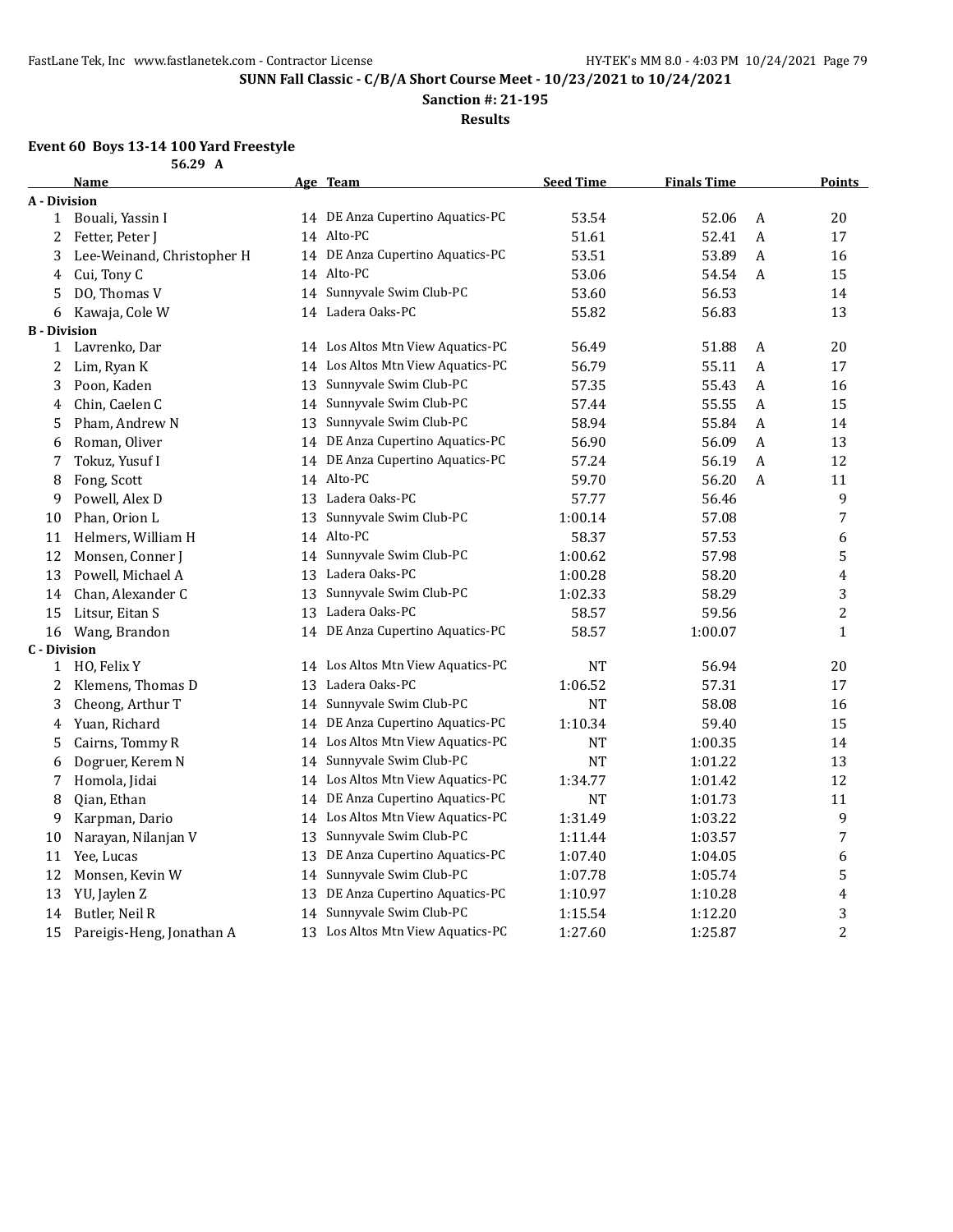**Sanction #: 21-195**

## **Results**

## **Event 61 Girls 15-16 100 Yard Freestyle**

| 59.59 15-16 A       |                     |    |                                |                  |                    |   |               |
|---------------------|---------------------|----|--------------------------------|------------------|--------------------|---|---------------|
|                     | Name                |    | Age Team                       | <b>Seed Time</b> | <b>Finals Time</b> |   | <b>Points</b> |
| A - Division        |                     |    |                                |                  |                    |   |               |
|                     | Mina, Tristen E     |    | 16 Sunnyvale Swim Club-PC      | 56.33            | 54.77              | A | 20            |
|                     | Iwers, Christa L    |    | 16 Alto-PC                     | 56.04            | 57.33              | A | 17            |
| 3                   | WU, Allison E       | 15 | DE Anza Cupertino Aquatics-PC  | 57.78            | 57.46              | A | 16            |
| 4                   | Charton, Amaris     | 15 | DE Anza Cupertino Aquatics-PC  | 58.46            | 57.79              | A | 15            |
| 5.                  | Yohida, Rinka       | 15 | Sunnyvale Swim Club-PC         | 59.50            | 58.38              | A | 14            |
| 6                   | Guillerm, Camille   | 15 | Sunnyvale Swim Club-PC         | 56.12            | 59.33              | A | 13            |
| <b>B</b> - Division |                     |    |                                |                  |                    |   |               |
| 1                   | Nguyen, Thuytien D  | 16 | Los Altos Mtn View Aquatics-PC | 59.67            | 58.96              | A | 20            |
|                     | McGovern, Kathryn J | 16 | Sunnyvale Swim Club-PC         | 1:03.71          | 1:00.92            |   | 17            |
| 3                   | Roohipour, Ava      | 15 | DE Anza Cupertino Aquatics-PC  | 59.81            | 1:02.19            |   | 16            |
| 4                   | Tan, Cayden         | 16 | DE Anza Cupertino Aquatics-PC  | 1:02.38          | 1:02.20            |   | 15            |
| 5                   | Sheridan, Liana     | 16 | Sunnyvale Swim Club-PC         | 1:07.68          | 1:06.58            |   | 14            |
| 6                   | Boyer, Julie L      | 16 | Sunnyvale Swim Club-PC         | 1:03.75          | 1:07.10            |   | 13            |
|                     | DO, Portia M        | 15 | Sunnyvale Swim Club-PC         | 1:03.94          | 1:07.69            |   | 12            |
| C - Division        |                     |    |                                |                  |                    |   |               |
|                     | Scarboro, Katherine | 16 | Los Altos Mtn View Aquatics-PC | 1:11.51          | 1:11.61            |   | 20            |
|                     | Yang, Audrey E      | 15 | DE Anza Cupertino Aquatics-PC  | 1:21.85          | 1:22.78            |   | 17            |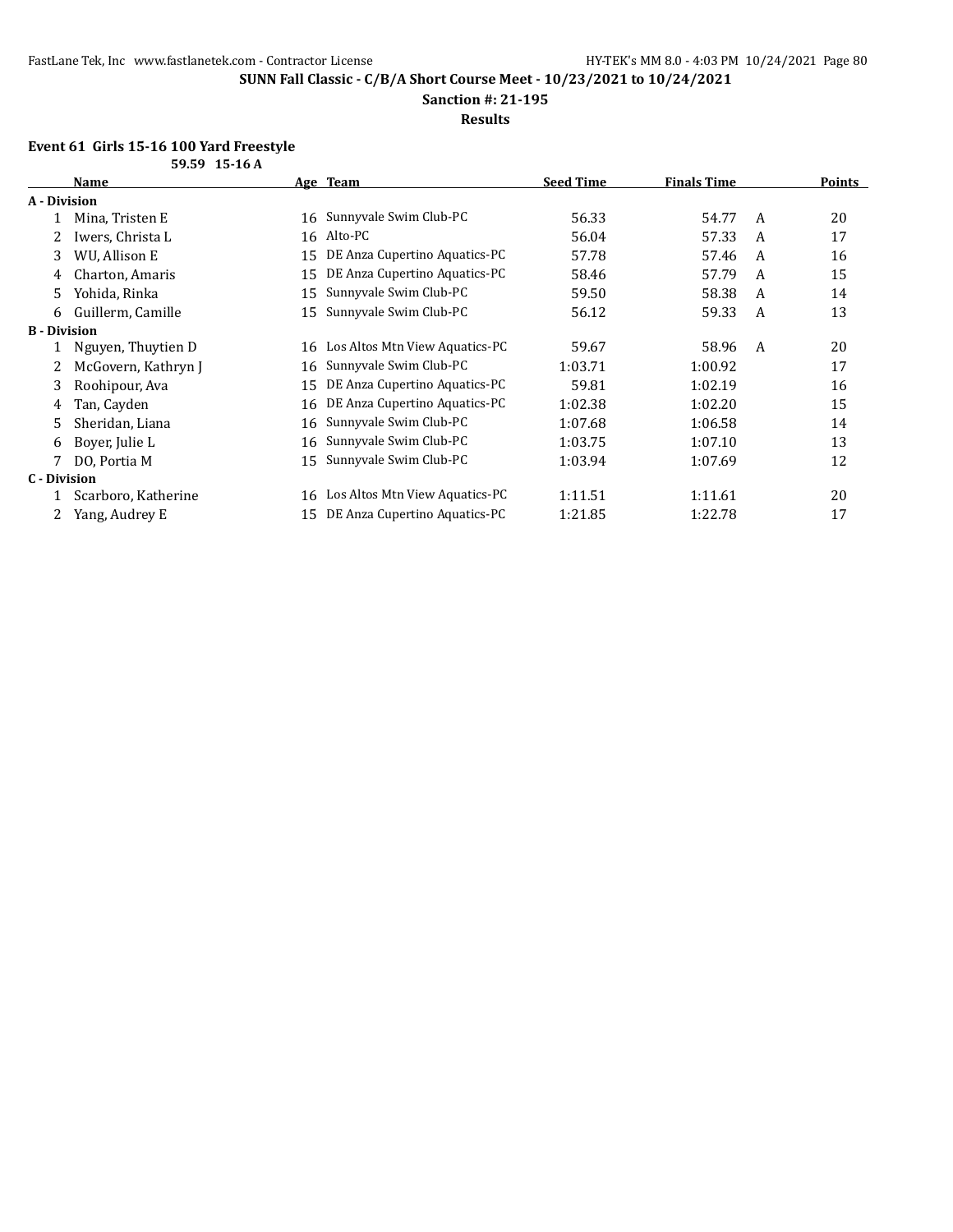**Sanction #: 21-195**

## **Results**

### **Event 61 Girls 17-18 100 Yard Freestyle 58.49 17-18 A**

| נו טב וב כדוטט        |    |                                |                  |                    |   |               |
|-----------------------|----|--------------------------------|------------------|--------------------|---|---------------|
| <b>Name</b>           |    |                                | <b>Seed Time</b> | <b>Finals Time</b> |   | <b>Points</b> |
| A - Division          |    |                                |                  |                    |   |               |
| Tambling, Ainsley J   | 17 | Ladera Oaks-PC                 | 55.11            | 55.48              |   | 20            |
| Pham, Minh-Anh        | 17 | DE Anza Cupertino Aquatics-PC  | 55.75            | 57.02              | A | 17            |
| Teo, Audrey Y<br>3    | 17 | Alto-PC                        | 56.38            | 59.43              |   | 16            |
| Choi. Dainie<br>4     |    | Sunnyvale Swim Club-PC         | 57.67            | 1:01.14            |   | 15            |
| <b>B</b> - Division   |    |                                |                  |                    |   |               |
| Jacobs, Audrey        |    | Sunnyvale Swim Club-PC         | 58.61            | 58.57              |   | 20            |
| Aronovitz, Lillian R  | 17 | Los Altos Mtn View Aquatics-PC | 59.63            | 59.65              |   | 17            |
| Sullivan, Francesca R | 17 | DE Anza Cupertino Aquatics-PC  | 1:00.08          | 1:01.45            |   | 16            |
| Choi, Sooinie<br>4    |    | Sunnyvale Swim Club-PC         | 59.04            | 1:02.91            |   | 15            |
| 5<br>Poon, Chloe J    |    | Sunnyvale Swim Club-PC         | 1:06.18          | 1:08.24            |   | 14            |
| C - Division          |    |                                |                  |                    |   |               |
| Agrawal, Siya         |    | Sunnyvale Swim Club-PC         | 1:08.37          | 1:07.09            |   | 20            |
|                       |    |                                | Age Team         |                    |   | A             |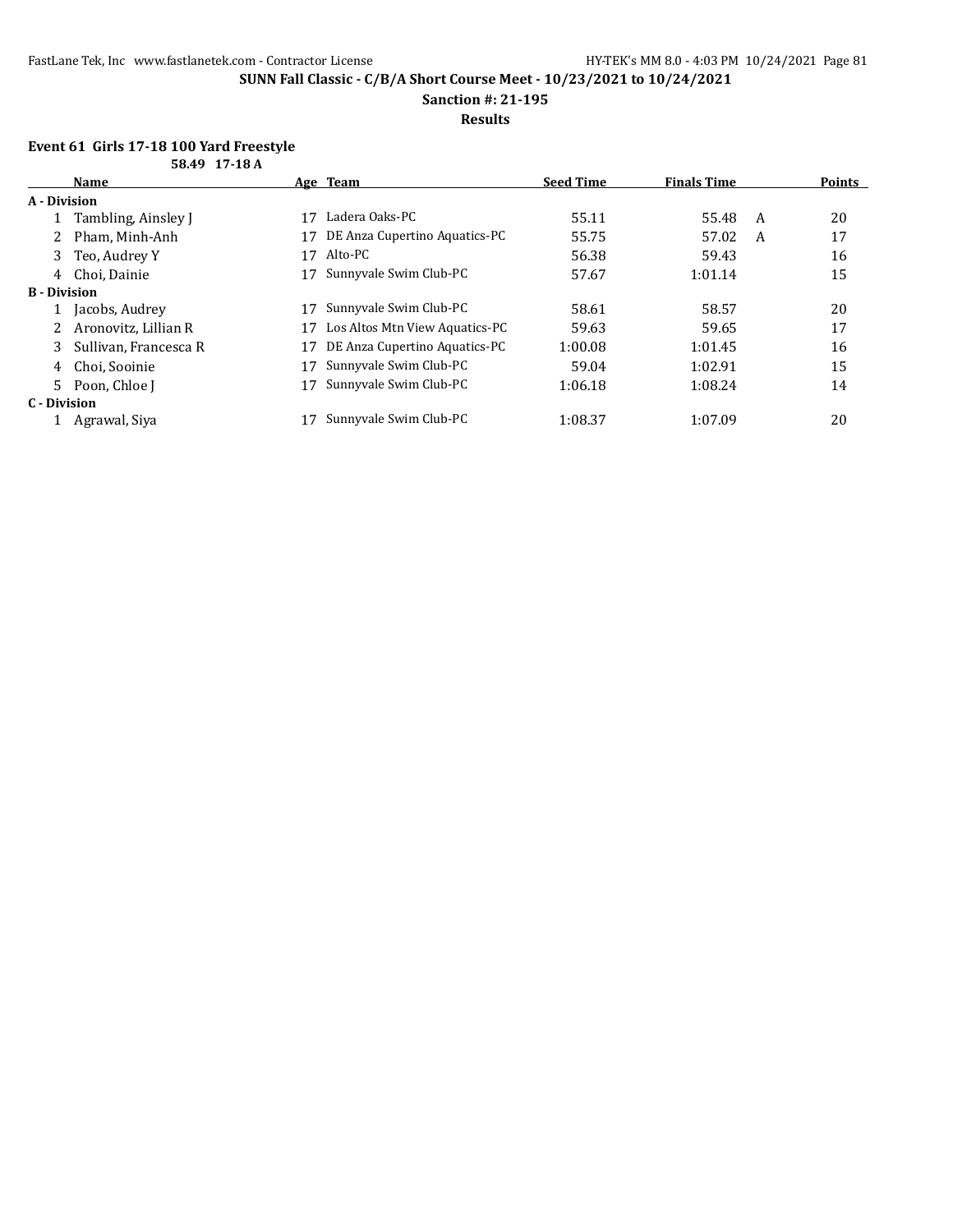**Sanction #: 21-195**

**Results**

## **Event 62 Boys 15-16 100 Yard Freestyle**

| 53.89 15-16 A       |                          |    |                                |                  |                    |                |        |
|---------------------|--------------------------|----|--------------------------------|------------------|--------------------|----------------|--------|
|                     | <b>Name</b>              |    | Age Team                       | <b>Seed Time</b> | <b>Finals Time</b> |                | Points |
| A - Division        |                          |    |                                |                  |                    |                |        |
|                     | Picard, Landon C         | 15 | Alto-PC                        | 49.92            | 48.97              | $\overline{A}$ | 20     |
| 2                   | Huang, Kyle              | 16 | Sunnyvale Swim Club-PC         | 51.17            | 49.02              | A              | 17     |
| 3                   | Collet, Seth J           | 15 | Ladera Oaks-PC                 | 48.49            | 49.67              | A              | 16     |
| 4                   | Stegina, Trent J         | 16 | Alto-PC                        | 49.66            | 50.30              | A              | 15     |
| 5.                  | Doddaballapur, Pramath V | 16 | Sunnyvale Swim Club-PC         | 53.71            | 50.60              | A              | 14     |
| 6                   | Stoen, Jayden J          | 16 | Alto-PC                        | 49.42            | 50.97              | A              | 13     |
| 7                   | Grant, Connor A          | 15 | Ladera Oaks-PC                 | 50.03            | 51.62              | A              | 12     |
| 8                   | Cantrell, Kelson T       |    | 15 Alto-PC                     | 52.07            | 51.88              | A              | 11     |
| <b>B</b> - Division |                          |    |                                |                  |                    |                |        |
| 1                   | Sayson, Elijah P         | 16 | DE Anza Cupertino Aquatics-PC  | 55.83            | 53.82              | A              | 20     |
| 2                   | Garcia, Ethan C          | 15 | Sunnyvale Swim Club-PC         | 56.12            | 54.53              |                | 17     |
| 3                   | Nelson, Drew S           | 16 | Solo Aquatics-PC               | 55.85            | 54.65              |                | 16     |
| 4                   | Davies, Kevin E          | 16 | Sunnyvale Swim Club-PC         | 1:00.23          | 54.84              |                | 15     |
| 5                   | Lyon, Samuel K           | 15 | Los Altos Mtn View Aquatics-PC | 57.09            | 55.16              |                | 14     |
| 6                   | Smith, Carson K          | 15 | DE Anza Cupertino Aquatics-PC  | 55.21            | 55.92              |                | 13     |
| 7                   | Silverman, Zachary L     | 15 | Los Altos Mtn View Aquatics-PC | 55.66            | 56.16              |                | 12     |
| 8                   | Chong, Nicholas M        | 15 | Los Altos Mtn View Aquatics-PC | 58.63            | 57.28              |                | 11     |
| 9                   | Kunze Briseno, Adrian F  | 15 | Solo Aquatics-PC               | 1:00.60          | 57.34              |                | 9      |
| 10                  | Guo, Jensen              | 16 | Sunnyvale Swim Club-PC         | 59.08            | 58.67              |                | 7      |
| 11                  | Chin, Ethan C            | 16 | Sunnyvale Swim Club-PC         | 56.17            | 58.95              |                | 6      |
| 12                  | Haiby, Ido               | 15 | Sunnyvale Swim Club-PC         | 1:00.94          | 59.17              |                | 5      |
| 13                  | KO, Ryan B               | 15 | DE Anza Cupertino Aquatics-PC  | 1:00.58          | 1:00.10            |                | 4      |
| 14                  | Wang, Zan J              | 16 | Los Altos Mtn View Aquatics-PC | 59.24            | 1:00.26            |                | 3      |
| 15                  | IM, Daniel               | 16 | DE Anza Cupertino Aquatics-PC  | 1:00.47          | 1:00.97            |                | 2      |
| <b>C</b> - Division |                          |    |                                |                  |                    |                |        |
| 1                   | Gupta, Rohan             |    | 16 Sunnyvale Swim Club-PC      | 1:07.01          | 59.87              |                | 20     |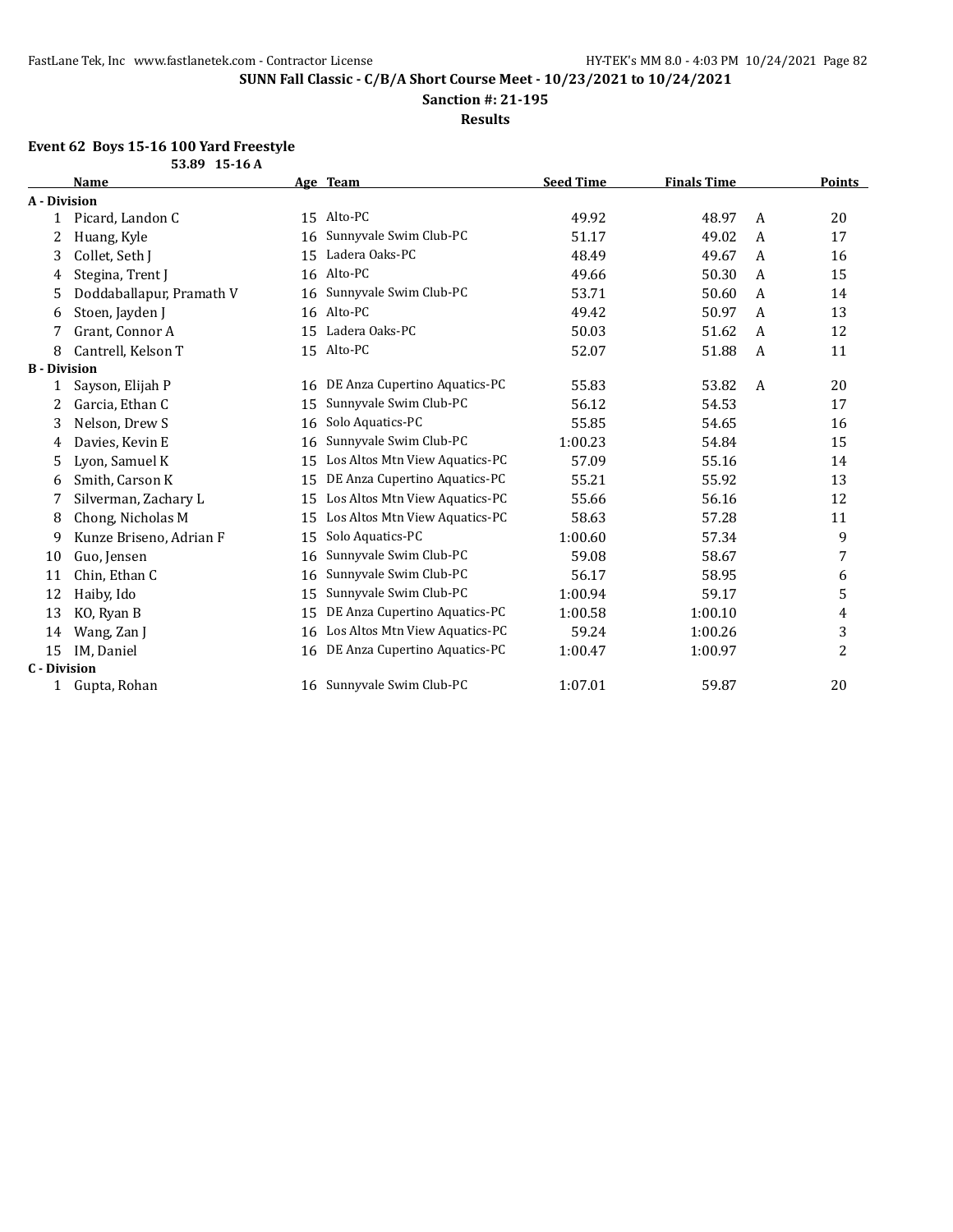**Sanction #: 21-195**

**Results**

## **Event 62 Boys 17-18 100 Yard Freestyle**

|                     | 52.59 17-18 A          |    |                                |                  |                    |   |               |
|---------------------|------------------------|----|--------------------------------|------------------|--------------------|---|---------------|
|                     | <b>Name</b>            |    | Age Team                       | <b>Seed Time</b> | <b>Finals Time</b> |   | <b>Points</b> |
| A - Division        |                        |    |                                |                  |                    |   |               |
|                     | 1 Kundu, Nilay         | 17 | DE Anza Cupertino Aquatics-PC  | 52.09            | 51.60              | A | 20            |
|                     | 2 NG, Jay Y            | 17 | Alto-PC                        | 50.32            | 51.70              | A | 17            |
| <b>B</b> - Division |                        |    |                                |                  |                    |   |               |
|                     | 1 Chong, Christopher M | 17 | Los Altos Mtn View Aquatics-PC | 52.91            | 54.67              |   | 20            |
|                     | 2 HU, Jason Y          | 17 | Alto-PC                        | 54.14            | 54.77              |   | 17            |
|                     | Shah, Jai R            | 17 | Alto-PC                        | 59.18            | 59.09              |   | 16            |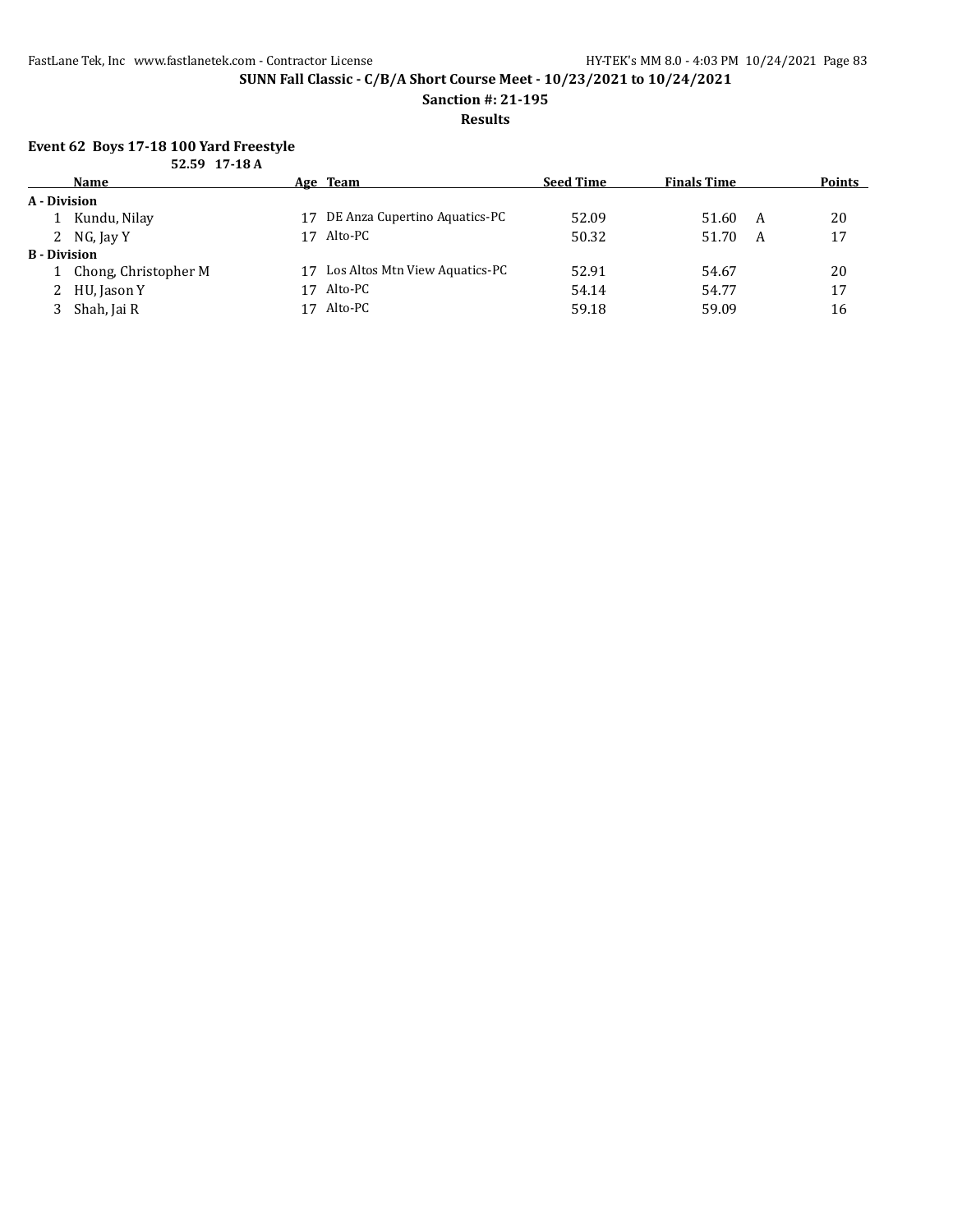**Sanction #: 21-195**

**Results**

# **Event 63 Girls 11-12 100 Yard IM**

| $1:12.29$ A |  |
|-------------|--|
|             |  |

|                     | <b>Name</b>               |    | Age Team                         | <b>Seed Time</b> | <b>Finals Time</b> |   | <b>Points</b> |
|---------------------|---------------------------|----|----------------------------------|------------------|--------------------|---|---------------|
| <b>A</b> - Division |                           |    |                                  |                  |                    |   |               |
|                     | 1 Byrne, Maren C          |    | 12 Alto-PC                       | 1:09.51          | 1:02.82            | A | 20            |
| 2                   | Curran, Sophia M          |    | 12 Ladera Oaks-PC                | 1:11.97          | 1:06.99            | A | $17\,$        |
| 3                   | Young, Clara H            |    | 11 Ladera Oaks-PC                | 1:09.29          | 1:07.98            | A | 16            |
| <b>B</b> - Division |                           |    |                                  |                  |                    |   |               |
| 1                   | Fanucchi, Lauren E        |    | 12 Alto-PC                       | 1:12.35          | 1:06.48            | A | 20            |
| 2                   | Rutter, Violet S          |    | 11 Alto-PC                       | 1:17.62          | 1:10.19            | A | 17            |
| 3                   | Scherrer, Louise M        | 11 | Otter Swim Club-PC               | 1:14.15          | 1:11.11            | A | 16            |
| 4                   | Pham, Lan-Anh             | 12 | DE Anza Cupertino Aquatics-PC    | 1:13.46          | 1:11.44            | A | 15            |
| 5                   | Chahal, Janam E           | 12 | Sunnyvale Swim Club-PC           | 1:13.52          | 1:12.08            | A | 14            |
| 6                   | Chui, Eliana              | 11 | Los Altos Mtn View Aquatics-PC   | 1:14.58          | 1:13.48            |   | 13            |
| 7                   | Schmalzle, Julia M        |    | 12 Ladera Oaks-PC                | 1:23.46          | 1:14.31            |   | 12            |
| 8                   | Lee-Weinand, Katarina S   |    | 12 DE Anza Cupertino Aquatics-PC | 1:15.54          | 1:14.54            |   | 11            |
| 9                   | Lin, Zoey C               |    | 11 Alto-PC                       | 1:20.85          | 1:15.75            |   | 9             |
| 10                  | Qian, Jasmine X           | 12 | Sunnyvale Swim Club-PC           | 1:18.63          | 1:16.26            |   | 7             |
| 11                  | Liu, Alina Y              | 12 | Sunnyvale Swim Club-PC           | 1:22.77          | 1:17.30            |   | 6             |
| 12                  | Lau, Ava T                | 12 | DE Anza Cupertino Aquatics-PC    | 1:18.27          | 1:18.13            |   | 5             |
| 13                  | Cherukumilli, Misha       | 12 | Otter Swim Club-PC               | 1:19.44          | 1:18.25            |   | 4             |
| 14                  | Stern, Giselle A          | 12 | Sunnyvale Swim Club-PC           | 1:22.74          | 1:20.37            |   | 3             |
| 15                  | Chin, Addelyn             | 12 | Sunnyvale Swim Club-PC           | 1:24.39          | 1:21.08            |   | 2             |
| 16                  | Fong, Joanne L            | 12 | DE Anza Cupertino Aquatics-PC    | 1:19.12          | 1:21.29            |   | $\mathbf{1}$  |
| 17                  | Picard, Naomi L           |    | 11 Alto-PC                       | 1:22.21          | 1:21.40            |   |               |
| 18                  | Stenfort, Hope L          | 12 | DE Anza Cupertino Aquatics-PC    | 1:23.92          | 1:24.68            |   |               |
| 19                  | Chan, Katia W             | 12 | Sunnyvale Swim Club-PC           | 1:24.19          | 1:24.85            |   |               |
| <b>C</b> - Division |                           |    |                                  |                  |                    |   |               |
| 1                   | MI, Audrey Y              |    | 12 Alto-PC                       | <b>NT</b>        | 1:15.35            |   | 20            |
| 2                   | FU, Katherine             |    | 11 Alto-PC                       | 1:27.76          | 1:15.86            |   | 17            |
| 3                   | Christensen, Julianne R   |    | 12 Ladera Oaks-PC                | 1:25.22          | 1:17.73            |   | 16            |
| 4                   | Rosenfeld, Ella           |    | 12 Alto-PC                       | 1:33.80          | 1:18.58            |   | 15            |
| 5                   | Zhang, Tina X             | 11 | DE Anza Cupertino Aquatics-PC    | 1:36.14          | 1:19.11            |   | 14            |
| 6                   | Seshaadri, Shreya         | 12 | DE Anza Cupertino Aquatics-PC    | 1:26.68          | 1:19.44            |   | 13            |
| 7                   | Seshaadri, Aarya          | 12 | DE Anza Cupertino Aquatics-PC    | 1:29.82          | 1:21.69            |   | 12            |
| 8                   | HE, Jasmine S             |    | 11 Alto-PC                       | 1:33.85          | 1:21.98            |   | 11            |
| 9                   | Habibi, Alexa             |    | 12 Ladera Oaks-PC                | 1:32.38          | 1:22.31            |   | 9             |
| $*10$               | Penaskovic, Shelby C      |    | 11 DE Anza Cupertino Aquatics-PC | NT               | 1:22.49            |   | 6.50          |
| $*10$               | Seshaadri, Kaathya        |    | 12 DE Anza Cupertino Aquatics-PC | 1:30.64          | 1:22.49            |   | 6.50          |
| 12                  | Osipova, Margarita        |    | 11 Alto-PC                       | <b>NT</b>        | 1:22.95            |   | 5             |
| 13                  | Estala Steclaru, Stefania |    | 12 DE Anza Cupertino Aquatics-PC | 1:24.60          | 1:23.12            |   | 4             |
| 14                  | Chang, Elise              |    | 12 Alto-PC                       | 1:38.82          | 1:23.27            |   | 3             |
| 15                  | Enderes, Sarah            |    | 12 Alto-PC                       | 1:33.91          | 1:23.91            |   | 2             |
| 16                  | Parris, Maleia K          |    | 12 DE Anza Cupertino Aquatics-PC | 1:25.29          | 1:23.95            |   | $\mathbf{1}$  |
| 17                  | Rowe, Tiergan J           | 11 | DE Anza Cupertino Aquatics-PC    | 1:40.44          | 1:24.79            |   |               |
| 18                  | Sainani, Anika            | 11 | DE Anza Cupertino Aquatics-PC    | 1:30.45          | 1:25.07            |   |               |
| 19                  | Arwatz, Tal               | 11 | Los Altos Mtn View Aquatics-PC   | 1:47.29          | 1:26.48            |   |               |
| 20                  | Nulkar, Tanvi             | 12 | Sunnyvale Swim Club-PC           | NT               | 1:26.51            |   |               |
| 21                  | Simon, Isla               | 11 | DE Anza Cupertino Aquatics-PC    | <b>NT</b>        | 1:26.95            |   |               |
| 22                  | Ballantyne, June C        | 11 | Sunnyvale Swim Club-PC           | 1:49.85          | 1:28.70            |   |               |
| 23                  | Thompson, Dalia           | 11 | DE Anza Cupertino Aquatics-PC    | 1:33.68          | 1:29.86            |   |               |
| 24                  | Han, Sarah H              | 12 | Otter Swim Club-PC               | 1:34.07          | 1:30.39            |   |               |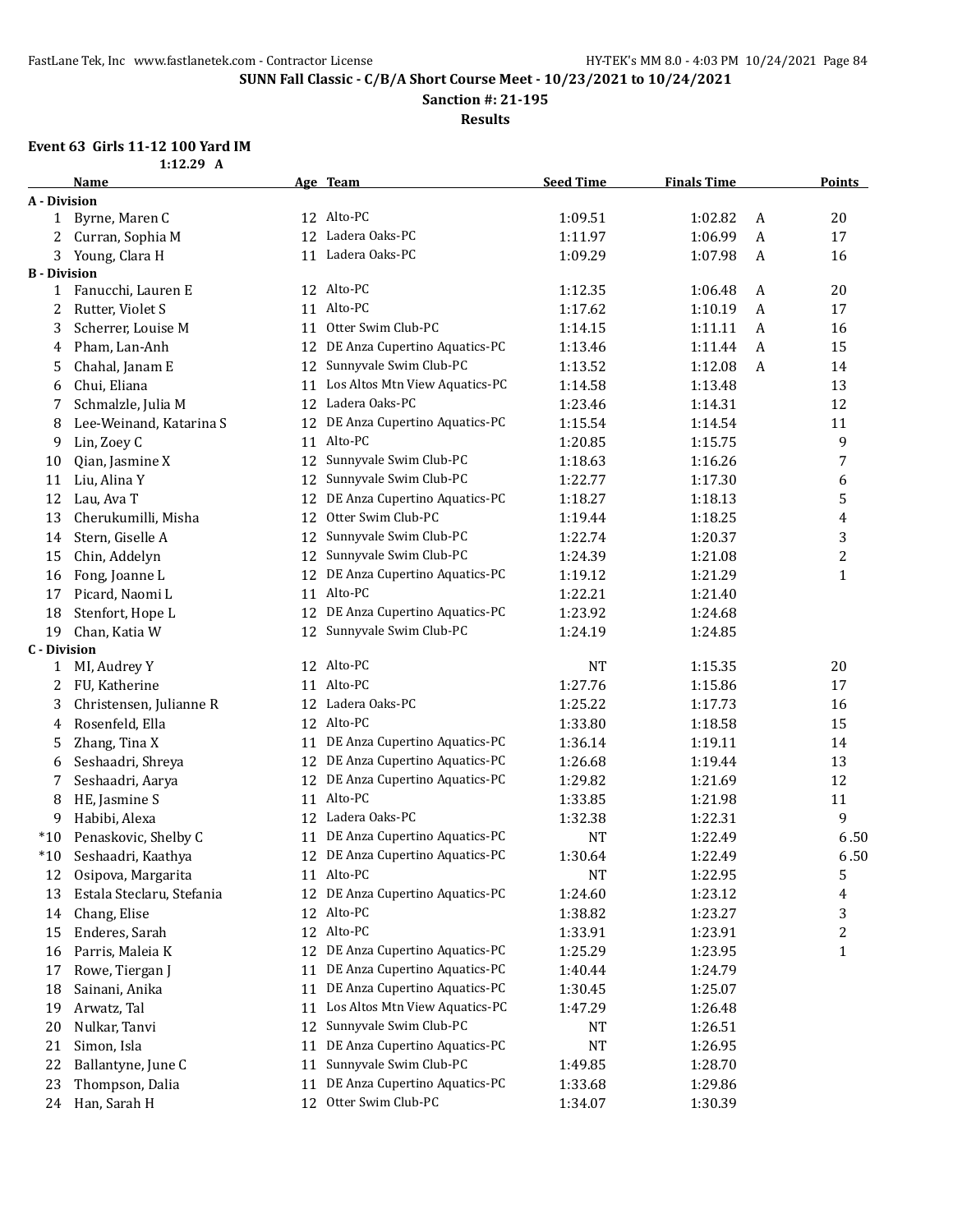FastLane Tek, Inc www.fastlanetek.com - Contractor License HY-TEK's MM 8.0 - 4:03 PM 10/24/2021 Page 85

**SUNN Fall Classic - C/B/A Short Course Meet - 10/23/2021 to 10/24/2021**

**Sanction #: 21-195**

### **Results**

## **C - Division ... (Event 63 Girls 11-12 100 Yard IM)**

|       | Name                   |    | Age Team                       | <b>Seed Time</b> | <b>Finals Time</b> | <b>Points</b> |
|-------|------------------------|----|--------------------------------|------------------|--------------------|---------------|
| 25    | Malloy, Lila J         | 11 | Otter Swim Club-PC             | 1:32.51          | 1:30.48            |               |
| 26    | Utz, Olivia            | 12 | DE Anza Cupertino Aquatics-PC  | NT               | 1:31.32            |               |
| 27    | WU, Victoria           | 11 | DE Anza Cupertino Aquatics-PC  | NT               | 1:32.43            |               |
| 28    | Barajas, Juliana A     | 11 | Sunnyvale Swim Club-PC         | 1:35.10          | 1:32.45            |               |
| 29    | Hanigal, Danielle      | 11 | Alto-PC                        | 1:34.75          | 1:32.94            |               |
| 30    | Neben, Seraphina E     | 12 | Sunnyvale Swim Club-PC         | NT               | 1:33.06            |               |
| 31    | Kaur, Jasmine          | 11 | Alto-PC                        | NT               | 1:33.62            |               |
| 32    | Ahonen, Saana K        | 12 | Otter Swim Club-PC             | 1:36.72          | 1:34.06            |               |
| 33    | Han, Miru I            | 12 | Los Altos Mtn View Aquatics-PC | NT               | 1:35.52            |               |
| 34    | Lewis, Clara P         | 12 | Otter Swim Club-PC             | 1:44.64          | 1:41.01            |               |
| 35    | Ummaneni, Deetya       | 12 | DE Anza Cupertino Aquatics-PC  | NT               | 1:41.73            |               |
| 36    | Chandrasekar, Shreya * | 12 | Otter Swim Club-PC             | NT               | 1:46.62            |               |
| 37    | Chiamparino, Aubrie    | 11 | Sunnyvale Swim Club-PC         | <b>NT</b>        | 1:51.63            |               |
| 38    | Thomas, Katelyn        | 12 | Sunnyvale Swim Club-PC         | <b>NT</b>        | 1:52.32            |               |
| $---$ | Biornsson, Julia I     | 11 | Sunnyvale Swim Club-PC         | <b>NT</b>        | DQ                 |               |
|       | Bjornsson, Emma M      | 11 | Sunnyvale Swim Club-PC         | NT               | DQ                 |               |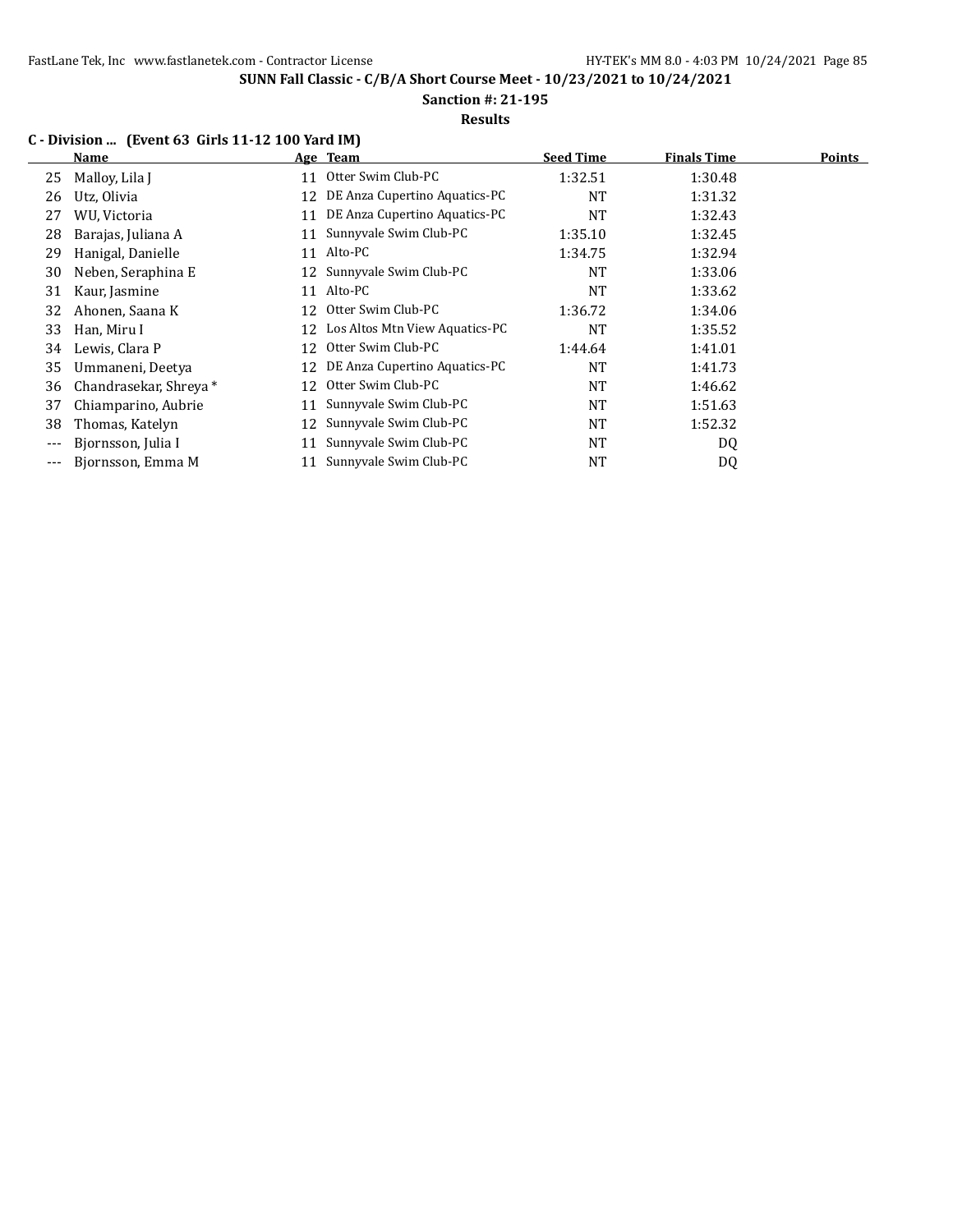**Sanction #: 21-195**

**Results**

# **Event 65 Girls 13-14 200 Yard IM**

| $2:26.99$ A |  |
|-------------|--|
|             |  |

|                     | <b>Name</b>                 |    | Age Team                         | <b>Seed Time</b> | <b>Finals Time</b> |   | <b>Points</b> |
|---------------------|-----------------------------|----|----------------------------------|------------------|--------------------|---|---------------|
| A - Division        |                             |    |                                  |                  |                    |   |               |
| 1                   | Zhao, Lucy                  |    | 14 Alto-PC                       | 2:26.39          | 2:21.95            | A | 20            |
| 2                   | Chen, Heidi I               | 13 | Ladera Oaks-PC                   | 2:23.74          | 2:25.59            | A | 17            |
| 3                   | Jeng, Keila I               |    | 14 Alto-PC                       | 2:24.31          | 2:26.73            | A | 16            |
| <b>B</b> - Division |                             |    |                                  |                  |                    |   |               |
| 1                   | Preuss, Hailey K            |    | 13 Alto-PC                       | 2:28.51          | 2:22.65            | A | 20            |
| 2                   | Wang, Karina I              | 13 | Sunnyvale Swim Club-PC           | 2:32.70          | 2:27.26            |   | 17            |
| 3                   | Levin, Stacia J             |    | 14 DE Anza Cupertino Aquatics-PC | 2:29.78          | 2:30.51            |   | 16            |
| 4                   | Kurotori, Annika M          | 14 | DE Anza Cupertino Aquatics-PC    | 2:30.70          | 2:30.57            |   | 15            |
| 5                   | Levin, Liliana M            | 13 | DE Anza Cupertino Aquatics-PC    | 2:37.59          | 2:31.17            |   | 14            |
| 6                   | Chen, Yoray I               | 13 | Alto-PC                          | 2:31.63          | 2:33.25            |   | 13            |
| 7                   | Liou, Jane S                | 13 | Sunnyvale Swim Club-PC           | 2:40.00          | 2:34.71            |   | 12            |
| 8                   | Blanco-Sarmiento, Romina    | 14 | DE Anza Cupertino Aquatics-PC    | 2:31.13          | 2:36.55            |   | 11            |
| 9                   | Arude, Nadia P              | 14 | Sunnyvale Swim Club-PC           | 2:41.91          | 2:37.45            |   | 9             |
| 10                  | LI, Katelyn A               | 13 | DE Anza Cupertino Aquatics-PC    | 2:45.70          | 2:39.48            |   | 7             |
| 11                  | Swaminathan, Samhita S      | 13 | Alto-PC                          | 2:42.40          | 2:40.63            |   | 6             |
| 12                  | Lau, Emma T                 |    | 14 DE Anza Cupertino Aquatics-PC | 2:46.10          | 2:40.83            |   | 5             |
| 13                  | Wong, Cadence E             |    | 14 Ladera Oaks-PC                | 2:33.07          | 2:42.11            |   | 4             |
| 14                  | Ene, Mina C                 |    | 13 Alto-PC                       | 2:50.31          | 2:56.37            |   | 3             |
| <b>C</b> - Division |                             |    |                                  |                  |                    |   |               |
| 1                   | Geng, Emma X                |    | 14 Sunnyvale Swim Club-PC        | 2:53.63          | 2:34.83            |   | 20            |
| 2                   | Habibi, Isabel M            |    | 14 Ladera Oaks-PC                | <b>NT</b>        | 2:43.90            |   | 17            |
| 3                   | Kuhn, Victoria C            | 13 | DE Anza Cupertino Aquatics-PC    | 3:00.75          | 2:49.27            |   | 16            |
| 4                   | Thompson, Sadie             | 13 | DE Anza Cupertino Aquatics-PC    | 2:55.43          | 2:50.14            |   | 15            |
| 5                   | Yang, Kelsey E              | 13 | DE Anza Cupertino Aquatics-PC    | <b>NT</b>        | 2:55.72            |   | 14            |
| 6                   | Ganjoo Baumbach, Michelle D | 14 | Sunnyvale Swim Club-PC           | 3:19.73          | 3:00.31            |   | 13            |
| 7                   | Marjon, Lilli               | 13 | Alto-PC                          | 3:09.62          | 3:04.77            |   | 12            |
| 8                   | Diep, Sara C                | 13 | Sunnyvale Swim Club-PC           | 3:05.21          | 3:04.98            |   | 11            |
| 9                   | Sliesoraitis, Maria-clara L | 13 | Los Altos Mtn View Aquatics-PC   | <b>NT</b>        | 3:07.75            |   | 9             |
| 10                  | Chopra, Meghna              | 13 | DE Anza Cupertino Aquatics-PC    | <b>NT</b>        | 3:43.84            |   | 7             |
| $---$               | Connaghan, Caroline S       | 13 | Alto-PC                          | <b>NT</b>        | D <sub>0</sub>     |   |               |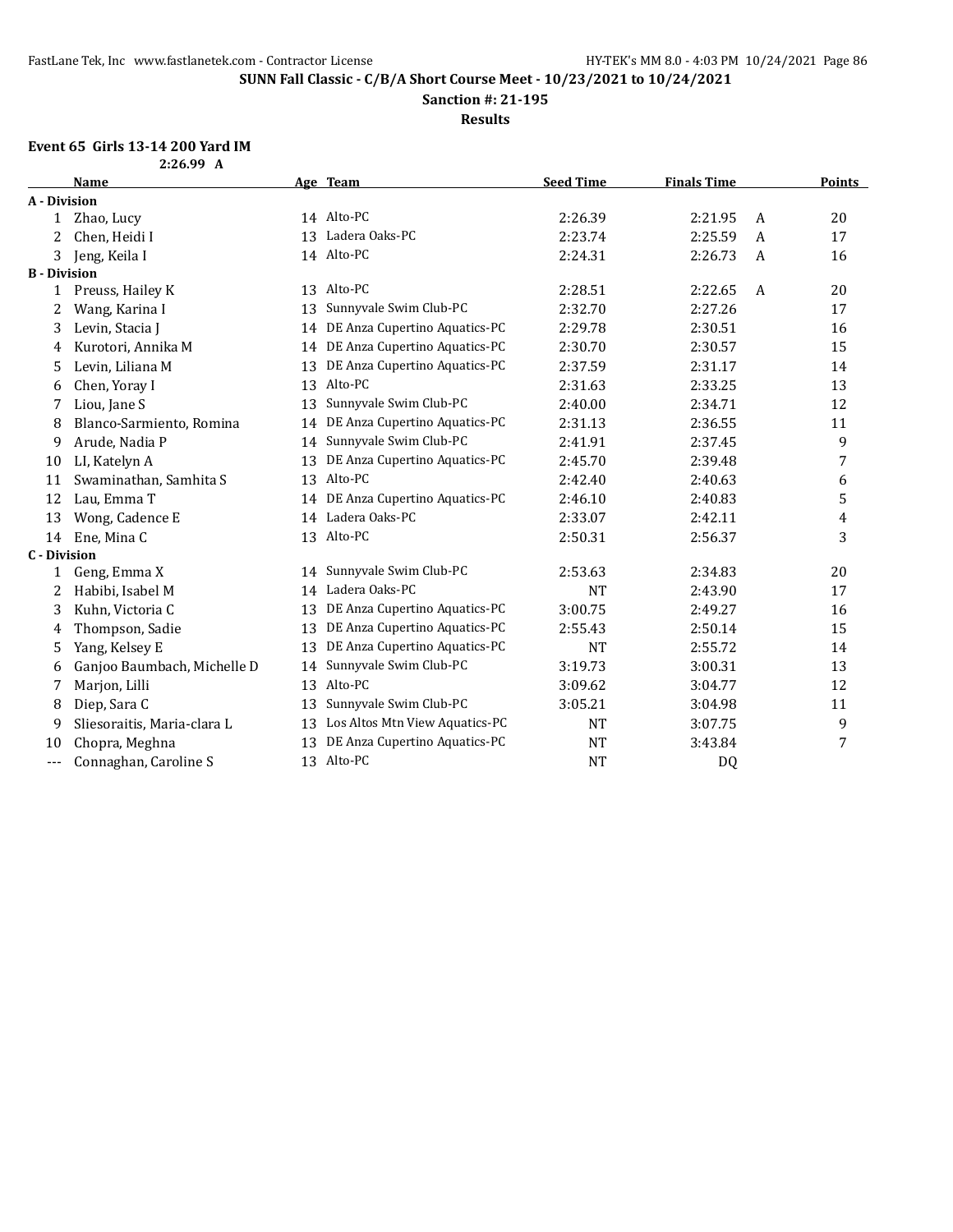**Sanction #: 21-195**

**Results**

# **Event 66 Boys 13-14 200 Yard IM**

|      | $2:17.19$ A |  |
|------|-------------|--|
| Namo |             |  |

|                     | <b>Name</b>               |    | Age Team                          | <b>Seed Time</b> | <b>Finals Time</b> |   | <b>Points</b>    |
|---------------------|---------------------------|----|-----------------------------------|------------------|--------------------|---|------------------|
| A - Division        |                           |    |                                   |                  |                    |   |                  |
|                     | 1 Goya, Francisco         |    | 14 Alto-PC                        | 2:08.56          | 2:06.26            | A | 20               |
| 2                   | Fetter, Peter J           |    | 14 Alto-PC                        | 2:07.02          | 2:15.02            | A | 17               |
| 3                   | Hong, Jinu                |    | 14 Alto-PC                        | 2:15.23          | 2:18.20            |   | 16               |
| 4                   | Byun, Justis L            |    | 14 Alto-PC                        | 2:16.59          | 2:21.24            |   | 15               |
| 5                   | Fong, Scott               |    | 14 Alto-PC                        | 2:15.32          | 2:22.05            |   | 14               |
| <b>B</b> - Division |                           |    |                                   |                  |                    |   |                  |
| $\mathbf{1}$        | Cui, Tony C               |    | 14 Alto-PC                        | 2:25.76          | 2:15.51            | A | 20               |
| 2                   | Naranjo, Ian P            |    | 14 Alto-PC                        | 2:25.93          | 2:17.15            | A | $17\,$           |
| 3                   | FU, Alvin                 |    | 13 Alto-PC                        | 2:18.94          | 2:17.98            |   | 16               |
| 4                   | Pham, Andrew N            |    | 13 Sunnyvale Swim Club-PC         | 2:31.23          | 2:18.81            |   | 15               |
| 5                   | Roman, Oliver             |    | 14 DE Anza Cupertino Aquatics-PC  | 2:22.44          | 2:19.98            |   | 14               |
| 6                   | Phan, Orion L             |    | 13 Sunnyvale Swim Club-PC         | 2:39.57          | 2:21.14            |   | 13               |
| 7                   | Meehan, James A           |    | 14 Alto-PC                        | 2:18.69          | 2:21.89            |   | 12               |
| 8                   | Wang, Brandon             |    | 14 DE Anza Cupertino Aquatics-PC  | 2:20.97          | 2:22.49            |   | 11               |
| 9                   | Powell, Alex D            |    | 13 Ladera Oaks-PC                 | 2:25.99          | 2:22.88            |   | 9                |
| 10                  | Tokuz, Yusuf I            |    | 14 DE Anza Cupertino Aquatics-PC  | 2:27.52          | 2:23.04            |   | 7                |
| 11                  | Helmers, William H        |    | 14 Alto-PC                        | 2:23.83          | 2:23.10            |   | 6                |
| 12                  | Yim, Taewon T             |    | 13 DE Anza Cupertino Aquatics-PC  | 2:24.12          | 2:24.10            |   | 5                |
| 13                  | Lim, Ryan K               |    | 14 Los Altos Mtn View Aquatics-PC | 2:25.86          | 2:25.27            |   | 4                |
| 14                  | Mai, Benjamin J           |    | 13 Alto-PC                        | 2:32.91          | 2:26.25            |   | 3                |
| 15                  | Litsur, Eitan S           |    | 13 Ladera Oaks-PC                 | 2:27.99          | 2:27.47            |   | $\boldsymbol{2}$ |
| 16                  | Monsen, Conner J          |    | 14 Sunnyvale Swim Club-PC         | 2:39.69          | 2:32.67            |   | $\mathbf{1}$     |
| $*17$               | Kumar, Ryan               |    | 13 Alto-PC                        | 2:33.85          | 2:36.01            |   |                  |
| $*17$               | Hoffman Chande, Remi B    |    | 13 Alto-PC                        | 2:30.98          | 2:36.01            |   |                  |
| 19                  | Qian, Ethan               |    | 14 DE Anza Cupertino Aquatics-PC  | 2:35.04          | 2:38.10            |   |                  |
| <b>C</b> - Division |                           |    |                                   |                  |                    |   |                  |
| 1                   | Chin, Caelen C            |    | 14 Sunnyvale Swim Club-PC         | 3:06.96          | 2:24.06            |   | 20               |
| 2                   | Chan, Alexander C         | 13 | Sunnyvale Swim Club-PC            | NT               | 2:27.91            |   | 17               |
| 3                   | HO, Felix Y               |    | 14 Los Altos Mtn View Aquatics-PC | <b>NT</b>        | 2:29.31            |   | 16               |
| 4                   | Klemens, Thomas D         |    | 13 Ladera Oaks-PC                 | <b>NT</b>        | 2:31.01            |   | 15               |
| 5                   | Cheong, Arthur T          |    | 14 Sunnyvale Swim Club-PC         | <b>NT</b>        | 2:34.13            |   | 14               |
| 6                   | Negi, Atiksh              |    | 13 Alto-PC                        | 2:40.83          | 2:37.73            |   | 13               |
| 7                   | Yee, Lucas                |    | 13 DE Anza Cupertino Aquatics-PC  | <b>NT</b>        | 2:38.58            |   | 12               |
| 8                   | Narayan, Nilanjan V       | 13 | Sunnyvale Swim Club-PC            | NT               | 2:39.02            |   | 11               |
| 9                   | Yip, Andrew S             | 13 | Sunnyvale Swim Club-PC            | <b>NT</b>        | 2:40.63            |   | 9                |
| 10                  | Akin, Cole P              | 13 | Alto-PC                           | 2:55.33          | 2:40.82            |   | 7                |
| $---$               | YU, Jaylen Z              | 13 | DE Anza Cupertino Aquatics-PC     | 3:23.90          | DQ                 |   |                  |
| ---                 | Cairns, Tommy R           |    | 14 Los Altos Mtn View Aquatics-PC | <b>NT</b>        | DQ                 |   |                  |
| ---                 | Pareigis-Heng, Jonathan A |    | 13 Los Altos Mtn View Aquatics-PC | 3:26.00          | DQ                 |   |                  |
| $---$               | Homola, Jidai             |    | 14 Los Altos Mtn View Aquatics-PC | <b>NT</b>        | D <sub>0</sub>     |   |                  |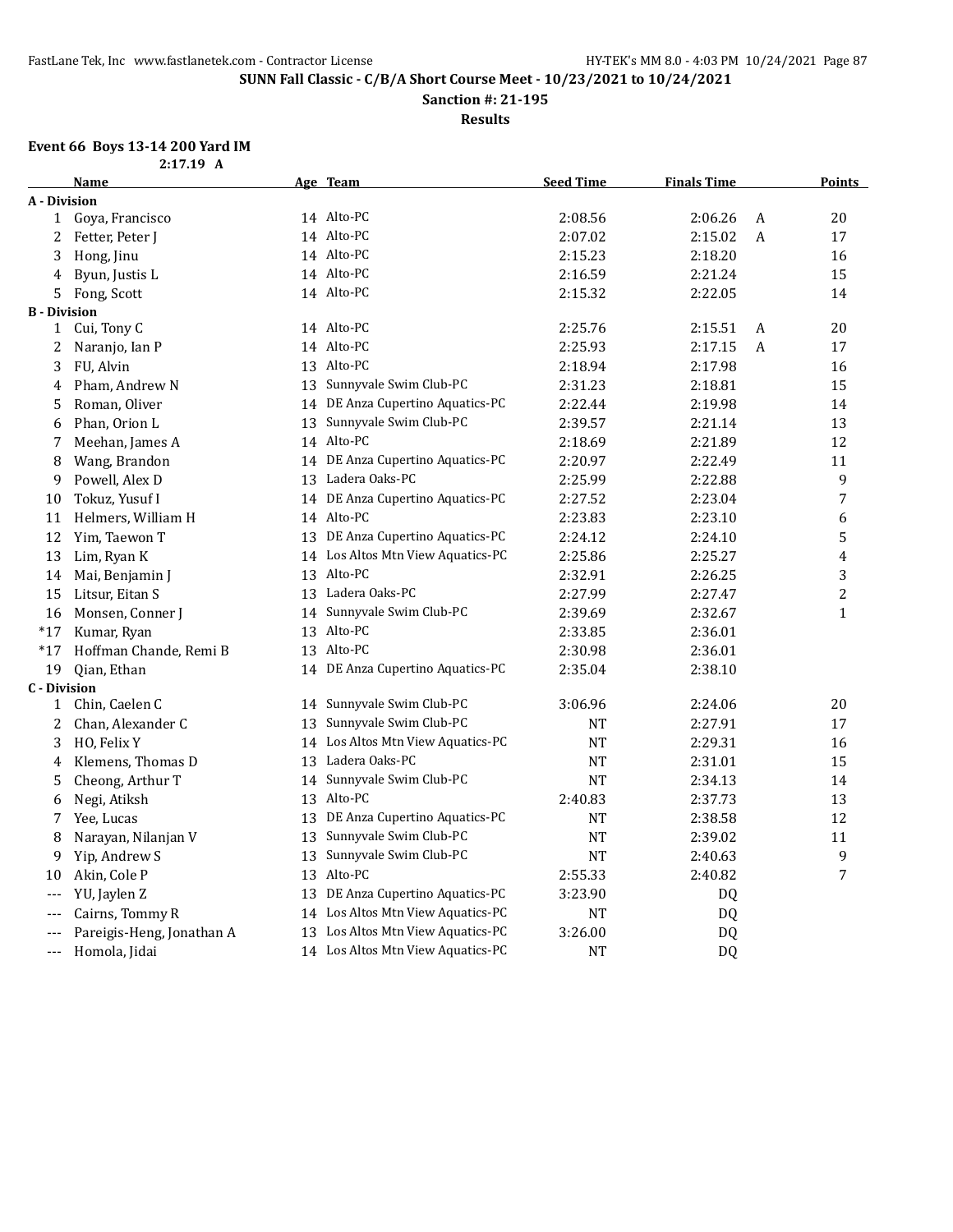**Sanction #: 21-195**

**Results**

# **Event 67 Girls 15-16 200 Yard IM**

|                     | <b>Name</b>           |    | Age Team                          | <b>Seed Time</b> | <b>Finals Time</b> |   | <b>Points</b> |
|---------------------|-----------------------|----|-----------------------------------|------------------|--------------------|---|---------------|
| A - Division        |                       |    |                                   |                  |                    |   |               |
|                     | Mina, Tristen E       |    | 16 Sunnyvale Swim Club-PC         | 2:10.19          | 2:10.75            | A | 20            |
|                     | Pelka, Orla M         | 15 | Alto-PC                           | 2:16.63          | 2:15.84            | A | 17            |
| 3                   | Yohida, Rinka         | 15 | Sunnyvale Swim Club-PC            | 2:17.00          | 2:17.34            | A | 16            |
| 4                   | Hegblom, Katherine E  | 16 | Sunnyvale Swim Club-PC            | 2:11.96          | 2:18.22            | A | 15            |
| 5                   | Charton, Amaris       | 15 | DE Anza Cupertino Aquatics-PC     | 2:17.34          | 2:20.57            | A | 14            |
| 6                   | WU, Allison E         | 15 | DE Anza Cupertino Aquatics-PC     | 2:23.06          | 2:20.81            | A | 13            |
| 7                   | Burdick, Alyssa E     | 15 | Alto-PC                           | 2:21.76          | 2:22.95            | A | 12            |
| 8                   | Wong, Cherise H       | 16 | Ladera Oaks-PC                    | 2:22.06          | 2:23.94            | A | 11            |
| 9                   | Guillerm, Camille     | 15 | Sunnyvale Swim Club-PC            | 2:22.79          | 2:24.41            |   | 9             |
| 10                  | Kumsa, Dena           |    | 16 Alto-PC                        | 2:15.47          | 2:26.30            |   | 7             |
| <b>B</b> - Division |                       |    |                                   |                  |                    |   |               |
|                     | Lan, Aglaia           |    | 15 Alto-PC                        | 2:28.01          | 2:22.15            | A | 20            |
| 2                   | Iwers, Christa L      |    | 16 Alto-PC                        | 2:29.14          | 2:23.29            | A | 17            |
| 3                   | McGovern, Kathryn J   | 16 | Sunnyvale Swim Club-PC            | 2:34.14          | 2:31.74            |   | 16            |
| 4                   | Tan, Cayden           | 16 | DE Anza Cupertino Aquatics-PC     | 2:36.19          | 2:36.02            |   | 15            |
| 5                   | Nguyen, Thuytien D    | 16 | Los Altos Mtn View Aquatics-PC    | 2:34.17          | 2:36.96            |   | 14            |
| 6                   | Schroeder, Anabelle J |    | 16 Los Altos Mtn View Aquatics-PC | 2:36.10          | 2:40.47            |   | 13            |
| <b>C</b> - Division |                       |    |                                   |                  |                    |   |               |
|                     | Poon, Desiree A       | 15 | Sunnyvale Swim Club-PC            | 3:04.91          | 3:06.43            |   | 20            |
|                     | Yang, Audrey E        | 15 | DE Anza Cupertino Aquatics-PC     | 3:22.42          | 3:35.95            |   | 17            |
| ---                 | Scarboro, Katherine   |    | 16 Los Altos Mtn View Aquatics-PC | 2:58.48          | DQ                 |   |               |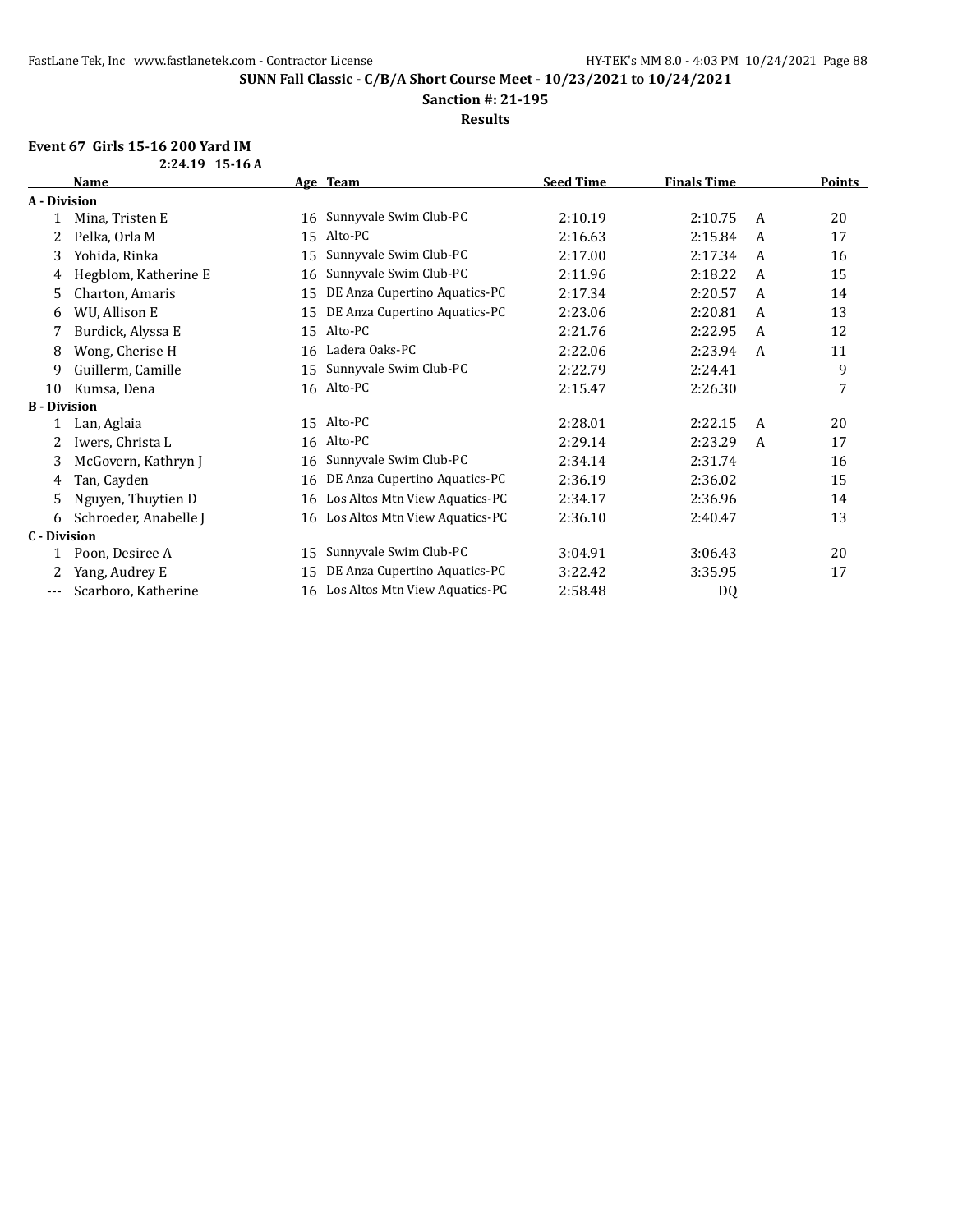**Sanction #: 21-195**

**Results**

### **Event 67 Girls 17-18 200 Yard IM 2:21.99 17-18 A**

|                     | 4.41.77 11 10 M       |    |                                |                  |                    |   |               |
|---------------------|-----------------------|----|--------------------------------|------------------|--------------------|---|---------------|
|                     | <b>Name</b>           |    | Age Team                       | <b>Seed Time</b> | <b>Finals Time</b> |   | <b>Points</b> |
| A - Division        |                       |    |                                |                  |                    |   |               |
|                     | 1 Cantrell, Aubrey R  | 17 | Alto-PC                        | 2:11.24          | 2:16.22            | A | 20            |
|                     | Pham, Minh-Anh        | 17 | DE Anza Cupertino Aquatics-PC  | 2:17.51          | 2:21.09            | A | 17            |
|                     | Pelka, Chesna R       | 17 | Alto-PC                        | 2:12.74          | 2:21.46            | A | 16            |
| 4                   | Fearon, Nina E        | 17 | Alto-PC                        | 2:14.38          | 2:25.88            |   | 15            |
| 5                   | Teo, Audrey Y         | 17 | Alto-PC                        | 2:18.83          | 2:26.14            |   | 14            |
| <b>B</b> - Division |                       |    |                                |                  |                    |   |               |
|                     | Tambling, Ainsley J   |    | Ladera Oaks-PC                 | 2:22.50          | 2:19.85            | A | 20            |
|                     | Sullivan, Francesca R | 17 | DE Anza Cupertino Aquatics-PC  | 2:28.00          | 2:32.10            |   | 17            |
|                     | Aronovitz, Lillian R  | 17 | Los Altos Mtn View Aquatics-PC | 2:40.64          | 2:37.50            |   | 16            |
| 4                   | Poon, Chloe I         |    | Sunnyvale Swim Club-PC         | 2:45.46          | 2:46.51            |   | 15            |
|                     |                       |    |                                |                  |                    |   |               |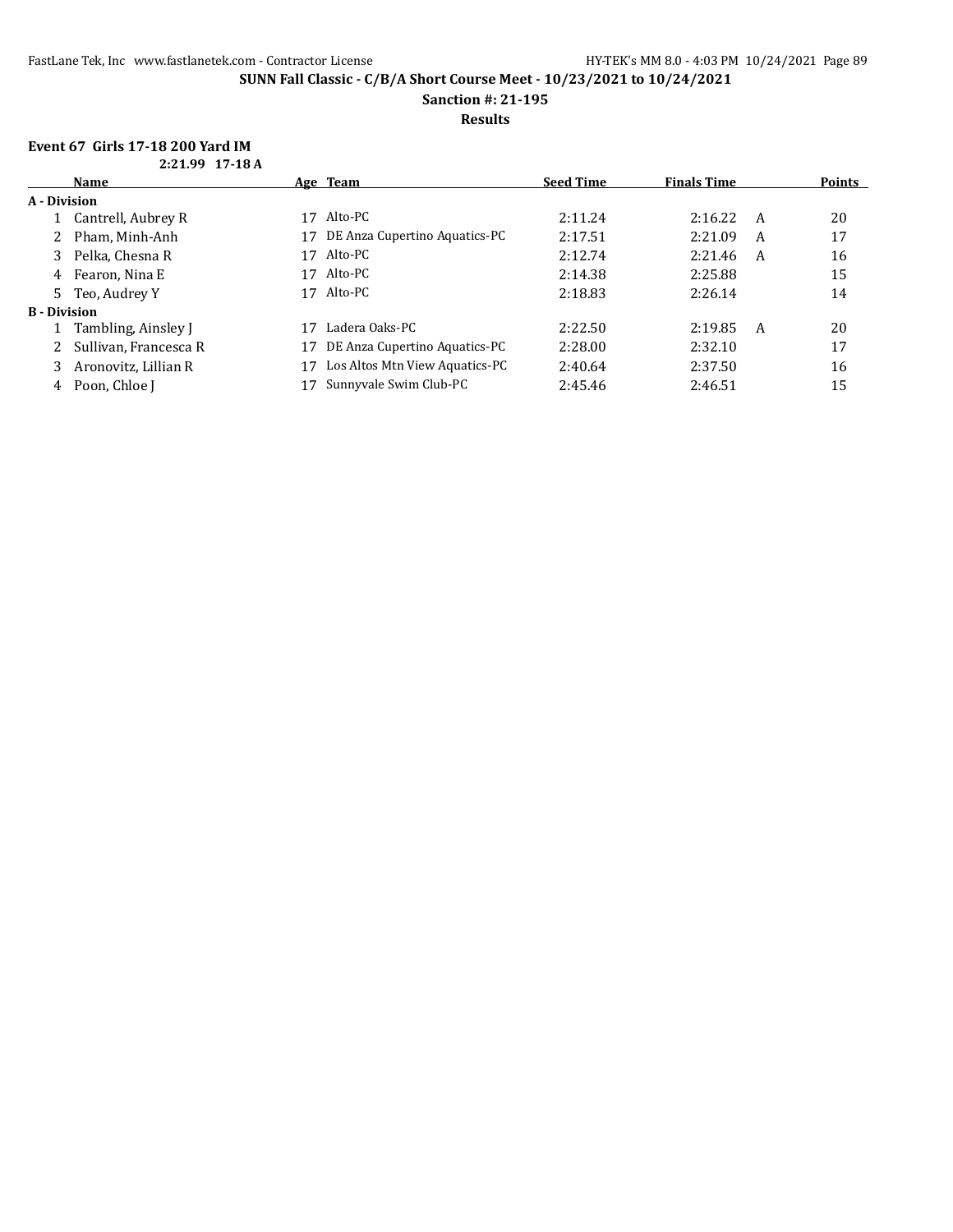**Sanction #: 21-195**

# **Results**

# **Event 67 Girls 19 & Over 200 Yard IM**

| Name                      | Team<br>Age                 | Seed Time                                    | <sup>F</sup> inals Time | Points |
|---------------------------|-----------------------------|----------------------------------------------|-------------------------|--------|
| Frace S<br>Yoon<br>-<br>. | Alto-P $\Gamma$<br>1 Q<br>- | $^{\prime}$ . The set of $\sim$<br>54<br>. J |                         | 20     |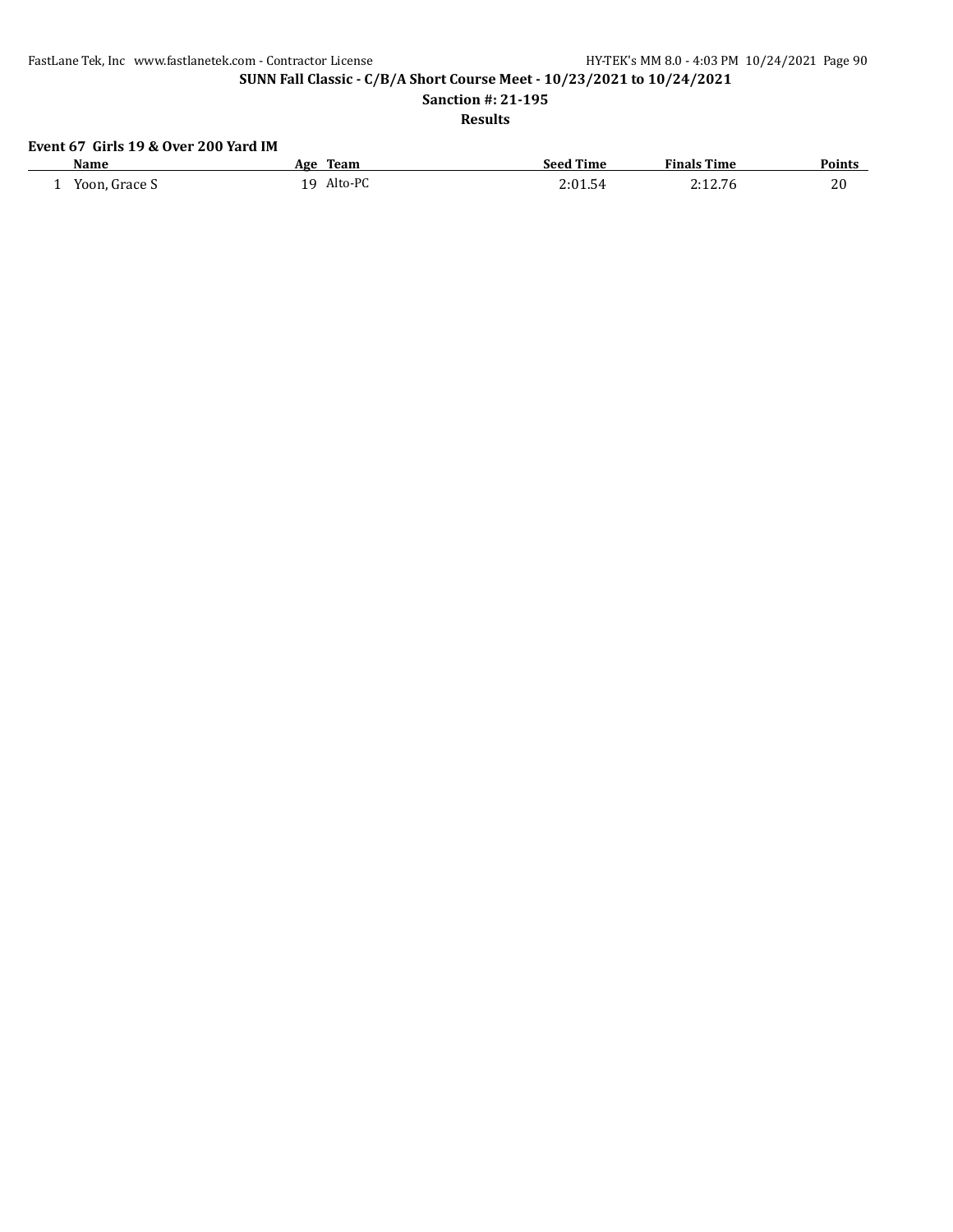**Sanction #: 21-195**

**Results**

# **Event 68 Boys 15-16 200 Yard IM**

|                     | 2:10.89 15-16 A         |    |                                |                  |                    |              |        |
|---------------------|-------------------------|----|--------------------------------|------------------|--------------------|--------------|--------|
|                     | <b>Name</b>             |    | Age Team                       | <b>Seed Time</b> | <b>Finals Time</b> |              | Points |
| A - Division        |                         |    |                                |                  |                    |              |        |
|                     | Huang, Kyle             | 16 | Sunnyvale Swim Club-PC         | 1:57.11          | 1:56.83            | A            | 20     |
| 2                   | Gold, Evan A            |    | 16 Alto-PC                     | 1:56.20          | 1:57.57            | A            | 17     |
| 3                   | Zhang, Peter F          | 16 | Alto-PC                        | 1:59.45          | 2:00.50            | A            | 16     |
| 4                   | Picard, Jackson W       | 16 | Alto-PC                        | 1:54.99          | 2:00.78            | A            | 15     |
| 5                   | Cui, Andy C             | 15 | Alto-PC                        | 2:00.73          | 2:00.94            | A            | 14     |
| 6                   | Cantrell, Kelson T      | 15 | Alto-PC                        | 1:58.92          | 2:01.73            | A            | 13     |
|                     | Goya, Salvador          | 16 | Alto-PC                        | 1:59.73          | 2:02.14            | A            | 12     |
| 8                   | Jarvis, Isaiah W        | 15 | Alto-PC                        | 2:03.79          | 2:06.04            | A            | 11     |
| 9                   | Stoen, Jayden J         |    | 16 Alto-PC                     | 2:01.86          | 2:10.09            | $\mathsf{A}$ | 9      |
| 10                  | Stegina, Trent J        |    | 16 Alto-PC                     | 2:08.46          | 2:11.56            |              | 7      |
| <b>B</b> - Division |                         |    |                                |                  |                    |              |        |
|                     | Kajarekar, Saahil S     | 15 | Sunnyvale Swim Club-PC         | 2:12.10          | 2:05.54            | A            | 20     |
| 2                   | Vinokurov, Grigory      | 15 | Alto-PC                        | 2:13.00          | 2:11.85            |              | 17     |
| 3                   | Farnham, Max K          | 16 | Sunnyvale Swim Club-PC         | 2:15.59          | 2:12.24            |              | 16     |
| 4                   | Xiao-Rao, Kyle J        | 16 | Alto-PC                        | 2:11.03          | 2:13.28            |              | 15     |
| 5                   | Nelson, Drew S          | 16 | Solo Aquatics-PC               | 2:21.04          | 2:18.49            |              | 14     |
| 6                   | Lyon, Samuel K          | 15 | Los Altos Mtn View Aquatics-PC | 2:23.44          | 2:19.38            |              | 13     |
|                     | Shimomura, Steven J     | 15 | Alto-PC                        | 2:12.02          | 2:20.12            |              | 12     |
| 8                   | Chong, Nicholas M       | 15 | Los Altos Mtn View Aquatics-PC | 2:23.61          | 2:24.02            |              | 11     |
| 9                   | Smith, Carson K         | 15 | DE Anza Cupertino Aquatics-PC  | 2:19.54          | 2:27.01            |              | 9      |
| <b>C</b> - Division |                         |    |                                |                  |                    |              |        |
|                     | Chin, Ethan C           | 16 | Sunnyvale Swim Club-PC         | 2:33.05          | 2:20.48            |              | 20     |
| 2                   | Kunze Briseno, Adrian F | 15 | Solo Aquatics-PC               | 2:36.67          | 2:24.55            |              | 17     |
| 3                   | Haiby, Ido              | 15 | Sunnyvale Swim Club-PC         | 2:41.11          | 2:27.56            |              | 16     |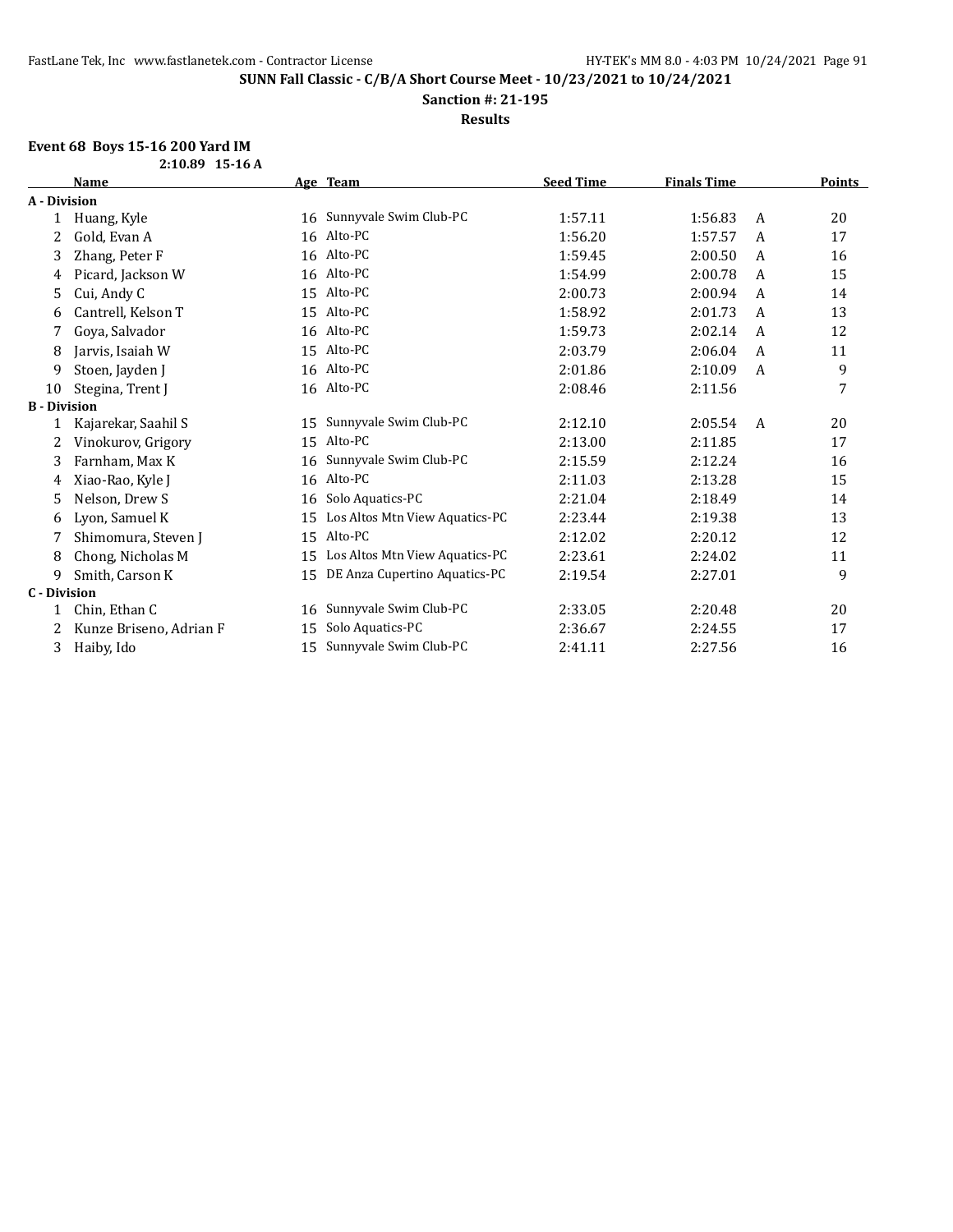**Sanction #: 21-195**

## **Results**

# **Event 68 Boys 17-18 200 Yard IM**

|  | $2:08.69$ 17-18 A |
|--|-------------------|
|  |                   |

|                     | <b>Name</b>       |    | Age Team                  | <b>Seed Time</b> | <b>Finals Time</b> | <b>Points</b> |
|---------------------|-------------------|----|---------------------------|------------------|--------------------|---------------|
| A - Division        |                   |    |                           |                  |                    |               |
|                     | 1 Zhang, Allen Y  |    | 18 Alto-PC                | 2:02.24          | 2:10.96            | 20            |
| <b>B</b> - Division |                   |    |                           |                  |                    |               |
|                     | Flesner, Nathan T |    | 17 Sunnyvale Swim Club-PC | 2:22.79          | 2:07.17<br>A       | 20            |
|                     | 2 NG, Jay Y       | 17 | Alto-PC                   | 2:08.73          | 2:08.39            | 17<br>A       |
|                     | 3 HU, Jason Y     | 17 | Alto-PC                   | 2:13.12          | 2:17.34            | 16            |
|                     | 4 Shah, Jai R     |    | 17 Alto-PC                | 2:24.46          | 2:27.20            | 15            |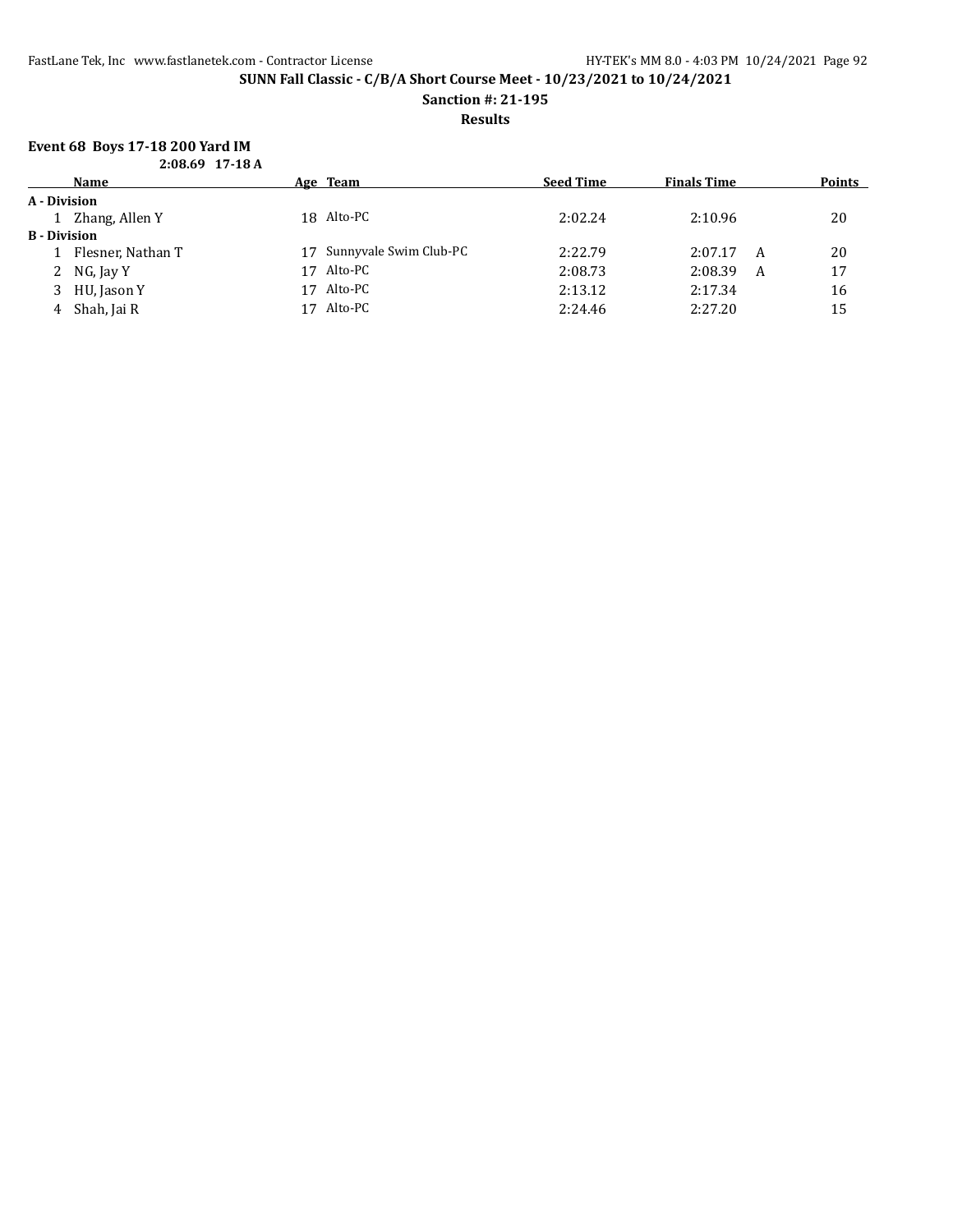**Sanction #: 21-195**

**Results**

### **Event 69 Girls 11-12 200 Yard Freestyle 2:18.19 A**

|                     | 4.10.1 <i>)</i> a<br><b>Name</b> |    | Age Team                          | <b>Seed Time</b> | <b>Finals Time</b> |   | <b>Points</b>  |
|---------------------|----------------------------------|----|-----------------------------------|------------------|--------------------|---|----------------|
| A - Division        |                                  |    |                                   |                  |                    |   |                |
| 1                   | Byrne, Maren C                   |    | 12 Alto-PC                        | 2:06.56          | 2:01.37            | A | 20             |
| 2                   | Fanucchi, Lauren E               |    | 12 Alto-PC                        | 2:09.84          | 2:09.21            | A | 17             |
| 3                   | Rutter, Violet S                 |    | 11 Alto-PC                        | 2:10.51          | 2:10.19            | A | 16             |
| 4                   | Curran, Sophia M                 |    | 12 Ladera Oaks-PC                 | 2:12.44          | 2:10.96            | A | 15             |
| <b>B</b> - Division |                                  |    |                                   |                  |                    |   |                |
| 1                   | Chui, Eliana                     |    | 11 Los Altos Mtn View Aquatics-PC | 2:34.59          | 2:14.04            | A | 20             |
| 2                   | Chahal, Janam E                  | 12 | Sunnyvale Swim Club-PC            | 2:21.41          | 2:19.43            |   | 17             |
| 3                   | Scherrer, Louise M               | 11 | Otter Swim Club-PC                | 2:41.00          | 2:21.64            |   | 16             |
| 4                   | Whitney, Julie                   |    | 12 Los Altos Mtn View Aquatics-PC | 2:25.22          | 2:22.98            |   | 15             |
| 5                   | Pham, Lan-Anh                    |    | 12 DE Anza Cupertino Aquatics-PC  | 2:27.53          | 2:26.48            |   | 14             |
| 6                   | FU, Katherine                    |    | 11 Alto-PC                        | 2:38.75          | 2:27.57            |   | 13             |
| 7                   | Sainani, Anika                   |    | 11 DE Anza Cupertino Aquatics-PC  | 2:32.70          | 2:28.20            |   | 12             |
| 8                   | Rosenfeld, Ella                  |    | 12 Alto-PC                        | 2:29.63          | 2:29.20            |   | 11             |
| 9                   | Picard, Naomi L                  |    | 11 Alto-PC                        | 2:31.79          | 2:34.70            |   | 9              |
| 10                  | Lin, Zoey C                      |    | 11 Alto-PC                        | 2:37.92          | 2:34.85            |   | 7              |
| 11                  | Enderes, Sarah                   |    | 12 Alto-PC                        | 2:33.13          | 2:36.28            |   | 6              |
| 12                  | Christensen, Julianne R          |    | 12 Ladera Oaks-PC                 | 2:35.46          | 2:37.54            |   | 5              |
| 13                  | Zhang, Tina X                    | 11 | DE Anza Cupertino Aquatics-PC     | 2:36.42          | 2:37.98            |   | 4              |
| 14                  | Estala Steclaru, Stefania        | 12 | DE Anza Cupertino Aquatics-PC     | 2:37.75          | 2:38.09            |   | 3              |
| 15                  | Parris, Maleia K                 |    | 12 DE Anza Cupertino Aquatics-PC  | 2:34.96          | 2:38.66            |   | $\overline{c}$ |
| <b>C</b> - Division |                                  |    |                                   |                  |                    |   |                |
| 1                   | Young, Clara H                   |    | 11 Ladera Oaks-PC                 | <b>NT</b>        | 2:15.31            | A | 20             |
| 2                   | Schmalzle, Julia M               |    | 12 Ladera Oaks-PC                 | 2:41.64          | 2:24.66            |   | 17             |
| 3                   | MI, Audrey Y                     |    | 12 Alto-PC                        | 2:57.32          | 2:32.72            |   | 16             |
| 4                   | Cherukumilli, Misha              |    | 12 Otter Swim Club-PC             | NT               | 2:35.92            |   | 15             |
| 5                   | Habibi, Alexa                    |    | 12 Ladera Oaks-PC                 | NT               | 2:37.04            |   | 14             |
| 6                   | Seshaadri, Shreya                |    | 12 DE Anza Cupertino Aquatics-PC  | 3:05.56          | 2:37.49            |   | 13             |
| 7                   | Simon, Isla                      | 11 | DE Anza Cupertino Aquatics-PC     | <b>NT</b>        | 2:38.46            |   | 12             |
| 8                   | Seshaadri, Aarya                 | 12 | DE Anza Cupertino Aquatics-PC     | <b>NT</b>        | 2:38.97            |   | 11             |
| 9                   | Chin, Addelyn                    | 12 | Sunnyvale Swim Club-PC            | 3:23.76          | 2:41.54            |   | 9              |
| 10                  | Nulkar, Tanvi                    | 12 | Sunnyvale Swim Club-PC            | 3:07.17          | 2:42.77            |   | 7              |
| 11                  | Stenfort, Hope L                 | 12 | DE Anza Cupertino Aquatics-PC     | 3:02.00          | 2:43.58            |   | 6              |
| 12                  | Osipova, Margarita               |    | 11 Alto-PC                        | NT               | 2:43.63            |   | 5              |
| 13                  | Penaskovic, Shelby C             |    | 11 DE Anza Cupertino Aquatics-PC  | 3:04.16          | 2:45.56            |   | 4              |
| 14                  | Arwatz, Tal                      |    | 11 Los Altos Mtn View Aquatics-PC | 2:48.28          | 2:46.45            |   | 3              |
| 15                  | Barajas, Juliana A               |    | 11 Sunnyvale Swim Club-PC         | NT               | 2:46.68            |   | 2              |
| 16                  | HE, Jasmine S                    |    | 11 Alto-PC                        | 3:01.94          | 2:48.25            |   | $\mathbf{1}$   |
| 17                  | Malloy, Lila J                   | 11 | Otter Swim Club-PC                | 2:58.10          | 2:48.62            |   |                |
| 18                  | Chan, Katia W                    | 12 | Sunnyvale Swim Club-PC            | NT               | 2:48.93            |   |                |
| 19                  | Chang, Elise                     |    | 12 Alto-PC                        | 3:04.16          | 2:49.99            |   |                |
| 20                  | Utz, Olivia                      | 12 | DE Anza Cupertino Aquatics-PC     | NT               | 2:50.42            |   |                |
| 21                  | Seshaadri, Kaathya               | 12 | DE Anza Cupertino Aquatics-PC     | NT               | 2:54.47            |   |                |
| 22                  | Thompson, Dalia                  | 11 | DE Anza Cupertino Aquatics-PC     | 2:54.23          | 2:56.32            |   |                |
| 23                  | Hanigal, Danielle                | 11 | Alto-PC                           | NT               | 3:01.77            |   |                |
| 24                  | Neben, Seraphina E               | 12 | Sunnyvale Swim Club-PC            | NT               | 3:02.05            |   |                |
| 25                  | Kaur, Jasmine                    | 11 | Alto-PC                           | NT               | 3:10.23            |   |                |
| 26                  | Han, Miru I                      | 12 | Los Altos Mtn View Aquatics-PC    | 3:16.65          | 3:17.68            |   |                |
| 27                  | Celaya-Nunez, Quetzali N         | 11 | Sunnyvale Swim Club-PC            | NT               | 3:53.55            |   |                |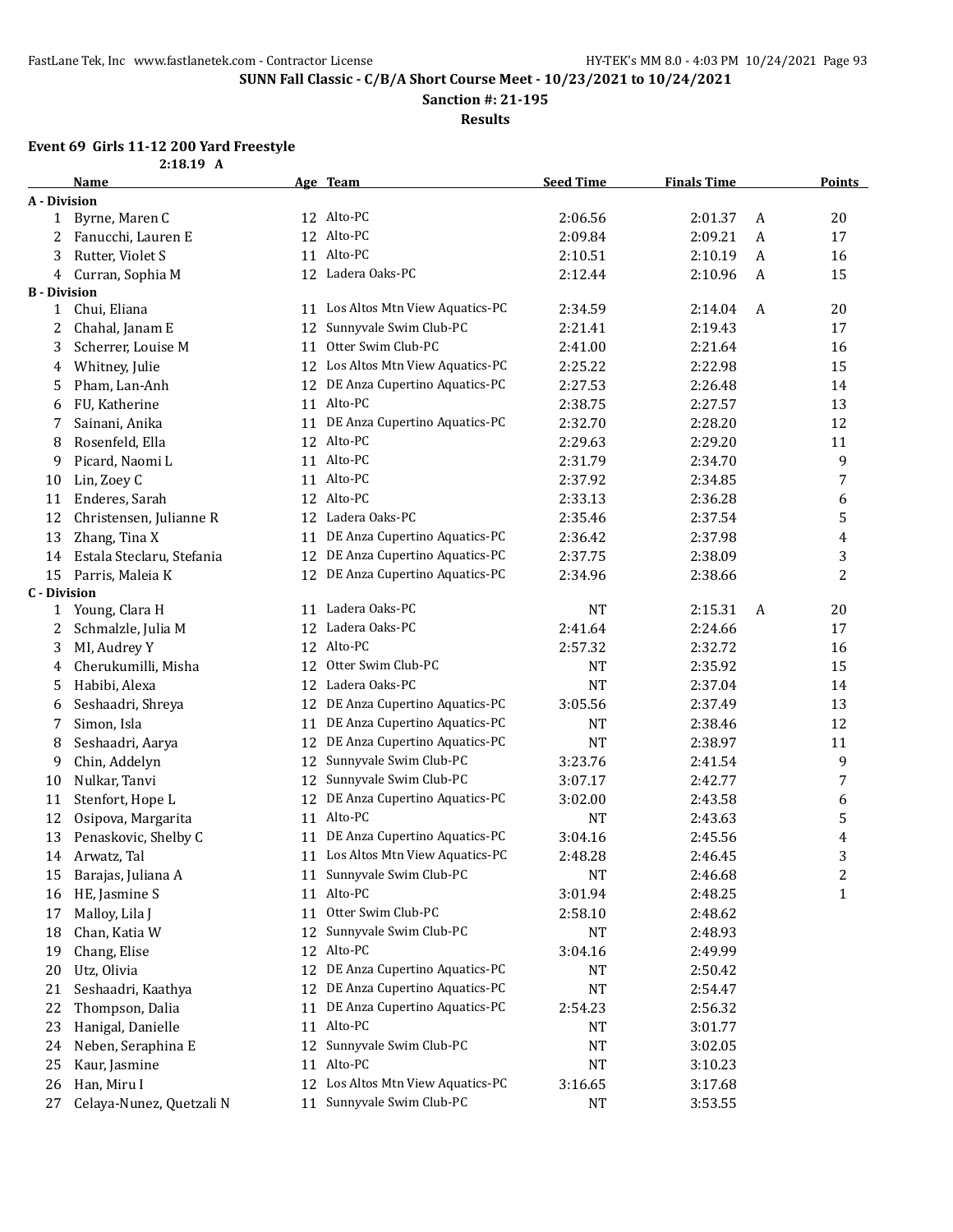**Sanction #: 21-195**

**Results**

# **Event 71 Girls 9-10 100 Yard Freestyle**

|                     | 1:10.49 A                |    |                                   |                  |                    |   |                |
|---------------------|--------------------------|----|-----------------------------------|------------------|--------------------|---|----------------|
|                     | <b>Name</b>              |    | Age Team                          | <b>Seed Time</b> | <b>Finals Time</b> |   | <b>Points</b>  |
| <b>A</b> - Division |                          |    |                                   |                  |                    |   |                |
|                     | 1 Brauneis, Sophie E     |    | 10 Sunnyvale Swim Club-PC         | 1:08.44          | 1:08.58            | A | 20             |
| <b>B</b> - Division |                          |    |                                   |                  |                    |   |                |
|                     | 1 McClennan, Beatrice E  |    | 10 Sunnyvale Swim Club-PC         | 1:10.78          | 1:10.72            |   | 20             |
| 2                   | Okyay, Hafsa F           |    | 10 Alto-PC                        | 1:25.65          | 1:13.75            |   | 17             |
| 3                   | Enderes, Mia             |    | 10 Alto-PC                        | 1:19.19          | 1:14.29            |   | 16             |
| 4                   | Meyers, Sevanna S        |    | 9 Solo Aquatics-PC                | 1:18.00          | 1:18.35            |   | 15             |
| 5                   | Lai, Hana T              |    | 10 Ladera Oaks-PC                 | 1:21.68          | 1:20.48            |   | 14             |
| 6                   | Beim, Lauren             |    | 10 Alto-PC                        | 1:28.69          | 1:22.19            |   | 13             |
| 7                   | Blanco-Sarmiento, Ximena |    | 10 DE Anza Cupertino Aquatics-PC  | 1:25.56          | 1:24.64            |   | 12             |
| <b>C</b> - Division |                          |    |                                   |                  |                    |   |                |
| 1                   | Sperry, Mia R            |    | 10 Ladera Oaks-PC                 | <b>NT</b>        | 1:19.34            |   | 20             |
| 2                   | Dogruer, Elif N          | 10 | Sunnyvale Swim Club-PC            | <b>NT</b>        | 1:20.70            |   | 17             |
| 3                   | Nagy, Emma               |    | 10 Los Altos Mtn View Aquatics-PC | <b>NT</b>        | 1:23.40            |   | 16             |
| 4                   | Chandra, Emily D         | 9  | Sunnyvale Swim Club-PC            | 1:33.26          | 1:24.51            |   | 15             |
| 5                   | Muston, Chloe            |    | 10 Alto-PC                        | NT               | 1:27.74            |   | 14             |
| 6                   | Kim, Joowon              |    | 10 Los Altos Mtn View Aquatics-PC | <b>NT</b>        | 1:28.44            |   | 13             |
| 7                   | Wang, Yumo               |    | 9 Alto-PC                         | <b>NT</b>        | 1:28.69            |   | 12             |
| 8                   | Bessonov, Michelle J     |    | 10 DE Anza Cupertino Aquatics-PC  | <b>NT</b>        | 1:29.33            |   | 11             |
| 9                   | Cheung, Keira Y          |    | 9 Otter Swim Club-PC              | 1:33.43          | 1:29.70            |   | 9              |
| 10                  | Yang, Maddie R           |    | 10 DE Anza Cupertino Aquatics-PC  | 1:36.42          | 1:31.13            |   | 7              |
| 11                  | Haemer, Chloe            |    | 10 Alto-PC                        | 1:40.06          | 1:31.41            |   | 6              |
| 12                  | Gupta, Sonya N           |    | 10 Alto-PC                        | NT               | 1:31.63            |   | 5              |
| 13                  | Rios, Adeline V          |    | 10 Alto-PC                        | 1:45.37          | 1:32.95            |   | 4              |
| 14                  | Bryant, Samantha         |    | 10 Los Altos Mtn View Aquatics-PC | NT               | 1:33.07            |   | 3              |
| 15                  | Chan, Erica H            |    | 10 Alto-PC                        | 1:49.72          | 1:33.13            |   | $\overline{c}$ |
| 16                  | Wang, Rachel             |    | 9 Sunnyvale Swim Club-PC          | <b>NT</b>        | 1:33.34            |   | $\mathbf{1}$   |
| 17                  | Neuman, Julia N          |    | 10 Alto-PC                        | 1:46.74          | 1:33.43            |   |                |
| 18                  | Sperry, Reese            |    | 9 Ladera Oaks-PC                  | <b>NT</b>        | 1:34.78            |   |                |
| 19                  | Zhang, Xiyue             |    | 10 Alto-PC                        | <b>NT</b>        | 1:34.95            |   |                |
| 20                  | Wong, Zara Q             |    | 10 Alto-PC                        | 1:52.30          | 1:36.23            |   |                |
| 21                  | Wong, Kate               |    | 10 Alto-PC                        | 1:43.30          | 1:38.09            |   |                |
| 22                  | Bui, Chi                 |    | 10 Los Altos Mtn View Aquatics-PC | NT               | 1:40.00            |   |                |
| 23                  | Taylor, Madison J        |    | 9 Alto-PC                         | <b>NT</b>        | 1:41.08            |   |                |
| 24                  | Haemer, Elliot           |    | 10 Alto-PC                        | 1:39.20          | 1:41.39            |   |                |
| 25                  | Srinivasan, Ira          |    | 9 Alto-PC                         | 2:03.73          | 1:43.14            |   |                |
| 26                  | Samachisa, Ada L         |    | 9 Alto-PC                         | 2:12.30          | 1:59.25            |   |                |
| 27                  | Bendersky, Yael          |    | 10 Sunnyvale Swim Club-PC         | NT               | 2:05.74            |   |                |
| 28                  | Gianotti, Maria J        |    | 9 Alto-PC                         | <b>NT</b>        | 2:06.87            |   |                |
| 29                  | Nagarajan, Aarohana A    |    | 10 Sunnyvale Swim Club-PC         | <b>NT</b>        | 2:13.61            |   |                |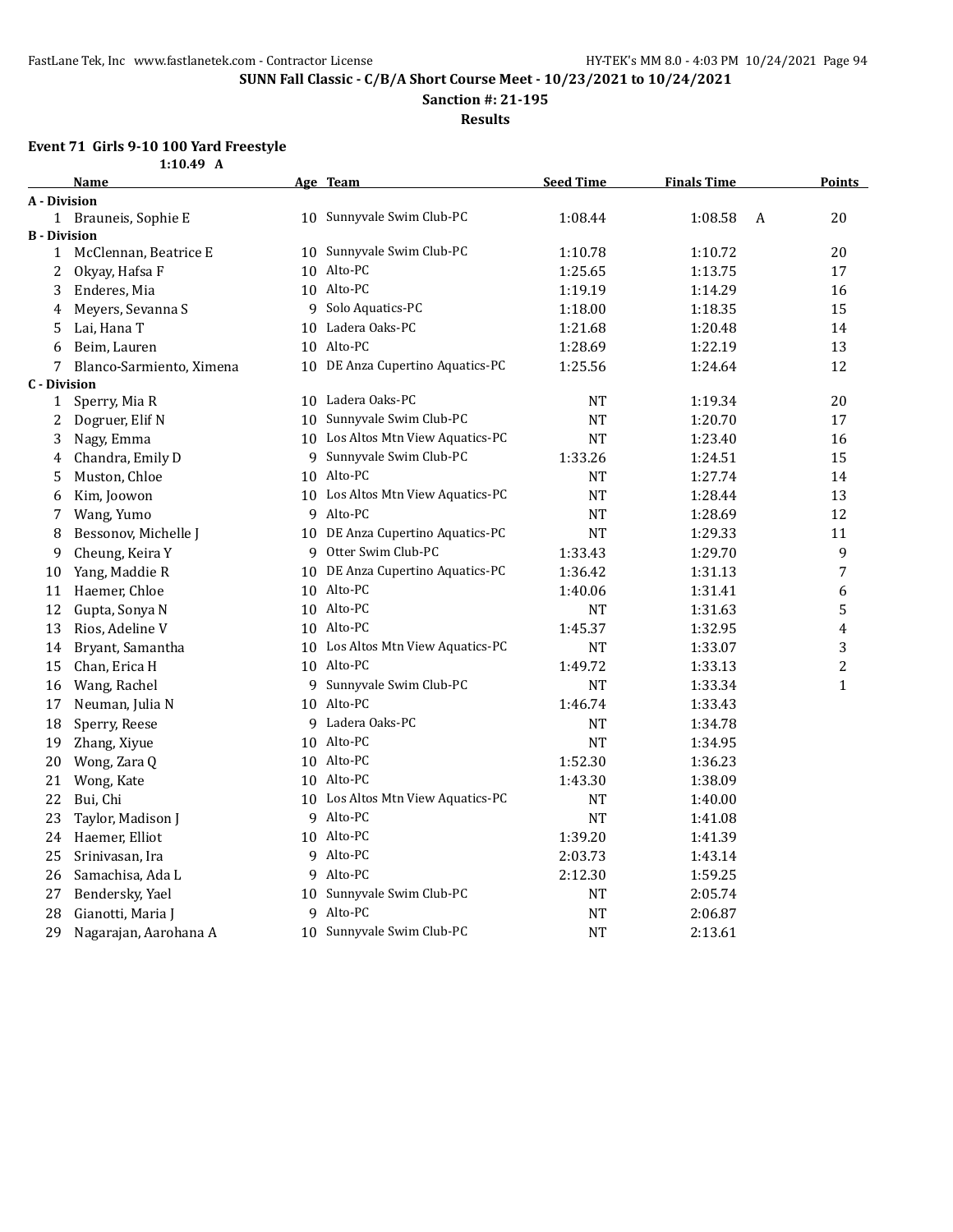**1:09.69 A**

**SUNN Fall Classic - C/B/A Short Course Meet - 10/23/2021 to 10/24/2021**

**Sanction #: 21-195**

**Results**

# **Event 72 Boys 9-10 100 Yard Freestyle**

|                     | Name                   |    | Age Team                          | <b>Seed Time</b> | <b>Finals Time</b> |                  | <b>Points</b> |
|---------------------|------------------------|----|-----------------------------------|------------------|--------------------|------------------|---------------|
| A - Division        |                        |    |                                   |                  |                    |                  |               |
| $\mathbf{1}$        | Powell, Ryan A         |    | 10 Ladera Oaks-PC                 | 1:09.64          | 1:05.63            | A                | 20            |
| 2                   | Araya, Agustin D       | 10 | Alto-PC                           | 1:07.40          | 1:05.84            | A                | 17            |
| 3                   | Zhao, Dylan H          | 10 | Sunnyvale Swim Club-PC            | 1:07.39          | 1:06.11            | A                | 16            |
| 4                   | Bailey, Skye R         | 9  | Alto-PC                           | 1:08.50          | 1:08.38            | $\boldsymbol{A}$ | 15            |
| <b>B</b> - Division |                        |    |                                   |                  |                    |                  |               |
| 1                   | Bivol, Julien A        |    | 10 Alto-PC                        | 1:11.18          | 1:07.74            | A                | 20            |
| 2                   | Baek, Haniel J         |    | 10 DE Anza Cupertino Aquatics-PC  | 1:13.87          | 1:10.58            |                  | 17            |
| 3                   | Erhard, Raphael        |    | 10 Alto-PC                        | 1:18.00          | 1:11.82            |                  | 16            |
| 4                   | Browne, Logan W        | 9  | Sunnyvale Swim Club-PC            | 1:19.38          | 1:13.97            |                  | 15            |
| 5                   | Deng, Daniel           |    | 10 Alto-PC                        | 1:21.49          | 1:15.87            |                  | 14            |
| 6                   | Kuusela, Elias N       | 10 | Alto-PC                           | 1:22.93          | 1:16.35            |                  | 13            |
| 7                   | Kashyap, Tejas         | 10 | Otter Swim Club-PC                | 1:18.91          | 1:16.37            |                  | 12            |
| 8                   | Estala Steclaru, Matei | 10 | DE Anza Cupertino Aquatics-PC     | 1:16.75          | 1:20.71            |                  | 11            |
| 9                   | Arude, Yash P          | 9  | Sunnyvale Swim Club-PC            | 1:23.58          | 1:20.88            |                  | 9             |
| 10                  | Parris, Josiah M       | 10 | DE Anza Cupertino Aquatics-PC     | 1:22.22          | 1:22.97            |                  | 7             |
| 11                  | Gellately, Fredrik M   |    | 10 DE Anza Cupertino Aquatics-PC  | 1:26.80          | 1:26.17            |                  | 6             |
| <b>C</b> - Division |                        |    |                                   |                  |                    |                  |               |
| $\mathbf{1}$        | Miller, Maxwell M      |    | 10 DE Anza Cupertino Aquatics-PC  | <b>NT</b>        | 1:16.57            |                  | 20            |
| 2                   | Cheng, Landon B        | 10 | DE Anza Cupertino Aquatics-PC     | <b>NT</b>        | 1:26.09            |                  | 17            |
| $*3$                | YU, Felix              |    | 9 Alto-PC                         | 1:27.80          | 1:26.73            |                  | 15.50         |
| $*3$                | Chang, Eric            |    | 10 Alto-PC                        | 1:30.84          | 1:26.73            |                  | 15.50         |
| 5                   | Young, Griffin C       |    | 9 Ladera Oaks-PC                  | 1:31.84          | 1:32.53            |                  | 14            |
| 6                   | James, Benjamin        | 9  | DE Anza Cupertino Aquatics-PC     | <b>NT</b>        | 1:34.16            |                  | 13            |
| 7                   | Rust, Elliot K         |    | 10 Alto-PC                        | 1:40.62          | 1:34.39            |                  | 12            |
| 8                   | Choi, Tae Y            | 9  | Sunnyvale Swim Club-PC            | <b>NT</b>        | 1:36.17            |                  | 11            |
| 9                   | Araya, Sebastian C     |    | 9 Alto-PC                         | 1:47.16          | 1:37.06            |                  | 9             |
| 10                  | Chan, Mason S          |    | 10 Alto-PC                        | 2:10.43          | 1:41.13            |                  | 7             |
| 11                  | Sung, Paxton           | 9  | Sunnyvale Swim Club-PC            | <b>NT</b>        | 1:44.70            |                  | 6             |
| 12                  | Tian, Jesse            | 9  | Alto-PC                           | 2:32.83          | 1:44.78            |                  | 5             |
| 13                  | Ortiz, Landon R        |    | 10 Alto-PC                        | <b>NT</b>        | 1:47.67            |                  | 4             |
| 14                  | Sun, Jaylen            | 9  | Sunnyvale Swim Club-PC            | <b>NT</b>        | 1:48.06            |                  | 3             |
| 15                  | Caroompas, Nolan       | 10 | Sunnyvale Swim Club-PC            | <b>NT</b>        | 1:49.84            |                  | 2             |
| 16                  | Garcia, Santiago E     |    | 10 Los Altos Mtn View Aquatics-PC | <b>NT</b>        | 2:00.50            |                  | $\mathbf{1}$  |
| 17                  | Mai, Bryan S           |    | 9 Alto-PC                         | 2:07.15          | 2:05.59            |                  |               |
| 18                  | Xia, Daniel J          | 9  | Alto-PC                           | <b>NT</b>        | 2:05.97            |                  |               |
| 19                  | Dhaman, Neil           |    | 9 Sunnyvale Swim Club-PC          | <b>NT</b>        | 2:41.39            |                  |               |
|                     |                        |    |                                   |                  |                    |                  |               |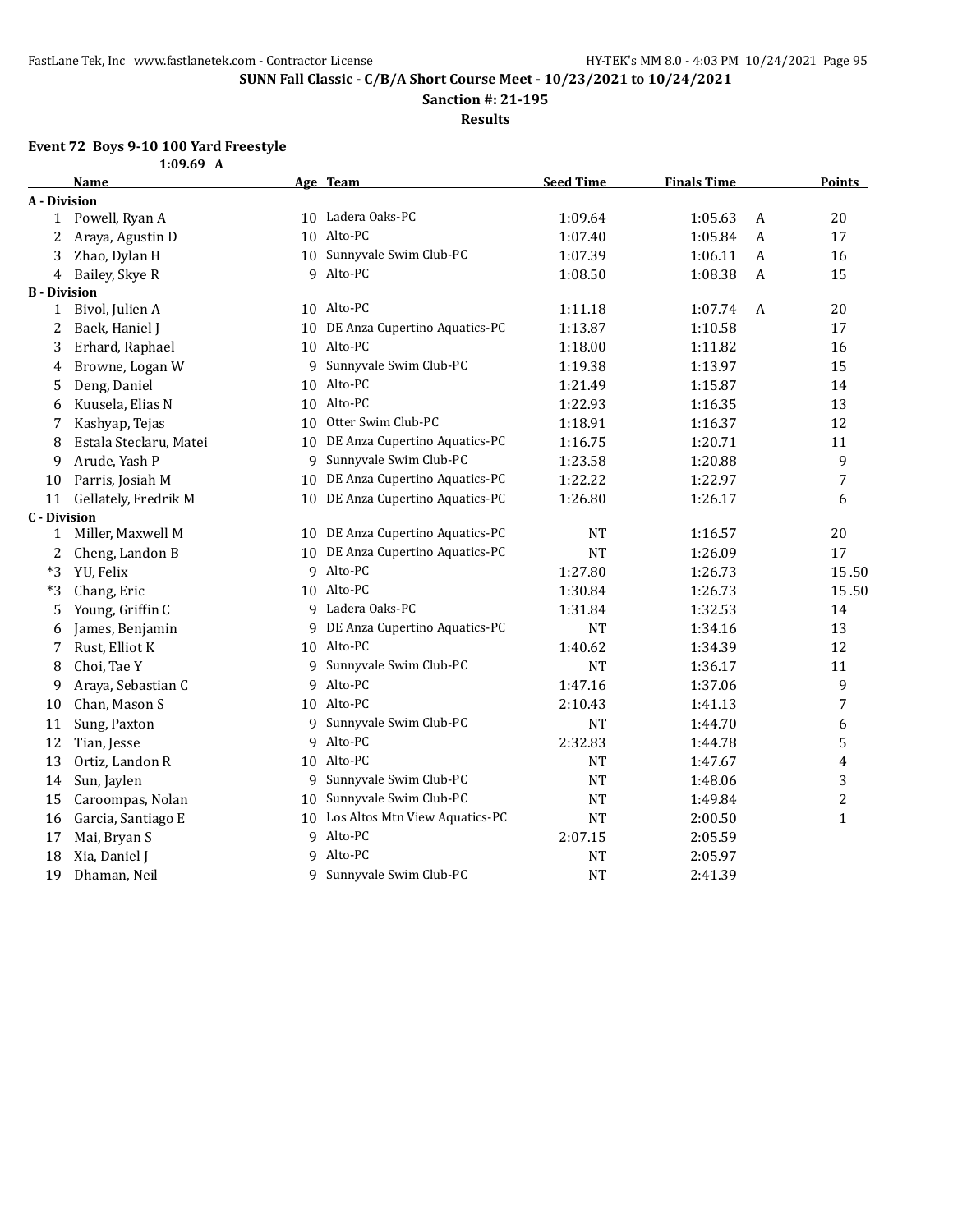FastLane Tek, Inc www.fastlanetek.com - Contractor License HY-TEK's MM 8.0 - 4:03 PM 10/24/2021 Page 96

**SUNN Fall Classic - C/B/A Short Course Meet - 10/23/2021 to 10/24/2021**

**Sanction #: 21-195**

**Results**

## **Event 73 Girls 6 & Under 25 Yard Freestyle**

|              | 19.49 6&U A        |           |                  |                    |               |
|--------------|--------------------|-----------|------------------|--------------------|---------------|
|              | <b>Name</b>        | Age Team  | <b>Seed Time</b> | <b>Finals Time</b> | <b>Points</b> |
| C - Division |                    |           |                  |                    |               |
|              | Watson, Adelaide P | 5 Alto-PC | 35.39            | 32.26              | 20            |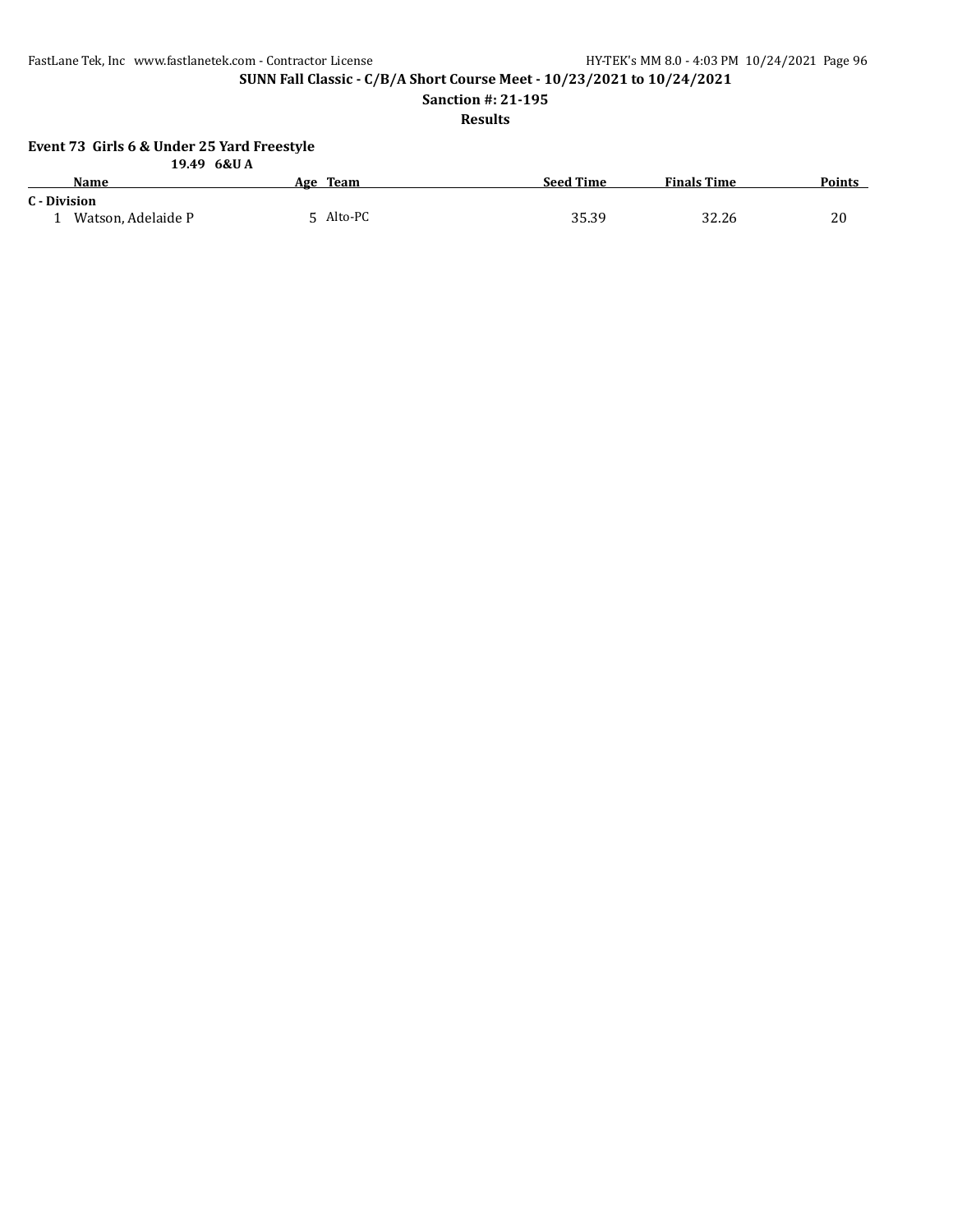### **Sanction #: 21-195**

### **Results**

### **Event 73 Girls 7-8 25 Yard Freestyle 19.49 7-8 A**

| מט־ <i>ו</i> נד <sub>י</sub> כב |                       |   |                                  |                  |                    |   |               |
|---------------------------------|-----------------------|---|----------------------------------|------------------|--------------------|---|---------------|
|                                 | <b>Name</b>           |   | Age Team                         | <b>Seed Time</b> | <b>Finals Time</b> |   | <b>Points</b> |
| A - Division                    |                       |   |                                  |                  |                    |   |               |
|                                 | 1 Lin, Abigail        |   | 8 Alto-PC                        | 19.20            | 18.35              | A | 20            |
| <b>B</b> - Division             |                       |   |                                  |                  |                    |   |               |
|                                 | Wang, Emmy B          |   | 8 Alto-PC                        | 20.06            | 20.84              |   | 20            |
| C - Division                    |                       |   |                                  |                  |                    |   |               |
|                                 | Wang, Catherine       | 8 | DE Anza Cupertino Aquatics-PC    | NT               | 17.18              | A | 20            |
|                                 | Moutsopoulos, Penny O | 8 | Otter Swim Club-PC               | NT               | 19.05              | A | 17            |
| 3                               | Pham, Van-Anh         | 8 | DE Anza Cupertino Aquatics-PC    | <b>NT</b>        | 19.54              |   | 16            |
| 4                               | Thothadri, Arya N     | 8 | Sunnyvale Swim Club-PC           | NT               | 20.46              |   | 15            |
| 5.                              | Sun, Jordan           |   | Sunnyvale Swim Club-PC           | NT               | 21.37              |   | 14            |
| 6                               | Roat, Leia            |   | 7 Los Altos Mtn View Aquatics-PC | <b>NT</b>        | 24.47              |   | 13            |
|                                 | Asato, Caroline O     | 8 | Los Altos Mtn View Aquatics-PC   | NT               | 27.26              |   | 12            |
| 8                               | Christensen, Olivia C |   | Ladera Oaks-PC                   | NT               | 27.37              |   | 11            |
| 9                               | Parris, Aviah M       |   | 7 Sunnyvale Swim Club-PC         | NT               | 28.42              |   | 9             |
| 10                              | Revenu, Julie         |   | Otter Swim Club-PC               | NT               | 28.67              |   | 7             |
| 11                              | Kumar, Tanvi          |   | Alto-PC                          | 35.47            | 29.00              |   | 6             |
| 12                              | Kim, Ellie O          |   | Sunnyvale Swim Club-PC           | <b>NT</b>        | 29.18              |   | 5             |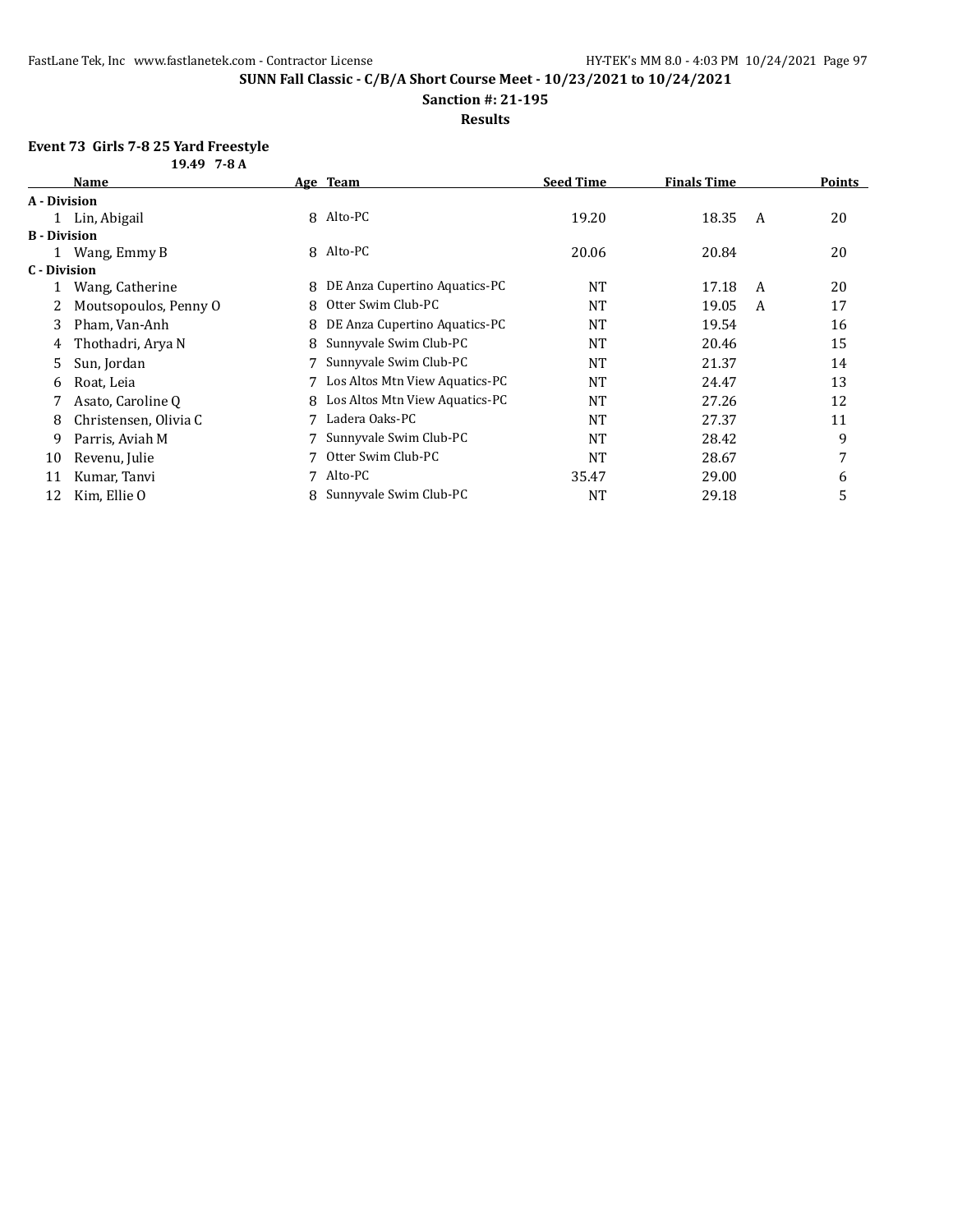FastLane Tek, Inc www.fastlanetek.com - Contractor License HY-TEK's MM 8.0 - 4:03 PM 10/24/2021 Page 98

**SUNN Fall Classic - C/B/A Short Course Meet - 10/23/2021 to 10/24/2021**

**Sanction #: 21-195**

## **Results**

### **Event 74 Boys 6 & Under 25 Yard Freestyle**

|                     | 19.49 6&U A      |                          |                  |                    |               |
|---------------------|------------------|--------------------------|------------------|--------------------|---------------|
|                     | <b>Name</b>      | Age Team                 | <b>Seed Time</b> | <b>Finals Time</b> | <b>Points</b> |
| <b>B</b> - Division |                  |                          |                  |                    |               |
|                     | Brauneis, Owen J | 6 Sunnyvale Swim Club-PC | 20.90            | 20.20              | 20            |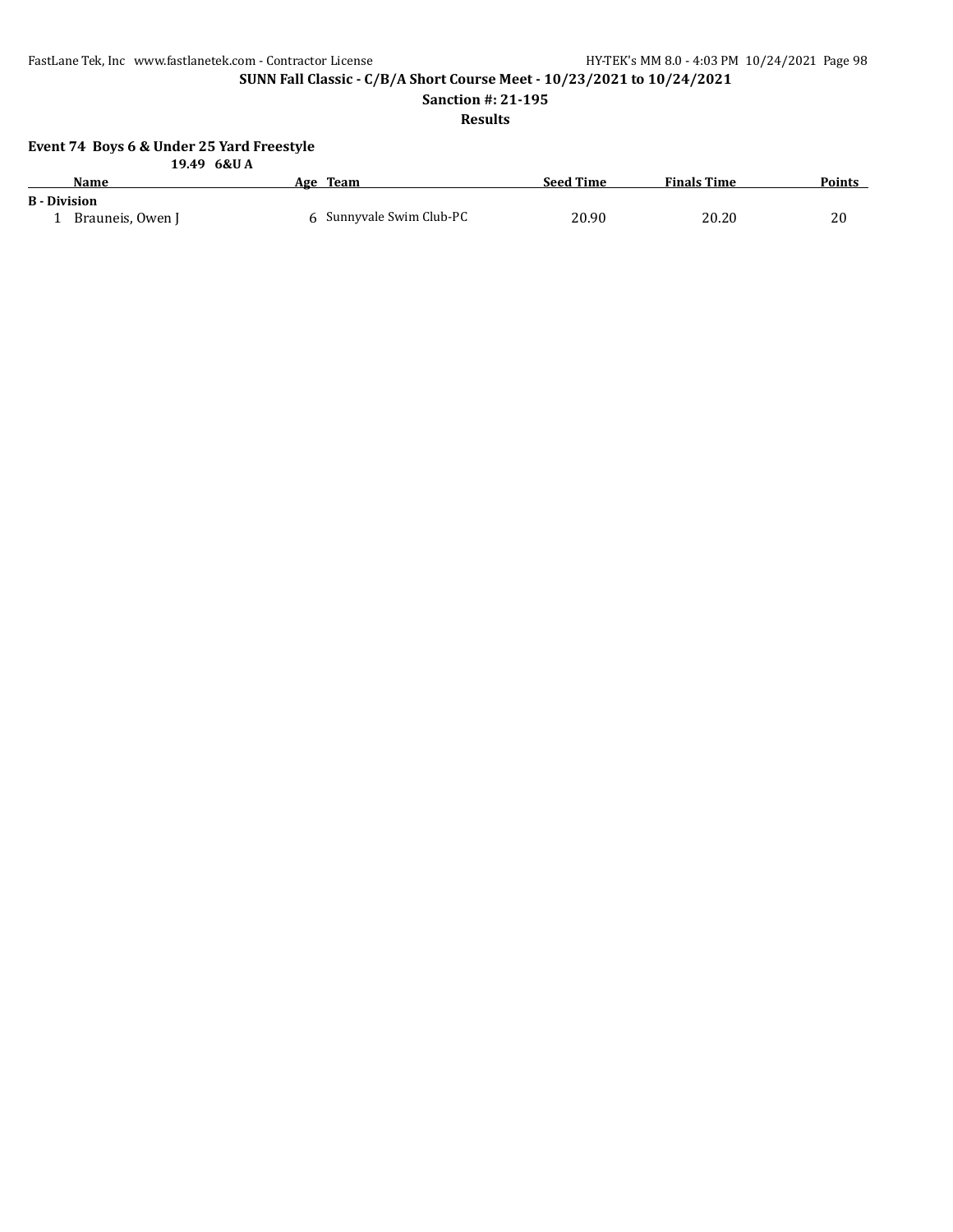**Sanction #: 21-195**

## **Results**

# **Event 74 Boys 7-8 25 Yard Freestyle**

|                     | $19.497 - -8A$      |   |                                 |                  |                    |   |               |
|---------------------|---------------------|---|---------------------------------|------------------|--------------------|---|---------------|
|                     | <b>Name</b>         |   | Age Team                        | <b>Seed Time</b> | <b>Finals Time</b> |   | <b>Points</b> |
| A - Division        |                     |   |                                 |                  |                    |   |               |
|                     | 1 Zhou, Kunhao      |   | 8 Alto-PC                       | 17.89            | 18.09              | A | 20            |
| <b>B</b> - Division |                     |   |                                 |                  |                    |   |               |
|                     | Balyan, Viraj       |   | 8 Alto-PC                       | 22.47            | 21.45              |   | 20            |
|                     | 2 TU, Leroy G       |   | 8 Alto-PC                       | 21.46            | 23.57              |   | 17            |
| C - Division        |                     |   |                                 |                  |                    |   |               |
|                     | Bulankov, Phillip A | 8 | Alto-PC                         | <b>NT</b>        | 15.14              | A | 20            |
|                     | Zheng, Eric         |   | 8 DE Anza Cupertino Aquatics-PC | NT               | 16.17              | A | 17            |
| 3                   | Lee, Bowman         | 8 | Otter Swim Club-PC              | NT               | 18.24              | A | 16            |
| 4                   | Casula, Leonardo    |   | Sunnyvale Swim Club-PC          | <b>NT</b>        | 18.60              | A | 15            |
| 5.                  | LU, Daniel          |   | 8 Sunnyvale Swim Club-PC        | <b>NT</b>        | 19.91              |   | 14            |
| 6                   | Neben, Samuel A     |   | 8 Sunnyvale Swim Club-PC        | <b>NT</b>        | 20.22              |   | 13            |
|                     | Wartrakchit, Pakin  | 8 | Alto-PC                         | <b>NT</b>        | 20.59              |   | 12            |
| 8                   | Westerberg, Lucas D |   | Sunnyvale Swim Club-PC          | NT               | 20.83              |   | 11            |
| 9                   | Cheung, Rodderick L |   | Otter Swim Club-PC              | <b>NT</b>        | 26.91              |   | 9             |
| 10                  | Oliveira, Enzo P    |   | 8 Alto-PC                       | 32.07            | 28.21              |   | 7             |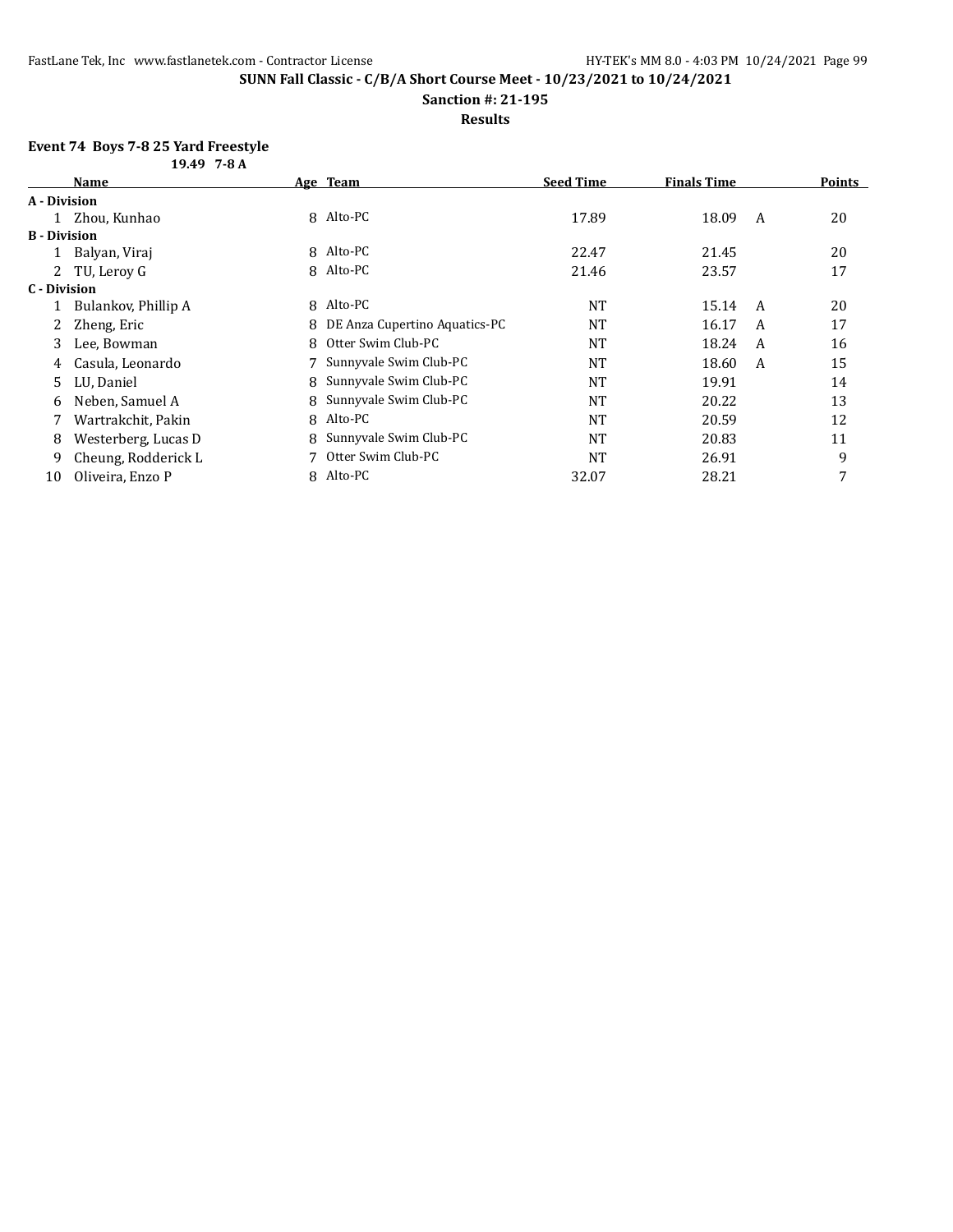**32.29 A**

**SUNN Fall Classic - C/B/A Short Course Meet - 10/23/2021 to 10/24/2021**

**Sanction #: 21-195**

**Results**

# **Event 76 Boys 11-12 50 Yard Backstroke**

| <b>B</b> - Division<br>Sunnyvale Swim Club-PC<br>34.76<br>20<br>Floyd, Hayden I<br>31.74<br>$\mathbf{1}$<br>12<br>A<br>Ladera Oaks-PC<br>36.92<br>34.77<br>11<br>17<br>2<br>Kawaja, Reid S<br>DE Anza Cupertino Aquatics-PC<br>Gao, David<br>37.71<br>36.44<br>16<br>3<br>12<br>Otter Swim Club-PC<br>38.16<br>Johnston, Kai C<br>11<br>36.66<br>15<br>4<br>DE Anza Cupertino Aquatics-PC<br>Yuan, Kevin M<br>37.60<br>36.68<br>14<br>11<br>5<br>Ladera Oaks-PC<br>Grant, Evan M<br>11<br>37.61<br>37.33<br>13<br>6<br><b>C</b> - Division<br>Sunnyvale Swim Club-PC<br>Browne, Ethan D<br>49.16<br>33.03<br>20<br>$\mathbf{1}$<br>12<br>DE Anza Cupertino Aquatics-PC<br>Shang, Kevin<br><b>NT</b><br>35.01<br>17<br>2<br>11<br>Sunnyvale Swim Club-PC<br>Daigle, Noah C<br>44.00<br>35.57<br>16<br>3<br>12<br>Sunnyvale Swim Club-PC<br>15<br>Zhu, Ian<br>39.44<br>35.68<br>11<br>4<br>Sunnyvale Swim Club-PC<br>Thothadri, Nithin A<br>46.39<br>36.49<br>14<br>11<br>5<br>Sunnyvale Swim Club-PC<br>Lau, Ian M<br>12<br>46.94<br>36.57<br>13<br>6<br>Sunnyvale Swim Club-PC<br>43.01<br>12<br>Sawamura, Ivan<br>36.92<br>11<br>7<br>Sunnyvale Swim Club-PC<br>Lin, Dylan<br>12<br>39.14<br>37.66<br>11<br>8<br>Sunnyvale Swim Club-PC<br>9<br>9<br>Chernyvsky, Michael<br>41.78<br>38.06<br>11<br>Alto-PC<br>7<br>Cheong, Justin T<br>12<br>41.45<br>38.11<br>10<br>DE Anza Cupertino Aquatics-PC<br>Gong, Andrew Y<br>39.94<br>38.29<br>6<br>11<br>12<br>Alto-PC<br>5<br>Martin, Drew A<br>12<br><b>NT</b><br>12<br>38.99<br>Sunnyvale Swim Club-PC<br>42.83<br>13<br>Becer, Umut C<br>11<br>39.47<br>4<br>DE Anza Cupertino Aquatics-PC<br>3<br>Lin, Darrin H<br>42.43<br>40.00<br>14<br>11<br>$\overline{c}$<br>12 Alto-PC<br>NA, Chan<br>43.64<br>40.29<br>15<br>DE Anza Cupertino Aquatics-PC<br><b>NT</b><br>41.06<br>$\mathbf{1}$<br>16<br>Lee, Jason<br>11<br>Sunnyvale Swim Club-PC<br>Lin, Lucas C<br>47.41<br>41.17<br>17<br>11<br>Solo Aquatics-PC<br>Johnsson, Jordan M<br>53.40<br>41.18<br>18<br>12<br>Sunnyvale Swim Club-PC<br>19<br>Guo, Kasen<br>45.04<br>41.29<br>12<br>DE Anza Cupertino Aquatics-PC<br>42.90<br>20<br>Tang, Christopher C<br>44.95<br>12<br>Otter Swim Club-PC<br>21<br>Bian, Zion<br>12<br>43.30<br>NT<br>DE Anza Cupertino Aquatics-PC<br>22<br>Zhai, Justin<br>53.32<br>43.63<br>11<br>Sunnyvale Swim Club-PC<br>43.99<br>23<br>Matsuoka, Kira<br>43.87<br>12<br>Sunnyvale Swim Club-PC<br>Khayms, Andrew R<br>43.95<br>24<br>52.66<br>11<br>Los Altos Mtn View Aquatics-PC<br>44.24<br>25<br>Leung, Salinger L<br>43.02<br>11<br>Sunnyvale Swim Club-PC<br>26<br><b>NT</b><br>44.63<br>Nair, Neel<br>11<br>Alto-PC<br>27<br>Zheng, Zeen<br>47.94<br>45.71<br>11<br>28<br>12 Sunnyvale Swim Club-PC<br><b>NT</b><br>47.57<br>Nafar, Zayaan<br>11 DE Anza Cupertino Aquatics-PC<br>Danner, Kingston M<br>50.08<br>NT<br>29<br>11 Los Altos Mtn View Aquatics-PC<br>30<br>Beknazar, Daniel<br>55.44<br><b>NT</b><br>Sunnyvale Swim Club-PC<br>31<br>Mohanty, Rishi<br>59.00<br>11<br>NT<br>Sunnyvale Swim Club-PC<br>32<br>Rao, Vedh V<br>11<br>1:01.46<br>1:07.23<br>Sunnyvale Swim Club-PC<br>Calhoun, Zephan<br>12<br>NT<br>DQ<br>$---$<br>Los Altos Mtn View Aquatics-PC<br>Porcia, Noah K<br>11<br><b>NT</b><br>DQ<br>$---$ | Name               |    | Age Team               | <b>Seed Time</b> | <b>Finals Time</b> | <b>Points</b> |
|----------------------------------------------------------------------------------------------------------------------------------------------------------------------------------------------------------------------------------------------------------------------------------------------------------------------------------------------------------------------------------------------------------------------------------------------------------------------------------------------------------------------------------------------------------------------------------------------------------------------------------------------------------------------------------------------------------------------------------------------------------------------------------------------------------------------------------------------------------------------------------------------------------------------------------------------------------------------------------------------------------------------------------------------------------------------------------------------------------------------------------------------------------------------------------------------------------------------------------------------------------------------------------------------------------------------------------------------------------------------------------------------------------------------------------------------------------------------------------------------------------------------------------------------------------------------------------------------------------------------------------------------------------------------------------------------------------------------------------------------------------------------------------------------------------------------------------------------------------------------------------------------------------------------------------------------------------------------------------------------------------------------------------------------------------------------------------------------------------------------------------------------------------------------------------------------------------------------------------------------------------------------------------------------------------------------------------------------------------------------------------------------------------------------------------------------------------------------------------------------------------------------------------------------------------------------------------------------------------------------------------------------------------------------------------------------------------------------------------------------------------------------------------------------------------------------------------------------------------------------------------------------------------------------------------------------------------------------------------------------------------------------------------------------------------------------------------------------------------------------------------------------------------------------------------------------------------------------------------------------------------------------------|--------------------|----|------------------------|------------------|--------------------|---------------|
|                                                                                                                                                                                                                                                                                                                                                                                                                                                                                                                                                                                                                                                                                                                                                                                                                                                                                                                                                                                                                                                                                                                                                                                                                                                                                                                                                                                                                                                                                                                                                                                                                                                                                                                                                                                                                                                                                                                                                                                                                                                                                                                                                                                                                                                                                                                                                                                                                                                                                                                                                                                                                                                                                                                                                                                                                                                                                                                                                                                                                                                                                                                                                                                                                                                                            |                    |    |                        |                  |                    |               |
|                                                                                                                                                                                                                                                                                                                                                                                                                                                                                                                                                                                                                                                                                                                                                                                                                                                                                                                                                                                                                                                                                                                                                                                                                                                                                                                                                                                                                                                                                                                                                                                                                                                                                                                                                                                                                                                                                                                                                                                                                                                                                                                                                                                                                                                                                                                                                                                                                                                                                                                                                                                                                                                                                                                                                                                                                                                                                                                                                                                                                                                                                                                                                                                                                                                                            |                    |    |                        |                  |                    |               |
|                                                                                                                                                                                                                                                                                                                                                                                                                                                                                                                                                                                                                                                                                                                                                                                                                                                                                                                                                                                                                                                                                                                                                                                                                                                                                                                                                                                                                                                                                                                                                                                                                                                                                                                                                                                                                                                                                                                                                                                                                                                                                                                                                                                                                                                                                                                                                                                                                                                                                                                                                                                                                                                                                                                                                                                                                                                                                                                                                                                                                                                                                                                                                                                                                                                                            |                    |    |                        |                  |                    |               |
|                                                                                                                                                                                                                                                                                                                                                                                                                                                                                                                                                                                                                                                                                                                                                                                                                                                                                                                                                                                                                                                                                                                                                                                                                                                                                                                                                                                                                                                                                                                                                                                                                                                                                                                                                                                                                                                                                                                                                                                                                                                                                                                                                                                                                                                                                                                                                                                                                                                                                                                                                                                                                                                                                                                                                                                                                                                                                                                                                                                                                                                                                                                                                                                                                                                                            |                    |    |                        |                  |                    |               |
|                                                                                                                                                                                                                                                                                                                                                                                                                                                                                                                                                                                                                                                                                                                                                                                                                                                                                                                                                                                                                                                                                                                                                                                                                                                                                                                                                                                                                                                                                                                                                                                                                                                                                                                                                                                                                                                                                                                                                                                                                                                                                                                                                                                                                                                                                                                                                                                                                                                                                                                                                                                                                                                                                                                                                                                                                                                                                                                                                                                                                                                                                                                                                                                                                                                                            |                    |    |                        |                  |                    |               |
|                                                                                                                                                                                                                                                                                                                                                                                                                                                                                                                                                                                                                                                                                                                                                                                                                                                                                                                                                                                                                                                                                                                                                                                                                                                                                                                                                                                                                                                                                                                                                                                                                                                                                                                                                                                                                                                                                                                                                                                                                                                                                                                                                                                                                                                                                                                                                                                                                                                                                                                                                                                                                                                                                                                                                                                                                                                                                                                                                                                                                                                                                                                                                                                                                                                                            |                    |    |                        |                  |                    |               |
|                                                                                                                                                                                                                                                                                                                                                                                                                                                                                                                                                                                                                                                                                                                                                                                                                                                                                                                                                                                                                                                                                                                                                                                                                                                                                                                                                                                                                                                                                                                                                                                                                                                                                                                                                                                                                                                                                                                                                                                                                                                                                                                                                                                                                                                                                                                                                                                                                                                                                                                                                                                                                                                                                                                                                                                                                                                                                                                                                                                                                                                                                                                                                                                                                                                                            |                    |    |                        |                  |                    |               |
|                                                                                                                                                                                                                                                                                                                                                                                                                                                                                                                                                                                                                                                                                                                                                                                                                                                                                                                                                                                                                                                                                                                                                                                                                                                                                                                                                                                                                                                                                                                                                                                                                                                                                                                                                                                                                                                                                                                                                                                                                                                                                                                                                                                                                                                                                                                                                                                                                                                                                                                                                                                                                                                                                                                                                                                                                                                                                                                                                                                                                                                                                                                                                                                                                                                                            |                    |    |                        |                  |                    |               |
|                                                                                                                                                                                                                                                                                                                                                                                                                                                                                                                                                                                                                                                                                                                                                                                                                                                                                                                                                                                                                                                                                                                                                                                                                                                                                                                                                                                                                                                                                                                                                                                                                                                                                                                                                                                                                                                                                                                                                                                                                                                                                                                                                                                                                                                                                                                                                                                                                                                                                                                                                                                                                                                                                                                                                                                                                                                                                                                                                                                                                                                                                                                                                                                                                                                                            |                    |    |                        |                  |                    |               |
|                                                                                                                                                                                                                                                                                                                                                                                                                                                                                                                                                                                                                                                                                                                                                                                                                                                                                                                                                                                                                                                                                                                                                                                                                                                                                                                                                                                                                                                                                                                                                                                                                                                                                                                                                                                                                                                                                                                                                                                                                                                                                                                                                                                                                                                                                                                                                                                                                                                                                                                                                                                                                                                                                                                                                                                                                                                                                                                                                                                                                                                                                                                                                                                                                                                                            |                    |    |                        |                  |                    |               |
|                                                                                                                                                                                                                                                                                                                                                                                                                                                                                                                                                                                                                                                                                                                                                                                                                                                                                                                                                                                                                                                                                                                                                                                                                                                                                                                                                                                                                                                                                                                                                                                                                                                                                                                                                                                                                                                                                                                                                                                                                                                                                                                                                                                                                                                                                                                                                                                                                                                                                                                                                                                                                                                                                                                                                                                                                                                                                                                                                                                                                                                                                                                                                                                                                                                                            |                    |    |                        |                  |                    |               |
|                                                                                                                                                                                                                                                                                                                                                                                                                                                                                                                                                                                                                                                                                                                                                                                                                                                                                                                                                                                                                                                                                                                                                                                                                                                                                                                                                                                                                                                                                                                                                                                                                                                                                                                                                                                                                                                                                                                                                                                                                                                                                                                                                                                                                                                                                                                                                                                                                                                                                                                                                                                                                                                                                                                                                                                                                                                                                                                                                                                                                                                                                                                                                                                                                                                                            |                    |    |                        |                  |                    |               |
|                                                                                                                                                                                                                                                                                                                                                                                                                                                                                                                                                                                                                                                                                                                                                                                                                                                                                                                                                                                                                                                                                                                                                                                                                                                                                                                                                                                                                                                                                                                                                                                                                                                                                                                                                                                                                                                                                                                                                                                                                                                                                                                                                                                                                                                                                                                                                                                                                                                                                                                                                                                                                                                                                                                                                                                                                                                                                                                                                                                                                                                                                                                                                                                                                                                                            |                    |    |                        |                  |                    |               |
|                                                                                                                                                                                                                                                                                                                                                                                                                                                                                                                                                                                                                                                                                                                                                                                                                                                                                                                                                                                                                                                                                                                                                                                                                                                                                                                                                                                                                                                                                                                                                                                                                                                                                                                                                                                                                                                                                                                                                                                                                                                                                                                                                                                                                                                                                                                                                                                                                                                                                                                                                                                                                                                                                                                                                                                                                                                                                                                                                                                                                                                                                                                                                                                                                                                                            |                    |    |                        |                  |                    |               |
|                                                                                                                                                                                                                                                                                                                                                                                                                                                                                                                                                                                                                                                                                                                                                                                                                                                                                                                                                                                                                                                                                                                                                                                                                                                                                                                                                                                                                                                                                                                                                                                                                                                                                                                                                                                                                                                                                                                                                                                                                                                                                                                                                                                                                                                                                                                                                                                                                                                                                                                                                                                                                                                                                                                                                                                                                                                                                                                                                                                                                                                                                                                                                                                                                                                                            |                    |    |                        |                  |                    |               |
|                                                                                                                                                                                                                                                                                                                                                                                                                                                                                                                                                                                                                                                                                                                                                                                                                                                                                                                                                                                                                                                                                                                                                                                                                                                                                                                                                                                                                                                                                                                                                                                                                                                                                                                                                                                                                                                                                                                                                                                                                                                                                                                                                                                                                                                                                                                                                                                                                                                                                                                                                                                                                                                                                                                                                                                                                                                                                                                                                                                                                                                                                                                                                                                                                                                                            |                    |    |                        |                  |                    |               |
|                                                                                                                                                                                                                                                                                                                                                                                                                                                                                                                                                                                                                                                                                                                                                                                                                                                                                                                                                                                                                                                                                                                                                                                                                                                                                                                                                                                                                                                                                                                                                                                                                                                                                                                                                                                                                                                                                                                                                                                                                                                                                                                                                                                                                                                                                                                                                                                                                                                                                                                                                                                                                                                                                                                                                                                                                                                                                                                                                                                                                                                                                                                                                                                                                                                                            |                    |    |                        |                  |                    |               |
|                                                                                                                                                                                                                                                                                                                                                                                                                                                                                                                                                                                                                                                                                                                                                                                                                                                                                                                                                                                                                                                                                                                                                                                                                                                                                                                                                                                                                                                                                                                                                                                                                                                                                                                                                                                                                                                                                                                                                                                                                                                                                                                                                                                                                                                                                                                                                                                                                                                                                                                                                                                                                                                                                                                                                                                                                                                                                                                                                                                                                                                                                                                                                                                                                                                                            |                    |    |                        |                  |                    |               |
|                                                                                                                                                                                                                                                                                                                                                                                                                                                                                                                                                                                                                                                                                                                                                                                                                                                                                                                                                                                                                                                                                                                                                                                                                                                                                                                                                                                                                                                                                                                                                                                                                                                                                                                                                                                                                                                                                                                                                                                                                                                                                                                                                                                                                                                                                                                                                                                                                                                                                                                                                                                                                                                                                                                                                                                                                                                                                                                                                                                                                                                                                                                                                                                                                                                                            |                    |    |                        |                  |                    |               |
|                                                                                                                                                                                                                                                                                                                                                                                                                                                                                                                                                                                                                                                                                                                                                                                                                                                                                                                                                                                                                                                                                                                                                                                                                                                                                                                                                                                                                                                                                                                                                                                                                                                                                                                                                                                                                                                                                                                                                                                                                                                                                                                                                                                                                                                                                                                                                                                                                                                                                                                                                                                                                                                                                                                                                                                                                                                                                                                                                                                                                                                                                                                                                                                                                                                                            |                    |    |                        |                  |                    |               |
|                                                                                                                                                                                                                                                                                                                                                                                                                                                                                                                                                                                                                                                                                                                                                                                                                                                                                                                                                                                                                                                                                                                                                                                                                                                                                                                                                                                                                                                                                                                                                                                                                                                                                                                                                                                                                                                                                                                                                                                                                                                                                                                                                                                                                                                                                                                                                                                                                                                                                                                                                                                                                                                                                                                                                                                                                                                                                                                                                                                                                                                                                                                                                                                                                                                                            |                    |    |                        |                  |                    |               |
|                                                                                                                                                                                                                                                                                                                                                                                                                                                                                                                                                                                                                                                                                                                                                                                                                                                                                                                                                                                                                                                                                                                                                                                                                                                                                                                                                                                                                                                                                                                                                                                                                                                                                                                                                                                                                                                                                                                                                                                                                                                                                                                                                                                                                                                                                                                                                                                                                                                                                                                                                                                                                                                                                                                                                                                                                                                                                                                                                                                                                                                                                                                                                                                                                                                                            |                    |    |                        |                  |                    |               |
|                                                                                                                                                                                                                                                                                                                                                                                                                                                                                                                                                                                                                                                                                                                                                                                                                                                                                                                                                                                                                                                                                                                                                                                                                                                                                                                                                                                                                                                                                                                                                                                                                                                                                                                                                                                                                                                                                                                                                                                                                                                                                                                                                                                                                                                                                                                                                                                                                                                                                                                                                                                                                                                                                                                                                                                                                                                                                                                                                                                                                                                                                                                                                                                                                                                                            |                    |    |                        |                  |                    |               |
|                                                                                                                                                                                                                                                                                                                                                                                                                                                                                                                                                                                                                                                                                                                                                                                                                                                                                                                                                                                                                                                                                                                                                                                                                                                                                                                                                                                                                                                                                                                                                                                                                                                                                                                                                                                                                                                                                                                                                                                                                                                                                                                                                                                                                                                                                                                                                                                                                                                                                                                                                                                                                                                                                                                                                                                                                                                                                                                                                                                                                                                                                                                                                                                                                                                                            |                    |    |                        |                  |                    |               |
|                                                                                                                                                                                                                                                                                                                                                                                                                                                                                                                                                                                                                                                                                                                                                                                                                                                                                                                                                                                                                                                                                                                                                                                                                                                                                                                                                                                                                                                                                                                                                                                                                                                                                                                                                                                                                                                                                                                                                                                                                                                                                                                                                                                                                                                                                                                                                                                                                                                                                                                                                                                                                                                                                                                                                                                                                                                                                                                                                                                                                                                                                                                                                                                                                                                                            |                    |    |                        |                  |                    |               |
|                                                                                                                                                                                                                                                                                                                                                                                                                                                                                                                                                                                                                                                                                                                                                                                                                                                                                                                                                                                                                                                                                                                                                                                                                                                                                                                                                                                                                                                                                                                                                                                                                                                                                                                                                                                                                                                                                                                                                                                                                                                                                                                                                                                                                                                                                                                                                                                                                                                                                                                                                                                                                                                                                                                                                                                                                                                                                                                                                                                                                                                                                                                                                                                                                                                                            |                    |    |                        |                  |                    |               |
|                                                                                                                                                                                                                                                                                                                                                                                                                                                                                                                                                                                                                                                                                                                                                                                                                                                                                                                                                                                                                                                                                                                                                                                                                                                                                                                                                                                                                                                                                                                                                                                                                                                                                                                                                                                                                                                                                                                                                                                                                                                                                                                                                                                                                                                                                                                                                                                                                                                                                                                                                                                                                                                                                                                                                                                                                                                                                                                                                                                                                                                                                                                                                                                                                                                                            |                    |    |                        |                  |                    |               |
|                                                                                                                                                                                                                                                                                                                                                                                                                                                                                                                                                                                                                                                                                                                                                                                                                                                                                                                                                                                                                                                                                                                                                                                                                                                                                                                                                                                                                                                                                                                                                                                                                                                                                                                                                                                                                                                                                                                                                                                                                                                                                                                                                                                                                                                                                                                                                                                                                                                                                                                                                                                                                                                                                                                                                                                                                                                                                                                                                                                                                                                                                                                                                                                                                                                                            |                    |    |                        |                  |                    |               |
|                                                                                                                                                                                                                                                                                                                                                                                                                                                                                                                                                                                                                                                                                                                                                                                                                                                                                                                                                                                                                                                                                                                                                                                                                                                                                                                                                                                                                                                                                                                                                                                                                                                                                                                                                                                                                                                                                                                                                                                                                                                                                                                                                                                                                                                                                                                                                                                                                                                                                                                                                                                                                                                                                                                                                                                                                                                                                                                                                                                                                                                                                                                                                                                                                                                                            |                    |    |                        |                  |                    |               |
|                                                                                                                                                                                                                                                                                                                                                                                                                                                                                                                                                                                                                                                                                                                                                                                                                                                                                                                                                                                                                                                                                                                                                                                                                                                                                                                                                                                                                                                                                                                                                                                                                                                                                                                                                                                                                                                                                                                                                                                                                                                                                                                                                                                                                                                                                                                                                                                                                                                                                                                                                                                                                                                                                                                                                                                                                                                                                                                                                                                                                                                                                                                                                                                                                                                                            |                    |    |                        |                  |                    |               |
|                                                                                                                                                                                                                                                                                                                                                                                                                                                                                                                                                                                                                                                                                                                                                                                                                                                                                                                                                                                                                                                                                                                                                                                                                                                                                                                                                                                                                                                                                                                                                                                                                                                                                                                                                                                                                                                                                                                                                                                                                                                                                                                                                                                                                                                                                                                                                                                                                                                                                                                                                                                                                                                                                                                                                                                                                                                                                                                                                                                                                                                                                                                                                                                                                                                                            |                    |    |                        |                  |                    |               |
|                                                                                                                                                                                                                                                                                                                                                                                                                                                                                                                                                                                                                                                                                                                                                                                                                                                                                                                                                                                                                                                                                                                                                                                                                                                                                                                                                                                                                                                                                                                                                                                                                                                                                                                                                                                                                                                                                                                                                                                                                                                                                                                                                                                                                                                                                                                                                                                                                                                                                                                                                                                                                                                                                                                                                                                                                                                                                                                                                                                                                                                                                                                                                                                                                                                                            |                    |    |                        |                  |                    |               |
|                                                                                                                                                                                                                                                                                                                                                                                                                                                                                                                                                                                                                                                                                                                                                                                                                                                                                                                                                                                                                                                                                                                                                                                                                                                                                                                                                                                                                                                                                                                                                                                                                                                                                                                                                                                                                                                                                                                                                                                                                                                                                                                                                                                                                                                                                                                                                                                                                                                                                                                                                                                                                                                                                                                                                                                                                                                                                                                                                                                                                                                                                                                                                                                                                                                                            |                    |    |                        |                  |                    |               |
|                                                                                                                                                                                                                                                                                                                                                                                                                                                                                                                                                                                                                                                                                                                                                                                                                                                                                                                                                                                                                                                                                                                                                                                                                                                                                                                                                                                                                                                                                                                                                                                                                                                                                                                                                                                                                                                                                                                                                                                                                                                                                                                                                                                                                                                                                                                                                                                                                                                                                                                                                                                                                                                                                                                                                                                                                                                                                                                                                                                                                                                                                                                                                                                                                                                                            |                    |    |                        |                  |                    |               |
|                                                                                                                                                                                                                                                                                                                                                                                                                                                                                                                                                                                                                                                                                                                                                                                                                                                                                                                                                                                                                                                                                                                                                                                                                                                                                                                                                                                                                                                                                                                                                                                                                                                                                                                                                                                                                                                                                                                                                                                                                                                                                                                                                                                                                                                                                                                                                                                                                                                                                                                                                                                                                                                                                                                                                                                                                                                                                                                                                                                                                                                                                                                                                                                                                                                                            |                    |    |                        |                  |                    |               |
|                                                                                                                                                                                                                                                                                                                                                                                                                                                                                                                                                                                                                                                                                                                                                                                                                                                                                                                                                                                                                                                                                                                                                                                                                                                                                                                                                                                                                                                                                                                                                                                                                                                                                                                                                                                                                                                                                                                                                                                                                                                                                                                                                                                                                                                                                                                                                                                                                                                                                                                                                                                                                                                                                                                                                                                                                                                                                                                                                                                                                                                                                                                                                                                                                                                                            |                    |    |                        |                  |                    |               |
|                                                                                                                                                                                                                                                                                                                                                                                                                                                                                                                                                                                                                                                                                                                                                                                                                                                                                                                                                                                                                                                                                                                                                                                                                                                                                                                                                                                                                                                                                                                                                                                                                                                                                                                                                                                                                                                                                                                                                                                                                                                                                                                                                                                                                                                                                                                                                                                                                                                                                                                                                                                                                                                                                                                                                                                                                                                                                                                                                                                                                                                                                                                                                                                                                                                                            |                    |    |                        |                  |                    |               |
|                                                                                                                                                                                                                                                                                                                                                                                                                                                                                                                                                                                                                                                                                                                                                                                                                                                                                                                                                                                                                                                                                                                                                                                                                                                                                                                                                                                                                                                                                                                                                                                                                                                                                                                                                                                                                                                                                                                                                                                                                                                                                                                                                                                                                                                                                                                                                                                                                                                                                                                                                                                                                                                                                                                                                                                                                                                                                                                                                                                                                                                                                                                                                                                                                                                                            |                    |    |                        |                  |                    |               |
|                                                                                                                                                                                                                                                                                                                                                                                                                                                                                                                                                                                                                                                                                                                                                                                                                                                                                                                                                                                                                                                                                                                                                                                                                                                                                                                                                                                                                                                                                                                                                                                                                                                                                                                                                                                                                                                                                                                                                                                                                                                                                                                                                                                                                                                                                                                                                                                                                                                                                                                                                                                                                                                                                                                                                                                                                                                                                                                                                                                                                                                                                                                                                                                                                                                                            |                    |    |                        |                  |                    |               |
|                                                                                                                                                                                                                                                                                                                                                                                                                                                                                                                                                                                                                                                                                                                                                                                                                                                                                                                                                                                                                                                                                                                                                                                                                                                                                                                                                                                                                                                                                                                                                                                                                                                                                                                                                                                                                                                                                                                                                                                                                                                                                                                                                                                                                                                                                                                                                                                                                                                                                                                                                                                                                                                                                                                                                                                                                                                                                                                                                                                                                                                                                                                                                                                                                                                                            |                    |    |                        |                  |                    |               |
|                                                                                                                                                                                                                                                                                                                                                                                                                                                                                                                                                                                                                                                                                                                                                                                                                                                                                                                                                                                                                                                                                                                                                                                                                                                                                                                                                                                                                                                                                                                                                                                                                                                                                                                                                                                                                                                                                                                                                                                                                                                                                                                                                                                                                                                                                                                                                                                                                                                                                                                                                                                                                                                                                                                                                                                                                                                                                                                                                                                                                                                                                                                                                                                                                                                                            |                    |    |                        |                  |                    |               |
|                                                                                                                                                                                                                                                                                                                                                                                                                                                                                                                                                                                                                                                                                                                                                                                                                                                                                                                                                                                                                                                                                                                                                                                                                                                                                                                                                                                                                                                                                                                                                                                                                                                                                                                                                                                                                                                                                                                                                                                                                                                                                                                                                                                                                                                                                                                                                                                                                                                                                                                                                                                                                                                                                                                                                                                                                                                                                                                                                                                                                                                                                                                                                                                                                                                                            |                    |    |                        |                  |                    |               |
| $---$                                                                                                                                                                                                                                                                                                                                                                                                                                                                                                                                                                                                                                                                                                                                                                                                                                                                                                                                                                                                                                                                                                                                                                                                                                                                                                                                                                                                                                                                                                                                                                                                                                                                                                                                                                                                                                                                                                                                                                                                                                                                                                                                                                                                                                                                                                                                                                                                                                                                                                                                                                                                                                                                                                                                                                                                                                                                                                                                                                                                                                                                                                                                                                                                                                                                      | Jankovic, Benjamin | 11 | Sunnyvale Swim Club-PC | NT               | DQ                 |               |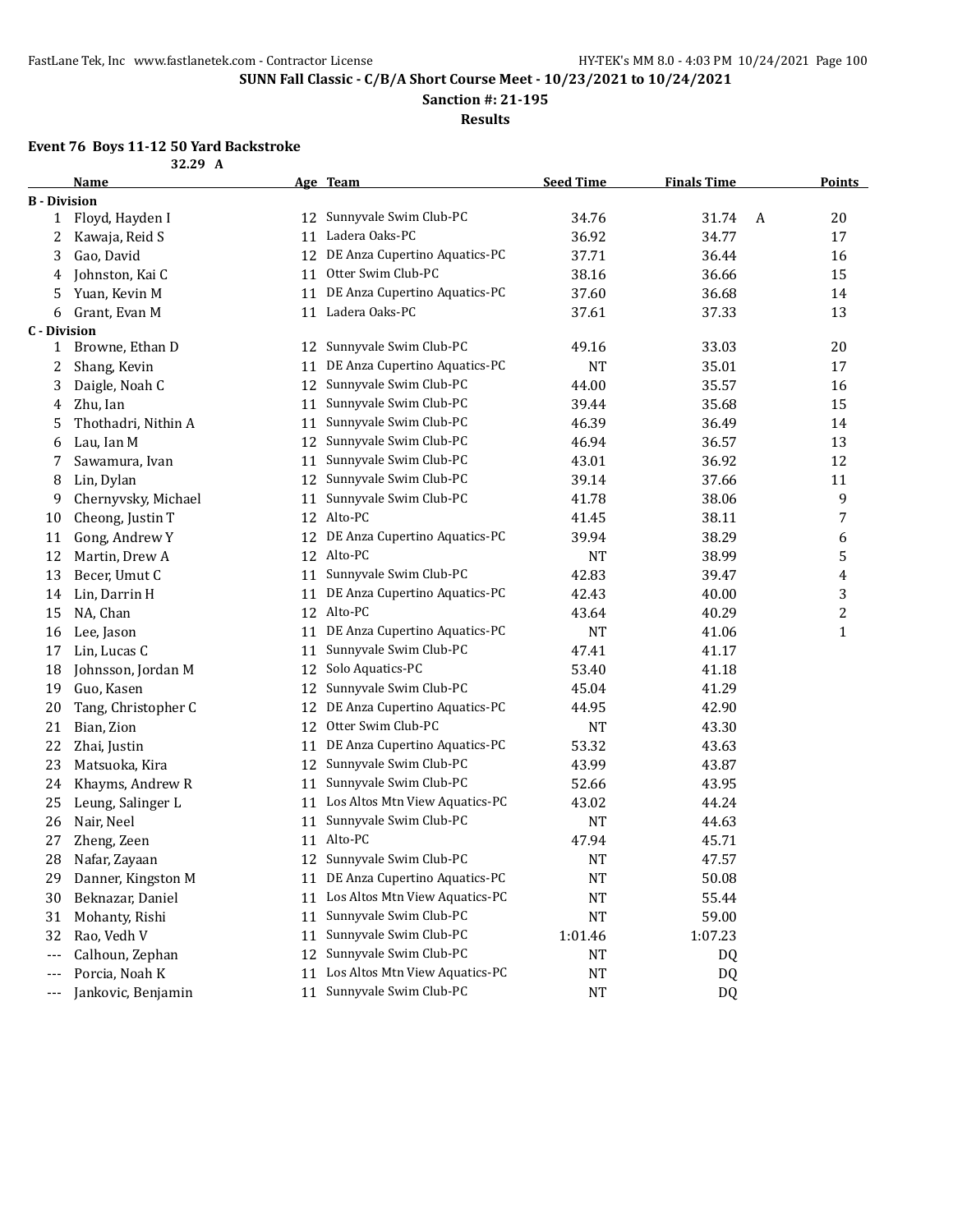**Sanction #: 21-195**

**Results**

### **Event 77 Girls 9-10 50 Yard Backstroke 36.69 A**

|                                     | JUIJ A                |   |                                   |                  |                    |                  |
|-------------------------------------|-----------------------|---|-----------------------------------|------------------|--------------------|------------------|
|                                     | Name                  |   | Age Team                          | <b>Seed Time</b> | <b>Finals Time</b> | <u>Points</u>    |
| <b>B</b> - Division<br>$\mathbf{1}$ | McClennan, Beatrice E |   | 10 Sunnyvale Swim Club-PC         | 39.14            | 37.93              | $20\,$           |
| 2                                   | Enderes, Mia          |   | 10 Alto-PC                        | 40.16            | 39.75              | 17               |
| 3                                   | Okyay, Hafsa F        |   | 10 Alto-PC                        | 39.02            | 41.36              | 16               |
| 4                                   | Beim, Lauren          |   | 10 Alto-PC                        | 44.43            | 46.22              | 15               |
| 5                                   | Neuman, Julia N       |   | 10 Alto-PC                        | 46.55            | 52.68              | 14               |
| $---$                               |                       | 9 | Sunnyvale Swim Club-PC            | 46.91            |                    |                  |
| <b>C</b> - Division                 | Dalal, Zahra H        |   |                                   |                  | <b>DQ</b>          |                  |
| *1                                  | Westerberg, Emelie A  |   | 10 Sunnyvale Swim Club-PC         | NT               | 42.60              | 18.50            |
| *1                                  | Park, Zoey C          |   | 10 DE Anza Cupertino Aquatics-PC  | <b>NT</b>        | 42.60              | 18.50            |
| 3                                   | Ryoo, Katrin          |   | 10 DE Anza Cupertino Aquatics-PC  | $\rm{NT}$        | 43.56              | 16               |
| 4                                   | Nagy, Emma            |   | 10 Los Altos Mtn View Aquatics-PC | NT               | 43.66              | 15               |
| 5                                   | Wong, Kate            |   | 10 Alto-PC                        | 47.65            | 45.30              | 14               |
| 6                                   | Dogruer, Elif N       |   | 10 Sunnyvale Swim Club-PC         | <b>NT</b>        | 45.75              | 13               |
| 7                                   | Chandra, Emily D      |   | 9 Sunnyvale Swim Club-PC          | 47.68            | 45.87              | 12               |
| 8                                   | Hopkins, Summer S     |   | 10 DE Anza Cupertino Aquatics-PC  | 51.45            | 47.04              | 11               |
| 9                                   | Wang, Yumo            |   | 9 Alto-PC                         | NT               | 47.37              | 9                |
| 10                                  | Cheung, Keira Y       |   | 9 Otter Swim Club-PC              | <b>NT</b>        | 47.42              | 7                |
| 11                                  | Mishra, Ananya        |   | 9 Sunnyvale Swim Club-PC          | 51.09            | 47.58              | 6                |
| 12                                  | Taylor, Madison J     |   | 9 Alto-PC                         | 47.26            | 47.65              | 5                |
| 13                                  | Haemer, Chloe         |   | 10 Alto-PC                        | 47.90            | 47.69              | $\overline{4}$   |
| 14                                  | Lai, Hana T           |   | 10 Ladera Oaks-PC                 | NT               | 47.90              | $\sqrt{3}$       |
| 15                                  | Haemer, Elliot        |   | 10 Alto-PC                        | 48.46            | 48.02              | $\boldsymbol{2}$ |
| 16                                  | Srinivasan, Ira       |   | 9 Alto-PC                         | 48.71            | 48.87              | $\mathbf{1}$     |
| 17                                  | Muston, Chloe         |   | 10 Alto-PC                        | <b>NT</b>        | 48.91              |                  |
| 18                                  | Wong, Zara Q          |   | 10 Alto-PC                        | 47.28            | 49.32              |                  |
| 19                                  | Zhang, Xiyue          |   | 10 Alto-PC                        | 47.27            | 49.70              |                  |
| 20                                  | Wang, Rachel          |   | 9 Sunnyvale Swim Club-PC          | <b>NT</b>        | 49.98              |                  |
| 21                                  | Rios, Adeline V       |   | 10 Alto-PC                        | 48.87            | 50.43              |                  |
| 22                                  | Chan, Erica H         |   | 10 Alto-PC                        | 51.26            | 50.70              |                  |
| 23                                  | Bryant, Samantha      |   | 10 Los Altos Mtn View Aquatics-PC | NT               | 52.51              |                  |
| 24                                  | Lai, Chloe T          |   | 10 Ladera Oaks-PC                 | <b>NT</b>        | 53.08              |                  |
| 25                                  | Bessonov, Michelle J  |   | 10 DE Anza Cupertino Aquatics-PC  | NT               | 53.28              |                  |
| 26                                  | Gianotti, Maria J     |   | 9 Alto-PC                         | 54.65            | 53.87              |                  |
| 27                                  | Bui, Chi              |   | 10 Los Altos Mtn View Aquatics-PC | 54.87            | 54.05              |                  |
| 28                                  | Gupta, Sonya N        |   | 10 Alto-PC                        | 50.32            | 56.01              |                  |
| 29                                  | Leung, Vesper R       |   | 9 Los Altos Mtn View Aquatics-PC  | 53.95            | 57.46              |                  |
| 30                                  | Christensen, Haylee M |   | 10 Ladera Oaks-PC                 | 58.34            | 1:00.04            |                  |
| 31                                  | Samachisa, Ada L      | 9 | Alto-PC                           | 1:18.16          | 1:04.20            |                  |
| ---                                 | Sperry, Reese         |   | 9 Ladera Oaks-PC                  | <b>NT</b>        | <b>DQ</b>          |                  |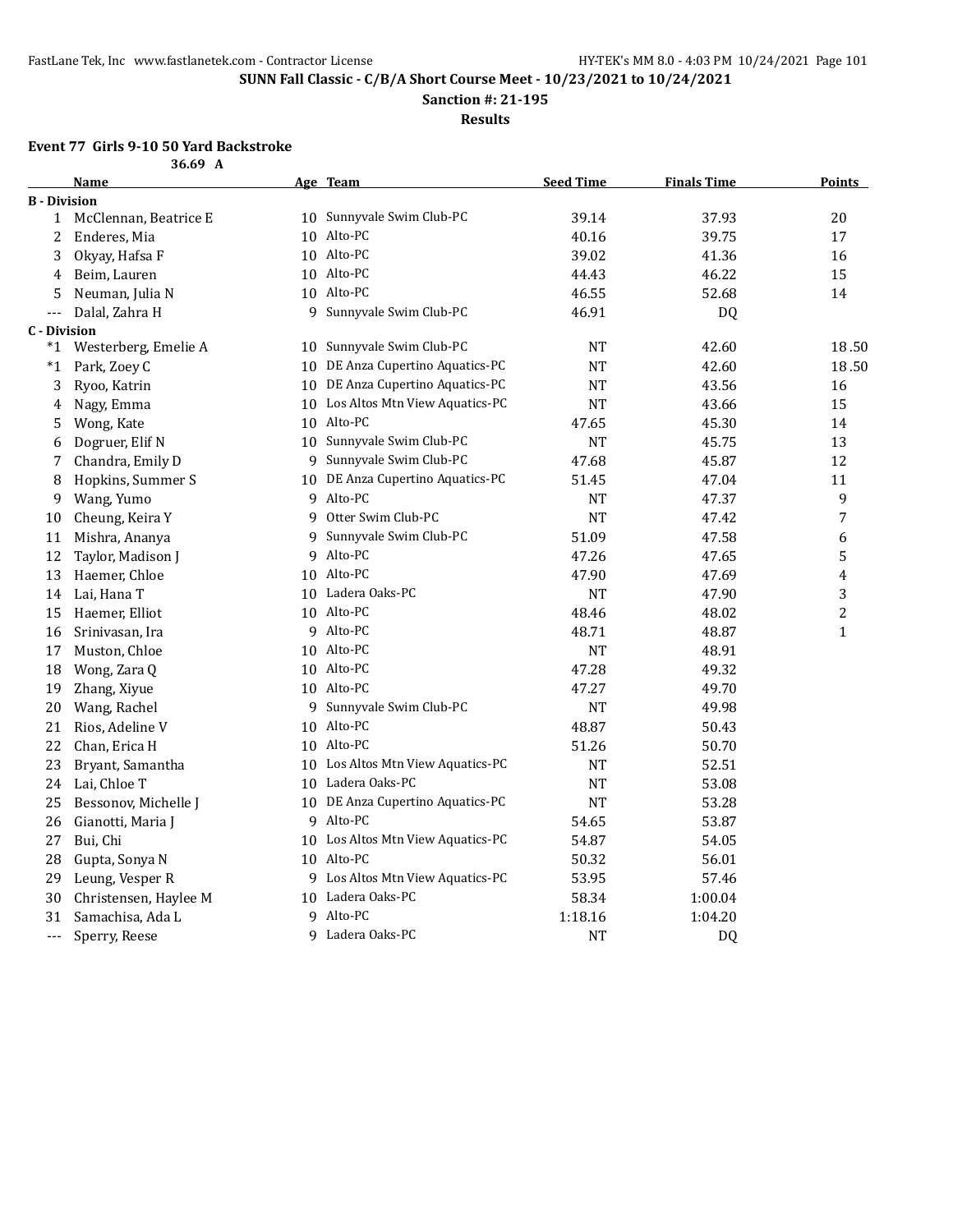**Sanction #: 21-195**

**Results**

## **Event 78 Boys 9-10 50 Yard Backstroke**

|                     | 37.09 A              |    |                                  |                  |                    |               |
|---------------------|----------------------|----|----------------------------------|------------------|--------------------|---------------|
|                     | <b>Name</b>          |    | Age Team                         | <b>Seed Time</b> | <b>Finals Time</b> | <b>Points</b> |
| A - Division        |                      |    |                                  |                  |                    |               |
|                     | 1 Araya, Agustin D   |    | 10 Alto-PC                       | 37.07            | 37.62              | 20            |
| <b>B</b> - Division |                      |    |                                  |                  |                    |               |
| 1                   | Powell, Ryan A       |    | 10 Ladera Oaks-PC                | 37.93            | 35.91<br>A         | 20            |
| 2                   | Bailey, Skye R       | 9  | Alto-PC                          | 37.99            | 39.86              | 17            |
| 3                   | Erhard, Raphael      | 10 | Alto-PC                          | 39.17            | 40.24              | 16            |
| 4                   | Deng, Daniel         |    | 10 Alto-PC                       | 38.39            | 40.60              | 15            |
| 5                   | Kuusela, Elias N     | 10 | Alto-PC                          | 41.14            | 41.00              | 14            |
| 6                   | Bivol, Julien A      | 10 | Alto-PC                          | 37.99            | 41.20              | 13            |
| 7                   | Baek, Haniel J       | 10 | DE Anza Cupertino Aquatics-PC    | 42.87            | 41.40              | 12            |
| 8                   | Chang, Eric          | 10 | Alto-PC                          | 43.51            | 42.65              | 11            |
| 9                   | YU, Felix            | 9  | Alto-PC                          | 44.64            | 44.41              | 9             |
| ---                 | Gellately, Fredrik M |    | 10 DE Anza Cupertino Aquatics-PC | 45.73            | DQ                 |               |
| <b>C</b> - Division |                      |    |                                  |                  |                    |               |
| 1                   | Lai, Dylan           | 10 | Sunnyvale Swim Club-PC           | <b>NT</b>        | 47.55              | 20            |
| 2                   | James, Benjamin      | 9  | DE Anza Cupertino Aquatics-PC    | <b>NT</b>        | 50.04              | 17            |
| 3                   | Araya, Sebastian C   | 9  | Alto-PC                          | 51.72            | 50.40              | 16            |
| 4                   | Casula, Matteo       | 9  | Sunnyvale Swim Club-PC           | <b>NT</b>        | 50.81              | 15            |
| 5                   | Rust, Elliot K       | 10 | Alto-PC                          | 47.96            | 51.28              | 14            |
| 6                   | Tian, Jesse          | 9  | Alto-PC                          | 1:03.25          | 54.36              | 13            |
| 7                   | Chan, Mason S        | 10 | Alto-PC                          | 56.32            | 54.69              | 12            |
| 8                   | Ortiz, Landon R      | 10 | Alto-PC                          | 50.15            | 57.03              | 11            |
| 9                   | Mai, Bryan S         | 9  | Alto-PC                          | 1:00.51          | 59.06              | 9             |
| 10                  | Xia, Daniel J        | 9  | Alto-PC                          | <b>NT</b>        | 1:11.97            | 7             |
| $---$               | Kim, Ethan J         | 9  | Sunnyvale Swim Club-PC           | <b>NT</b>        | DQ                 |               |
|                     | Caroompas, Nolan     | 10 | Sunnyvale Swim Club-PC           | NT               | DQ                 |               |
| ---                 | Choi, Tae Y          | 9  | Sunnyvale Swim Club-PC           | <b>NT</b>        | D <sub>Q</sub>     |               |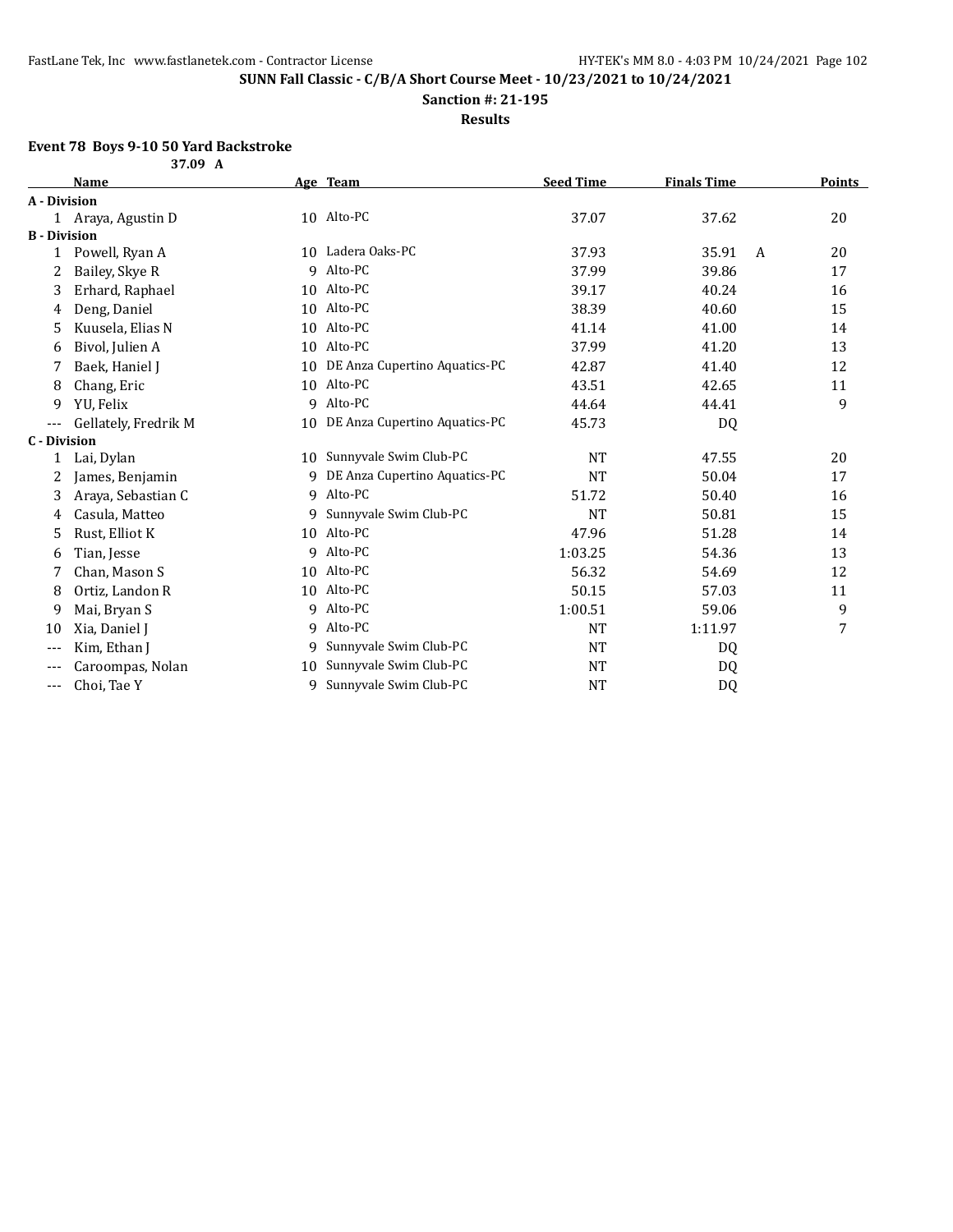**Sanction #: 21-195**

**Results**

## **Event 80 Boys 11-12 200 Yard Butterfly**

|                     | 2:31.39 A          |    |                               |                  |                    |   |               |
|---------------------|--------------------|----|-------------------------------|------------------|--------------------|---|---------------|
|                     | <b>Name</b>        |    | Age Team                      | <b>Seed Time</b> | <b>Finals Time</b> |   | <b>Points</b> |
| <b>B</b> - Division |                    |    |                               |                  |                    |   |               |
|                     | Glanville, Dylan J | 12 | Alto-PC                       | 2:42.66          | 2:38.12            |   | 20            |
|                     | Fujita, Dylan K    | 12 | Alto-PC                       | 2:55.01          | 2:45.13            |   | 17            |
| C - Division        |                    |    |                               |                  |                    |   |               |
|                     | Floyd, Hayden I    | 12 | Sunnyvale Swim Club-PC        | <b>NT</b>        | 2:28.39            | A | 20            |
| 2                   | YU, Ben B          | 11 | Sunnyvale Swim Club-PC        | <b>NT</b>        | 2:30.23            | A | 17            |
| 3                   | Skey, Harper M     | 12 | Alto-PC                       | <b>NT</b>        | 2:54.92            |   | 16            |
| 4                   | Gafton, Andrew C   |    | 12 Alto-PC                    | 3:11.23          | 2:57.60            |   | 15            |
| 5                   | Partridge, Logan M | 12 | DE Anza Cupertino Aquatics-PC | NT               | 3:01.50            |   | 14            |
| 6                   | Erickson, Julian A | 11 | Alto-PC                       | <b>NT</b>        | 3:03.41            |   | 13            |
| 7                   | Wang, Gabriel      |    | 12 Alto-PC                    | NT               | 3:06.21            |   | 12            |
| 8                   | Yong, Jerrick Y    |    | 11 Alto-PC                    | <b>NT</b>        | 3:07.02            |   | 11            |
| 9                   | Hong, Matthew J    | 11 | Alto-PC                       | 3:05.54          | 3:12.01            |   | 9             |
| 10                  | Kuusela, Niklas J  |    | 12 Alto-PC                    | <b>NT</b>        | 3:17.00            |   | 7             |
| 11                  | Ananth, Sanat      | 11 | Alto-PC                       | <b>NT</b>        | 4:50.85            |   | 6             |
| $---$               | Leung, Ian N       | 11 | Sunnyvale Swim Club-PC        | <b>NT</b>        | DQ                 |   |               |
| ---                 | Bian, Zion         | 12 | Otter Swim Club-PC            | <b>NT</b>        | DQ                 |   |               |
| ---                 | Thiers, Emile      | 12 | Sunnyvale Swim Club-PC        | NT               | DQ                 |   |               |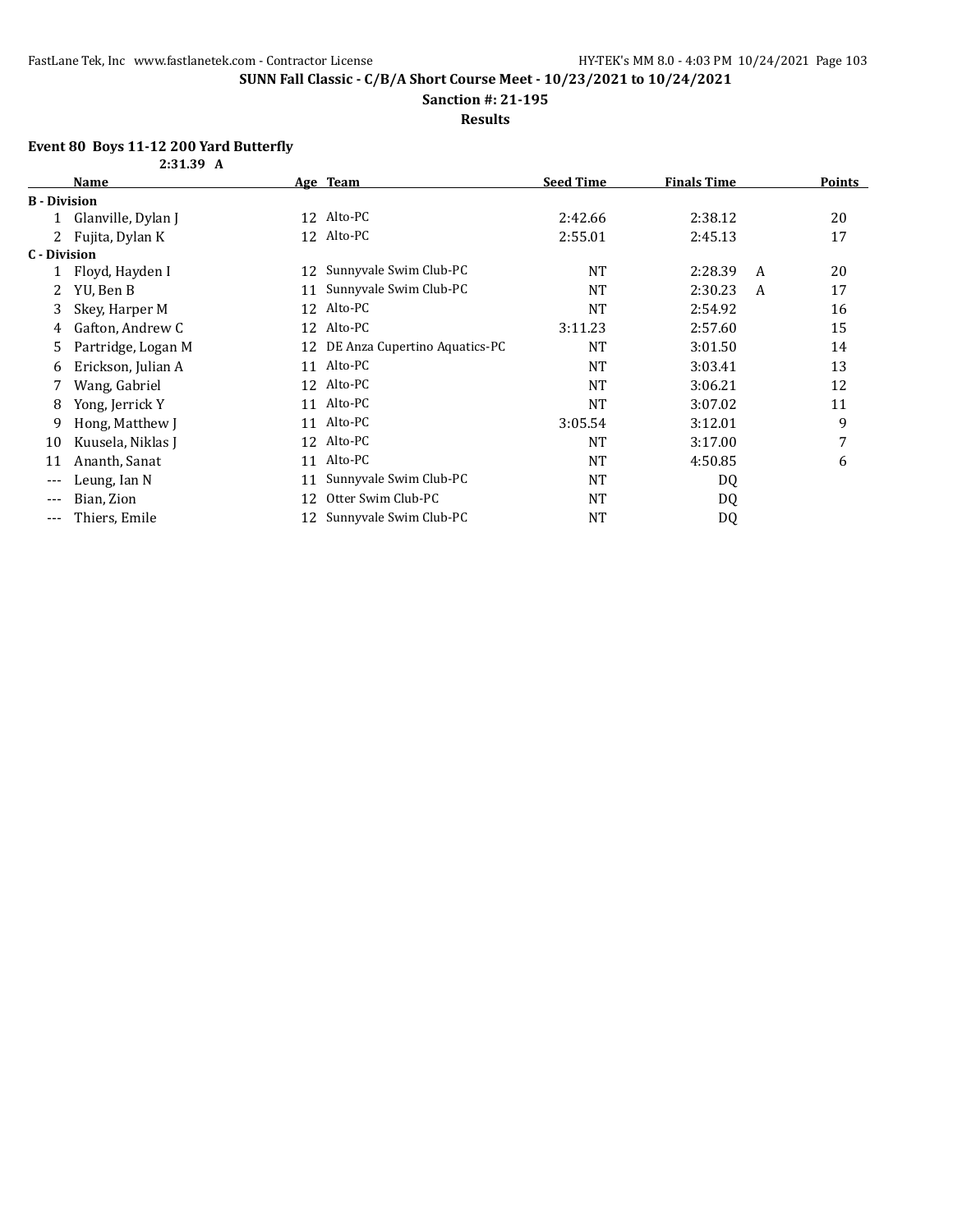FastLane Tek, Inc www.fastlanetek.com - Contractor License HY-TEK's MM 8.0 - 4:03 PM 10/24/2021 Page 104

**SUNN Fall Classic - C/B/A Short Course Meet - 10/23/2021 to 10/24/2021**

**Sanction #: 21-195**

**Results**

## **Event 81 Girls 6 & Under 25 Yard Breaststroke**

| 25.99 6&UA                  |           |                  |                    |               |
|-----------------------------|-----------|------------------|--------------------|---------------|
| Name                        | Age Team  | <b>Seed Time</b> | <b>Finals Time</b> | <b>Points</b> |
| C - Division                |           |                  |                    |               |
| Watson, Adelaide P<br>$---$ | 5 Alto-PC | NT               | D0                 |               |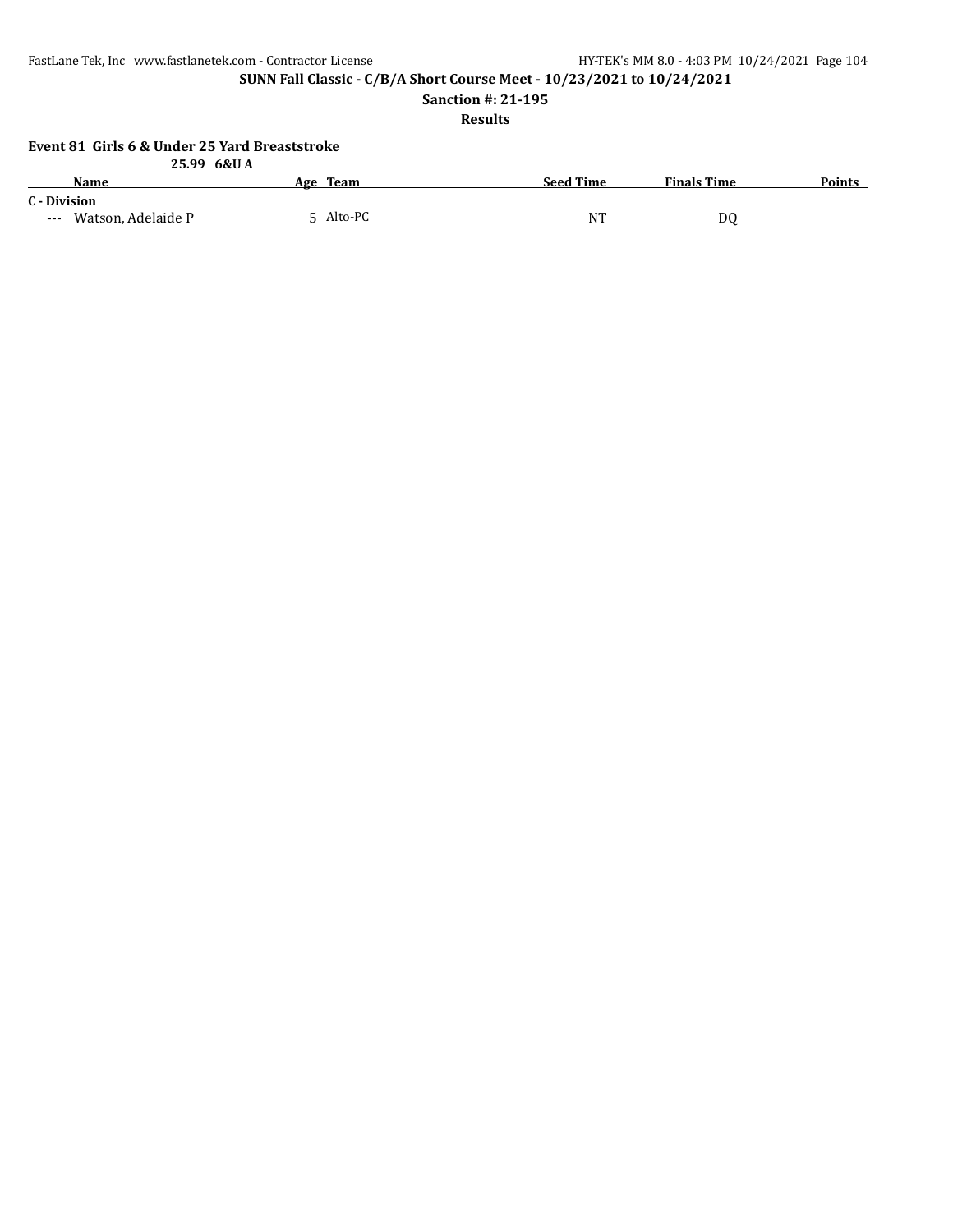**Sanction #: 21-195**

**Results**

### **Event 81 Girls 7-8 25 Yard Breaststroke 25.99 7-8 A**

|                     | <i>LJ.JJ I</i> UA     |   |                                  |                  |                    |               |
|---------------------|-----------------------|---|----------------------------------|------------------|--------------------|---------------|
|                     | <b>Name</b>           |   | Age Team                         | <b>Seed Time</b> | <b>Finals Time</b> | <b>Points</b> |
| <b>B</b> - Division |                       |   |                                  |                  |                    |               |
|                     | Lin, Abigail          |   | 8 Alto-PC                        | 31.28            | 32.81              | 20            |
| C - Division        |                       |   |                                  |                  |                    |               |
|                     | Pham, Van-Anh         | 8 | DE Anza Cupertino Aquatics-PC    | NT               | 25.83<br>A         | 20            |
| 2                   | Moutsopoulos, Penny O |   | 8 Otter Swim Club-PC             | <b>NT</b>        | 27.20              | 17            |
| 3                   | Wang, Catherine       | 8 | DE Anza Cupertino Aquatics-PC    | NT               | 27.24              | 16            |
| 4                   | Thothadri, Arya N     |   | 8 Sunnyvale Swim Club-PC         | NT               | 29.26              | 15            |
| 5.                  | Roat, Leia            |   | 7 Los Altos Mtn View Aquatics-PC | NT               | 33.85              | 14            |
| 6                   | Wang, Emmy B          |   | 8 Alto-PC                        | 31.96            | 34.52              | 13            |
|                     | Asato, Caroline Q     |   | 8 Los Altos Mtn View Aquatics-PC | NT               | 35.76              | 12            |
| 8                   | Christensen, Olivia C |   | Ladera Oaks-PC                   | NT               | 36.53              | 11            |
| 9                   | Parris, Aviah M       |   | Sunnyvale Swim Club-PC           | NT               | 38.11              | 9             |
| $---$               | Kumar, Tanvi          |   | 7 Alto-PC                        | NT               | DQ                 |               |
| $\qquad \qquad - -$ | Revenu, Julie         |   | Otter Swim Club-PC               | NT               | DQ                 |               |
|                     |                       |   |                                  |                  |                    |               |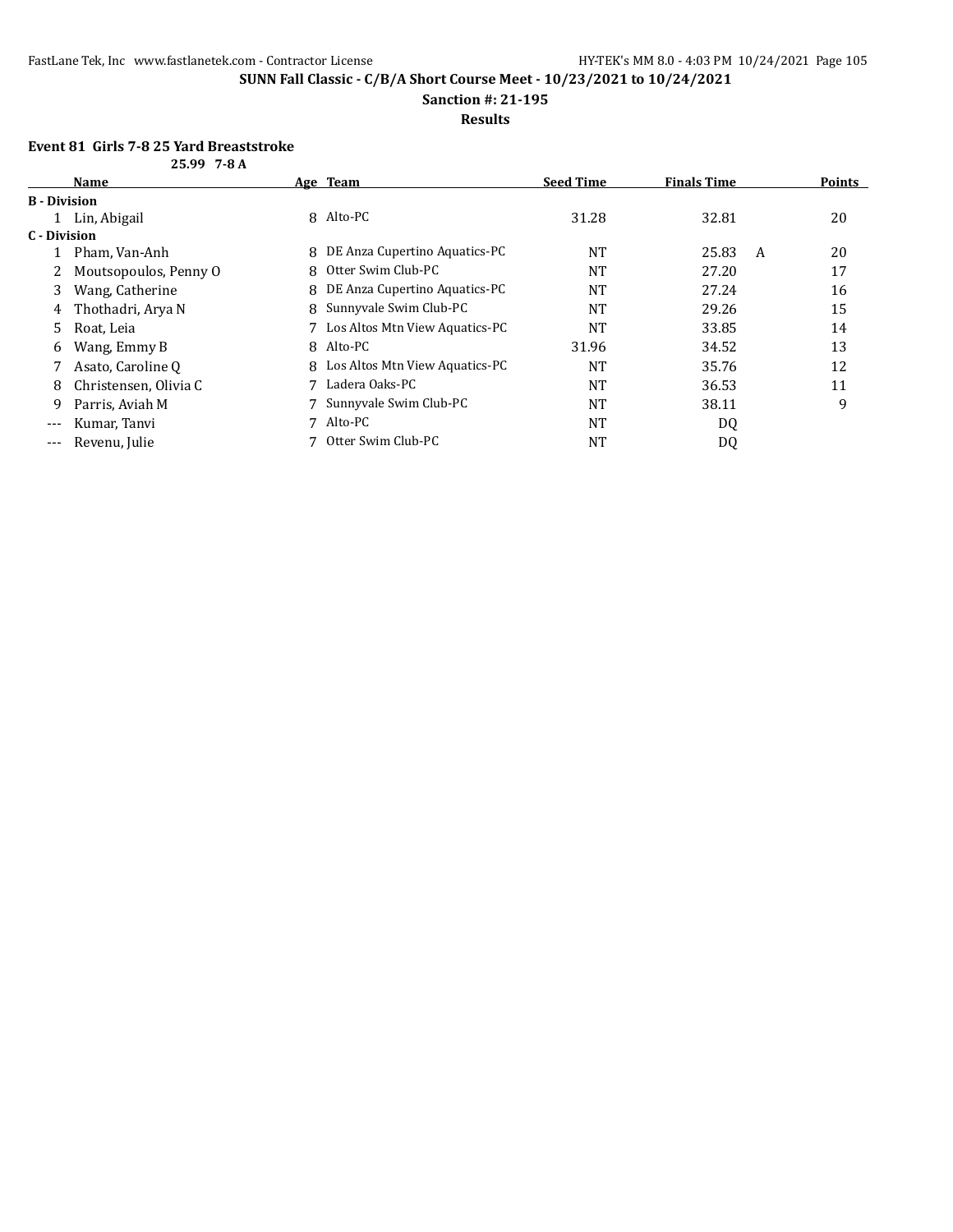**Sanction #: 21-195**

**Results**

#### **Event 82 Boys 7-8 25 Yard Breaststroke 25.99 7-8 A**

|                     | 23.77 / O A         |   |                        |                  |                    |               |
|---------------------|---------------------|---|------------------------|------------------|--------------------|---------------|
|                     | Name                |   | <u>Age Team</u>        | <b>Seed Time</b> | <b>Finals Time</b> | <b>Points</b> |
| A - Division        |                     |   |                        |                  |                    |               |
|                     | 1 Zhou, Kunhao      | 8 | Alto-PC                | 25.07            | 25.55              | 20<br>A       |
| <b>B</b> - Division |                     |   |                        |                  |                    |               |
|                     | 1 TU, Leroy G       | 8 | Alto-PC                | 28.90            | 31.40              | 20            |
| C - Division        |                     |   |                        |                  |                    |               |
|                     | Bulankov, Phillip A | 8 | Alto-PC                | <b>NT</b>        | 23.20              | 20<br>A       |
|                     | Lee, Bowman         | 8 | Otter Swim Club-PC     | <b>NT</b>        | 26.95              | 17            |
| 3                   | Casula, Leonardo    |   | Sunnyvale Swim Club-PC | <b>NT</b>        | 27.15              | 16            |
| 4                   | Celaya-Nunez, Balam | 8 | Sunnyvale Swim Club-PC | <b>NT</b>        | 29.03              | 15            |
| 5                   | Wartrakchit, Pakin  | 8 | Alto-PC                | <b>NT</b>        | 29.33              | 14            |
| 6                   | LU, Daniel          | 8 | Sunnyvale Swim Club-PC | <b>NT</b>        | 29.66              | 13            |
|                     | Westerberg, Lucas D | 8 | Sunnyvale Swim Club-PC | <b>NT</b>        | 30.95              | 12            |
| 8                   | Oliveira, Enzo P    | 8 | Alto-PC                | <b>NT</b>        | 33.86              | 11            |
| 9                   | Cheung, Rodderick L |   | Otter Swim Club-PC     | <b>NT</b>        | 36.61              | 9             |
| $---$               | Neben, Samuel A     | 8 | Sunnyvale Swim Club-PC | <b>NT</b>        | DQ                 |               |
| $---$               | Balyan, Viraj       | 8 | Alto-PC                | NT               | DQ                 |               |
|                     |                     |   |                        |                  |                    |               |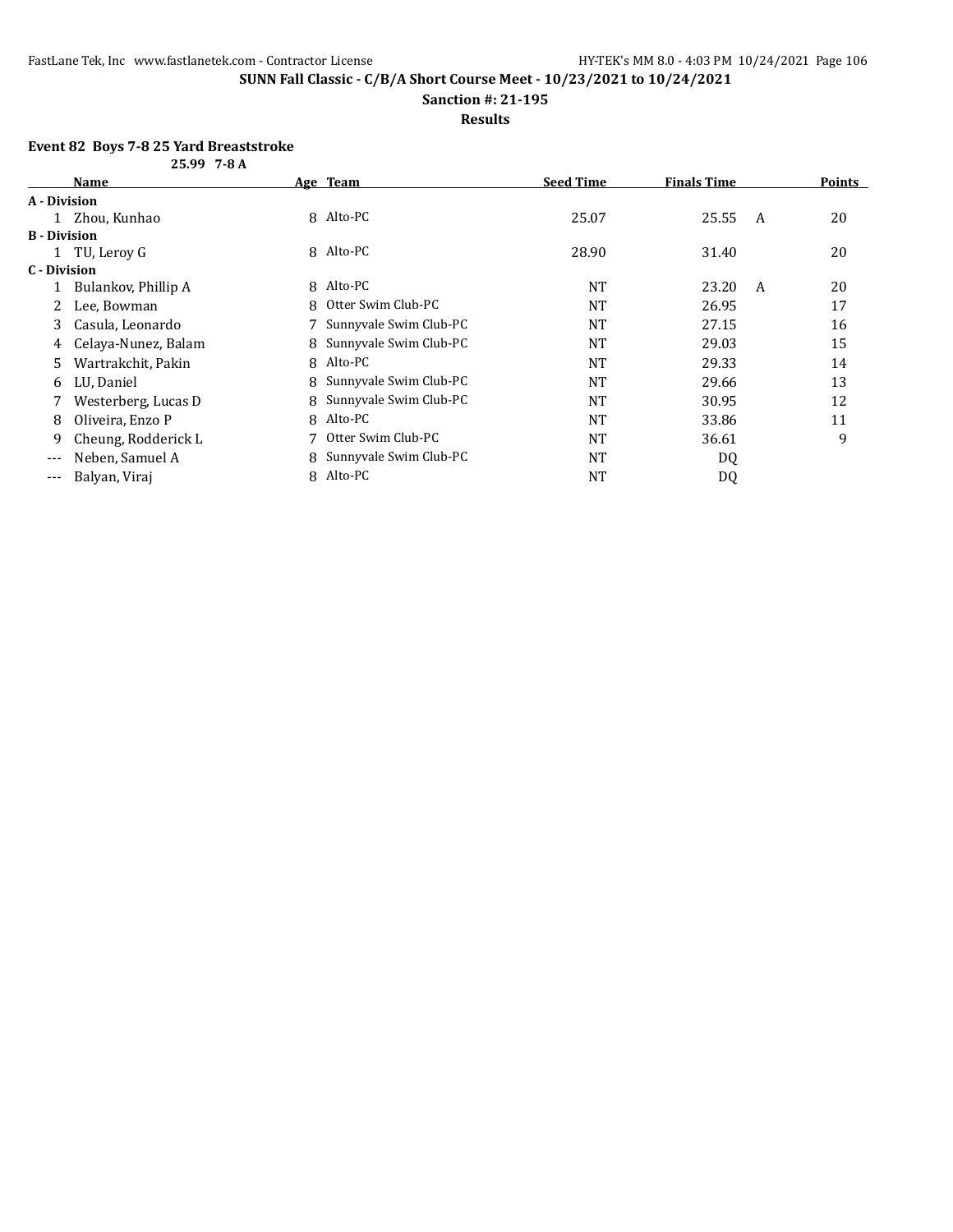**Sanction #: 21-195**

**Results**

## **Event 83 Girls 9-10 100 Yard Breaststroke**

| 1:31.89 | A |
|---------|---|
|         |   |

|                     | <b>Name</b>              |    | Age Team                          | <b>Seed Time</b> | <b>Finals Time</b> | <b>Points</b>  |
|---------------------|--------------------------|----|-----------------------------------|------------------|--------------------|----------------|
| <b>B</b> - Division |                          |    |                                   |                  |                    |                |
| $\mathbf{1}$        | Enderes, Mia             |    | 10 Alto-PC                        | 1:39.53          | 1:39.16            | 20             |
| 2                   | Hopkins, Summer S        |    | 10 DE Anza Cupertino Aquatics-PC  | 1:49.91          | 1:40.15            | 17             |
| 3                   | Blanco-Sarmiento, Ximena |    | 10 DE Anza Cupertino Aquatics-PC  | 1:46.86          | 1:42.99            | 16             |
| 4                   | Kim, Joowon              |    | 10 Los Altos Mtn View Aquatics-PC | 1:52.95          | 1:43.59            | 15             |
| 5                   | Wong, Kate               |    | 10 Alto-PC                        | 1:55.03          | 1:50.32            | 14             |
| 6                   | Wong, Zara Q             |    | 10 Alto-PC                        | 1:52.93          | 1:51.89            | 13             |
| 7                   | Beim, Lauren             |    | 10 Alto-PC                        | 1:54.10          | 1:53.50            | 12             |
| $---$               | Neuman, Julia N          |    | 10 Alto-PC                        | 1:53.69          | DQ                 |                |
| <b>C</b> - Division |                          |    |                                   |                  |                    |                |
| $\mathbf{1}$        | Daron, Alana C           |    | 10 Sunnyvale Swim Club-PC         | <b>NT</b>        | 1:32.43            | 20             |
| 2                   | Okyay, Hafsa F           |    | 10 Alto-PC                        | 2:12.48          | 1:43.50            | 17             |
| 3                   | Lai, Chloe T             |    | 10 Ladera Oaks-PC                 | NT               | 1:43.76            | 16             |
| 4                   | Park, Zoey C             |    | 10 DE Anza Cupertino Aquatics-PC  | <b>NT</b>        | 1:47.73            | 15             |
| 5                   | Chan, Erica H            |    | 10 Alto-PC                        | <b>NT</b>        | 1:49.65            | 14             |
| 6                   | Chandra, Emily D         |    | 9 Sunnyvale Swim Club-PC          | $\rm{NT}$        | 1:52.99            | 13             |
| 7                   | Wang, Yumo               |    | 9 Alto-PC                         | NT               | 1:53.27            | 12             |
| 8                   | Zhang, Xiyue             |    | 10 Alto-PC                        | <b>NT</b>        | 1:55.21            | 11             |
| 9                   | Bui, Chi                 |    | 10 Los Altos Mtn View Aquatics-PC | <b>NT</b>        | 1:55.35            | 9              |
| 10                  | Muston, Chloe            |    | 10 Alto-PC                        | NT               | 1:56.56            | $\overline{7}$ |
| 11                  | Tay, Sophia E            |    | 10 DE Anza Cupertino Aquatics-PC  | $\rm{NT}$        | 2:01.57            | 6              |
| 12                  | Taylor, Madison J        |    | 9 Alto-PC                         | NT               | 2:03.83            | 5              |
| 13                  | Mishra, Ananya           |    | 9 Sunnyvale Swim Club-PC          | <b>NT</b>        | 2:06.65            | 4              |
| 14                  | Christensen, Haylee M    |    | 10 Ladera Oaks-PC                 | 2:13.98          | 2:07.10            | 3              |
| 15                  | Yang, Maddie R           |    | 10 DE Anza Cupertino Aquatics-PC  | 2:11.97          | 2:07.62            | $\overline{c}$ |
| 16                  | Bendersky, Yael          |    | 10 Sunnyvale Swim Club-PC         | NT               | 2:08.53            | $\mathbf{1}$   |
| 17                  | Haemer, Chloe            |    | 10 Alto-PC                        | NT               | 2:09.61            |                |
| 18                  | Samachisa, Ada L         |    | 9 Alto-PC                         | <b>NT</b>        | 2:10.57            |                |
| 19                  | Rios, Adeline V          |    | 10 Alto-PC                        | <b>NT</b>        | 2:36.74            |                |
| $---$               | Wang, Rachel             | 9  | Sunnyvale Swim Club-PC            | <b>NT</b>        | DQ                 |                |
| $---$               | Westerberg, Emelie A     | 10 | Sunnyvale Swim Club-PC            | <b>NT</b>        | DQ                 |                |
| $---$               | Gupta, Sonya N           |    | 10 Alto-PC                        | <b>NT</b>        | DQ                 |                |
| $---$               | Bhandarkar, Anushka      | 10 | Sunnyvale Swim Club-PC            | $\rm{NT}$        | DQ                 |                |
| ---                 | Ryoo, Katrin             |    | 10 DE Anza Cupertino Aquatics-PC  | NT               | DQ                 |                |
| $---$               | Bessonov, Michelle J     |    | 10 DE Anza Cupertino Aquatics-PC  | <b>NT</b>        | DQ                 |                |
| $---$               | Srinivasan, Ira          |    | 9 Alto-PC                         | 2:33.31          | DQ                 |                |
| $---$               | Parekh, Sama P           |    | 9 Los Altos Mtn View Aquatics-PC  | $\rm{NT}$        | DQ                 |                |
| ---                 | Haemer, Elliot           |    | 10 Alto-PC                        | $\rm{NT}$        | <b>DQ</b>          |                |
| ---                 | Gianotti, Maria J        |    | 9 Alto-PC                         | <b>NT</b>        | DQ                 |                |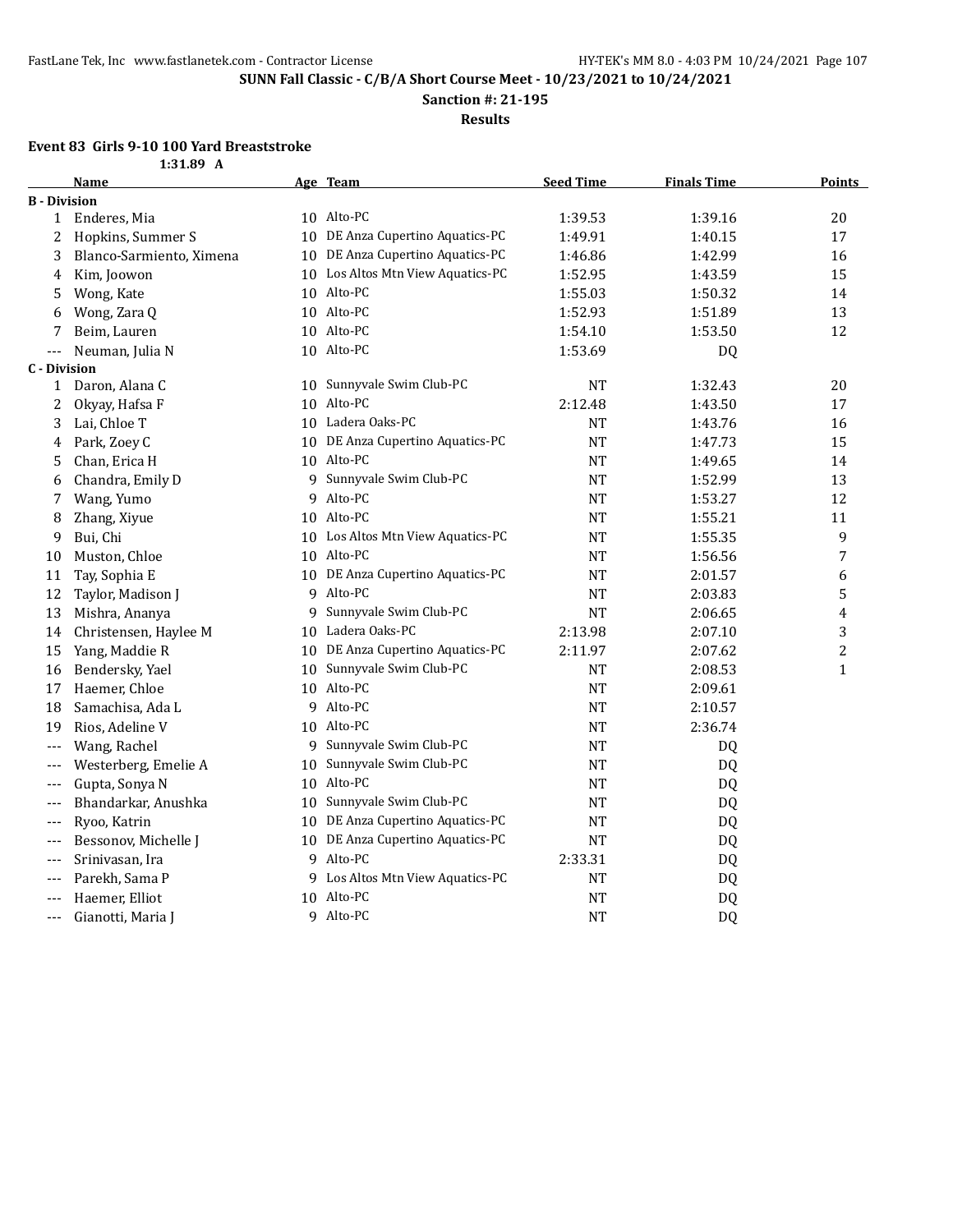**Sanction #: 21-195**

**Results**

### **Event 84 Boys 9-10 100 Yard Breaststroke**

| 1:30.19 | A |
|---------|---|
|---------|---|

|                     | <b>Name</b>            |    | Age Team                      | <b>Seed Time</b> | <b>Finals Time</b> |   | <b>Points</b> |
|---------------------|------------------------|----|-------------------------------|------------------|--------------------|---|---------------|
| A - Division        |                        |    |                               |                  |                    |   |               |
|                     | 1 Araya, Agustin D     |    | 10 Alto-PC                    | 1:27.09          | 1:30.88            |   | 20            |
| <b>B</b> - Division |                        |    |                               |                  |                    |   |               |
| 1                   | Zhao, Dylan H          | 10 | Sunnyvale Swim Club-PC        | 1:45.12          | 1:26.50            | A | 20            |
| 2                   | Erhard, Raphael        | 10 | Alto-PC                       | 1:33.96          | 1:33.12            |   | 17            |
| 3                   | Bailey, Skye R         | 9  | Alto-PC                       | 1:31.75          | 1:33.21            |   | 16            |
| 4                   | Estala Steclaru, Matei | 10 | DE Anza Cupertino Aquatics-PC | 1:32.23          | 1:34.48            |   | 15            |
| 5                   | Kashyap, Tejas         | 10 | Otter Swim Club-PC            | 1:37.63          | 1:37.38            |   | 14            |
| 6                   | Cheng, Landon B        | 10 | DE Anza Cupertino Aquatics-PC | 1:39.16          | 1:37.92            |   | 13            |
| 7                   | Chang, Eric            | 10 | Alto-PC                       | 1:37.90          | 1:41.07            |   | 12            |
| 8                   | Bivol, Julien A        | 10 | Alto-PC                       | 1:42.34          | 1:41.45            |   | 11            |
| 9                   | Deng, Daniel           | 10 | Alto-PC                       | 1:48.83          | 1:43.25            |   | 9             |
| 10                  | Rust, Elliot K         | 10 | Alto-PC                       | 1:49.69          | 1:51.54            |   | 7             |
| C - Division        |                        |    |                               |                  |                    |   |               |
| 1                   | Strub, David           | 10 | Sunnyvale Swim Club-PC        | <b>NT</b>        | 1:32.35            |   | 20            |
| 2                   | Arude, Yash P          | 9  | Sunnyvale Swim Club-PC        | <b>NT</b>        | 1:43.67            |   | 17            |
| 3                   | Parris, Josiah M       | 10 | DE Anza Cupertino Aquatics-PC | <b>NT</b>        | 1:45.36            |   | 16            |
| 4                   | Miller, Maxwell M      | 10 | DE Anza Cupertino Aquatics-PC | <b>NT</b>        | 1:46.78            |   | 15            |
| 5                   | Kuusela, Elias N       | 10 | Alto-PC                       | 2:03.12          | 1:47.22            |   | 14            |
| 6                   | YU, Felix              | q  | Alto-PC                       | <b>NT</b>        | 1:51.20            |   | 13            |
| 7                   | Browne, Logan W        | q  | Sunnyvale Swim Club-PC        | <b>NT</b>        | 1:56.80            |   | 12            |
| 8                   | Araya, Sebastian C     | 9  | Alto-PC                       | <b>NT</b>        | 2:05.32            |   | 11            |
| 9                   | James, Benjamin        | 9  | DE Anza Cupertino Aquatics-PC | <b>NT</b>        | 2:06.93            |   | 9             |
| 10                  | Young, Griffin C       | 9  | Ladera Oaks-PC                | 2:05.31          | 2:10.32            |   | 7             |
| 11                  | Chan, Mason S          | 10 | Alto-PC                       | <b>NT</b>        | 2:17.68            |   | 6             |
| 12                  | Mai, Bryan S           | 9  | Alto-PC                       | <b>NT</b>        | 2:41.56            |   | 5             |
| $---$               | Ortiz, Landon R        | 10 | Alto-PC                       | <b>NT</b>        | DQ                 |   |               |
| $---$               | Tian, Jesse            | q  | Alto-PC                       | 2:10.09          | DQ                 |   |               |
| $---$               | Poggetti, Sawyer J     | q  | Otter Swim Club-PC            | <b>NT</b>        | DQ                 |   |               |
| ---                 | Sung, Paxton           | 9  | Sunnyvale Swim Club-PC        | <b>NT</b>        | DQ                 |   |               |
| $---$               | Sun, Jaylen            | q  | Sunnyvale Swim Club-PC        | <b>NT</b>        | DQ                 |   |               |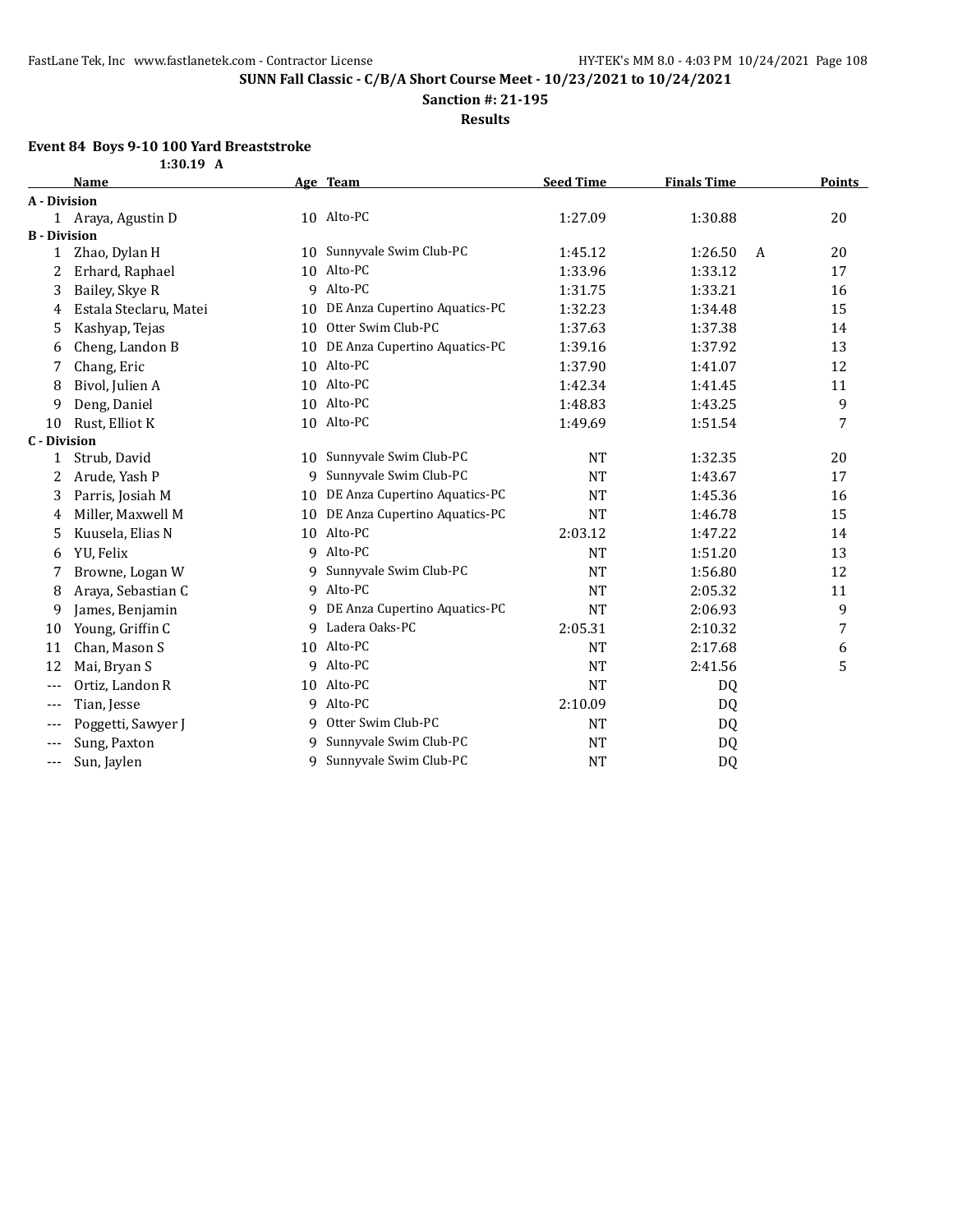**Sanction #: 21-195**

**Results**

# **Event 86 Boys 11-12 100 Yard IM**

|  |  | 1:09.09 A |  |  |
|--|--|-----------|--|--|

|                     | <b>Name</b>         |    | Age Team                          | <b>Seed Time</b> | <b>Finals Time</b> | <b>Points</b> |
|---------------------|---------------------|----|-----------------------------------|------------------|--------------------|---------------|
| <b>B</b> - Division |                     |    |                                   |                  |                    |               |
|                     | 1 YU, Ben B         |    | 11 Sunnyvale Swim Club-PC         | 1:17.25          | 1:09.97            | 20            |
| 2                   | Zhu, Ian            | 11 | Sunnyvale Swim Club-PC            | 1:17.43          | 1:10.22            | 17            |
| 3                   | Glanville, Dylan J  | 12 | Alto-PC                           | 1:17.93          | 1:10.34            | 16            |
| 4                   | Fujita, Dylan K     | 12 | Alto-PC                           | 1:16.43          | 1:10.96            | 15            |
| 5                   | Browne, Ethan D     | 12 | Sunnyvale Swim Club-PC            | 1:17.14          | 1:12.26            | 14            |
| 6                   | Kawaja, Reid S      | 11 | Ladera Oaks-PC                    | 1:15.75          | 1:15.38            | 13            |
| 7                   | Daigle, Noah C      | 12 | Sunnyvale Swim Club-PC            | 1:18.38          | 1:15.65            | 12            |
| 8                   | Partridge, Logan M  | 12 | DE Anza Cupertino Aquatics-PC     | 1:18.68          | 1:18.18            | 11            |
| 9                   | Sawamura, Ivan      | 11 | Sunnyvale Swim Club-PC            | 1:19.43          | 1:18.26            | 9             |
| 10                  | Wang, Gabriel       | 12 | Alto-PC                           | 1:18.00          | 1:18.61            | 7             |
| 11                  | Skey, Harper M      | 12 | Alto-PC                           | 1:19.65          | 1:19.13            | 6             |
| 12                  | Johnston, Kai C     | 11 | Otter Swim Club-PC                | 1:20.17          | 1:21.63            | 5             |
| <b>C</b> - Division |                     |    |                                   |                  |                    |               |
| $\mathbf{1}$        | Yong, Jerrick Y     |    | 11 Alto-PC                        | 1:21.32          | 1:13.86            | 20            |
| 2                   | Zhang, Samuel M     | 12 | DE Anza Cupertino Aquatics-PC     | 1:22.95          | 1:14.61            | 17            |
| 3                   | Hong, Matthew J     |    | 11 Alto-PC                        | 1:27.18          | 1:15.93            | 16            |
| 4                   | Gafton, Andrew C    |    | 12 Alto-PC                        | 1:21.01          | 1:16.77            | 15            |
| 5                   | Erickson, Julian A  |    | 11 Alto-PC                        | 1:22.81          | 1:17.35            | 14            |
| 6                   | Gao, David          | 12 | DE Anza Cupertino Aquatics-PC     | 1:21.60          | 1:17.83            | 13            |
| 7                   | Thothadri, Nithin A | 11 | Sunnyvale Swim Club-PC            | 1:34.65          | 1:19.53            | 12            |
| 8                   | Grant, Evan M       | 11 | Ladera Oaks-PC                    | 1:21.59          | 1:20.39            | 11            |
| 9                   | Yuan, Kevin M       | 11 | DE Anza Cupertino Aquatics-PC     | 1:26.71          | 1:21.10            | 9             |
| 10                  | Gong, Andrew Y      | 12 | DE Anza Cupertino Aquatics-PC     | 1:28.58          | 1:21.46            | 7             |
| 11                  | Lau, Ian M          | 12 | Sunnyvale Swim Club-PC            | NT               | 1:21.48            | 6             |
| 12                  | Kuusela, Niklas J   | 12 | Alto-PC                           | 1:26.53          | 1:21.70            | 5             |
| 13                  | Lee, Tristan        | 12 | Sunnyvale Swim Club-PC            | <b>NT</b>        | 1:22.09            | 4             |
| 14                  | Lin, Lucas C        | 11 | Sunnyvale Swim Club-PC            | 1:32.60          | 1:25.88            | 3             |
| 15                  | Chernyvsky, Michael | 11 | Sunnyvale Swim Club-PC            | 1:34.24          | 1:26.22            | 2             |
| 16                  | Lin, Dylan          | 12 | Sunnyvale Swim Club-PC            | NT               | 1:26.95            | $\mathbf{1}$  |
| 17                  | Lee, Jason          | 11 | DE Anza Cupertino Aquatics-PC     | <b>NT</b>        | 1:27.40            |               |
| 18                  | Guo, Kasen          | 12 | Sunnyvale Swim Club-PC            | 1:36.15          | 1:27.85            |               |
| 19                  | Becer, Umut C       | 11 | Sunnyvale Swim Club-PC            | 1:33.60          | 1:28.04            |               |
| 20                  | NA, Chan            |    | 12 Alto-PC                        | 1:34.69          | 1:28.36            |               |
| 21                  | Lin, Darrin H       | 11 | DE Anza Cupertino Aquatics-PC     | 1:35.08          | 1:29.23            |               |
| 22                  | Cheong, Justin T    |    | 12 Alto-PC                        | 1:34.30          | 1:30.03            |               |
| 23                  | Tang, Christopher C |    | 12 DE Anza Cupertino Aquatics-PC  | 1:58.91          | 1:32.04            |               |
| 24                  | Matsuoka, Kira      |    | 12 Sunnyvale Swim Club-PC         | 1:33.32          | 1:32.65            |               |
| 25                  | Leung, Salinger L   | 11 | Los Altos Mtn View Aquatics-PC    | NT               | 1:35.10            |               |
| 26                  | Zheng, Zeen         |    | 11 Alto-PC                        | NT               | 1:35.90            |               |
| 27                  | Zhai, Justin        | 11 | DE Anza Cupertino Aquatics-PC     | 1:43.88          | 1:37.80            |               |
| 28                  | Nafar, Zayaan       | 12 | Sunnyvale Swim Club-PC            | NT               | 1:38.21            |               |
| 29                  | Ananth, Sanat       |    | 11 Alto-PC                        | 1:44.46          | 1:41.43            |               |
| 30                  | Nair, Neel          | 11 | Sunnyvale Swim Club-PC            | NT               | 1:42.71            |               |
| ---                 | Rao, Vedh V         | 11 | Sunnyvale Swim Club-PC            | NT               | DQ                 |               |
| ---                 | Martin, Drew A      | 12 | Alto-PC                           | $\rm{NT}$        | DQ                 |               |
| ---                 | Beknazar, Daniel    |    | 11 Los Altos Mtn View Aquatics-PC | $\rm{NT}$        | DQ                 |               |
| ---                 | Diep, Spencer K     | 11 | Sunnyvale Swim Club-PC            | 1:51.53          | DQ                 |               |
| ---                 | Danner, Kingston M  |    | 11 DE Anza Cupertino Aquatics-PC  | NT               | DQ                 |               |
|                     |                     |    |                                   |                  |                    |               |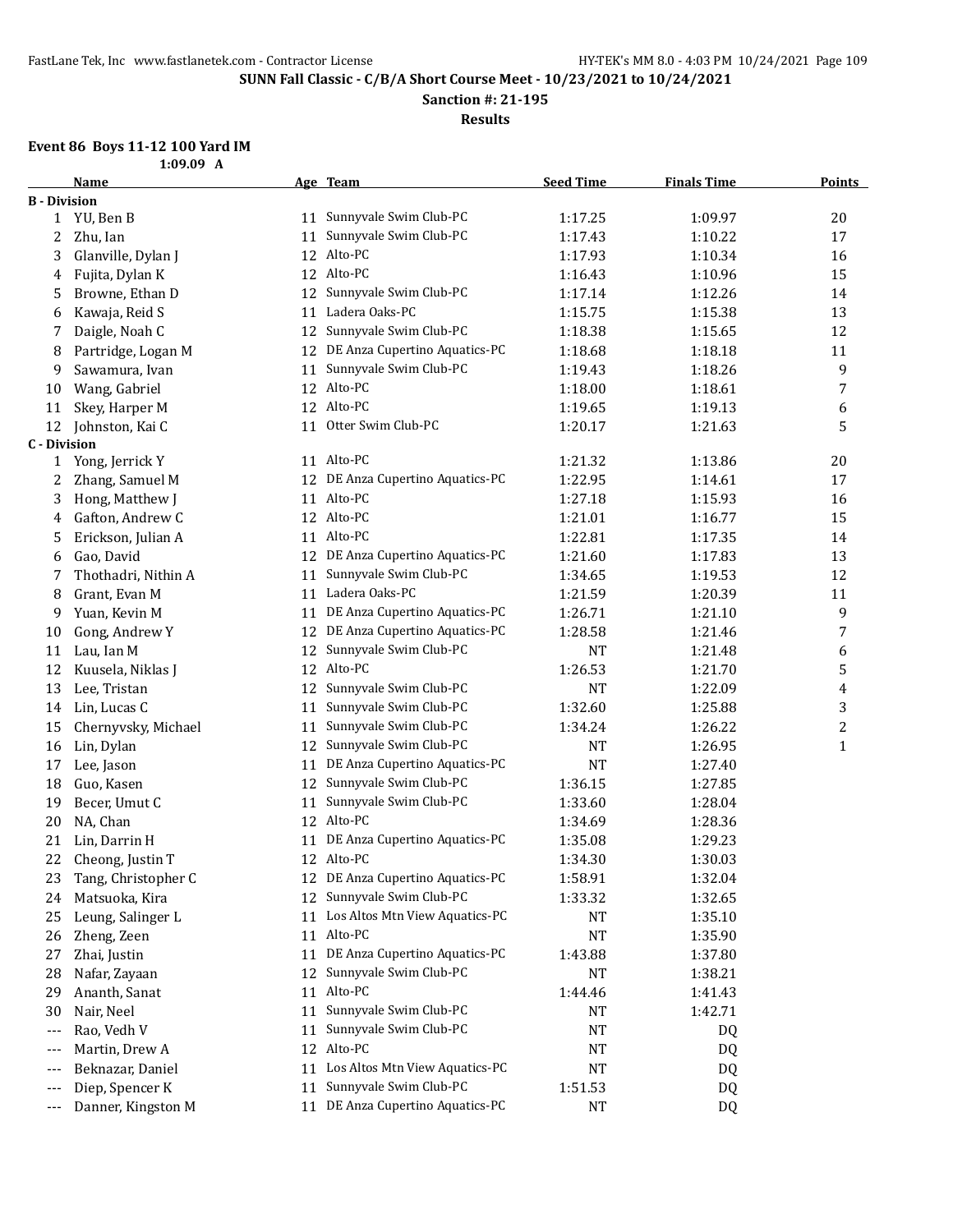FastLane Tek, Inc www.fastlanetek.com - Contractor License HY-TEK's MM 8.0 - 4:03 PM 10/24/2021 Page 110

**SUNN Fall Classic - C/B/A Short Course Meet - 10/23/2021 to 10/24/2021**

**Sanction #: 21-195**

# **Results**

## **C - Division ... (Event 86 Boys 11-12 100 Yard IM)**

| <b>Name</b>                 | Age Team                          | <b>Seed Time</b> | <b>Finals Time</b> | <b>Points</b> |
|-----------------------------|-----------------------------------|------------------|--------------------|---------------|
| --- Porcia, Noah K          | 11 Los Altos Mtn View Aquatics-PC | <b>NT</b>        | DQ                 |               |
| Johnsson, Jordan M<br>$---$ | 12 Solo Aquatics-PC               | 1:55.22          | DQ                 |               |
| LI, Austin<br>$---$         | Sunnyvale Swim Club-PC            | NT               | D0                 |               |
| Khayms, Andrew R<br>$---$   | Sunnyvale Swim Club-PC            | 2:01.34          | DQ                 |               |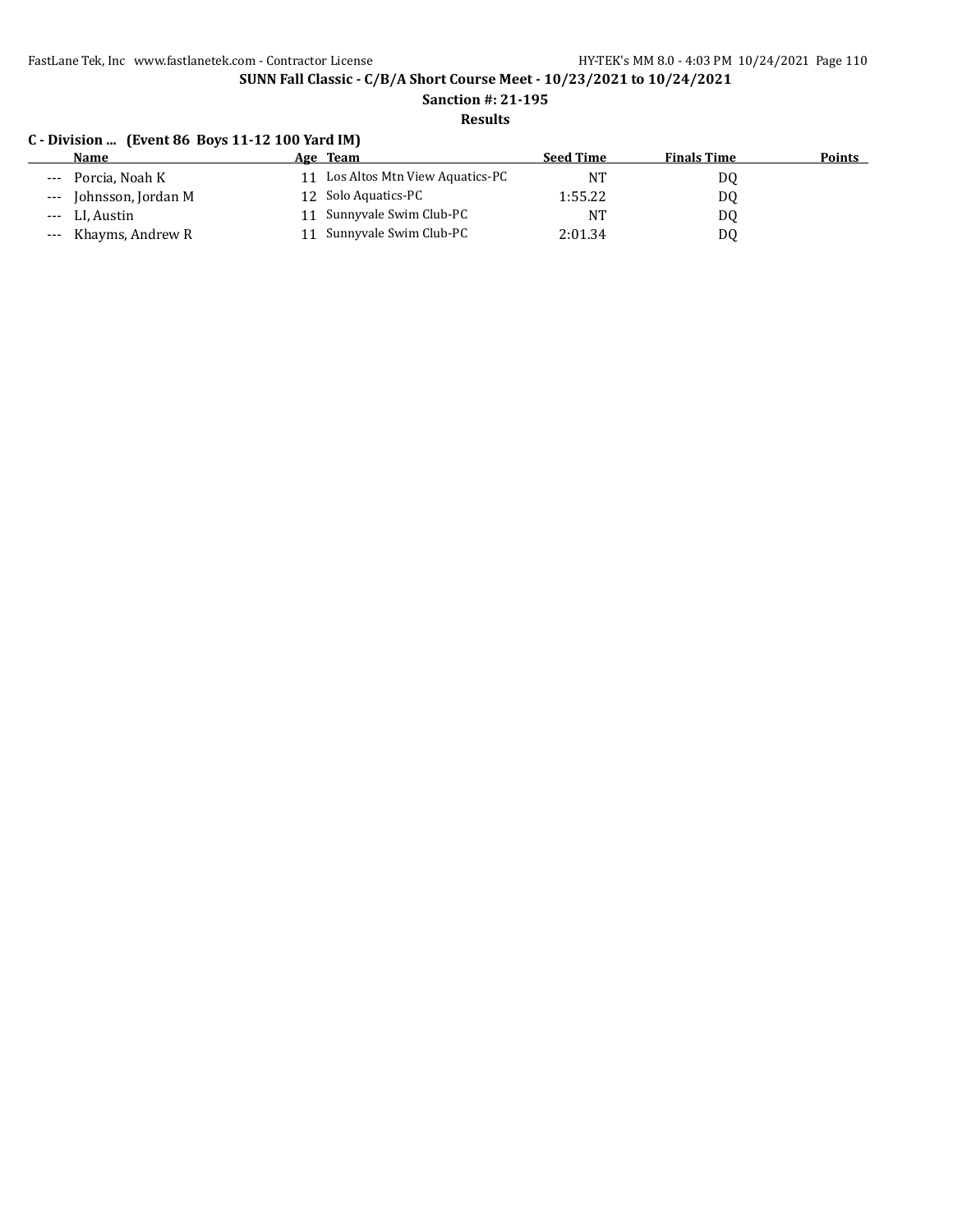FastLane Tek, Inc www.fastlanetek.com - Contractor License HY-TEK's MM 8.0 - 4:03 PM 10/24/2021 Page 111

**SUNN Fall Classic - C/B/A Short Course Meet - 10/23/2021 to 10/24/2021**

**Sanction #: 21-195**

## **Results**

#### **Event 87 Girls 6 & Under 100 Yard IM 1:49.29 6&U A**

| 1. TAJLA UWU A                            |           |                  |                    |               |
|-------------------------------------------|-----------|------------------|--------------------|---------------|
| Name                                      | Age Team  | <b>Seed Time</b> | <b>Finals Time</b> | <b>Points</b> |
| C - Division                              |           |                  |                    |               |
| Watson, Adelaide P<br>$\qquad \qquad - -$ | 5 Alto-PC | NT               | D0                 |               |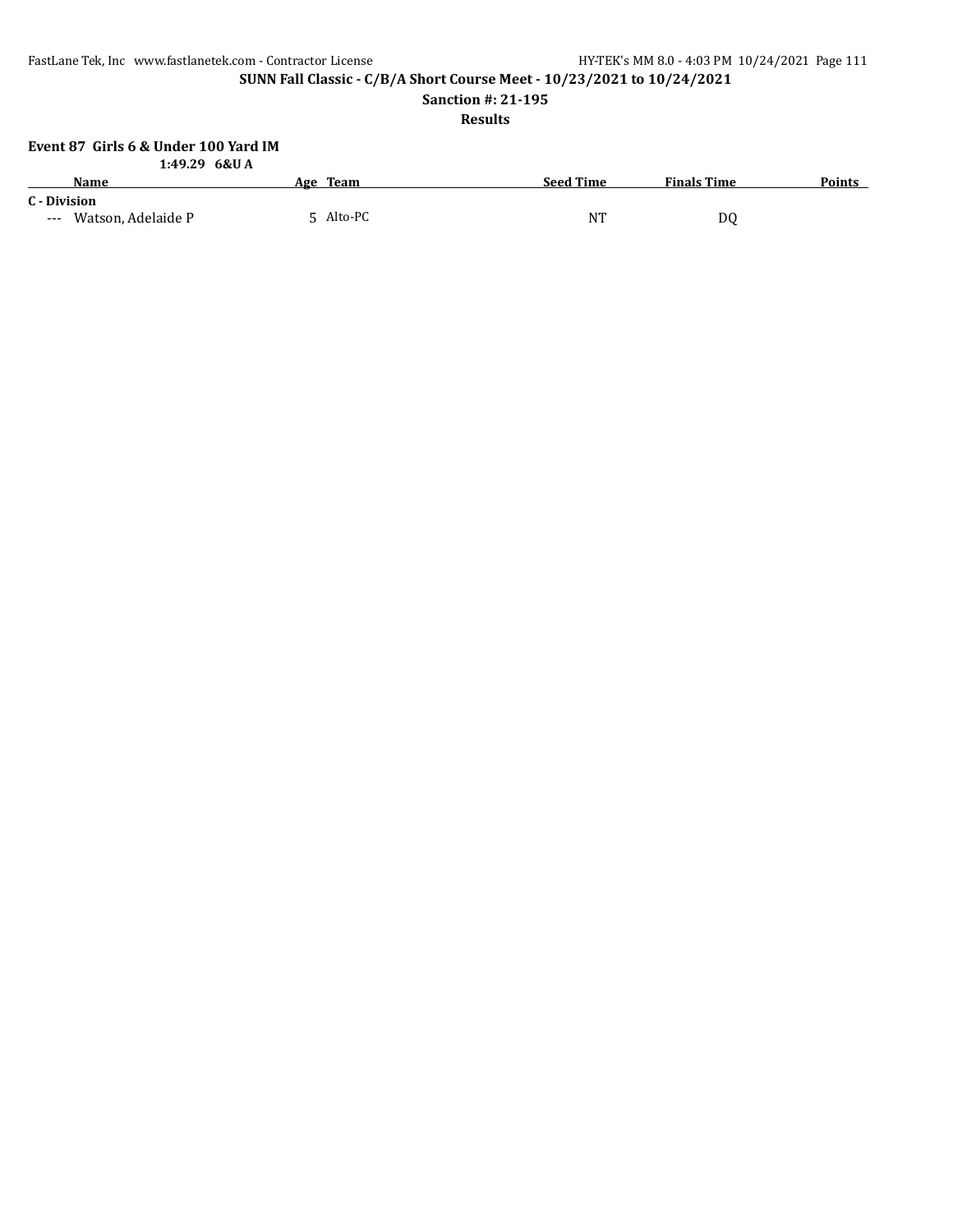**Sanction #: 21-195**

### **Results**

# **Event 87 Girls 7-8 100 Yard IM**

| $1:49.29$ 7-8 A |
|-----------------|
|                 |

|                     | Name                  |   | Age Team                      | <b>Seed Time</b> | <b>Finals Time</b> |   | <b>Points</b> |
|---------------------|-----------------------|---|-------------------------------|------------------|--------------------|---|---------------|
| <b>B</b> - Division |                       |   |                               |                  |                    |   |               |
|                     | Lin, Abigail          |   | 8 Alto-PC                     | 1:49.50          | 1:46.18            | A | 20            |
| C - Division        |                       |   |                               |                  |                    |   |               |
|                     | Pham, Van-Anh         | 8 | DE Anza Cupertino Aquatics-PC | <b>NT</b>        | 1:50.34            |   | 20            |
|                     | Parris, Aviah M       |   | 7 Sunnyvale Swim Club-PC      | NT               | 2:33.68            |   | 17            |
| $\qquad \qquad - -$ | Moutsopoulos, Penny O | 8 | Otter Swim Club-PC            | 2:13.01          | DQ                 |   |               |
| $\cdots$            | Revenu, Julie         |   | Otter Swim Club-PC            | <b>NT</b>        | DQ                 |   |               |
| $---$               | Wang, Emmy B          |   | 8 Alto-PC                     | <b>NT</b>        | DQ                 |   |               |
| $---$               | Kumar, Tanvi          |   | Alto-PC                       | <b>NT</b>        | DQ                 |   |               |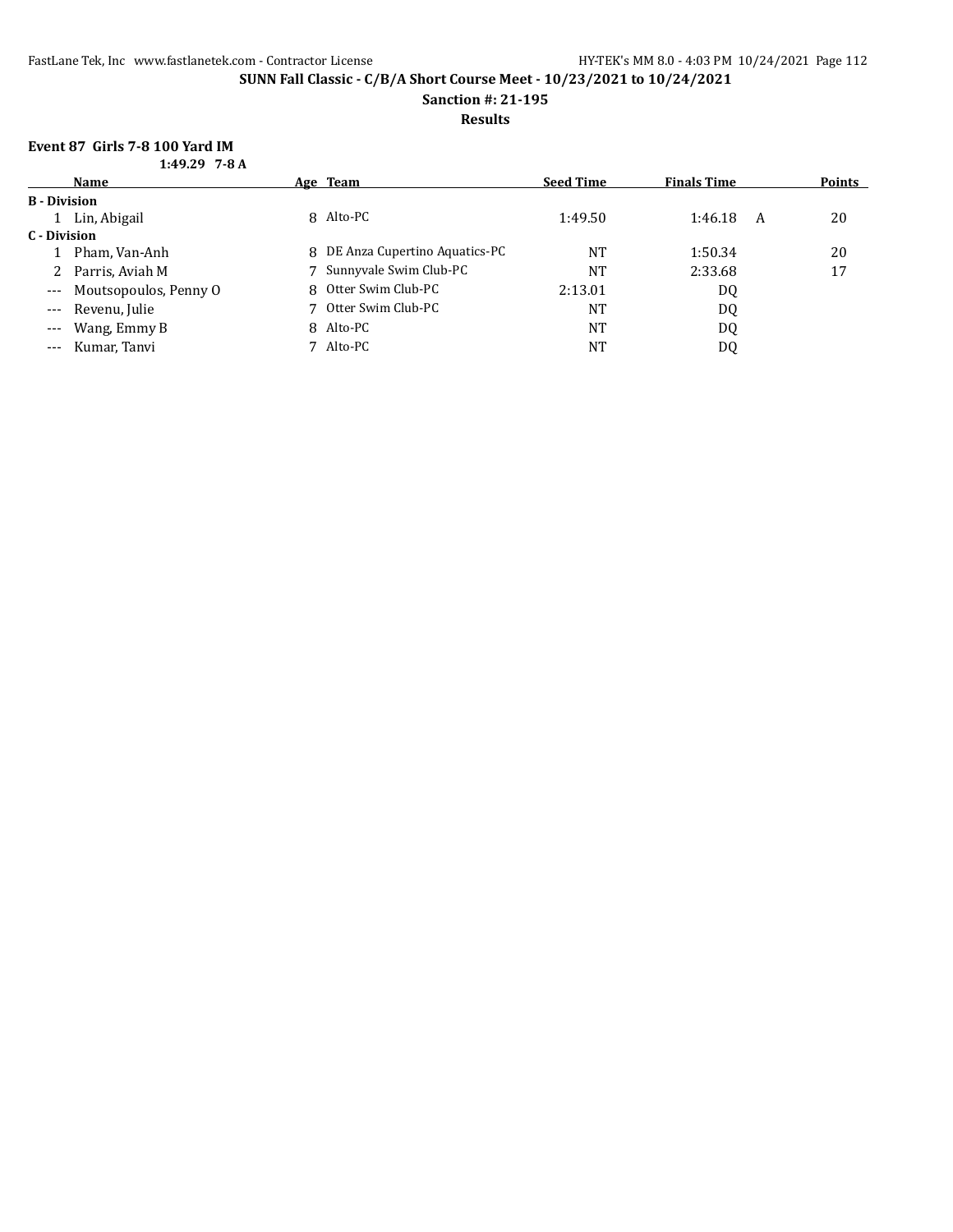**Sanction #: 21-195**

**Results**

# **Event 88 Boys 7-8 100 Yard IM**

| $1:49.29$ 7-8 A |  |
|-----------------|--|
|                 |  |

|                     | <b>Name</b>         |   | Age Team                      | <b>Seed Time</b> | <b>Finals Time</b> |   | <b>Points</b> |
|---------------------|---------------------|---|-------------------------------|------------------|--------------------|---|---------------|
| A - Division        |                     |   |                               |                  |                    |   |               |
|                     | Bulankov, Phillip A | 8 | Alto-PC                       | 1:31.82          | 1:31.12            | A | 20            |
|                     | --- Zheng, Eric     | 8 | DE Anza Cupertino Aquatics-PC | 1:38.10          | DQ                 |   |               |
| C - Division        |                     |   |                               |                  |                    |   |               |
|                     | Lee, Bowman         |   | 8 Otter Swim Club-PC          | <b>NT</b>        | 1:52.05            |   | 20            |
|                     | Zhou, Kunhao        | 8 | Alto-PC                       | <b>NT</b>        | 1:54.98            |   | 17            |
| 3                   | LU, Daniel          |   | 8 Sunnyvale Swim Club-PC      | <b>NT</b>        | 1:58.21            |   | 16            |
| 4                   | TU, Lerov G         |   | 8 Alto-PC                     | <b>NT</b>        | 2:05.35            |   | 15            |
| 5                   | Oliveira, Enzo P    |   | 8 Alto-PC                     | <b>NT</b>        | 2:42.65            |   | 14            |
| $\qquad \qquad - -$ | Celaya-Nunez, Balam |   | 8 Sunnyvale Swim Club-PC      | <b>NT</b>        | DQ                 |   |               |
| $---$               | Neben, Samuel A     |   | 8 Sunnyvale Swim Club-PC      | <b>NT</b>        | DQ                 |   |               |
| $- - -$             | Dashouk, Michael    |   | 8 Alto-PC                     | <b>NT</b>        | DQ                 |   |               |
| $---$               | Wartrakchit, Pakin  |   | 8 Alto-PC                     | NT               | DQ                 |   |               |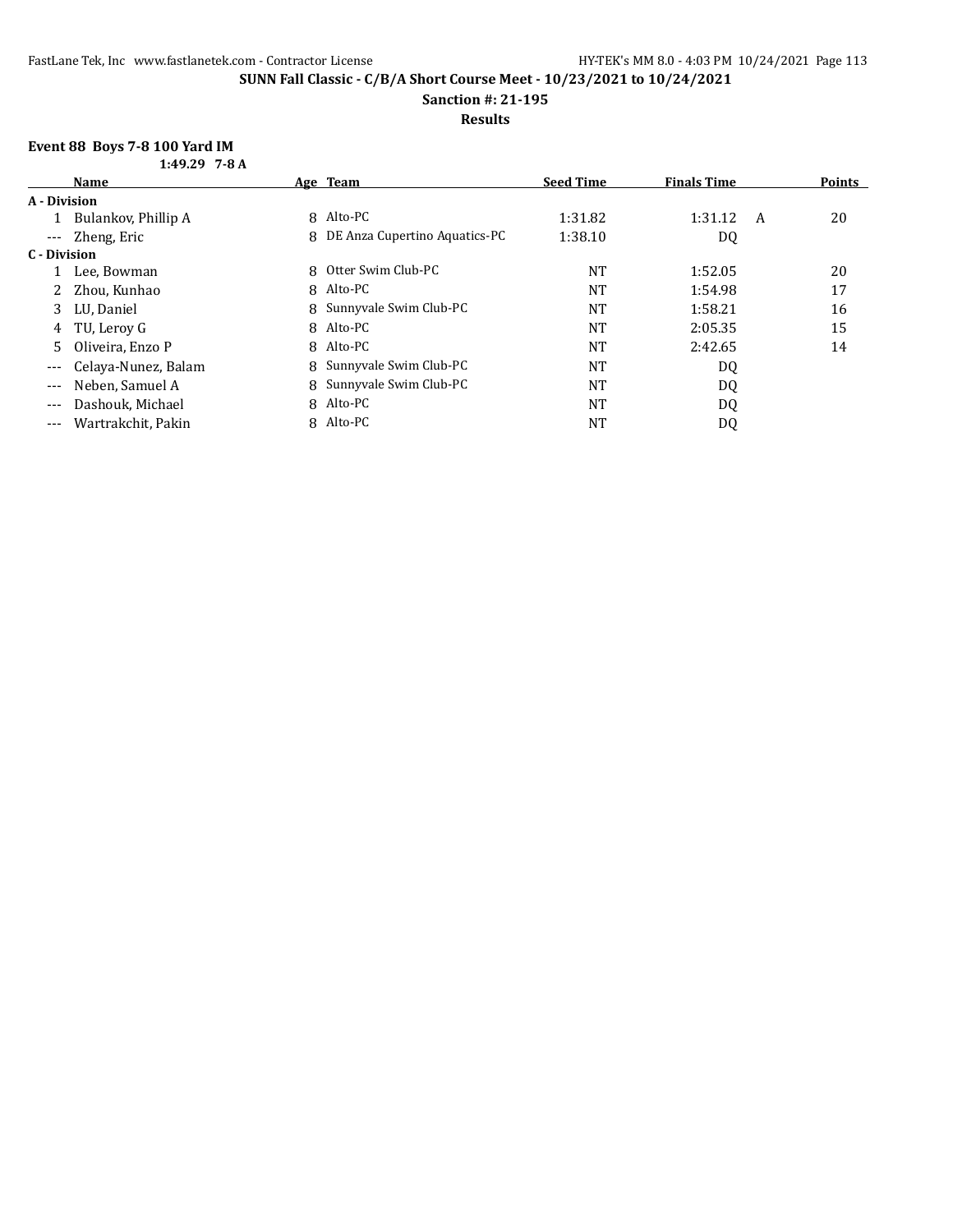**Sanction #: 21-195**

**Results**

# **Event 89 Girls 9-10 100 Yard IM**

**1:20.79 A**

|                     | Name                     |    | Age Team                       | <b>Seed Time</b> | <b>Finals Time</b> | <b>Points</b> |
|---------------------|--------------------------|----|--------------------------------|------------------|--------------------|---------------|
| <b>B</b> - Division |                          |    |                                |                  |                    |               |
|                     | Brauneis, Sophie E       | 10 | Sunnyvale Swim Club-PC         | 1:22.64          | 1:21.41            | 20            |
| 2                   | McClennan, Beatrice E    | 10 | Sunnyvale Swim Club-PC         | 1:27.76          | 1:28.65            | 17            |
| 3                   | Lai, Hana T              | 10 | Ladera Oaks-PC                 | 1:38.95          | 1:35.30            | 16            |
| 4                   | Blanco-Sarmiento, Ximena | 10 | DE Anza Cupertino Aquatics-PC  | 1:37.58          | 1:37.98            | 15            |
| <b>C</b> - Division |                          |    |                                |                  |                    |               |
|                     | Daron, Alana C           | 10 | Sunnyvale Swim Club-PC         | <b>NT</b>        | 1:26.09            | 20            |
|                     | Meyers, Sevanna S        | 9  | Solo Aquatics-PC               | 1:46.38          | 1:27.35            | 17            |
| 3                   | Sperry, Mia R            | 10 | Ladera Oaks-PC                 | <b>NT</b>        | 1:33.60            | 16            |
| 4                   | Westerberg, Emelie A     | 10 | Sunnyvale Swim Club-PC         | <b>NT</b>        | 1:35.06            | 15            |
| 5                   | Park, Zoey C             | 10 | DE Anza Cupertino Aquatics-PC  | <b>NT</b>        | 1:38.65            | 14            |
| 6                   | Dogruer, Elif N          | 10 | Sunnyvale Swim Club-PC         | <b>NT</b>        | 1:39.41            | 13            |
| 7                   | Nagy, Emma               | 10 | Los Altos Mtn View Aquatics-PC | <b>NT</b>        | 1:41.92            | 12            |
| 8                   | Lai, Chloe T             | 10 | Ladera Oaks-PC                 | 1:47.44          | 1:42.53            | 11            |
| 9                   | Hopkins, Summer S        | 10 | DE Anza Cupertino Aquatics-PC  | 2:02.00          | 1:42.73            | 9             |
| 10                  | Yang, Maddie R           | 10 | DE Anza Cupertino Aquatics-PC  | <b>NT</b>        | 1:44.46            | 7             |
| 11                  | Cheung, Keira Y          | 9  | Otter Swim Club-PC             | 1:51.74          | 1:45.24            | 6             |
| 12                  | Mishra, Ananya           | 9  | Sunnyvale Swim Club-PC         | <b>NT</b>        | 1:46.75            | 5             |
| 13                  | Dalal, Zahra H           | 9  | Sunnyvale Swim Club-PC         | <b>NT</b>        | 1:47.08            | 4             |
| 14                  | Bryant, Samantha         | 10 | Los Altos Mtn View Aquatics-PC | <b>NT</b>        | 1:52.14            | 3             |
| 15                  | Leung, Vesper R          | 9  | Los Altos Mtn View Aquatics-PC | <b>NT</b>        | 1:57.55            | 2             |
| 16                  | Christensen, Haylee M    | 10 | Ladera Oaks-PC                 | 2:16.10          | 2:04.63            | 1             |
| 17                  | Bendersky, Yael          | 10 | Sunnyvale Swim Club-PC         | <b>NT</b>        | 2:17.01            |               |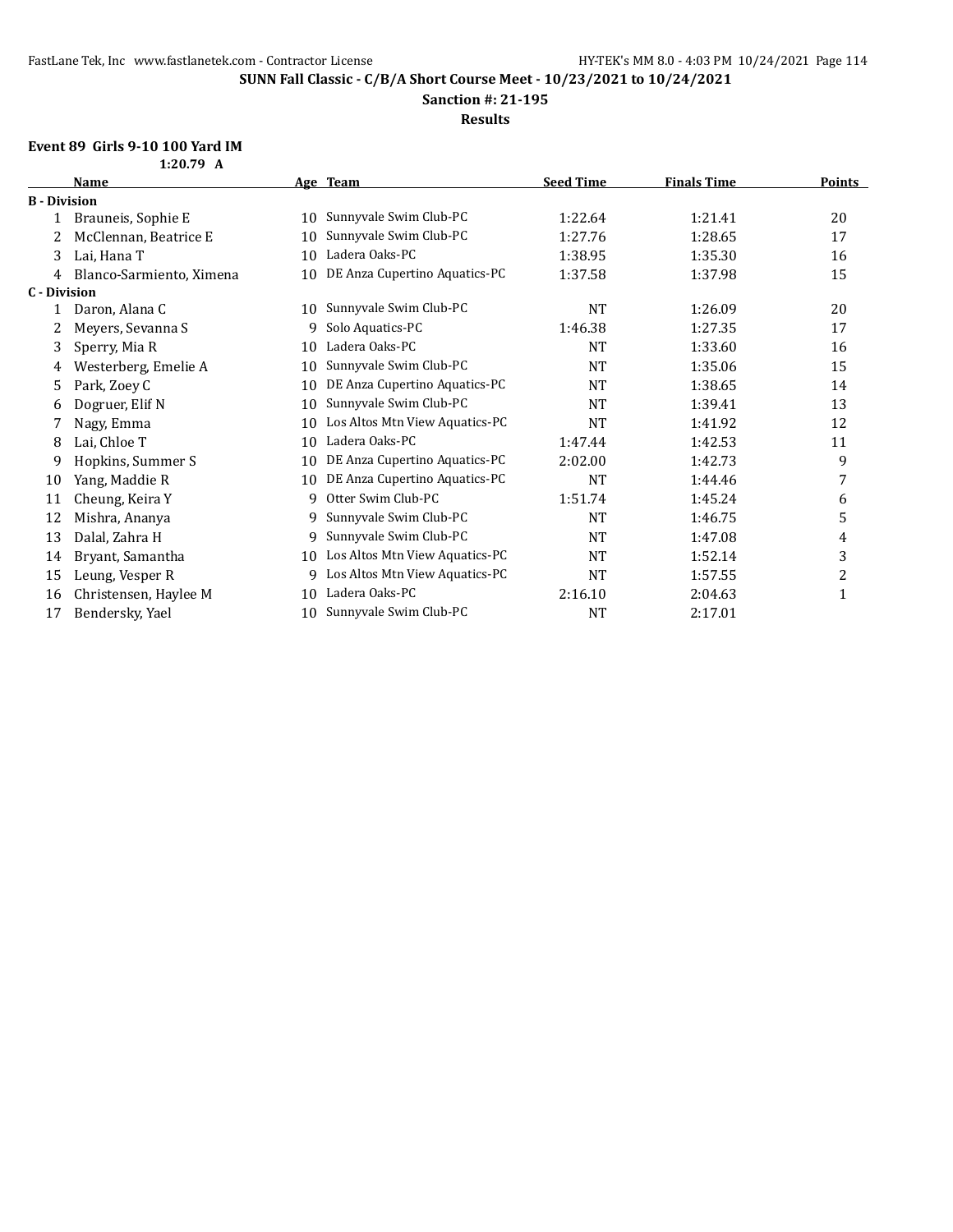### **Sanction #: 21-195**

**Results**

# **Event 90 Boys 9-10 100 Yard IM**

|                     | 1:19.49 A              |    |                               |                  |                    |        |
|---------------------|------------------------|----|-------------------------------|------------------|--------------------|--------|
|                     | Name                   |    | Age Team                      | <b>Seed Time</b> | <b>Finals Time</b> | Points |
| A - Division        |                        |    |                               |                  |                    |        |
|                     | 1 Zhao, Dylan H        | 10 | Sunnyvale Swim Club-PC        | 1:18.58          | 1:16.44<br>A       | 20     |
| <b>B</b> - Division |                        |    |                               |                  |                    |        |
|                     | Powell, Ryan A         | 10 | Ladera Oaks-PC                | 1:24.72          | 1:21.28            | 20     |
|                     | Baek, Haniel J         | 10 | DE Anza Cupertino Aquatics-PC | 1:25.16          | 1:26.44            | 17     |
| 3                   | Kashyap, Tejas         | 10 | Otter Swim Club-PC            | 1:30.07          | 1:27.45            | 16     |
| 4                   | Parris, Josiah M       | 10 | DE Anza Cupertino Aquatics-PC | 1:36.83          | 1:35.99            | 15     |
| C - Division        |                        |    |                               |                  |                    |        |
|                     | Estala Steclaru, Matei | 10 | DE Anza Cupertino Aquatics-PC | 1:40.73          | 1:27.74            | 20     |
|                     | Miller, Maxwell M      | 10 | DE Anza Cupertino Aquatics-PC | <b>NT</b>        | 1:28.79            | 17     |
| 3                   | Strub, David           | 10 | Sunnyvale Swim Club-PC        | <b>NT</b>        | 1:30.96            | 16     |
| 4                   | Browne, Logan W        | 9  | Sunnyvale Swim Club-PC        | <b>NT</b>        | 1:35.92            | 15     |
| 5.                  | Arude, Yash P          | 9  | Sunnyvale Swim Club-PC        | 1:41.38          | 1:36.20            | 14     |
| 6                   | Young, Griffin C       | 9  | Ladera Oaks-PC                | 1:55.71          | 1:53.90            | 13     |
|                     | Sung, Paxton           | 9  | Sunnyvale Swim Club-PC        | NT               | 2:05.31            | 12     |